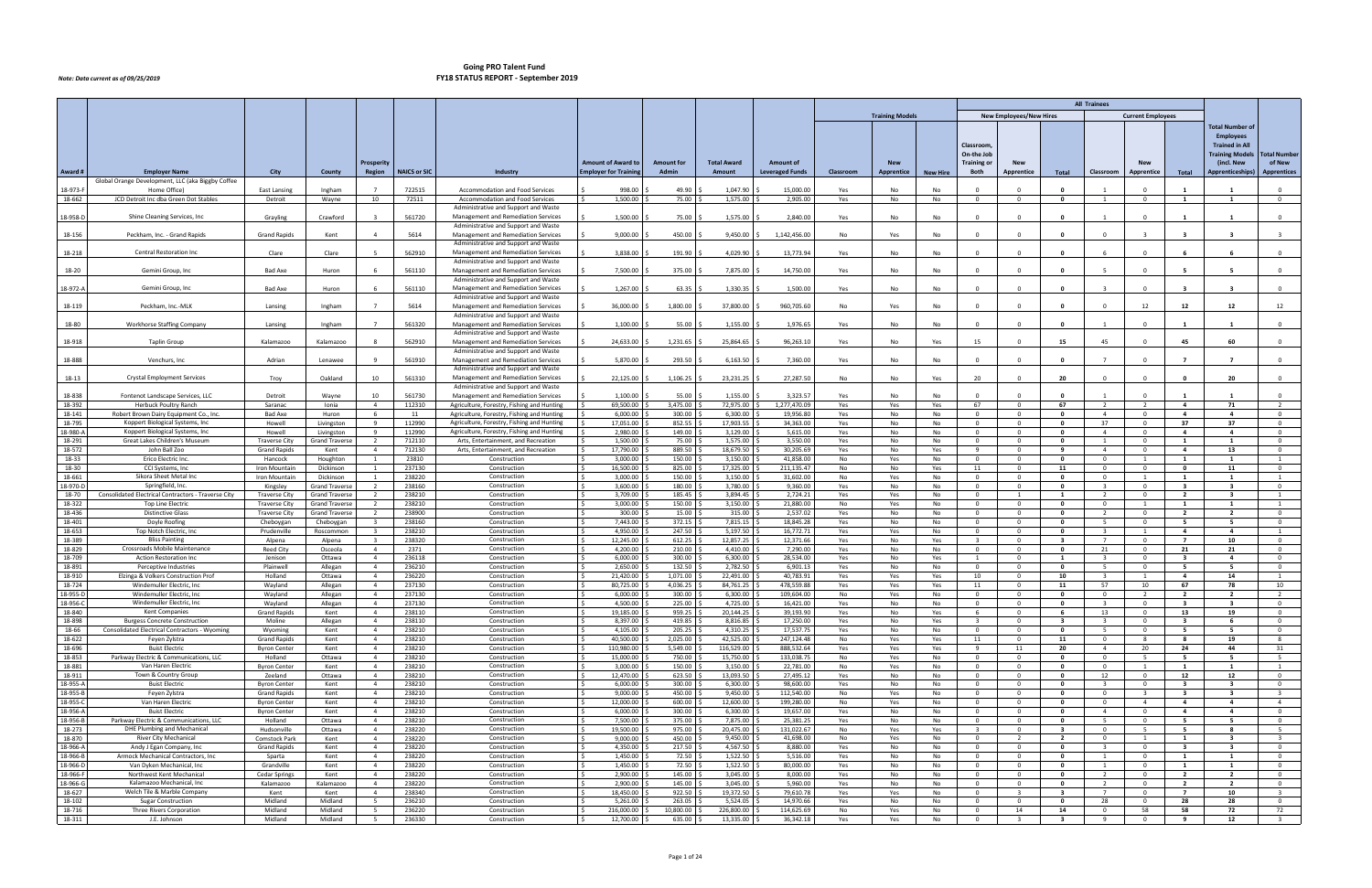|                    |                                                                                             |                                    |                        |                                           |                     |                                                                        |                                                          |                                  |                              |                                            |            |                          |                 |                         |                                |                                         | <b>All Trainees</b>          |                                           |                             |                                      |                                           |
|--------------------|---------------------------------------------------------------------------------------------|------------------------------------|------------------------|-------------------------------------------|---------------------|------------------------------------------------------------------------|----------------------------------------------------------|----------------------------------|------------------------------|--------------------------------------------|------------|--------------------------|-----------------|-------------------------|--------------------------------|-----------------------------------------|------------------------------|-------------------------------------------|-----------------------------|--------------------------------------|-------------------------------------------|
|                    |                                                                                             |                                    |                        |                                           |                     |                                                                        |                                                          |                                  |                              |                                            |            | <b>Training Models</b>   |                 |                         | <b>New Employees/New Hires</b> |                                         |                              | <b>Current Employees</b>                  |                             |                                      |                                           |
|                    |                                                                                             |                                    |                        |                                           |                     |                                                                        |                                                          |                                  |                              |                                            |            |                          |                 |                         |                                |                                         |                              |                                           |                             | Total Number of                      |                                           |
|                    |                                                                                             |                                    |                        |                                           |                     |                                                                        |                                                          |                                  |                              |                                            |            |                          |                 |                         |                                |                                         |                              |                                           |                             | <b>Employees</b>                     |                                           |
|                    |                                                                                             |                                    |                        |                                           |                     |                                                                        |                                                          |                                  |                              |                                            |            |                          |                 | Classroom               |                                |                                         |                              |                                           |                             | <b>Trained in All</b>                |                                           |
|                    |                                                                                             |                                    |                        |                                           |                     |                                                                        |                                                          |                                  |                              |                                            |            |                          |                 | On-the Job              |                                |                                         |                              |                                           |                             | <b>Training Models</b>               | <b>Total Number</b>                       |
| Award #            | <b>Employer Name</b>                                                                        | <b>City</b>                        | County                 | Prosperit<br><b>Region</b>                | <b>NAICS or SIC</b> | Industry                                                               | <b>Amount of Award to</b><br><b>Employer for Trainin</b> | <b>Amount for</b><br>Admin       | <b>Total Award</b><br>Amount | <b>Amount of</b><br><b>Leveraged Funds</b> | Classroom  | <b>New</b><br>Apprentice | <b>New Hire</b> | Training or<br>Both     | <b>New</b><br>Apprentice       | Total                                   | Classroom                    | <b>New</b><br>Apprentice                  | Total                       | (incl. New<br><b>Apprenticeships</b> | of New<br><b>Apprentices</b>              |
| 18-386             | <b>Freeland Steel Erectors</b>                                                              | Midland                            | Midland                |                                           | 238120              | Construction                                                           | 7,411.00                                                 | 370.55                           | 7,781.55                     | 15,906.67                                  | Yes        | No                       | No              |                         |                                | $\mathbf{0}$                            | 16                           | $\Omega$                                  | 16                          | 16                                   | $\mathbf{O}$                              |
| 18-979-A           | Burford Plumbing and Heating                                                                | Ithaca                             | Gratiot                |                                           | 238220              | Construction                                                           | 3,750.00                                                 | 187.50                           | 3,937.50                     | 5,909.00                                   | Yes        | No                       | No              | $\Omega$                | . റ                            | $\mathbf{0}$                            | -5                           | $\Omega$                                  | -5                          | -5                                   | $\overline{0}$                            |
| 18-498             | <b>GE</b> Insulation                                                                        | Sanford                            | Midland                | 5                                         | 238310              | Construction                                                           | 8,109.00                                                 | 405.45                           | 8,514.45                     | 17,940.61                                  | Yes        | No                       | No              | 0                       | $\mathbf 0$                    | $\mathbf{0}$                            | 47                           | $\mathbf{0}$                              | 47                          | 47                                   | $\mathbf{O}$                              |
| 18-68              | Consolidated Electrical Contractors - Davison                                               | Davison                            | Genesee                | - 6                                       | 238210              | Construction                                                           | 4,350.00                                                 | 217.50                           | 4,567.50                     | 5,154.87                                   | Yes        | No                       | No              | $\Omega$                | $\Omega$                       | $\mathbf{0}$                            | -6                           | $\mathbf{0}$                              | - 6                         | - 6                                  | $\mathbf 0$                               |
| 18-230             | WT Stevens Construction, Inc.                                                               | Flint                              | Genesee                | - 6                                       | 238220              | Construction                                                           | 7,965.00                                                 | 398.25                           | 8,363.25                     | 20,149.55                                  | Yes        | No                       | No              | $\Omega$                | . റ                            | $\mathbf{0}$                            | 14                           | $\Omega$                                  | 14                          | 14                                   | $\overline{0}$                            |
| 18-270<br>18-688   | Goyette Mechanical<br>Dee Cramer                                                            | Flint<br>Holly                     | Genesee<br>Genesee     | - 6<br>- 6                                | 238220<br>238220    | Construction<br>Construction                                           | 30,404.00<br>495.00                                      | 1,520.20 :<br>24.75              | 31,924.20<br>519.75          | 115,321.67<br>3,679.79                     | Yes<br>Yes | No<br>No                 | Yes<br>No       | -5<br>$\Omega$          | $\Omega$<br>. റ                | - 5<br>$\mathbf{0}$                     | 27                           | $\mathbf{0}$<br>$\Omega$                  | 27<br>$\mathbf{1}$          | 32                                   | $\overline{0}$<br>$\overline{0}$          |
| 18-253             | Niles Industrial Coatings, LLC                                                              | Fenton                             | Genesee                | -6                                        | 238900              | Construction                                                           | 15,919.00                                                | 795.95                           | 16,714.95                    | 35,227.12                                  | Yes        | No                       | Yes             | $\overline{3}$          | $\Omega$                       | $\overline{\mathbf{3}}$                 | 92                           | $\Omega$                                  | 92                          | 95                                   | $\overline{0}$                            |
| 18-36              | Granger Construction Company                                                                | Lansing                            | Ingham                 | $\overline{7}$                            | 236220              | Construction                                                           | 19,237.00                                                | 961.85                           | 20,198.85                    | 34,682.05                                  | Yes        | No                       | Yes             | $\mathbf{B}$            | $\mathbf{0}$                   | $\overline{\mathbf{3}}$                 | 21                           | $\overline{0}$                            | 21                          | 24                                   | $\overline{0}$                            |
| 18-35              | Capital Steel & Wire, Inc.                                                                  | Dewitt                             | Clinton                | $\overline{7}$                            | 238190              | Construction                                                           | 11,680.00                                                | 584.00                           | 12,264.00                    | 18,874.00                                  | Yes        | No                       | No              | $\Omega$                | $\Omega$                       | $\mathbf{0}$                            | 18                           | $\Omega$                                  | 18                          | 18                                   | $\mathbf 0$                               |
| 18-73              | Consolidated Electrical Contractors - Lansing                                               | Lansing                            | Ingham                 |                                           | 238210              | Construction                                                           | 29,068.00                                                | 1,453.40                         | 30,521.40                    | 45,739.62                                  | Yes        | Yes                      | No              | $\Omega$                | $\overline{\phantom{a}}$       | $\overline{2}$                          | 35                           | $\overline{2}$                            | 37                          | 39                                   | $\overline{4}$                            |
| 18-221             | Aire Serv of Michigan                                                                       | <b>Grand Ledge</b>                 | Eaton                  | 7                                         | 238220              | Construction                                                           | 27,923.00                                                | 1,396.15                         | 29,319.15                    | 60,596.00                                  | Yes        | Yes                      | Yes             | -6                      | $\Omega$                       | 6                                       | $\overline{7}$               | $\overline{\mathbf{3}}$                   | 10                          | 16                                   | $\overline{\mathbf{3}}$                   |
| 18-488<br>18-477   | <b>Singh Automation</b><br>Mall City Mechanica                                              | Portage                            | Kalamazoo              | -8                                        | 23812<br>238220     | Construction<br>Constructior                                           | 2,350.00<br>83,320.00                                    | $117.50$ \$<br>4,166.00          | 2,467.50<br>87,486.00        | 3,520.00<br>282,086.57                     | Yes        | No                       | No              | - 0<br>46               | $\Omega$                       | $\mathbf{0}$<br>46                      | -3<br>45                     | $\Omega$<br>$\Omega$                      | $\mathbf{3}$<br>45          | $\mathbf{3}$<br>91                   | $\mathbf 0$<br>$\mathbf 0$                |
| 18-734             | <b>GMK Services, Inc</b>                                                                    | Kalamazoc<br>Portage               | Kalamazoo<br>Kalamazoo | 8                                         | 238290              | Construction                                                           | 17,000.00                                                | 850.00                           | 17,850.00                    | 88,049.75                                  | Yes<br>Yes | No<br>Yes                | Yes<br>Yes      | $\overline{2}$          | -3                             | 5                                       | $\overline{4}$               | $\overline{0}$                            | 4                           | 9                                    | $\overline{\mathbf{3}}$                   |
| 18-616             | <b>Pro Services</b>                                                                         | Portage                            | Kalamazoo              | -8                                        | 238990              | Construction                                                           | 90,000.00                                                | 4,500.00                         | 94,500.00                    | 322,320.00                                 | Yes        | Yes                      | Yes             | - 6                     |                                | 13                                      | 17                           | 17                                        | 34                          | 47                                   | 24                                        |
| 18-859             | RW Mercer, Co                                                                               | Jackson                            | Jackson                |                                           | 236220              | Construction                                                           | 23,320.00                                                | 1,166.00                         | 24,486.00                    | 63,664.80                                  | Yes        | No                       | Yes             | $\overline{a}$          | - 0                            | $\overline{a}$                          | 22                           | $\overline{0}$                            | 22                          | 26                                   | $\mathbf 0$                               |
| 18-785             | Doctor Flue, Inc                                                                            | Tecumseh                           | Lenawee                | 9                                         | 238140              | Construction                                                           | 1.500.00                                                 | 75.00                            | 1,575.00                     | 45.387.38                                  | Yes        | No                       | No              | $\overline{0}$          | $\overline{0}$                 | $\overline{\mathbf{0}}$                 | $\mathbf{1}$                 | $\overline{0}$                            | $\mathbf{1}$                | $\mathbf{1}$                         | $\overline{0}$                            |
| 18-88-C            | Dotson Electric, Inc.                                                                       | South Rockwood                     | Monroe                 | q                                         | 238210              | Construction                                                           | 6,000.00                                                 | 300.00 \$                        | 6,300.00                     | 22,428.80                                  | No         | Yes                      | No              |                         | . റ                            | $\mathbf{0}$                            | $\Omega$                     | $\overline{2}$                            | $\overline{2}$              | $\overline{2}$                       | 2                                         |
| 18-88-H            | O'Donnell Eletric, L.L.C                                                                    | Whitmore Lake                      | Washtenaw              | -9                                        | 238210              | Constructior                                                           | 18,000.00                                                | 900.00                           | 18,900.00                    | 45,600.00                                  | No         | Yes                      | No              | $\Omega$                | - 0                            | $\mathbf{0}$                            | $^{\circ}$                   | - 6                                       | - 6                         | - 6                                  | -6                                        |
| 18-818<br>18-88-1  | lott Electric<br>Quality Aire Systems, Inc                                                  | Deerfield<br>Ann Arbor             | Lenawee<br>Washtenaw   | 9<br>q                                    | 238210<br>238220    | Construction<br>Construction                                           | 3.000.00<br>6,000.00                                     | 150.00<br>$300.00$ $\frac{6}{3}$ | 3,150.00<br>6,300.00         | 31.580.00<br>72,600.00                     | No<br>No   | Yes<br>Yes               | No<br>No        | $\overline{0}$          | $\overline{0}$<br>. റ          | $\bullet$<br>$\mathbf{0}$               | $\overline{0}$<br>$\Omega$   | $\mathbf{1}$<br>$\overline{2}$            | 1<br>$\overline{2}$         | $\mathbf{1}$<br>$\overline{2}$       | $\mathbf{1}$<br>2                         |
| 18-279             | The Restoration Doctor                                                                      | Fraser                             | Macomb                 | 10                                        | 236118              | Constructior                                                           | 798.00                                                   | 39.90                            | 837.90                       | 3,077.32                                   | Yes        | No                       | No              |                         |                                | $\mathbf{0}$                            |                              | $\Omega$                                  | $\overline{2}$              | $\overline{2}$                       | $\mathbf 0$                               |
| 18-77              | SPRAYTEK, INC                                                                               | Ferndale                           | Oakland                | 10                                        | 236210              | Construction                                                           | 12.690.00                                                | 634.50                           | 13,324.50                    | 219,227.00                                 | Yes        | No                       | Yes             | 8                       | $\overline{0}$                 | 8                                       | 6                            | $\overline{0}$                            | - 6                         | 14                                   | $\overline{0}$                            |
| 18-149             | Energy Sciences Resource Partners, LLC                                                      | Royal Oak                          | Oakland                | 10                                        | 236210              | Construction                                                           | 5,330.00                                                 | 266.50 \$                        | 5,596.50                     | 9,596.00                                   | Yes        | No                       | Yes             | -1                      | $\Omega$                       | $\mathbf{1}$                            | -3                           | $\Omega$                                  | $\mathbf{3}$                | $\overline{a}$                       | $\mathbf 0$                               |
| 18-248             | Walbridge                                                                                   | Detroit                            | Wayne                  | 10                                        | 236220              | Construction                                                           | 7,500.00                                                 | 375.00                           | 7,875.00                     | 40,916.00                                  | Yes        | No                       | No              | $\Omega$                | $\Omega$                       | $\mathbf{0}$                            | -5                           | $\Omega$                                  | -5.                         | - 5                                  | $\mathbf 0$                               |
| 18-179             | <b>DTE Energy</b>                                                                           | Detroit                            | Wayne                  | 10                                        | 237130              | Construction                                                           | 507,000.00                                               | 25,350.00                        | 532,350.00                   | 870,900.00                                 | No         | Yes                      | Yes             | 204                     | 67                             | 271                                     | $\overline{0}$               | $\Omega$                                  | $\mathbf{0}$                | 271                                  | 67                                        |
| 18-115<br>18-285   | Wm. Molnar Roofing, Inc<br>MacDermott Roofing                                               | Riverview                          | Wayne                  | 10<br>10                                  | 238160<br>238160    | Construction                                                           | 21,000.00<br>13,500.00                                   | 1,050.00<br>675.00 \$            | 22,050.00<br>14,175.00       | 106,557.04<br>63,749.32                    | Yes        | Yes                      | No              | - 0<br>- 0              | - 0<br>$\Omega$                | 0<br>$\mathbf{0}$                       | - 6<br>7                     | $\overline{4}$                            | 10<br>-8                    | 10<br>- 8                            | $\overline{4}$                            |
| 18-88-A            | All City Electrical Contractors Inc                                                         | Livonia<br>Pontiac                 | Wayne<br>Oakland       | 10                                        | 238210              | Construction<br>Construction                                           | 13,500.00                                                | 675.00                           | 14,175.00                    | 361,830.00                                 | Yes<br>No  | Yes<br>Yes               | No<br>No        | $\Omega$                | $\Omega$                       | $\Omega$                                | $\overline{0}$               | - 5                                       | 5                           | - 5                                  | 1<br>5                                    |
| 18-88-D            | Douglas Electric Company, Inc.                                                              | Wyandotte                          | Wayne                  | 10                                        | 238210              | Constructior                                                           | 19,500.00                                                | 975.00                           | 20,475.00                    | 19,530.64                                  | No         | Yes                      | No              | - 0                     | - 2                            | - 2                                     | $^{\circ}$                   | - 5                                       | - 5                         | $\overline{ }$                       | $\overline{7}$                            |
| 18-152             | Douglas Electric Company, Inc.                                                              | Wyandotte                          | Wayne                  | 10                                        | 238210              | Construction                                                           | 9,535.00                                                 | 476.75                           | 10,011.75                    | 34.674.00                                  | Yes        | No                       | No              | $\Omega$                | . റ                            | $\mathbf{0}$                            | 12                           | $\Omega$                                  | 12                          | 12                                   | $\overline{0}$                            |
| 18-469             | <b>New Electric</b>                                                                         | <b>Sterling Heights</b>            | Macomb                 | 10                                        | 238210              | Construction                                                           | 22,410.00                                                | 1,120.50                         | 23,530.50                    | 139,732.00                                 | Yes        | Yes                      | No              | $\Omega$                | $\Omega$                       | $\mathbf{0}$                            | $\mathbf{R}$                 | - 5                                       | 13                          | 13                                   | $-5$                                      |
| 18-512             | Lee Contracting                                                                             | Pontiac                            | Oakland                | 10                                        | 238210              | Constructior                                                           | 43,207.00                                                | 2,160.35                         | 45,367.35                    | 121,893.85                                 | Yes        | No                       | No              | $\Omega$                | $\Omega$                       | $\mathbf{0}$                            | 61                           | $\overline{0}$                            | 61                          | 61                                   | $\overline{0}$                            |
| 18-268<br>18-88-B  | Flo-Aire Heating & Cooling<br><b>BONGERO CONSTRUCTION CO</b>                                | Southgate                          | Wayne                  | 10                                        | 238220              | Construction                                                           | 7,500.00                                                 | 375.00                           | 7,875.00<br>3,150.00         | 20,258.33<br>41,500.00                     | Yes        | Yes                      | No              | $\Omega$<br>$\Omega$    | $\Omega$                       | $\mathbf{0}$<br>$\mathbf{0}$            | $\Omega$                     | $\overline{2}$                            | $\mathbf{3}$<br>1           | $\mathbf{R}$                         | $\overline{2}$                            |
| 18-88-G            | Multi Drywall & Partition, LLC                                                              | Livonia<br>Novi                    | Wayne<br>Oakland       | 10<br>10                                  | 238350<br>238350    | Construction<br>Construction                                           | 3,000.00<br>15,000.00                                    | 150.00<br>750.00                 | 15,750.00                    | 65,760.00                                  | No<br>No   | Yes<br>Yes               | No<br>No        | $\Omega$                | $\Omega$<br>$\Omega$           | $\mathbf{0}$                            | $\Omega$                     | - 5                                       | - 5                         | - 5                                  | $\overline{1}$<br>5                       |
| 18-517             | Northern Sign                                                                               | Pontiac                            | Oakland                | 10                                        | 238980              | Construction                                                           | 7,500.00                                                 | 375.00 \$                        | 7,875.00                     | 33,012.57                                  | Yes        | No                       | No              | $\Omega$                | $\Omega$                       | $\mathbf{0}$                            | -5                           | $\Omega$                                  | -5.                         | - 5                                  | $\mathbf 0$                               |
| 18-88-E            | Independence Commercial Construction, Inc.                                                  | Waterford                          | Oakland                | 10                                        | -23                 | Construction                                                           | 4,500.00                                                 | 225.00                           | 4,725.00                     | 44,500.00                                  | No         | Yes                      | No              |                         | - 0                            | $\mathbf{0}$                            | $\Omega$                     | $\overline{2}$                            | $\overline{2}$              | $\overline{\phantom{a}}$             | $\overline{2}$                            |
| 18-275             | SEEDS                                                                                       | <b>Traverse City</b>               | <b>Grand Traverse</b>  | $\overline{2}$                            | 61                  | <b>Educational Services</b>                                            | 1,618.00                                                 | 80.90                            | 1,698.90                     | 21,926.99                                  | No         | Yes                      | Yes             | $\mathbf{1}$            | $\Omega$                       | $\mathbf{1}$                            | $\Omega$                     | $\overline{2}$                            | $\overline{2}$              | $\overline{\mathbf{3}}$              | $\overline{2}$                            |
| 18-328             | Interlochen Center for the Arts                                                             | Interlochen                        | <b>Grand Traverse</b>  | 2                                         | 611610              | <b>Educational Services</b>                                            | 6,195.00                                                 | $309.75$ \$                      | 6,504.75                     | 15,955.66                                  | Yes        | No                       | No              | - 0                     | <u>__</u>                      | $\Omega$                                | -5                           | $\Omega$                                  | -5.                         | -5                                   | $\overline{0}$                            |
| 18-960-B           | Sawmill Rural Business Incubator and Workspace<br>Megan Torrance, Inc dba Torrance Learning | Roscommon                          | Roscommon              | q                                         | 61                  | <b>Educational Services</b>                                            | 1,499.00                                                 | 74.95                            | 1,573.95                     | 750.00                                     | Yes        | No                       | No              | $\mathbf{R}$            | $\Omega$<br>$\Omega$           | $\mathbf{0}$                            | $\mathbf{R}$                 | $\Omega$                                  | 1<br>-8                     | $\mathbf{1}$                         | $\mathbf 0$                               |
| 18-743<br>18-88-F  | MAS Electrical Service, INC.                                                                | Chelsea<br><b>Farmington Hills</b> | Washtenaw<br>Oakland   | 10                                        | 611710<br>611513    | <b>Educational Services</b><br><b>Educational Services</b>             | 5,624.00<br>9,000.00                                     | 281.20<br>450.00                 | 5,905.20<br>9,450.00         | 26,542.25<br>37,800.00                     | Yes<br>No  | No<br>Yes                | Yes<br>No       | $\Omega$                | <u>__</u>                      | $\overline{\mathbf{3}}$<br>$\mathbf{0}$ | $\Omega$                     | $\overline{0}$<br>$\mathbf{R}$            | $\mathbf{R}$                | 11<br>$\mathbf{R}$                   | $\overline{0}$<br>$\overline{\mathbf{3}}$ |
| 18-123             | General Agency Company                                                                      | Mount Pleasan                      | Isabella               |                                           | 524210              | Finance and Insurance                                                  | 30,750.00                                                | 1,537.50                         | 32,287.50                    | 37,040.53                                  | Yes        | No                       | Yes             |                         | - 0                            | $\mathbf{1}$                            | 40                           | $\overline{\mathbf{0}}$                   | 40                          | -41                                  | $\mathbf 0$                               |
| 18-642             | Christian Park Health Care Center                                                           | Escanaba                           | Delta                  | $\overline{1}$                            | 623110              | Health Care and Social Assistance                                      | 20.156.00                                                | 1.007.80                         | 21.163.80                    | 21,166.75                                  | Yes        | No                       | Yes             | 10                      | <u>__</u>                      | 10                                      | 19                           | $\overline{0}$                            | 19                          | 29                                   | $\overline{0}$                            |
| 18-643             | Christian Park Village                                                                      | Escanaba                           | Delta                  |                                           | 623110              | <b>Health Care and Social Assistance</b>                               | 12,300.00                                                | $615.00$ \$                      | 12,915.00                    | 13,580.80                                  | Yes        | No                       | Yes             |                         |                                |                                         | 10                           |                                           | 10                          | 17                                   | $\mathbf{0}$                              |
| 18-649             | Cadillac Family Physicians PC                                                               | Cadillac                           | Wexford                | 2                                         | 62111               | Health Care and Social Assistance                                      | 5,090.00                                                 | $254.50$ \$                      | 5,344.50                     | 17,338.16                                  | Yes        | No                       | No              | $\Omega$                | $\Omega$                       | $\mathbf{0}$                            | 13                           | $\overline{\mathbf{0}}$                   | 13                          | 13                                   | $\overline{0}$                            |
| 18-333<br>18-960-B | Bear River Health at Waloon Lake<br>Children's Assessment Center                            | <b>Boyne Falls</b>                 | Charlevoix             | $\overline{2}$                            | 621420<br>832202    | Health Care and Social Assistance<br>Health Care and Social Assistance | 8,038.00<br>l S<br>1,499.00                              | 401.90 \$<br>74.95 \$            | 8,439.90<br>1,573.95         | 55,753.77<br>1,201.00                      | Yes        | No                       | Yes             | 6<br>$\Omega$           | $\overline{0}$                 | 6                                       | 35                           | $\overline{0}$<br>$\overline{0}$          | 35                          | 41                                   | $\overline{0}$<br>$\mathbf{0}$            |
| 18-563             | Hulst Jepsen Physical Therapy                                                               | Roscommon<br><b>Grand Rapids</b>   | Roscommon<br>Kent      | $\overline{\mathbf{3}}$<br>$\overline{4}$ | 62134               | Health Care and Social Assistance                                      | 35,613.00                                                | 1,780.65 \$                      | 37,393.65                    | 74,490.77                                  | Yes<br>Yes | No<br>No                 | No<br>Yes       | -5                      | $\mathbf 0$<br>$\mathbf 0$     | $\mathbf{0}$<br>5                       | 1<br>30                      | $\overline{\mathbf{0}}$                   | 1<br>30                     | 1<br>35                              | $\overline{0}$                            |
| 18-832             | Cherry Street Services dba Cherry Health                                                    | <b>Grand Rapids</b>                | Kent                   | $\overline{4}$                            | 621111              | Health Care and Social Assistance                                      | 70,250.00                                                | 3,512.50                         | 73,762.50                    | 221,837.36                                 | No         | Yes                      | Yes             | 62                      | $\mathbf{R}$                   | 65                                      | $\overline{0}$               | $\overline{0}$                            | $\mathbf 0$                 | 65                                   | $\overline{\mathbf{3}}$                   |
| 18-957-B           | Health Net of West Michigan                                                                 | <b>Grand Rapids</b>                | Kent                   | $\overline{4}$                            | 621999              | Health Care and Social Assistance                                      | 1,460.00                                                 | 73.00 :                          | 1,533.00                     | 1,584.00                                   | Yes        | No                       | No              | 0                       | $\mathbf{O}$                   | $\mathbf{o}$                            | 1                            | $\overline{0}$                            | 1                           | 1                                    | $\overline{0}$                            |
| 18-645             | Spectrum Health                                                                             | <b>Grand Rapids</b>                | Kent                   | $\overline{4}$                            | 622110              | Health Care and Social Assistance                                      | 146,200.00                                               | 7,310.00 \$                      | 153,510.00                   | 550,852.18                                 | Yes        | Yes                      | Yes             | 80                      | $\mathbf{O}$                   | 80                                      | 34                           | 12                                        | 46                          | 126                                  | 12                                        |
| 18-834             | Mercy Health Grand Rapids                                                                   | <b>Grand Rapids</b>                | Kent                   | $\overline{4}$                            | 622110              | Health Care and Social Assistance                                      | 32,608.00                                                | 1,630.40                         | 34,238.40                    | 167,803.51                                 | Yes        | Yes                      | No              | $\Omega$                | - 6                            | 6                                       | 8                            | $\overline{2}$                            | 10                          | 16                                   | 8                                         |
| 18-836<br>18-837   | <b>Holland Hospital</b><br>Mercy Health Muskegon                                            | Holland                            | Ottawa                 | $\overline{4}$<br>$\overline{4}$          | 622110<br>622110    | Health Care and Social Assistance<br>Health Care and Social Assistance | 67,038.00<br>30,000.00                                   | 3,351.90<br>1,500.00             | 70,389.90<br>31,500.00       | 134,947.37<br>228,800.00                   | Yes<br>No  | No<br>Yes                | Yes<br>No       | 40<br>$\Omega$          | $\mathbf{O}$<br>9              | 40<br>9                                 | 29<br>$\overline{0}$         | $\overline{0}$<br>$\overline{1}$          | 29<br>1                     | 69<br>10                             | $\overline{0}$<br>10                      |
| 18-844             | Metro Health - University of Michigan Health                                                | Muskegon<br>Wyoming                | Muskegon<br>Kent       | $\overline{4}$                            | 622110              | Health Care and Social Assistance                                      | 95,750.00                                                | 4,787.50 \$                      | 100,537.50                   | 422,534.22                                 | No         | No                       | Yes             | 97                      | $\mathbf{0}$                   | 97                                      | $\overline{0}$               | $\overline{0}$                            | $\mathbf{0}$                | 97                                   | $\overline{0}$                            |
| 18-957-A           | Spectrum Health                                                                             | <b>Grand Rapids</b>                | Kent                   | $\overline{4}$                            | 622110              | Health Care and Social Assistance                                      | 4,380.00                                                 | 219.00 \$                        | 4,599.00                     | 5,217.00                                   | Yes        | No                       | No              | $\Omega$                | $\overline{0}$                 | $\bullet$                               | $\overline{\mathbf{3}}$      | $\overline{0}$                            | $\overline{\mathbf{3}}$     | $\overline{\mathbf{3}}$              | $\overline{0}$                            |
| 18-965-A           | <b>Holland Hospital</b>                                                                     | Holland                            | Ottawa                 | $\overline{4}$                            | 622110              | Health Care and Social Assistance                                      | 3,000.00                                                 | $150.00$ \$                      | 3,150.00                     | 28,530.00                                  | No         | Yes                      | No              | $\mathbf{0}$            | $\overline{0}$                 | $\mathbf{0}$                            | $\overline{0}$               | $\mathbf{1}$                              | <b>1</b>                    | $\mathbf{1}$                         | $\overline{1}$                            |
| 18-965-B           | Mercy Health Grand Rapids                                                                   | <b>Grand Rapids</b>                | Kent                   | $\overline{4}$                            | 622110              | <b>Health Care and Social Assistance</b>                               | 6,000.00                                                 | 300.00                           | 6,300.00                     | 52,941.33                                  | No         | Yes                      | No              | $\mathbf{0}$            | $\mathbf 0$                    | $\overline{\mathbf{0}}$                 | $\overline{0}$               | $\overline{2}$                            | $\overline{2}$              | $\overline{2}$                       | $\overline{2}$                            |
| 18-965-C           | Metro Health - University of Michigan Health                                                | Wyoming                            | Kent                   | $\overline{4}$                            | 622110              | Health Care and Social Assistance                                      | 6,000.00                                                 | 300.00                           | 6,300.00                     | 55,604.00                                  | No         | Yes                      | No              | $\mathbf 0$             | $\overline{0}$                 | $\bullet$                               | $\overline{0}$               | $\overline{2}$                            | $\overline{2}$              | $\overline{2}$                       | $\overline{2}$                            |
| 18-965-D<br>18-368 | Spectrum Health<br>Mary Free Bed Rehabilitation Hospital                                    | <b>Grand Rapids</b>                | Kent<br>Kent           | $\overline{4}$<br>$\overline{4}$          | 622110<br>622310    | Health Care and Social Assistance<br>Health Care and Social Assistance | 3,000.00<br>69,670.00                                    | 150.00%<br>3,483.50              | 3,150.00<br>73,153.50        | 23,330.00<br>245,234.93                    | No         | Yes                      | No              | $\Omega$<br>50          | $\mathbf{0}$<br>$\mathbf 0$    | $\mathbf{0}$<br>50                      | $\overline{0}$               | $\overline{1}$<br>$\overline{\mathbf{0}}$ | <b>1</b>                    | 1<br>69                              | $\overline{1}$<br>$\mathbf 0$             |
| 18-482             | Ely Manor Nursing & Rehabilitation Center                                                   | <b>Grand Rapids</b><br>Allegan     | Allegan                | $\overline{4}$                            | 623110              | Health Care and Social Assistance                                      | 16,875.00<br>l S                                         | 843.75 \$                        | 17,718.75                    | 48,815.85                                  | Yes<br>No  | No<br>No                 | Yes<br>Yes      | 12                      | $\overline{0}$                 | 12                                      | 19<br>$\overline{0}$         | $\overline{0}$                            | 19<br>$\mathbf{0}$          | 12                                   | $\overline{0}$                            |
| 18-717             | Trilogy - Heather Hills Care Center                                                         | <b>Grand Rapids</b>                | Kent                   | $\overline{4}$                            | 623110              | Health Care and Social Assistance                                      | 15,000.00                                                | 750.00 \$                        | 15,750.00                    | 58,835.65                                  | No         | Yes                      | No              | $\Omega$                | $\mathbf{0}$                   | $\mathbf{0}$                            | $\overline{0}$               | - 5                                       | 5                           | 5                                    | 5                                         |
| 18-860             | Metron of Greenville                                                                        | Greenville                         | Montcalm               | $\overline{4}$                            | 623110              | Health Care and Social Assistance                                      | 4,500.00                                                 | 225.00                           | 4,725.00                     | 12,630.00                                  | No         | No                       | Yes             | $\overline{3}$          | 0                              | $\overline{\mathbf{3}}$                 | $^{\circ}$                   | $\overline{\mathbf{0}}$                   | $\mathbf 0$                 | $\overline{\mathbf{3}}$              | $\mathbf{O}$                              |
| 18-861             | Metron of Forest Hills                                                                      | <b>Grand Rapids</b>                | Kent                   | $\overline{4}$                            | 623110              | Health Care and Social Assistance                                      | 1,104.00                                                 | 55.20                            | 1,159.20                     | 3,610.82                                   | No         | No                       | Yes             | 1                       | $\overline{0}$                 | $\mathbf{1}$                            | $\overline{0}$               | $\overline{0}$                            | $\mathbf{0}$                | $\mathbf{1}$                         | $\overline{0}$                            |
| 18-863             | Metron of Cedar Springs                                                                     | <b>Cedar Springs</b>               | Kent                   | $\overline{4}$                            | 623110              | Health Care and Social Assistance                                      | 6,187.00                                                 | $309.35$ \$                      | 6,496.35                     | 17,744.32                                  | No         | No                       | Yes             | -5                      | $\mathbf{0}$                   | 5                                       | $\Omega$                     | $\overline{0}$                            | $\mathbf{0}$                | 5                                    | $\mathbf{0}$                              |
| 18-869<br>18-884   | Metron of Belding<br>Metron Integrated Health Systems of Big Rapids                         | Belding<br><b>Big Rapids</b>       | Ionia<br>Mecosta       | $\overline{4}$<br>$\overline{4}$          | 623110<br>623110    | Health Care and Social Assistance<br>Health Care and Social Assistance | 1,500.00<br>5,841.00                                     | 75.00 \$<br>292.05 \$            | 1,575.00<br>6,133.05         | 3,961.20<br>15,061.21                      | No<br>No   | No<br>No                 | Yes<br>Yes      | 1<br>5                  | $\mathbf 0$<br>$\mathbf{0}$    | $\mathbf{1}$<br>5                       | $^{\circ}$<br>$\overline{0}$ | $\mathbf{0}$<br>$\overline{0}$            | $\mathbf 0$<br>$\mathbf{0}$ | 1<br>5                               | $\mathbf{0}$<br>$\overline{0}$            |
| 18-635             | Appledorn Assisted Living Center - North                                                    | Holland                            | Ottawa                 | $\overline{4}$                            | 623311              | Health Care and Social Assistance                                      | $4,500.00$ \$                                            | $225.00$ \$                      | 4,725.00 \$                  | 11,666.00                                  | No         | No                       | Yes             | $\overline{\mathbf{3}}$ | $\mathbf{0}$                   | $\overline{\mathbf{3}}$                 | $\mathbf{0}$                 | $\overline{0}$                            | $\mathbf 0$                 | $\overline{\mathbf{3}}$              | $\overline{0}$                            |
|                    |                                                                                             |                                    |                        |                                           |                     |                                                                        |                                                          |                                  |                              |                                            |            |                          |                 |                         |                                |                                         |                              |                                           |                             |                                      |                                           |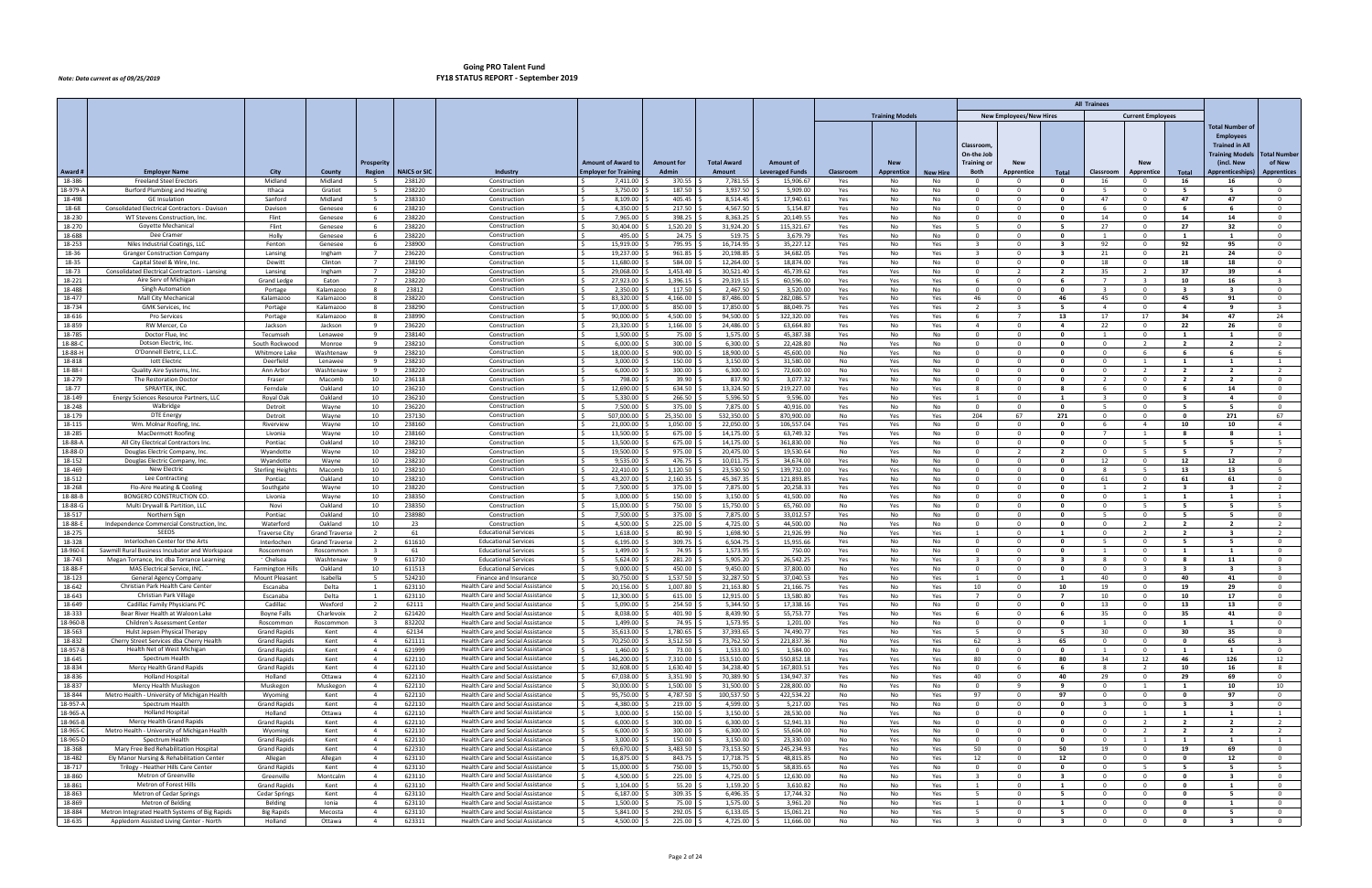|                      |                                                                                                       |                               |                       |                                  |                     |                                                                                    |                                                           |                            |                              |                                            |            |                          |                 |                               |                                 |                                         | <b>All Trainees</b>              |                                  |                                           |                                      |                                |
|----------------------|-------------------------------------------------------------------------------------------------------|-------------------------------|-----------------------|----------------------------------|---------------------|------------------------------------------------------------------------------------|-----------------------------------------------------------|----------------------------|------------------------------|--------------------------------------------|------------|--------------------------|-----------------|-------------------------------|---------------------------------|-----------------------------------------|----------------------------------|----------------------------------|-------------------------------------------|--------------------------------------|--------------------------------|
|                      |                                                                                                       |                               |                       |                                  |                     |                                                                                    |                                                           |                            |                              |                                            |            | <b>Training Models</b>   |                 |                               | <b>New Employees/New Hires</b>  |                                         |                                  | <b>Current Employees</b>         |                                           |                                      |                                |
|                      |                                                                                                       |                               |                       |                                  |                     |                                                                                    |                                                           |                            |                              |                                            |            |                          |                 |                               |                                 |                                         |                                  |                                  |                                           | Total Number of                      |                                |
|                      |                                                                                                       |                               |                       |                                  |                     |                                                                                    |                                                           |                            |                              |                                            |            |                          |                 |                               |                                 |                                         |                                  |                                  |                                           | <b>Employees</b>                     |                                |
|                      |                                                                                                       |                               |                       |                                  |                     |                                                                                    |                                                           |                            |                              |                                            |            |                          |                 | Classroom                     |                                 |                                         |                                  |                                  |                                           | <b>Trained in All</b>                |                                |
|                      |                                                                                                       |                               |                       |                                  |                     |                                                                                    |                                                           |                            |                              |                                            |            |                          |                 | On-the Job                    |                                 |                                         |                                  |                                  |                                           | <b>Training Models</b>               | Total Number                   |
| Award #              | <b>Employer Name</b>                                                                                  | City                          | County                | Prosperity<br>Region             | <b>NAICS or SIC</b> | Industry                                                                           | <b>Amount of Award to</b><br><b>Employer for Training</b> | <b>Amount for</b><br>Admin | <b>Total Award</b><br>Amount | <b>Amount of</b><br><b>Leveraged Funds</b> | Classroom  | <b>New</b><br>Apprentice | <b>New Hire</b> | <b>Training or</b><br>Both    | <b>New</b><br><b>Apprentice</b> | Total                                   | Classroom                        | <b>New</b><br>Apprentice         | Total                                     | (incl. New<br><b>Apprenticeships</b> | of New<br><b>Apprentices</b>   |
| 18-638               | Appledorn Assisted Living Center - South                                                              | Holland                       | Ottawa                | $\overline{4}$                   | 623311              | Health Care and Social Assistance                                                  | 3,375.00                                                  | 168.75                     | 3,543.7                      | 8,749.50                                   | No         | No                       | Yes             |                               |                                 | $\overline{\mathbf{3}}$                 | - 0                              | $\overline{0}$                   | $\mathbf{0}$                              |                                      | $\Omega$                       |
| 18-639               | Grand Pines Assisted Living Center                                                                    | Grand haver                   | Ottawa                | $\overline{a}$                   | 623311              | <b>Health Care and Social Assistance</b>                                           | 4,500.00                                                  | 225.00                     | 4,725.00                     | 11,666.00                                  | No         | No                       | Yes             | $\mathbf{R}$                  | $\Omega$                        | $\overline{\mathbf{3}}$                 | $\Omega$                         | $\overline{0}$                   | $\Omega$                                  | $\mathbf{R}$                         | $\mathbf{0}$                   |
| 18-648               | Railside Assisted Living Center                                                                       | <b>Byron Center</b>           | Kent                  | $\overline{4}$                   | 623311              | Health Care and Social Assistance                                                  | 4,125.00                                                  | 206.25                     | 4,331.25                     | 10,693.83                                  | No         | No                       | Yes             | $\overline{\mathbf{3}}$       | $\mathbf 0$                     | - 3                                     | $\mathbf{0}$                     | $\overline{0}$                   | 0                                         | - 3                                  | $\mathbf 0$                    |
| 18-678               | Seminole Shores Living Center                                                                         | Norton Shores                 | Muskegon              | $\overline{4}$                   | 623311              | <b>Health Care and Social Assistance</b>                                           | 3,000.00                                                  | 150.00                     | 3,150.00                     | 7,777.33                                   | No         | No                       | Yes             | <sup>2</sup>                  | $\Omega$                        | $\overline{2}$                          | $\overline{0}$                   | $\overline{0}$                   | $\mathbf{0}$                              | $\overline{2}$                       | $\mathbf 0$                    |
| 18-680               | Sheldon Meadows Assisted Living Center                                                                | Hudsonville                   | Ottawa                | $\overline{4}$                   | 623311              | Health Care and Social Assistance                                                  | 1,875.00                                                  | 93.75                      | 1,968.75                     | 4,860.83                                   | No         | No                       | Yes             | $\overline{3}$                | $\Omega$                        | $\overline{\mathbf{3}}$                 | $\mathbf{0}$                     | $\overline{0}$                   | $\Omega$                                  | $\mathbf{R}$                         | $\mathbf{0}$                   |
| 18-827               | <b>Rest Haven Homes</b><br>Footcare, Inc. DBA The Cobbler Shop Shoes and                              | <b>Grand Rapids</b>           | Kent                  | $\overline{4}$                   | 623311              | Health Care and Social Assistance                                                  | 8,908.00                                                  | 445.40                     | 9,353.40                     | 14,174.00                                  | Yes        | No                       | Yes             | $\overline{4}$                | $\mathbf{0}$                    | 4                                       | $\overline{\mathbf{3}}$          | $\overline{0}$                   | -3                                        | $\overline{7}$                       | $\mathbf 0$                    |
| 18-79                | Pedorthics                                                                                            | Alma                          | Gratiot               |                                  | 621399              | <b>Health Care and Social Assistance</b>                                           | 1,500.00                                                  | 75.00                      | 1,575.00                     | 2.980.00                                   | Yes        | No                       | No              | $\sqrt{ }$                    |                                 | $\Omega$                                |                                  | $\Omega$                         |                                           |                                      | $\Omega$                       |
| 18-495               | Mobile Medical Response Inc                                                                           | Saginaw                       | Saginaw               | 5                                | 621910              | Health Care and Social Assistance                                                  | 48,000.00                                                 | 2,400.00                   | 50,400.00                    | 212,196.23                                 | No         | No                       | Yes             | 53                            | $\mathbf 0$                     | 53                                      | $^{\circ}$                       | $\overline{0}$                   | $\mathbf{o}$                              | 53                                   | $\mathbf{0}$                   |
|                      | Physician Coverage Services, DBA Michigan Health                                                      |                               |                       |                                  |                     |                                                                                    |                                                           |                            |                              |                                            |            |                          |                 |                               |                                 |                                         |                                  |                                  |                                           |                                      |                                |
| 18-246               | Specialists                                                                                           | Flint                         | Genesee               |                                  | 621111              | Health Care and Social Assistance                                                  | 6.000.00                                                  | 300.00                     | 6.300.00                     | 25,304.00                                  | Yes        | No                       | No              |                               |                                 | $\Omega$                                |                                  | $\Omega$                         |                                           | $\mathbf{A}$                         | $\Omega$                       |
| 18-862               | Trilogy - Stonegate Health Campus                                                                     | Lapeer                        | Lapeer                | 6                                | 623110              | Health Care and Social Assistance                                                  | 18,000.00                                                 | 900.00                     | 18,900.00                    | 65,159.18                                  | No         | Yes                      | No              | 0                             | - 0                             | $\mathbf{0}$                            | $\mathbf{0}$                     | 6                                | - 6                                       | - 6                                  | 6                              |
| 18-876<br>18-274     | Trilogy - The Oaks at Woodfield<br><b>Communities First</b>                                           | <b>Grand Bland</b><br>Flint   | Genesee<br>Genesee    | 6                                | 623110<br>624229    | <b>Health Care and Social Assistance</b><br>Health Care and Social Assistance      | 24,000.00<br>479.00<br>I۹                                 | 1,200.00<br>23.95          | 25,200.00<br>502.95          | 89,837.87<br>799.02                        | No<br>Yes  | Yes<br>No                | No<br>No        | $\Omega$<br>$\Omega$          | $\Omega$                        | $\mathbf{0}$<br>$\overline{\mathbf{0}}$ | $\Omega$<br>$\mathbf{1}$         | - 8<br>$\overline{0}$            | $\mathbf{1}$                              | $\overline{1}$                       | -8<br>$\mathbf{0}$             |
| 18-640               | Capital Internal Medicine Associates, PC                                                              | Lansing                       | Ingham                | $\overline{7}$                   | 621111              | Health Care and Social Assistance                                                  | 16,084.00                                                 | 804.20 \$                  | 16,888.20                    | 25,191.00                                  | Yes        | No                       | No              | $\Omega$                      | $\Omega$                        | $\mathbf{0}$                            | 15                               | $\overline{0}$                   | 15                                        | 15                                   | $\mathbf 0$                    |
| 18-963-A             | Capital Internal Medicine Associates, PC                                                              | Lansing                       | Ingham                | $\overline{7}$                   | 621111              | <b>Health Care and Social Assistance</b>                                           | 3,000.00                                                  | 150.00                     | 3,150.00                     | 35,746.00                                  | No         | Yes                      | No              | $\Omega$                      |                                 | $\mathbf{1}$                            | $\Omega$                         | $\overline{0}$                   | $\mathbf{0}$                              |                                      | 1                              |
| 18-963-E             | <b>McLaren Greater Lansing</b>                                                                        | Lansing                       | Ingham                | $\overline{7}$                   | 621111              | Health Care and Social Assistance                                                  | 6,000.00                                                  | 300.00                     | 6,300.00                     | 75,485.00                                  | No         | Yes                      | No              | $\Omega$                      | $\overline{2}$                  | $\overline{2}$                          | $\Omega$                         | $\overline{0}$                   | $\mathbf{0}$                              | $\overline{\phantom{a}}$             | $\overline{2}$                 |
| 18-973-C             | Capital Internal Medicine Associates, PC                                                              | Lansing                       | Ingham                | $\overline{7}$                   | 621111              | Health Care and Social Assistance                                                  | 998.00<br>I S                                             | 49.90                      | 1,047.90                     | 1,982.00                                   | Yes        | No                       | No              | . റ                           | $\Omega$                        | $\mathbf{0}$                            | 1                                | $\overline{0}$                   | 1                                         | -1                                   | $\mathbf{0}$                   |
| 18-973-G             | Haves Green Beach Memorial Hospital                                                                   | Charlotte                     | Eaton                 |                                  | 622110              | <b>Health Care and Social Assistance</b>                                           | 998.00                                                    | 49.90                      | 1,047.90                     | 643.00                                     | Yes        | No                       | No              | - 0                           | $\Omega$                        | $\mathbf{0}$                            | -1                               | $\overline{0}$                   | 1                                         |                                      | $\mathbf 0$                    |
| 18-963-0             | Sparrow Health System                                                                                 | Lansing                       | Ingham                | $\overline{7}$                   | 622210              | Health Care and Social Assistance                                                  | 15,000.00                                                 | 750.00<br>$900.00$ \ \$    | 15,750.00                    | 151,025.00                                 | No         | Yes                      | No              | $\Omega$                      | $\Omega$                        | $\mathbf{0}$<br>$\mathbf{0}$            | $\Omega$                         | -5                               | -5                                        | -5                                   | -5                             |
| 18-671<br>18-684     | Trilogy - The Willows at East Lansing<br>Trilogy - The Willows at Okemos                              | <b>East Lansing</b><br>Okemos | Ingham<br>Ingham      | $\overline{7}$                   | 623110<br>623110    | Health Care and Social Assistance<br><b>Health Care and Social Assistance</b>      | 18,000.00<br>I S<br>16,500.00                             | 825.00                     | 18,900.00<br>17,325.00       | 68,904.65<br>67,338.59                     | No<br>No   | Yes<br>Yes               | No<br>No        | . റ                           | $\Omega$                        | $\Omega$                                | $\mathbf 0$<br>$\Omega$          | 6<br>11                          | - 6<br>11                                 | - 6<br>11                            | 6<br>11                        |
| 18-652               | Richard L. Beckermeyer DDS P                                                                          | Niles                         | Berrien               | -8                               | 62121               | <b>Health Care and Social Assistance</b>                                           | 492.00                                                    | 24.60                      | 516.60                       | 4,324.35                                   | Yes        | No                       | No              | $\Omega$                      |                                 | $\mathbf{0}$                            | -1                               | $\overline{0}$                   | $\mathbf{1}$                              |                                      | $\mathbf{0}$                   |
| 18-663               | Meadow Woods Nursing & Rehabilitation Center                                                          | Bloomingdale                  | Van Buren             | 8                                | 623110              | Health Care and Social Assistance                                                  | 22.500.00<br>ΙŚ                                           | 1,125.00                   | 23,625.00                    | 48.884.02                                  | No         | No                       | Yes             | 15                            | $\overline{0}$                  | 15                                      | $\overline{0}$                   | $\overline{0}$                   | $\bullet$                                 | 15                                   | $\mathbf{0}$                   |
| 18-738               | Trilogy - The Oaks at Northpointe Woods                                                               | <b>Battle Creek</b>           | Calhoun               | -8                               | 623110              | <b>Health Care and Social Assistance</b>                                           | 12,000.00                                                 | 600.00                     | 12,600.00                    | 48,365.33                                  | No         | Yes                      | No              |                               |                                 | $\Omega$                                | $\Omega$                         | $\overline{4}$                   | 4                                         | 4                                    | $\overline{4}$                 |
|                      | Bridgman Care Operating, LLC dba/ West Woods of                                                       |                               |                       |                                  |                     |                                                                                    |                                                           |                            |                              |                                            |            |                          |                 |                               |                                 |                                         |                                  |                                  |                                           |                                      |                                |
| 18-900               | Bridgman                                                                                              | Bridgman                      | Berrien               |                                  | 623311              | Health Care and Social Assistance                                                  | 31,161.00                                                 | 1,558.05                   | 32,719.05                    | 41,583.54                                  | No         | No                       | Yes             | 25                            |                                 | 25                                      | $\Omega$                         | $\Omega$                         |                                           | 25                                   | $\mathbf{0}$                   |
| 18-771               | Cherub Enterprises dba Visiting Angels, Kalamazoo<br>Galaxy Brain and Therapy Center, dba Life Skills | Kalamazoo                     | Kalamazoo             |                                  | 624120              | Health Care and Social Assistance                                                  | 3,870.00                                                  | 193.50                     | 4,063.50                     | 14,100.00                                  | Yes        | No                       | No              |                               |                                 | $\Omega$                                |                                  | $\overline{0}$                   | -3                                        |                                      | $\mathbf{0}$                   |
| 18-761               | Community                                                                                             | Ann Arbor                     | Washtenaw             |                                  | 621340              | Health Care and Social Assistance                                                  | 13,664.00                                                 | 683.20                     | 14,347.20                    | 32,790.37                                  | Yes        | No                       | Yes             | $\overline{2}$                |                                 |                                         | 10                               | $\Omega$                         | 10                                        | 12                                   | $\Omega$                       |
| 18-574               | St Joseph Mercy Chelsea Hospital                                                                      | Chelsea                       | Washtenaw             |                                  | 622110              | Health Care and Social Assistance                                                  | 12,270.00                                                 | 613.50                     | 12,883.50                    | 17,315.87                                  | Yes        | No                       | No              | റ                             | റ                               | $\mathbf{0}$                            | 15                               | $\overline{0}$                   | 15                                        | 15                                   | $\mathbf{0}$                   |
| 18-777               | Hillsdale Hospital                                                                                    | Hillsdale                     | Hillsdale             | -9                               | 622110              | <b>Health Care and Social Assistance</b>                                           | 72,080.00                                                 | 3,604.00                   | 75,684.00                    | 645,101.03                                 | Yes        | No                       | Yes             | 12                            | $\mathbf 0$                     | 12                                      | 72                               | $\overline{0}$                   | 72                                        | 84                                   | $\mathbf 0$                    |
| 18-730               | Trilogy - The Willows at Howell                                                                       | Howell                        | Livingston            | 9                                | 623110              | Health Care and Social Assistance                                                  | 12,000.00<br>ΙŚ                                           | 600.00                     | 12,600.00                    | 47,517.76                                  | No         | Yes                      | No              | $\overline{0}$                | $\Omega$                        | $\mathbf{0}$                            | $\overline{0}$                   | $\overline{4}$                   | $\overline{4}$                            | $\overline{a}$                       | $\overline{4}$                 |
| 18-98                | Rapid Response EMS                                                                                    | Romulus                       | Wayne                 | 10                               | 621910              | Health Care and Social Assistance                                                  | 30,925.00                                                 | 1,546.25                   | 32,471.25                    | 55,249.00                                  | Yes        | No                       | Yes             | 15                            | $\mathbf{0}$                    | 15                                      | -8                               | $\overline{0}$                   | -8                                        | 23                                   | $\mathbf{0}$                   |
| 18-748<br>18-783     | Trilogy - The Lakes of Nov                                                                            | Novi<br>Romeo                 | Oakland<br>Macomb     | 10<br>10                         | 623110<br>623110    | <b>Health Care and Social Assistance</b>                                           | 15,000.00<br>24,000.00                                    | 750.00<br>1,200.00         | 15,750.00<br>25,200.00       | 64,017.73<br>96,243.69                     | No<br>No   | Yes                      | No<br>No        | $\Omega$<br>$\overline{0}$    | $\Omega$<br>$\Omega$            | $\mathbf{0}$<br>$\mathbf{0}$            | $\Omega$<br>$\overline{0}$       | -5<br>8                          | 8                                         | - 8                                  | -5<br>8                        |
| 18-849               | Trilogy - Orchard Grove<br>Trilogy - Shelby Crossing Health Campus                                    | Macomb                        | Macomb                | 10                               | 623110              | Health Care and Social Assistance<br>Health Care and Social Assistance             | 21,000.00                                                 | 1,050.00                   | 22,050.00                    | 79,544.89                                  | No         | Yes<br>Yes               | No              |                               |                                 | 0                                       | $^{\circ}$                       | $\overline{7}$                   | $\mathbf{7}$                              | - 7                                  | $\overline{7}$                 |
| 18-887               | Trilogy - Westlake Health Campus                                                                      | Commerce                      | Oakland               | 10                               | 623110              | Health Care and Social Assistance                                                  | 15,000.00                                                 | 750.00                     | 15,750.00                    | 55,152.56                                  | No         | Yes                      | No              | $\Omega$                      | $\Omega$                        | $\mathbf{0}$                            | $\Omega$                         | - 5                              | - 5                                       | -5                                   | - 5                            |
| 18-672               | Services to Enhance Potential (STEP)                                                                  | Dearborn                      | Wayne                 | 10                               | 624120              | Health Care and Social Assistance                                                  | 9,000.00                                                  | 450.00                     | 9,450.00                     | 11,454.00                                  | Yes        | No                       | No              | $\overline{0}$                | $\mathbf{0}$                    | $\mathbf{0}$                            | 6                                | $\overline{0}$                   | - 6                                       | 6                                    | $\mathbf{0}$                   |
|                      |                                                                                                       |                               |                       |                                  |                     |                                                                                    |                                                           |                            |                              |                                            |            |                          |                 |                               |                                 |                                         |                                  |                                  |                                           |                                      |                                |
| 18-433               | Northern Michigan Review dba Petoskey News Review                                                     | Petoskey                      | Emmet                 |                                  | 511                 | Information                                                                        | 7,060.00                                                  | 353.00                     | 7,413.00                     | 27,432.48                                  | Yes        | No                       | No              |                               |                                 |                                         |                                  | $\Omega$                         |                                           |                                      | $\Omega$                       |
| 18-404<br>18-958-B   | <b>HB Carbide</b><br><b>HB Carbide</b>                                                                | Lewiston                      | Montmorency           | $\overline{3}$                   | 514012<br>514012    | Information<br>Information                                                         | 14,690.00<br>1,500.00                                     | 734.50                     | 15,424.50                    | 86,990.00                                  | Yes        | No                       | Yes             | - 5<br>- 0                    | $\Omega$<br>- 0                 | 5<br>$\mathbf{0}$                       | 19                               | $\overline{0}$                   | 19<br>-1                                  | 24<br>$\mathbf{1}$                   | $\mathbf{0}$                   |
| 18-946               | 1010 Technology Cente                                                                                 | Lewiston<br>Alpena            | Montmorency<br>Alpena |                                  | 518210              | Information                                                                        | 3,000.00                                                  | 75.00<br>150.00            | 1,575.00<br>3,150.00         | 1,361.00<br>20,836.79                      | Yes<br>Yes | No<br>No                 | No<br>No        | $\Omega$                      |                                 | $\mathbf{0}$                            |                                  | $\overline{0}$<br>$\overline{0}$ | $\overline{2}$                            | $\overline{2}$                       | $\mathbf{O}$<br>$\mathbf 0$    |
| 18-584               | Sales Pad                                                                                             | <b>Grand Rapids</b>           | Kent                  | $\overline{4}$                   | 511210              | Information                                                                        | 24,326.00                                                 | 1,216.30                   | 25,542.30                    | 90,158.36                                  | Yes        | Yes                      | Yes             | 8                             | $\Omega$                        | - 8                                     | 44                               | $\mathbf{1}$                     | 45                                        | 53                                   | $\overline{1}$                 |
| 18-864               | Sync Wave                                                                                             | Scottville                    | Mason                 | $\overline{4}$                   | 517210              | Information                                                                        | 17,664.00                                                 | 883.20                     | 18,547.20                    | 52,124.06                                  | Yes        | No                       | No              |                               |                                 | $\Omega$                                | 12                               | $\overline{0}$                   | 12                                        | 12                                   | $\mathbf 0$                    |
| 18-418               | <b>NVINT</b>                                                                                          | Kentwood                      | Kent                  |                                  | 518210              | Information                                                                        | 9,000.00                                                  | 450.00                     | 9,450.00                     | 36,298.00                                  | Yes        | No                       | Yes             |                               |                                 |                                         |                                  | $\Omega$                         |                                           |                                      | $\Omega$                       |
| 18-240               | <b>Automation Movers Engineering</b>                                                                  | Flint                         | Genesee               | - 6                              | 514330              | Information                                                                        | 15,000.00<br>I \$                                         | 750.00 \$                  | 15,750.00                    | 123,013.07                                 | Yes        | No                       | No              | $\Omega$                      | $\Omega$                        | $\mathbf{0}$                            | 11                               | $\overline{0}$                   | 11                                        | 11                                   | $\mathbf 0$                    |
| 18-53<br>18-58       | 4D Systems, LLC<br>Covenant Eyes                                                                      | Flint<br>Owosso               | Genesee<br>Shiawassee | - 6<br>6                         | 514512<br>517000    | Information<br>Information                                                         | 12,000.00<br>I S<br>21,463.00                             | 600.00 \$<br>$1,073.15$ \$ | 12,600.00<br>22,536.15       | 119,506.67<br>58,325.41                    | Yes<br>Yes | Yes<br>No                | Yes<br>Yes      | $\overline{\mathbf{3}}$<br>11 | 1<br>$\mathbf{O}$               | $\overline{4}$<br>11                    | $\overline{3}$<br>$\overline{4}$ | $\overline{0}$<br>$\overline{0}$ | $\overline{\mathbf{3}}$<br>$\overline{4}$ | $\overline{7}$<br>15                 | $\mathbf{1}$<br>$\overline{0}$ |
| 18-973-D             | Dewpoint, Inc                                                                                         | Lansing                       | Ingham                | $7^{\circ}$                      | 511210              | Information                                                                        | 1,996.00                                                  | 99.80                      | 2,095.80                     | 5,508.00                                   | Yes        | No                       | No              | $\Omega$                      | $\mathbf{0}$                    | $\mathbf{0}$                            | $\overline{2}$                   | $\overline{0}$                   | $\overline{2}$                            | $\overline{\mathbf{2}}$              | $\overline{0}$                 |
| 18-251               | MessageMakers, Inc                                                                                    | Lansing                       | Ingham                | $\overline{7}$                   | 512110              | Information                                                                        | 6,000.00<br>I S                                           | $300.00$ \$                | 6,300.00                     | 29,417.00                                  | Yes        | No                       | No              | $\mathbf 0$                   | $\mathbf{0}$                    | $\bullet$                               | $\overline{4}$                   | $\overline{0}$                   | $\overline{a}$                            | $\overline{a}$                       | $\mathbf 0$                    |
| 18-129               | <b>Clear Rate Communications</b>                                                                      | Troy                          | Oakland               | 10                               | 517110              | Information                                                                        | 6,000.00                                                  | 300.00                     | 6,300.00                     | 16,075.00                                  | Yes        | No                       | No              | $\Omega$                      | $\mathbf{0}$                    | $\mathbf{0}$                            | $\overline{4}$                   | $\overline{0}$                   | $\overline{4}$                            | $\overline{a}$                       | $\mathbf 0$                    |
| 18-974-C             | <b>Tamarack Holdings</b>                                                                              | <b>Traverse City</b>          | <b>Grand Traverse</b> | $\overline{2}$                   | 551114              | Management of Companies and Enterprises                                            | 2,250.00                                                  | 112.50                     | 2,362.50                     | 5,490.00                                   | Yes        | No                       | No              | $\Omega$                      | $\overline{0}$                  | $\mathbf{0}$                            | $\overline{2}$                   | $\overline{0}$                   | $\overline{2}$                            | $\overline{2}$                       | $\mathbf{0}$                   |
| 18-97                | Spartan Motors                                                                                        | Charlotte                     | Eaton                 | $\overline{7}$                   | 551112              | Management of Companies and Enterprises                                            | 95,706.00                                                 | 4,785.30 \$                | 100,491.30                   | 356,118.68                                 | Yes        | No                       | Yes             | 1                             | $\mathbf 0$                     | $\mathbf{1}$                            | 110                              | $\overline{0}$                   | 110                                       | 111                                  | $\mathbf 0$                    |
| 18-952-C<br>18-954-E | Spartan Motors<br>Spartan Motors                                                                      | Charlotte<br>Charlotte        | Eaton<br>Eaton        | $\overline{7}$<br>$\overline{7}$ | 551112<br>551112    | Management of Companies and Enterprises<br>Management of Companies and Enterprises | 10,600.00<br>6,750.00                                     | 530.00<br>337.50           | 11,130.00<br>7,087.50        | 64,254.00<br>51,215.40                     | Yes<br>Yes | No<br>No                 | No<br>No        | - 0<br>$\Omega$               | $\Omega$<br>$\mathbf 0$         | $\mathbf{0}$<br>$\mathbf{0}$            | 10 <sup>10</sup><br>9            | $\overline{0}$<br>$\overline{0}$ | 10<br>9                                   | 10<br>9                              | $\mathbf{0}$<br>$\mathbf{0}$   |
| 18-962-K             | Spartan Motors                                                                                        | Charlotte                     | Eaton                 | $\overline{7}$                   | 551112              | Management of Companies and Enterprises                                            | 1,996.00                                                  | $99.80$ \$                 | 2,095.80                     | 23,848.00                                  | Yes        | No                       | No              | $\overline{0}$                | $\overline{0}$                  | $\bullet$                               | $\overline{2}$                   | $\overline{\mathbf{0}}$          | $\overline{2}$                            | $\overline{2}$                       | $\mathbf{0}$                   |
|                      |                                                                                                       |                               |                       |                                  |                     | Manufacturing - Food, Beverage, Tobacco, Textiles,                                 |                                                           |                            |                              |                                            |            |                          |                 |                               |                                 |                                         |                                  |                                  |                                           |                                      |                                |
| $18-2$               | Crystal Steel House                                                                                   | Crystal Falls                 | Iron                  |                                  | 313312              | Apparel, Leather                                                                   | 1,500.00                                                  | 75.00                      | 1,575.00                     | 14,740.00                                  | No         | No                       | Yes             | $\overline{1}$                | $\Omega$                        | $\mathbf{1}$                            | $\overline{0}$                   | $\overline{0}$                   |                                           |                                      | $\overline{0}$                 |
|                      |                                                                                                       |                               |                       |                                  |                     | Manufacturing - Food, Beverage, Tobacco, Textiles,                                 |                                                           |                            |                              |                                            |            |                          |                 |                               |                                 |                                         |                                  |                                  |                                           |                                      |                                |
| 18-974-B             | Food for Thought                                                                                      | Honor                         | Benzie                | $\overline{2}$                   | 311422              | Apparel, Leather                                                                   | 6,750.00                                                  | 337.50                     | 7,087.50                     | 9,144.00                                   | Yes        | No                       | No              | $\Omega$                      | $\Omega$                        | $\mathbf{0}$                            | 6                                | $\overline{0}$                   |                                           | 6                                    | $\mathbf{0}$                   |
| 18-969-B             | Shoreline Fruit LLC                                                                                   | <b>Traverse City</b>          | <b>Grand Traverse</b> | $\overline{2}$                   | 311423              | Manufacturing - Food, Beverage, Tobacco, Textiles<br>Apparel, Leather              | 8,250.00                                                  | 412.50                     | 8,662.50                     | 36,206.00                                  | Yes        | No                       | No              |                               |                                 | $\Omega$                                |                                  | $\Omega$                         | - 7                                       | $\overline{7}$                       | $\mathbf 0$                    |
|                      |                                                                                                       |                               |                       |                                  |                     | Manufacturing - Food, Beverage, Tobacco, Textiles,                                 |                                                           |                            |                              |                                            |            |                          |                 |                               |                                 |                                         |                                  |                                  |                                           |                                      |                                |
| 18-281               | Sleeping Bear Apiaries LTD                                                                            | Beluh                         | Benzie                | $\overline{\phantom{a}}$         | 311999              | Apparel, Leather                                                                   | 12,000.00                                                 | 600.00                     | 12,600.00                    | 184,000.00                                 | No         | Yes                      | Yes             | $\overline{2}$                |                                 | - 3                                     | $\overline{0}$                   |                                  |                                           | - 5                                  | $\overline{\mathbf{3}}$        |
|                      |                                                                                                       |                               |                       |                                  |                     | Manufacturing - Food, Beverage, Tobacco, Textiles,                                 |                                                           |                            |                              |                                            |            |                          |                 |                               |                                 |                                         |                                  |                                  |                                           |                                      |                                |
| 18-970-A             | Armor Express                                                                                         | Central Lake                  | Antrim                |                                  | 315990              | Apparel, Leather                                                                   | 6,750.00                                                  | 337.50 \$                  | 7,087.50                     | 11,400.00                                  | Yes        | No                       | No              | $\Omega$                      |                                 | $\mathbf{0}$                            | 6                                | $\overline{0}$                   |                                           |                                      | $\mathbf{0}$                   |
| 18-544               | Peterson Farms                                                                                        | Shelby                        | Oceana                |                                  | 2037                | Manufacturing - Food, Beverage, Tobacco, Textiles<br>Apparel, Leather              | 24,886.00                                                 | 1,244.30                   | 26,130.30                    | 125,341.58                                 | Yes        | No                       | No              |                               |                                 |                                         | 30                               | $\Omega$                         | 30                                        | 30                                   | $\mathbf{0}$                   |
|                      |                                                                                                       |                               |                       |                                  |                     | Manufacturing - Food, Beverage, Tobacco, Textiles,                                 |                                                           |                            |                              |                                            |            |                          |                 |                               |                                 |                                         |                                  |                                  |                                           |                                      |                                |
| 18-698               | Litehouse Inc                                                                                         | Lowell                        | Kent                  |                                  | 6504                | Apparel, Leather                                                                   | 60,296.00 \$                                              | 3,014.80                   | 63,310.80                    | 666,950.36                                 | Yes        | No                       | Yes             | 20                            |                                 | 20                                      | 37                               | $\overline{0}$                   | 37                                        | 57                                   | $\overline{0}$                 |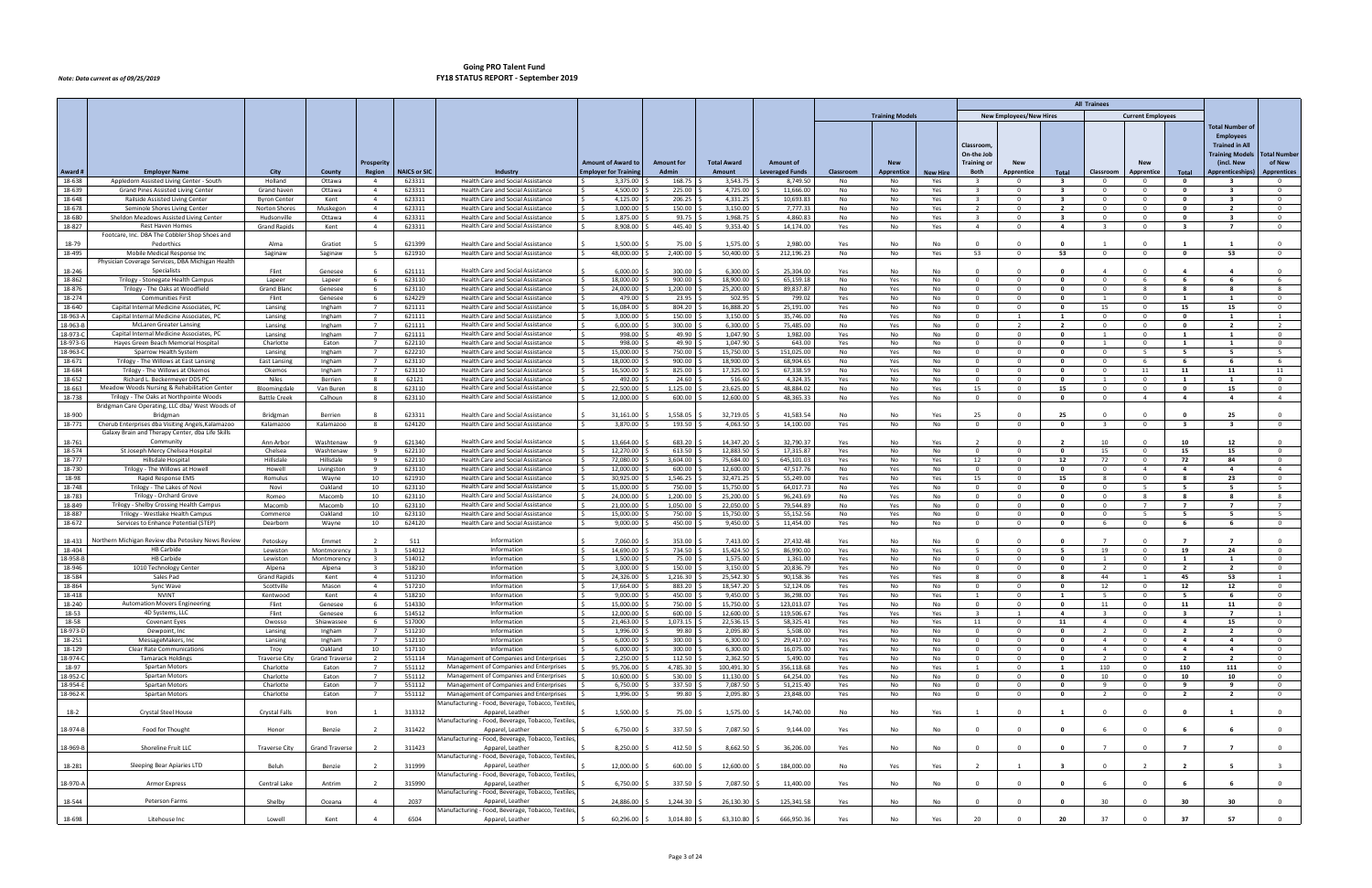| <b>New Employees/New Hires</b><br><b>Training Models</b><br><b>Current Employees</b><br><b>Total Number of</b><br><b>Employees</b><br><b>Trained in All</b><br><b>Classroom</b><br>On-the Job<br><b>Training Models</b><br>(incl. New<br>of New<br><b>Amount of Award to</b><br><b>Amount for</b><br><b>Total Award</b><br><b>Training or</b><br><b>New</b><br><b>Prosperity</b><br><b>Amount of</b><br><b>New</b><br><b>New</b><br><b>NAICS or SIC</b><br><b>Employer for Training</b><br>Award#<br><b>Employer Name</b><br>City<br>Region<br>Industry<br>Admin<br><b>Leveraged Funds</b><br>Apprenticeships)<br>County<br>Amount<br>Classroom<br><b>Apprentice</b><br>Both<br>Apprentice<br>Total<br>Classroom<br>Apprentice<br>Total<br><b>New Hire</b><br>Manufacturing - Food, Beverage, Tobacco, Textiles<br>6,000.00<br>300.00<br>18-825<br>West Thomas Partners LLC dba Gluten Free Bar<br><b>Grand Rapids</b><br>311340<br>Apparel, Leather<br>6,300.00<br>16,080.00<br>No<br>Kent<br>No<br>Yes<br>$\Omega$<br>$\Delta$<br>$\Omega$<br>Manufacturing - Food, Beverage, Tobacco, Textiles<br>Nestle - Gerber Products<br>311422<br>Apparel, Leather<br>67,749.00<br>690,300.42<br>43<br>18-487<br>Fremont<br>3,387.45<br>71,136.45<br>Yes<br>Yes<br>No<br>39<br>43<br>$\overline{4}$<br>Newaygo<br>$\Delta$<br>$\Omega$<br>$\Omega$<br>$\mathbf{0}$<br>$\overline{a}$<br>Manufacturing - Food, Beverage, Tobacco, Textiles,<br>18-440<br>Fairlife<br>311511<br>34,875.00<br>1,743.75<br>24<br>Coopersville<br>36,618.75<br>224,750.00<br>No<br>24<br>$\mathbf{0}$<br>$\Omega$<br>24<br>Ottawa<br>$\overline{4}$<br>Apparel, Leather<br>No<br>Yes<br>$\Omega$<br>$\mathbf{0}$<br>$\overline{0}$<br>Manufacturing - Food, Beverage, Tobacco, Textiles<br>Leprino Foods<br>16,576.00<br>18-606<br>311513<br>Apparel, Leather<br>828.80<br>17,404.80<br>353,879.25<br>16<br>17<br>Remus<br>Mecosta<br>Yes<br>No<br>16<br>$\Omega$<br>Yes<br>Manufacturing - Food, Beverage, Tobacco, Textiles<br>311520<br>18-314<br>House of Flavors<br>Ludington<br>Mason<br>Apparel, Leather<br>3,890.00<br>194.50<br>4,084.50<br>5,226.52<br>Yes<br>No<br>11<br>11<br>$\mathbf 0$<br>$\Delta$<br>No<br>$\Omega$<br>$\Omega$<br>$\mathbf{0}$<br>$\Omega$<br>11<br>Manufacturing - Food, Beverage, Tobacco, Textiles,<br>26<br>18-890<br>Hudsonville Creamery & Ice Cream<br>311520<br>70,875.00<br>3,543.75<br>850,801.22<br>22<br>26<br>48<br>Holland<br>Allegan<br>Apparel, Leather<br>74,418.75<br>22<br>$\overline{a}$<br>Yes<br>No<br>Yes<br>$\Omega$<br>$\Omega$<br>$\overline{0}$<br>Manufacturing - Food, Beverage, Tobacco, Textiles<br>Michigan Turkey Producers, Inc.<br>311615<br>23,248.00<br>1,162.40<br>18-879<br><b>Grand Rapids</b><br>Apparel, Leather<br>24,410.40<br>141,297.10<br>10<br>10<br>10<br>10<br>20<br>Kent<br>Yes<br>No<br>$\Omega$<br>Yes<br>Manufacturing - Food, Beverage, Tobacco, Textiles<br>18-877<br>Hearthside Food Solutions, LLC<br>Kentwood<br>Kent<br>311821<br>Apparel, Leather<br>36,483.00<br>1,824.15<br>38,307.15<br>82,198.13<br>Yes<br>No<br>10<br>10<br>26<br>$\Omega$<br>26<br>36<br>$\overline{0}$<br>$\Delta$<br>Yes<br>$\Omega$<br>Manufacturing - Food, Beverage, Tobacco, Textiles,<br>2,685.00<br>18-329<br>The Goodies Factory<br>311919<br>7,980.00<br>Holland<br>Allegan<br>Apparel, Leather<br>134.25<br>2,819.25<br>Yes<br>No<br>No<br>$\Omega$<br>$\mathbf{0}$<br>$\overline{a}$<br>$\Omega$<br>$\Omega$<br>$\mathbf{0}$<br>$\overline{\mathbf{3}}$<br>$\overline{\mathbf{3}}$<br>$\overline{\mathbf{3}}$<br>Manufacturing - Food, Beverage, Tobacco, Textiles<br>Cargill Protein<br>Lake Odessa<br>311999<br>39,000.00<br>1,950.00<br>453,973.00<br>30<br>18-429<br>Apparel, Leather<br>40,950.00<br>Yes<br>No<br>30<br>32<br>Ionia<br>Yes<br>$\Omega$<br>- 2<br>Manufacturing - Food, Beverage, Tobacco, Textiles<br>Original Footwear<br>316210<br>Apparel, Leather<br>1,500.00<br>18-916<br><b>Big Rapids</b><br>Mecosta<br>75.00<br>1,575.00<br>46,421.00<br>No<br>$\Omega$<br>$\overline{0}$<br>$\Delta$<br>Yes<br>No<br>$\Omega$<br>$\Omega$<br>$\mathbf{0}$<br>$\mathbf{1}$<br>$\overline{1}$<br>$\mathbf{1}$<br>Manufacturing - Food, Beverage, Tobacco, Textiles,<br>18-909<br><b>Butterball Farms</b><br><b>Grand Rapids</b><br>3115100<br>53,259.00<br>2,662.95<br>55,921.95<br>253,561.14<br>18<br>38<br>56<br>38<br>No<br>Yes<br>18<br>$\mathbf{0}$<br>38<br>Kent<br>$\overline{4}$<br>Apparel, Leather<br>Yes<br>$\mathbf{0}$<br>Manufacturing - Food, Beverage, Tobacco, Textiles<br>Michigan Sugar Company<br>311313<br>21,000.00<br>184,050.34<br>18-595<br>Bay<br>Apparel, Leather<br>1,050.00<br>22,050.00<br>Yes<br>Yes<br>56<br>65<br>65<br>Bay city<br><b>No</b><br>$\sqrt{2}$<br>$\Omega$<br>$\mathbf{q}$<br>Manufacturing - Food, Beverage, Tobacco, Textiles<br>Hausbeck Pickle Co.<br>311421<br>13,500.00<br>18-187<br>Saginaw<br>Saginaw<br>Apparel, Leather<br>675.00<br>14,175.00<br>60,066.00<br>Yes<br>No<br>10<br>$\Omega$<br>10<br>10<br>$\overline{0}$<br>No<br>$\Omega$<br>$\Omega$<br>0<br>Manufacturing - Food, Beverage, Tobacco, Textiles,<br>1,300.00<br>18-951-A<br>James Joy dba Four Leaf Brewing<br>Clare<br>312120<br>65.00<br>1,365.00<br>1,030.00<br>Clare<br>Apparel, Leather<br>Yes<br>No<br>No<br>$\Omega$<br>$\Omega$<br>$\mathbf 0$<br>0<br>Manufacturing - Food, Beverage, Tobacco, Textiles,<br>JRB Personnel<br>313320<br>47,926.00<br>87<br>18-448<br>Saginaw<br>Apparel, Leather<br>2,396.30<br>50,322.30<br>212,156.91<br>Yes<br>No<br>87<br>87<br>Saginaw<br><b>No</b><br>$\Omega$<br>$\Omega$<br>$\Omega$<br>$\overline{0}$<br>Manufacturing - Food, Beverage, Tobacco, Textiles<br>3119<br>16,003.00<br>Pinnacle Foods LLC/Vlasic Division<br>Apparel, Leather<br>800.15<br>16,803.15<br>46,708.77<br>19<br>19<br>19<br>18-978-C<br>Imlay City<br>Lapeer<br>Yes<br>No<br>No<br>$\Omega$<br>$\Omega$<br>$\mathbf{0}$<br>$\Omega$<br>$\mathbf 0$<br>Manufacturing - Food, Beverage, Tobacco, Textiles,<br>18-117<br>Peckham, Inc.<br>3152<br>79,330.00<br>3,966.50<br>83,296.50<br>876,702.89<br>19<br>31<br>55<br>Apparel, Leather<br>Yes<br>Yes<br>19<br>-5<br>36<br>Lansing<br>Ingham<br>Yes<br>$\Omega$<br>-5<br>Manufacturing - Food, Beverage, Tobacco, Textiles,<br>18-961-B<br>Peckham, Inc-Capital City Blvd<br>3152<br>4,280.00<br>214.00<br>4,494.00<br>803,876.00<br>Yes<br>No<br>Lansing<br>Ingham<br>Apparel, Leather<br>No<br>$\Omega$<br>$\Omega$<br>$\Omega$<br>Manufacturing - Food, Beverage, Tobacco, Textiles<br>Post Consumer Brands - Battle Creek<br>311230<br>31,128.00<br>157,814.87<br>16<br>18-144<br><b>Battle Creek</b><br>Calhoun<br>Apparel, Leather<br>1,556.40<br>32,684.40<br>16<br>21<br>Yes<br>No<br>Yes<br>$\Omega$<br>$\Omega$<br>$^{\circ}$<br>Manufacturing - Food, Beverage, Tobacco, Textiles,<br>18-613<br>20,066.00<br>1,003.30<br>21,069.30<br>29,192.41<br>22<br>22<br>Knouse Foods<br>Paw Paw<br>311421<br>Apparel, Leather<br>Yes<br>No<br>Yes<br>$\overline{2}$<br>$\Omega$<br>24<br>$\mathbf 0$<br>Van Buren<br>$\Omega$<br>$\overline{2}$<br>Manufacturing - Food, Beverage, Tobacco, Textiles,<br>Flamm Pickle & Packing<br>18-928<br>Eau Claire<br>311421<br>Apparel, Leather<br>3,259.00<br>162.95<br>3,421.95<br>3,853.00<br>Berrien<br>Yes<br>No<br><b>No</b><br>$\Omega$<br>$\Omega$<br>$\Omega$<br>$\Omega$<br>$\overline{0}$<br>Manufacturing - Food, Beverage, Tobacco, Textiles<br>67<br>18-146<br><b>Abbott Nutrition</b><br>311514<br>43,335.00<br>2,166.75<br>45,501.75 \$<br>67<br>69<br>Sturgis<br>St. Joseph<br>Apparel, Leather<br>104,911.37<br>Yes<br>No<br>$\mathbf 0$<br>Yes<br>$\overline{2}$<br>$\Omega$<br>$\overline{2}$<br>$\Omega$<br>Manufacturing - Food, Beverage, Tobacco, Textiles,<br>18-211<br><b>International Paper</b><br><b>Three Rivers</b><br>St. Joseph<br>311900<br>Apparel, Leather<br>3,500.00<br>175.00<br>3,675.00<br>57,219.44<br>Yes<br>No<br>No<br>$^{\circ}$<br>$\mathbf{0}$<br>$\mathbf 0$<br>$\overline{7}$<br>$\mathbf{0}$<br>Manufacturing - Food, Beverage, Tobacco, Textiles,<br>18-496<br><b>National Flavors</b><br>311942<br>Apparel, Leather<br>9,650.00<br>482.50<br>$10,132.50$ \$<br>12,037.05<br>Kalamazoo<br>Kalamazoo<br>Yes<br>No<br>Yes<br>$\overline{2}$<br>$\Omega$<br>11<br>$\Omega$<br>11<br>13<br>$\mathbf{0}$<br>$\overline{2}$<br>Manufacturing - Food, Beverage, Tobacco, Textiles,<br>Van Buren<br>312111<br>45,000.00<br>2,250.00<br>47,250.00 \$<br>437,832.00<br>30<br>30<br>30<br>18-476<br>Coca-Cola North America<br>Paw Paw<br>Apparel, Leather<br>No<br>No<br>Yes<br>$\Omega$<br>$\mathbf{0}$<br>$\Omega$<br>$\mathbf{0}$<br>$\mathbf{0}$<br>Manufacturing - Food, Beverage, Tobacco, Textiles,<br><b>GKI Foods LLC</b><br>18-794<br>Apparel, Leather<br>6,000.00<br>6,300.00<br>20,700.00<br>Brighton<br>Livingston<br>311352<br>300.00<br>Yes<br>No<br>No<br>$\Omega$<br>$\overline{4}$<br>$\mathbf{0}$<br>$\Omega$<br>$\Omega$<br>$\mathbf{0}$<br>$\overline{4}$<br>$\mathbf{A}$<br>Manufacturing - Food, Beverage, Tobacco, Textiles,<br>18-975-B<br>311352<br>998.00<br><b>GKI Foods LLC</b><br>Brighton<br>Apparel, Leather<br>49.90<br>1,047.90<br>1,246.35<br>Livingston<br>Yes<br>No<br>No<br>$\Omega$<br>$\Omega$<br>$\mathbf{0}$<br>1<br>$\Omega$<br>1<br>$\mathbf{1}$<br>$\overline{0}$<br>Manufacturing - Food, Beverage, Tobacco, Textiles,<br>Safie Specialty foods<br>10<br>311421<br>106,500.00<br>5,325.00<br>111,825.00 \$<br>19<br>19<br>52<br>52<br>18-626<br>Chesterfield<br>Macomb<br>Apparel, Leather<br>209,095.97<br>Yes<br>No<br>$\Omega$<br>$\Omega$<br>71<br>$\mathbf{0}$<br>Yes<br>Manufacturing - Food, Beverage, Tobacco, Textiles,<br>2,380.00<br>18-611<br><b>FEAST Detroit</b><br>Inkster<br>Wayne<br>10<br>311422<br>119.00<br>2,499.00 \$<br>5,163.29<br>Yes<br>No<br>$\mathbf{0}$<br>Apparel, Leather<br>No<br>$\Omega$<br>$\Omega$<br>$\mathbf{0}$<br>$\overline{4}$<br>$\Omega$<br>$\overline{a}$<br>$\overline{4}$<br>Manufacturing - Food, Beverage, Tobacco, Textiles,<br>7,655.00<br>18-170<br>Ackroyd's Scottish Bakery<br>Redford<br>10<br>311811<br>Apparel, Leather<br>382.75<br>8,037.75<br>16,339.42<br>-9<br>$\Omega$<br>10<br>Wayne<br>Yes<br>No<br>Yes<br>$\mathbf{1}$<br>$\Omega$<br>9<br>$\overline{0}$<br>- 1<br>Manufacturing - Primary Metal & all related,<br>Marble's Gun Sights, Inc<br>Delta<br>332210<br>Miscellaneous<br>24,016.00<br>22<br>22<br>18-48<br>Gladstone<br>1,200.80<br>25,216.80<br>151,971.48<br>Yes<br>No<br>$\overline{4}$<br>$\Omega$<br>$\Omega$<br>26<br>$\mathbf{0}$<br>Yes<br>$\overline{4}$<br>Manufacturing - Primary Metal & all related,<br>2,850.00<br>18-49<br>Anderson Welding & Mfg., Inc<br>Chassell<br>Houghton<br>332312<br>Miscellaneous<br>142.50<br>2,992.50<br>4,370.00<br>Yes<br>No<br>$\mathbf{O}$<br>No<br>$\Omega$<br>0<br>$\Omega$<br>$\mathbf{R}$<br>Manufacturing - Primary Metal & all related,<br>332312<br>18-772<br>U.P. Fabricating Co., Inc<br>Miscellaneous<br>1,400.00<br>2,718.17<br>Rock<br>Delta<br>70.00<br>1,470.00 \$<br>Yes<br>No<br>No<br>$\Omega$<br>$\mathbf 0$<br>$\mathbf{0}$<br>$\overline{4}$<br>$\Omega$<br>$\overline{4}$<br>$\overline{a}$<br>$\overline{0}$<br>Manufacturing - Primary Metal & all related,<br>18-32<br>332710<br>27,595.00<br>1,379.75<br>28,974.75<br>111,535.32<br>15<br>10<br>10<br>25<br><b>Stewart Manufacturing LLC</b><br>Hermansville<br>Menominee<br>Miscellaneous<br>Yes<br>No<br>Yes<br>$\Omega$<br>15<br>$\Omega$<br>$\mathbf{0}$<br>Manufacturing - Primary Metal & all related, |      |                                     |          |       |        |               |          |             |           |    |     |    |          |              | <b>All Trainees</b> |    |              |   |
|------------------------------------------------------------------------------------------------------------------------------------------------------------------------------------------------------------------------------------------------------------------------------------------------------------------------------------------------------------------------------------------------------------------------------------------------------------------------------------------------------------------------------------------------------------------------------------------------------------------------------------------------------------------------------------------------------------------------------------------------------------------------------------------------------------------------------------------------------------------------------------------------------------------------------------------------------------------------------------------------------------------------------------------------------------------------------------------------------------------------------------------------------------------------------------------------------------------------------------------------------------------------------------------------------------------------------------------------------------------------------------------------------------------------------------------------------------------------------------------------------------------------------------------------------------------------------------------------------------------------------------------------------------------------------------------------------------------------------------------------------------------------------------------------------------------------------------------------------------------------------------------------------------------------------------------------------------------------------------------------------------------------------------------------------------------------------------------------------------------------------------------------------------------------------------------------------------------------------------------------------------------------------------------------------------------------------------------------------------------------------------------------------------------------------------------------------------------------------------------------------------------------------------------------------------------------------------------------------------------------------------------------------------------------------------------------------------------------------------------------------------------------------------------------------------------------------------------------------------------------------------------------------------------------------------------------------------------------------------------------------------------------------------------------------------------------------------------------------------------------------------------------------------------------------------------------------------------------------------------------------------------------------------------------------------------------------------------------------------------------------------------------------------------------------------------------------------------------------------------------------------------------------------------------------------------------------------------------------------------------------------------------------------------------------------------------------------------------------------------------------------------------------------------------------------------------------------------------------------------------------------------------------------------------------------------------------------------------------------------------------------------------------------------------------------------------------------------------------------------------------------------------------------------------------------------------------------------------------------------------------------------------------------------------------------------------------------------------------------------------------------------------------------------------------------------------------------------------------------------------------------------------------------------------------------------------------------------------------------------------------------------------------------------------------------------------------------------------------------------------------------------------------------------------------------------------------------------------------------------------------------------------------------------------------------------------------------------------------------------------------------------------------------------------------------------------------------------------------------------------------------------------------------------------------------------------------------------------------------------------------------------------------------------------------------------------------------------------------------------------------------------------------------------------------------------------------------------------------------------------------------------------------------------------------------------------------------------------------------------------------------------------------------------------------------------------------------------------------------------------------------------------------------------------------------------------------------------------------------------------------------------------------------------------------------------------------------------------------------------------------------------------------------------------------------------------------------------------------------------------------------------------------------------------------------------------------------------------------------------------------------------------------------------------------------------------------------------------------------------------------------------------------------------------------------------------------------------------------------------------------------------------------------------------------------------------------------------------------------------------------------------------------------------------------------------------------------------------------------------------------------------------------------------------------------------------------------------------------------------------------------------------------------------------------------------------------------------------------------------------------------------------------------------------------------------------------------------------------------------------------------------------------------------------------------------------------------------------------------------------------------------------------------------------------------------------------------------------------------------------------------------------------------------------------------------------------------------------------------------------------------------------------------------------------------------------------------------------------------------------------------------------------------------------------------------------------------------------------------------------------------------------------------------------------------------------------------------------------------------------------------------------------------------------------------------------------------------------------------------------------------------------------------------------------------------------------------------------------------------------------------------------------------------------------------------------------------------------------------------------------------------------------------------------------------------------------------------------------------------------------------------------------------------------------------------------------------------------------------------------------------------------------------------------------------------------------------------------------------------------------------------------------------------------------------------------------------------------------------------------------------------------------------------------------------------------------------------------------------------------------------------------------------------------------------------------------------------------------------------------------------------------------------------------------------------------------------------------------------------------------------------------------------------------------------------------------------------------------------------------------------------------------------------------------------------------------------------------------------------------------------------------------------------------------------------------------------------------------------------------------------------------------------------------------------------------------------------------------------------------------------------------------------------------------------------------------------------------------------------------------------------------------------------------------------------------------------------------------------------------------------------------------------------------------------------------------------------------------------------------------------------------------------------------------------------------------------------------------------------------------------------------------------------------------------------------------------------------------------------------------------------------------------------------------------------------------------------------------------------------------------------------------------------------------------------------------------------------------------------------------------------------------------------------------------------------------------------------------------------------------------------------------------------------------------------------------------------------------------------------------------------------------------------------------------------------------------------------------------------------------------------------------------------------------------------------------------------------------------------------------------------------------------------------------------------------------------------------------------------------------------------------------------------------------------------------------------------------------------------------------------------------------------------------------------------------------------------------------------------------------------------------------------------------------------------------------------------------------------------------------------------------------------------------------------------------------------------------------------------|------|-------------------------------------|----------|-------|--------|---------------|----------|-------------|-----------|----|-----|----|----------|--------------|---------------------|----|--------------|---|
| <b>Total Number</b><br><b>Apprentices</b>                                                                                                                                                                                                                                                                                                                                                                                                                                                                                                                                                                                                                                                                                                                                                                                                                                                                                                                                                                                                                                                                                                                                                                                                                                                                                                                                                                                                                                                                                                                                                                                                                                                                                                                                                                                                                                                                                                                                                                                                                                                                                                                                                                                                                                                                                                                                                                                                                                                                                                                                                                                                                                                                                                                                                                                                                                                                                                                                                                                                                                                                                                                                                                                                                                                                                                                                                                                                                                                                                                                                                                                                                                                                                                                                                                                                                                                                                                                                                                                                                                                                                                                                                                                                                                                                                                                                                                                                                                                                                                                                                                                                                                                                                                                                                                                                                                                                                                                                                                                                                                                                                                                                                                                                                                                                                                                                                                                                                                                                                                                                                                                                                                                                                                                                                                                                                                                                                                                                                                                                                                                                                                                                                                                                                                                                                                                                                                                                                                                                                                                                                                                                                                                                                                                                                                                                                                                                                                                                                                                                                                                                                                                                                                                                                                                                                                                                                                                                                                                                                                                                                                                                                                                                                                                                                                                                                                                                                                                                                                                                                                                                                                                                                                                                                                                                                                                                                                                                                                                                                                                                                                                                                                                                                                                                                                                                                                                                                                                                                                                                                                                                                                                                                                                                                                                                                                                                                                                                                                                                                                                                                                                                                                                                                                                                                                                                                                                                                                                                                                                                                                                                                                                                                                                                                                                                                                                                                                                                                                                                                                                                                                                                                                                                                                                                                                                                                                                                                                                                                                                                                                                                                                                                                                                                                                                                                                                                                                                                                                                                                                                                                                        |      |                                     |          |       |        |               |          |             |           |    |     |    |          |              |                     |    |              |   |
|                                                                                                                                                                                                                                                                                                                                                                                                                                                                                                                                                                                                                                                                                                                                                                                                                                                                                                                                                                                                                                                                                                                                                                                                                                                                                                                                                                                                                                                                                                                                                                                                                                                                                                                                                                                                                                                                                                                                                                                                                                                                                                                                                                                                                                                                                                                                                                                                                                                                                                                                                                                                                                                                                                                                                                                                                                                                                                                                                                                                                                                                                                                                                                                                                                                                                                                                                                                                                                                                                                                                                                                                                                                                                                                                                                                                                                                                                                                                                                                                                                                                                                                                                                                                                                                                                                                                                                                                                                                                                                                                                                                                                                                                                                                                                                                                                                                                                                                                                                                                                                                                                                                                                                                                                                                                                                                                                                                                                                                                                                                                                                                                                                                                                                                                                                                                                                                                                                                                                                                                                                                                                                                                                                                                                                                                                                                                                                                                                                                                                                                                                                                                                                                                                                                                                                                                                                                                                                                                                                                                                                                                                                                                                                                                                                                                                                                                                                                                                                                                                                                                                                                                                                                                                                                                                                                                                                                                                                                                                                                                                                                                                                                                                                                                                                                                                                                                                                                                                                                                                                                                                                                                                                                                                                                                                                                                                                                                                                                                                                                                                                                                                                                                                                                                                                                                                                                                                                                                                                                                                                                                                                                                                                                                                                                                                                                                                                                                                                                                                                                                                                                                                                                                                                                                                                                                                                                                                                                                                                                                                                                                                                                                                                                                                                                                                                                                                                                                                                                                                                                                                                                                                                                                                                                                                                                                                                                                                                                                                                                                                                                                                                                                                  |      |                                     |          |       |        |               |          |             |           |    |     |    |          |              |                     |    |              |   |
|                                                                                                                                                                                                                                                                                                                                                                                                                                                                                                                                                                                                                                                                                                                                                                                                                                                                                                                                                                                                                                                                                                                                                                                                                                                                                                                                                                                                                                                                                                                                                                                                                                                                                                                                                                                                                                                                                                                                                                                                                                                                                                                                                                                                                                                                                                                                                                                                                                                                                                                                                                                                                                                                                                                                                                                                                                                                                                                                                                                                                                                                                                                                                                                                                                                                                                                                                                                                                                                                                                                                                                                                                                                                                                                                                                                                                                                                                                                                                                                                                                                                                                                                                                                                                                                                                                                                                                                                                                                                                                                                                                                                                                                                                                                                                                                                                                                                                                                                                                                                                                                                                                                                                                                                                                                                                                                                                                                                                                                                                                                                                                                                                                                                                                                                                                                                                                                                                                                                                                                                                                                                                                                                                                                                                                                                                                                                                                                                                                                                                                                                                                                                                                                                                                                                                                                                                                                                                                                                                                                                                                                                                                                                                                                                                                                                                                                                                                                                                                                                                                                                                                                                                                                                                                                                                                                                                                                                                                                                                                                                                                                                                                                                                                                                                                                                                                                                                                                                                                                                                                                                                                                                                                                                                                                                                                                                                                                                                                                                                                                                                                                                                                                                                                                                                                                                                                                                                                                                                                                                                                                                                                                                                                                                                                                                                                                                                                                                                                                                                                                                                                                                                                                                                                                                                                                                                                                                                                                                                                                                                                                                                                                                                                                                                                                                                                                                                                                                                                                                                                                                                                                                                                                                                                                                                                                                                                                                                                                                                                                                                                                                                                                                                  |      |                                     |          |       |        |               |          |             |           |    |     |    |          |              |                     |    |              |   |
|                                                                                                                                                                                                                                                                                                                                                                                                                                                                                                                                                                                                                                                                                                                                                                                                                                                                                                                                                                                                                                                                                                                                                                                                                                                                                                                                                                                                                                                                                                                                                                                                                                                                                                                                                                                                                                                                                                                                                                                                                                                                                                                                                                                                                                                                                                                                                                                                                                                                                                                                                                                                                                                                                                                                                                                                                                                                                                                                                                                                                                                                                                                                                                                                                                                                                                                                                                                                                                                                                                                                                                                                                                                                                                                                                                                                                                                                                                                                                                                                                                                                                                                                                                                                                                                                                                                                                                                                                                                                                                                                                                                                                                                                                                                                                                                                                                                                                                                                                                                                                                                                                                                                                                                                                                                                                                                                                                                                                                                                                                                                                                                                                                                                                                                                                                                                                                                                                                                                                                                                                                                                                                                                                                                                                                                                                                                                                                                                                                                                                                                                                                                                                                                                                                                                                                                                                                                                                                                                                                                                                                                                                                                                                                                                                                                                                                                                                                                                                                                                                                                                                                                                                                                                                                                                                                                                                                                                                                                                                                                                                                                                                                                                                                                                                                                                                                                                                                                                                                                                                                                                                                                                                                                                                                                                                                                                                                                                                                                                                                                                                                                                                                                                                                                                                                                                                                                                                                                                                                                                                                                                                                                                                                                                                                                                                                                                                                                                                                                                                                                                                                                                                                                                                                                                                                                                                                                                                                                                                                                                                                                                                                                                                                                                                                                                                                                                                                                                                                                                                                                                                                                                                                                                                                                                                                                                                                                                                                                                                                                                                                                                                                                                                  |      |                                     |          |       |        |               |          |             |           |    |     |    |          |              |                     |    |              |   |
|                                                                                                                                                                                                                                                                                                                                                                                                                                                                                                                                                                                                                                                                                                                                                                                                                                                                                                                                                                                                                                                                                                                                                                                                                                                                                                                                                                                                                                                                                                                                                                                                                                                                                                                                                                                                                                                                                                                                                                                                                                                                                                                                                                                                                                                                                                                                                                                                                                                                                                                                                                                                                                                                                                                                                                                                                                                                                                                                                                                                                                                                                                                                                                                                                                                                                                                                                                                                                                                                                                                                                                                                                                                                                                                                                                                                                                                                                                                                                                                                                                                                                                                                                                                                                                                                                                                                                                                                                                                                                                                                                                                                                                                                                                                                                                                                                                                                                                                                                                                                                                                                                                                                                                                                                                                                                                                                                                                                                                                                                                                                                                                                                                                                                                                                                                                                                                                                                                                                                                                                                                                                                                                                                                                                                                                                                                                                                                                                                                                                                                                                                                                                                                                                                                                                                                                                                                                                                                                                                                                                                                                                                                                                                                                                                                                                                                                                                                                                                                                                                                                                                                                                                                                                                                                                                                                                                                                                                                                                                                                                                                                                                                                                                                                                                                                                                                                                                                                                                                                                                                                                                                                                                                                                                                                                                                                                                                                                                                                                                                                                                                                                                                                                                                                                                                                                                                                                                                                                                                                                                                                                                                                                                                                                                                                                                                                                                                                                                                                                                                                                                                                                                                                                                                                                                                                                                                                                                                                                                                                                                                                                                                                                                                                                                                                                                                                                                                                                                                                                                                                                                                                                                                                                                                                                                                                                                                                                                                                                                                                                                                                                                                                                                  |      |                                     |          |       |        |               |          |             |           |    |     |    |          |              |                     |    |              |   |
|                                                                                                                                                                                                                                                                                                                                                                                                                                                                                                                                                                                                                                                                                                                                                                                                                                                                                                                                                                                                                                                                                                                                                                                                                                                                                                                                                                                                                                                                                                                                                                                                                                                                                                                                                                                                                                                                                                                                                                                                                                                                                                                                                                                                                                                                                                                                                                                                                                                                                                                                                                                                                                                                                                                                                                                                                                                                                                                                                                                                                                                                                                                                                                                                                                                                                                                                                                                                                                                                                                                                                                                                                                                                                                                                                                                                                                                                                                                                                                                                                                                                                                                                                                                                                                                                                                                                                                                                                                                                                                                                                                                                                                                                                                                                                                                                                                                                                                                                                                                                                                                                                                                                                                                                                                                                                                                                                                                                                                                                                                                                                                                                                                                                                                                                                                                                                                                                                                                                                                                                                                                                                                                                                                                                                                                                                                                                                                                                                                                                                                                                                                                                                                                                                                                                                                                                                                                                                                                                                                                                                                                                                                                                                                                                                                                                                                                                                                                                                                                                                                                                                                                                                                                                                                                                                                                                                                                                                                                                                                                                                                                                                                                                                                                                                                                                                                                                                                                                                                                                                                                                                                                                                                                                                                                                                                                                                                                                                                                                                                                                                                                                                                                                                                                                                                                                                                                                                                                                                                                                                                                                                                                                                                                                                                                                                                                                                                                                                                                                                                                                                                                                                                                                                                                                                                                                                                                                                                                                                                                                                                                                                                                                                                                                                                                                                                                                                                                                                                                                                                                                                                                                                                                                                                                                                                                                                                                                                                                                                                                                                                                                                                                                                  |      |                                     |          |       |        |               |          |             |           |    |     |    |          |              |                     |    |              |   |
|                                                                                                                                                                                                                                                                                                                                                                                                                                                                                                                                                                                                                                                                                                                                                                                                                                                                                                                                                                                                                                                                                                                                                                                                                                                                                                                                                                                                                                                                                                                                                                                                                                                                                                                                                                                                                                                                                                                                                                                                                                                                                                                                                                                                                                                                                                                                                                                                                                                                                                                                                                                                                                                                                                                                                                                                                                                                                                                                                                                                                                                                                                                                                                                                                                                                                                                                                                                                                                                                                                                                                                                                                                                                                                                                                                                                                                                                                                                                                                                                                                                                                                                                                                                                                                                                                                                                                                                                                                                                                                                                                                                                                                                                                                                                                                                                                                                                                                                                                                                                                                                                                                                                                                                                                                                                                                                                                                                                                                                                                                                                                                                                                                                                                                                                                                                                                                                                                                                                                                                                                                                                                                                                                                                                                                                                                                                                                                                                                                                                                                                                                                                                                                                                                                                                                                                                                                                                                                                                                                                                                                                                                                                                                                                                                                                                                                                                                                                                                                                                                                                                                                                                                                                                                                                                                                                                                                                                                                                                                                                                                                                                                                                                                                                                                                                                                                                                                                                                                                                                                                                                                                                                                                                                                                                                                                                                                                                                                                                                                                                                                                                                                                                                                                                                                                                                                                                                                                                                                                                                                                                                                                                                                                                                                                                                                                                                                                                                                                                                                                                                                                                                                                                                                                                                                                                                                                                                                                                                                                                                                                                                                                                                                                                                                                                                                                                                                                                                                                                                                                                                                                                                                                                                                                                                                                                                                                                                                                                                                                                                                                                                                                                                                  |      |                                     |          |       |        |               |          |             |           |    |     |    |          |              |                     |    |              |   |
|                                                                                                                                                                                                                                                                                                                                                                                                                                                                                                                                                                                                                                                                                                                                                                                                                                                                                                                                                                                                                                                                                                                                                                                                                                                                                                                                                                                                                                                                                                                                                                                                                                                                                                                                                                                                                                                                                                                                                                                                                                                                                                                                                                                                                                                                                                                                                                                                                                                                                                                                                                                                                                                                                                                                                                                                                                                                                                                                                                                                                                                                                                                                                                                                                                                                                                                                                                                                                                                                                                                                                                                                                                                                                                                                                                                                                                                                                                                                                                                                                                                                                                                                                                                                                                                                                                                                                                                                                                                                                                                                                                                                                                                                                                                                                                                                                                                                                                                                                                                                                                                                                                                                                                                                                                                                                                                                                                                                                                                                                                                                                                                                                                                                                                                                                                                                                                                                                                                                                                                                                                                                                                                                                                                                                                                                                                                                                                                                                                                                                                                                                                                                                                                                                                                                                                                                                                                                                                                                                                                                                                                                                                                                                                                                                                                                                                                                                                                                                                                                                                                                                                                                                                                                                                                                                                                                                                                                                                                                                                                                                                                                                                                                                                                                                                                                                                                                                                                                                                                                                                                                                                                                                                                                                                                                                                                                                                                                                                                                                                                                                                                                                                                                                                                                                                                                                                                                                                                                                                                                                                                                                                                                                                                                                                                                                                                                                                                                                                                                                                                                                                                                                                                                                                                                                                                                                                                                                                                                                                                                                                                                                                                                                                                                                                                                                                                                                                                                                                                                                                                                                                                                                                                                                                                                                                                                                                                                                                                                                                                                                                                                                                                                                  |      |                                     |          |       |        |               |          |             |           |    |     |    |          |              |                     |    |              |   |
|                                                                                                                                                                                                                                                                                                                                                                                                                                                                                                                                                                                                                                                                                                                                                                                                                                                                                                                                                                                                                                                                                                                                                                                                                                                                                                                                                                                                                                                                                                                                                                                                                                                                                                                                                                                                                                                                                                                                                                                                                                                                                                                                                                                                                                                                                                                                                                                                                                                                                                                                                                                                                                                                                                                                                                                                                                                                                                                                                                                                                                                                                                                                                                                                                                                                                                                                                                                                                                                                                                                                                                                                                                                                                                                                                                                                                                                                                                                                                                                                                                                                                                                                                                                                                                                                                                                                                                                                                                                                                                                                                                                                                                                                                                                                                                                                                                                                                                                                                                                                                                                                                                                                                                                                                                                                                                                                                                                                                                                                                                                                                                                                                                                                                                                                                                                                                                                                                                                                                                                                                                                                                                                                                                                                                                                                                                                                                                                                                                                                                                                                                                                                                                                                                                                                                                                                                                                                                                                                                                                                                                                                                                                                                                                                                                                                                                                                                                                                                                                                                                                                                                                                                                                                                                                                                                                                                                                                                                                                                                                                                                                                                                                                                                                                                                                                                                                                                                                                                                                                                                                                                                                                                                                                                                                                                                                                                                                                                                                                                                                                                                                                                                                                                                                                                                                                                                                                                                                                                                                                                                                                                                                                                                                                                                                                                                                                                                                                                                                                                                                                                                                                                                                                                                                                                                                                                                                                                                                                                                                                                                                                                                                                                                                                                                                                                                                                                                                                                                                                                                                                                                                                                                                                                                                                                                                                                                                                                                                                                                                                                                                                                                                                                  |      |                                     |          |       |        |               |          |             |           |    |     |    |          |              |                     |    |              |   |
|                                                                                                                                                                                                                                                                                                                                                                                                                                                                                                                                                                                                                                                                                                                                                                                                                                                                                                                                                                                                                                                                                                                                                                                                                                                                                                                                                                                                                                                                                                                                                                                                                                                                                                                                                                                                                                                                                                                                                                                                                                                                                                                                                                                                                                                                                                                                                                                                                                                                                                                                                                                                                                                                                                                                                                                                                                                                                                                                                                                                                                                                                                                                                                                                                                                                                                                                                                                                                                                                                                                                                                                                                                                                                                                                                                                                                                                                                                                                                                                                                                                                                                                                                                                                                                                                                                                                                                                                                                                                                                                                                                                                                                                                                                                                                                                                                                                                                                                                                                                                                                                                                                                                                                                                                                                                                                                                                                                                                                                                                                                                                                                                                                                                                                                                                                                                                                                                                                                                                                                                                                                                                                                                                                                                                                                                                                                                                                                                                                                                                                                                                                                                                                                                                                                                                                                                                                                                                                                                                                                                                                                                                                                                                                                                                                                                                                                                                                                                                                                                                                                                                                                                                                                                                                                                                                                                                                                                                                                                                                                                                                                                                                                                                                                                                                                                                                                                                                                                                                                                                                                                                                                                                                                                                                                                                                                                                                                                                                                                                                                                                                                                                                                                                                                                                                                                                                                                                                                                                                                                                                                                                                                                                                                                                                                                                                                                                                                                                                                                                                                                                                                                                                                                                                                                                                                                                                                                                                                                                                                                                                                                                                                                                                                                                                                                                                                                                                                                                                                                                                                                                                                                                                                                                                                                                                                                                                                                                                                                                                                                                                                                                                                                                  |      |                                     |          |       |        |               |          |             |           |    |     |    |          |              |                     |    |              |   |
|                                                                                                                                                                                                                                                                                                                                                                                                                                                                                                                                                                                                                                                                                                                                                                                                                                                                                                                                                                                                                                                                                                                                                                                                                                                                                                                                                                                                                                                                                                                                                                                                                                                                                                                                                                                                                                                                                                                                                                                                                                                                                                                                                                                                                                                                                                                                                                                                                                                                                                                                                                                                                                                                                                                                                                                                                                                                                                                                                                                                                                                                                                                                                                                                                                                                                                                                                                                                                                                                                                                                                                                                                                                                                                                                                                                                                                                                                                                                                                                                                                                                                                                                                                                                                                                                                                                                                                                                                                                                                                                                                                                                                                                                                                                                                                                                                                                                                                                                                                                                                                                                                                                                                                                                                                                                                                                                                                                                                                                                                                                                                                                                                                                                                                                                                                                                                                                                                                                                                                                                                                                                                                                                                                                                                                                                                                                                                                                                                                                                                                                                                                                                                                                                                                                                                                                                                                                                                                                                                                                                                                                                                                                                                                                                                                                                                                                                                                                                                                                                                                                                                                                                                                                                                                                                                                                                                                                                                                                                                                                                                                                                                                                                                                                                                                                                                                                                                                                                                                                                                                                                                                                                                                                                                                                                                                                                                                                                                                                                                                                                                                                                                                                                                                                                                                                                                                                                                                                                                                                                                                                                                                                                                                                                                                                                                                                                                                                                                                                                                                                                                                                                                                                                                                                                                                                                                                                                                                                                                                                                                                                                                                                                                                                                                                                                                                                                                                                                                                                                                                                                                                                                                                                                                                                                                                                                                                                                                                                                                                                                                                                                                                                                                  |      |                                     |          |       |        |               |          |             |           |    |     |    |          |              |                     |    |              |   |
|                                                                                                                                                                                                                                                                                                                                                                                                                                                                                                                                                                                                                                                                                                                                                                                                                                                                                                                                                                                                                                                                                                                                                                                                                                                                                                                                                                                                                                                                                                                                                                                                                                                                                                                                                                                                                                                                                                                                                                                                                                                                                                                                                                                                                                                                                                                                                                                                                                                                                                                                                                                                                                                                                                                                                                                                                                                                                                                                                                                                                                                                                                                                                                                                                                                                                                                                                                                                                                                                                                                                                                                                                                                                                                                                                                                                                                                                                                                                                                                                                                                                                                                                                                                                                                                                                                                                                                                                                                                                                                                                                                                                                                                                                                                                                                                                                                                                                                                                                                                                                                                                                                                                                                                                                                                                                                                                                                                                                                                                                                                                                                                                                                                                                                                                                                                                                                                                                                                                                                                                                                                                                                                                                                                                                                                                                                                                                                                                                                                                                                                                                                                                                                                                                                                                                                                                                                                                                                                                                                                                                                                                                                                                                                                                                                                                                                                                                                                                                                                                                                                                                                                                                                                                                                                                                                                                                                                                                                                                                                                                                                                                                                                                                                                                                                                                                                                                                                                                                                                                                                                                                                                                                                                                                                                                                                                                                                                                                                                                                                                                                                                                                                                                                                                                                                                                                                                                                                                                                                                                                                                                                                                                                                                                                                                                                                                                                                                                                                                                                                                                                                                                                                                                                                                                                                                                                                                                                                                                                                                                                                                                                                                                                                                                                                                                                                                                                                                                                                                                                                                                                                                                                                                                                                                                                                                                                                                                                                                                                                                                                                                                                                                                                  |      |                                     |          |       |        |               |          |             |           |    |     |    |          |              |                     |    |              |   |
|                                                                                                                                                                                                                                                                                                                                                                                                                                                                                                                                                                                                                                                                                                                                                                                                                                                                                                                                                                                                                                                                                                                                                                                                                                                                                                                                                                                                                                                                                                                                                                                                                                                                                                                                                                                                                                                                                                                                                                                                                                                                                                                                                                                                                                                                                                                                                                                                                                                                                                                                                                                                                                                                                                                                                                                                                                                                                                                                                                                                                                                                                                                                                                                                                                                                                                                                                                                                                                                                                                                                                                                                                                                                                                                                                                                                                                                                                                                                                                                                                                                                                                                                                                                                                                                                                                                                                                                                                                                                                                                                                                                                                                                                                                                                                                                                                                                                                                                                                                                                                                                                                                                                                                                                                                                                                                                                                                                                                                                                                                                                                                                                                                                                                                                                                                                                                                                                                                                                                                                                                                                                                                                                                                                                                                                                                                                                                                                                                                                                                                                                                                                                                                                                                                                                                                                                                                                                                                                                                                                                                                                                                                                                                                                                                                                                                                                                                                                                                                                                                                                                                                                                                                                                                                                                                                                                                                                                                                                                                                                                                                                                                                                                                                                                                                                                                                                                                                                                                                                                                                                                                                                                                                                                                                                                                                                                                                                                                                                                                                                                                                                                                                                                                                                                                                                                                                                                                                                                                                                                                                                                                                                                                                                                                                                                                                                                                                                                                                                                                                                                                                                                                                                                                                                                                                                                                                                                                                                                                                                                                                                                                                                                                                                                                                                                                                                                                                                                                                                                                                                                                                                                                                                                                                                                                                                                                                                                                                                                                                                                                                                                                                                                                  |      |                                     |          |       |        |               |          |             |           |    |     |    |          |              |                     |    |              |   |
|                                                                                                                                                                                                                                                                                                                                                                                                                                                                                                                                                                                                                                                                                                                                                                                                                                                                                                                                                                                                                                                                                                                                                                                                                                                                                                                                                                                                                                                                                                                                                                                                                                                                                                                                                                                                                                                                                                                                                                                                                                                                                                                                                                                                                                                                                                                                                                                                                                                                                                                                                                                                                                                                                                                                                                                                                                                                                                                                                                                                                                                                                                                                                                                                                                                                                                                                                                                                                                                                                                                                                                                                                                                                                                                                                                                                                                                                                                                                                                                                                                                                                                                                                                                                                                                                                                                                                                                                                                                                                                                                                                                                                                                                                                                                                                                                                                                                                                                                                                                                                                                                                                                                                                                                                                                                                                                                                                                                                                                                                                                                                                                                                                                                                                                                                                                                                                                                                                                                                                                                                                                                                                                                                                                                                                                                                                                                                                                                                                                                                                                                                                                                                                                                                                                                                                                                                                                                                                                                                                                                                                                                                                                                                                                                                                                                                                                                                                                                                                                                                                                                                                                                                                                                                                                                                                                                                                                                                                                                                                                                                                                                                                                                                                                                                                                                                                                                                                                                                                                                                                                                                                                                                                                                                                                                                                                                                                                                                                                                                                                                                                                                                                                                                                                                                                                                                                                                                                                                                                                                                                                                                                                                                                                                                                                                                                                                                                                                                                                                                                                                                                                                                                                                                                                                                                                                                                                                                                                                                                                                                                                                                                                                                                                                                                                                                                                                                                                                                                                                                                                                                                                                                                                                                                                                                                                                                                                                                                                                                                                                                                                                                                                                                  |      |                                     |          |       |        |               |          |             |           |    |     |    |          |              |                     |    |              |   |
|                                                                                                                                                                                                                                                                                                                                                                                                                                                                                                                                                                                                                                                                                                                                                                                                                                                                                                                                                                                                                                                                                                                                                                                                                                                                                                                                                                                                                                                                                                                                                                                                                                                                                                                                                                                                                                                                                                                                                                                                                                                                                                                                                                                                                                                                                                                                                                                                                                                                                                                                                                                                                                                                                                                                                                                                                                                                                                                                                                                                                                                                                                                                                                                                                                                                                                                                                                                                                                                                                                                                                                                                                                                                                                                                                                                                                                                                                                                                                                                                                                                                                                                                                                                                                                                                                                                                                                                                                                                                                                                                                                                                                                                                                                                                                                                                                                                                                                                                                                                                                                                                                                                                                                                                                                                                                                                                                                                                                                                                                                                                                                                                                                                                                                                                                                                                                                                                                                                                                                                                                                                                                                                                                                                                                                                                                                                                                                                                                                                                                                                                                                                                                                                                                                                                                                                                                                                                                                                                                                                                                                                                                                                                                                                                                                                                                                                                                                                                                                                                                                                                                                                                                                                                                                                                                                                                                                                                                                                                                                                                                                                                                                                                                                                                                                                                                                                                                                                                                                                                                                                                                                                                                                                                                                                                                                                                                                                                                                                                                                                                                                                                                                                                                                                                                                                                                                                                                                                                                                                                                                                                                                                                                                                                                                                                                                                                                                                                                                                                                                                                                                                                                                                                                                                                                                                                                                                                                                                                                                                                                                                                                                                                                                                                                                                                                                                                                                                                                                                                                                                                                                                                                                                                                                                                                                                                                                                                                                                                                                                                                                                                                                                                                  |      |                                     |          |       |        |               |          |             |           |    |     |    |          |              |                     |    |              |   |
|                                                                                                                                                                                                                                                                                                                                                                                                                                                                                                                                                                                                                                                                                                                                                                                                                                                                                                                                                                                                                                                                                                                                                                                                                                                                                                                                                                                                                                                                                                                                                                                                                                                                                                                                                                                                                                                                                                                                                                                                                                                                                                                                                                                                                                                                                                                                                                                                                                                                                                                                                                                                                                                                                                                                                                                                                                                                                                                                                                                                                                                                                                                                                                                                                                                                                                                                                                                                                                                                                                                                                                                                                                                                                                                                                                                                                                                                                                                                                                                                                                                                                                                                                                                                                                                                                                                                                                                                                                                                                                                                                                                                                                                                                                                                                                                                                                                                                                                                                                                                                                                                                                                                                                                                                                                                                                                                                                                                                                                                                                                                                                                                                                                                                                                                                                                                                                                                                                                                                                                                                                                                                                                                                                                                                                                                                                                                                                                                                                                                                                                                                                                                                                                                                                                                                                                                                                                                                                                                                                                                                                                                                                                                                                                                                                                                                                                                                                                                                                                                                                                                                                                                                                                                                                                                                                                                                                                                                                                                                                                                                                                                                                                                                                                                                                                                                                                                                                                                                                                                                                                                                                                                                                                                                                                                                                                                                                                                                                                                                                                                                                                                                                                                                                                                                                                                                                                                                                                                                                                                                                                                                                                                                                                                                                                                                                                                                                                                                                                                                                                                                                                                                                                                                                                                                                                                                                                                                                                                                                                                                                                                                                                                                                                                                                                                                                                                                                                                                                                                                                                                                                                                                                                                                                                                                                                                                                                                                                                                                                                                                                                                                                                                                  |      |                                     |          |       |        |               |          |             |           |    |     |    |          |              |                     |    |              |   |
|                                                                                                                                                                                                                                                                                                                                                                                                                                                                                                                                                                                                                                                                                                                                                                                                                                                                                                                                                                                                                                                                                                                                                                                                                                                                                                                                                                                                                                                                                                                                                                                                                                                                                                                                                                                                                                                                                                                                                                                                                                                                                                                                                                                                                                                                                                                                                                                                                                                                                                                                                                                                                                                                                                                                                                                                                                                                                                                                                                                                                                                                                                                                                                                                                                                                                                                                                                                                                                                                                                                                                                                                                                                                                                                                                                                                                                                                                                                                                                                                                                                                                                                                                                                                                                                                                                                                                                                                                                                                                                                                                                                                                                                                                                                                                                                                                                                                                                                                                                                                                                                                                                                                                                                                                                                                                                                                                                                                                                                                                                                                                                                                                                                                                                                                                                                                                                                                                                                                                                                                                                                                                                                                                                                                                                                                                                                                                                                                                                                                                                                                                                                                                                                                                                                                                                                                                                                                                                                                                                                                                                                                                                                                                                                                                                                                                                                                                                                                                                                                                                                                                                                                                                                                                                                                                                                                                                                                                                                                                                                                                                                                                                                                                                                                                                                                                                                                                                                                                                                                                                                                                                                                                                                                                                                                                                                                                                                                                                                                                                                                                                                                                                                                                                                                                                                                                                                                                                                                                                                                                                                                                                                                                                                                                                                                                                                                                                                                                                                                                                                                                                                                                                                                                                                                                                                                                                                                                                                                                                                                                                                                                                                                                                                                                                                                                                                                                                                                                                                                                                                                                                                                                                                                                                                                                                                                                                                                                                                                                                                                                                                                                                                                                  |      |                                     |          |       |        |               |          |             |           |    |     |    |          |              |                     |    |              |   |
|                                                                                                                                                                                                                                                                                                                                                                                                                                                                                                                                                                                                                                                                                                                                                                                                                                                                                                                                                                                                                                                                                                                                                                                                                                                                                                                                                                                                                                                                                                                                                                                                                                                                                                                                                                                                                                                                                                                                                                                                                                                                                                                                                                                                                                                                                                                                                                                                                                                                                                                                                                                                                                                                                                                                                                                                                                                                                                                                                                                                                                                                                                                                                                                                                                                                                                                                                                                                                                                                                                                                                                                                                                                                                                                                                                                                                                                                                                                                                                                                                                                                                                                                                                                                                                                                                                                                                                                                                                                                                                                                                                                                                                                                                                                                                                                                                                                                                                                                                                                                                                                                                                                                                                                                                                                                                                                                                                                                                                                                                                                                                                                                                                                                                                                                                                                                                                                                                                                                                                                                                                                                                                                                                                                                                                                                                                                                                                                                                                                                                                                                                                                                                                                                                                                                                                                                                                                                                                                                                                                                                                                                                                                                                                                                                                                                                                                                                                                                                                                                                                                                                                                                                                                                                                                                                                                                                                                                                                                                                                                                                                                                                                                                                                                                                                                                                                                                                                                                                                                                                                                                                                                                                                                                                                                                                                                                                                                                                                                                                                                                                                                                                                                                                                                                                                                                                                                                                                                                                                                                                                                                                                                                                                                                                                                                                                                                                                                                                                                                                                                                                                                                                                                                                                                                                                                                                                                                                                                                                                                                                                                                                                                                                                                                                                                                                                                                                                                                                                                                                                                                                                                                                                                                                                                                                                                                                                                                                                                                                                                                                                                                                                                                                  |      |                                     |          |       |        |               |          |             |           |    |     |    |          |              |                     |    |              |   |
|                                                                                                                                                                                                                                                                                                                                                                                                                                                                                                                                                                                                                                                                                                                                                                                                                                                                                                                                                                                                                                                                                                                                                                                                                                                                                                                                                                                                                                                                                                                                                                                                                                                                                                                                                                                                                                                                                                                                                                                                                                                                                                                                                                                                                                                                                                                                                                                                                                                                                                                                                                                                                                                                                                                                                                                                                                                                                                                                                                                                                                                                                                                                                                                                                                                                                                                                                                                                                                                                                                                                                                                                                                                                                                                                                                                                                                                                                                                                                                                                                                                                                                                                                                                                                                                                                                                                                                                                                                                                                                                                                                                                                                                                                                                                                                                                                                                                                                                                                                                                                                                                                                                                                                                                                                                                                                                                                                                                                                                                                                                                                                                                                                                                                                                                                                                                                                                                                                                                                                                                                                                                                                                                                                                                                                                                                                                                                                                                                                                                                                                                                                                                                                                                                                                                                                                                                                                                                                                                                                                                                                                                                                                                                                                                                                                                                                                                                                                                                                                                                                                                                                                                                                                                                                                                                                                                                                                                                                                                                                                                                                                                                                                                                                                                                                                                                                                                                                                                                                                                                                                                                                                                                                                                                                                                                                                                                                                                                                                                                                                                                                                                                                                                                                                                                                                                                                                                                                                                                                                                                                                                                                                                                                                                                                                                                                                                                                                                                                                                                                                                                                                                                                                                                                                                                                                                                                                                                                                                                                                                                                                                                                                                                                                                                                                                                                                                                                                                                                                                                                                                                                                                                                                                                                                                                                                                                                                                                                                                                                                                                                                                                                                                                  |      |                                     |          |       |        |               |          |             |           |    |     |    |          |              |                     |    |              |   |
|                                                                                                                                                                                                                                                                                                                                                                                                                                                                                                                                                                                                                                                                                                                                                                                                                                                                                                                                                                                                                                                                                                                                                                                                                                                                                                                                                                                                                                                                                                                                                                                                                                                                                                                                                                                                                                                                                                                                                                                                                                                                                                                                                                                                                                                                                                                                                                                                                                                                                                                                                                                                                                                                                                                                                                                                                                                                                                                                                                                                                                                                                                                                                                                                                                                                                                                                                                                                                                                                                                                                                                                                                                                                                                                                                                                                                                                                                                                                                                                                                                                                                                                                                                                                                                                                                                                                                                                                                                                                                                                                                                                                                                                                                                                                                                                                                                                                                                                                                                                                                                                                                                                                                                                                                                                                                                                                                                                                                                                                                                                                                                                                                                                                                                                                                                                                                                                                                                                                                                                                                                                                                                                                                                                                                                                                                                                                                                                                                                                                                                                                                                                                                                                                                                                                                                                                                                                                                                                                                                                                                                                                                                                                                                                                                                                                                                                                                                                                                                                                                                                                                                                                                                                                                                                                                                                                                                                                                                                                                                                                                                                                                                                                                                                                                                                                                                                                                                                                                                                                                                                                                                                                                                                                                                                                                                                                                                                                                                                                                                                                                                                                                                                                                                                                                                                                                                                                                                                                                                                                                                                                                                                                                                                                                                                                                                                                                                                                                                                                                                                                                                                                                                                                                                                                                                                                                                                                                                                                                                                                                                                                                                                                                                                                                                                                                                                                                                                                                                                                                                                                                                                                                                                                                                                                                                                                                                                                                                                                                                                                                                                                                                                                                  |      |                                     |          |       |        |               |          |             |           |    |     |    |          |              |                     |    |              |   |
|                                                                                                                                                                                                                                                                                                                                                                                                                                                                                                                                                                                                                                                                                                                                                                                                                                                                                                                                                                                                                                                                                                                                                                                                                                                                                                                                                                                                                                                                                                                                                                                                                                                                                                                                                                                                                                                                                                                                                                                                                                                                                                                                                                                                                                                                                                                                                                                                                                                                                                                                                                                                                                                                                                                                                                                                                                                                                                                                                                                                                                                                                                                                                                                                                                                                                                                                                                                                                                                                                                                                                                                                                                                                                                                                                                                                                                                                                                                                                                                                                                                                                                                                                                                                                                                                                                                                                                                                                                                                                                                                                                                                                                                                                                                                                                                                                                                                                                                                                                                                                                                                                                                                                                                                                                                                                                                                                                                                                                                                                                                                                                                                                                                                                                                                                                                                                                                                                                                                                                                                                                                                                                                                                                                                                                                                                                                                                                                                                                                                                                                                                                                                                                                                                                                                                                                                                                                                                                                                                                                                                                                                                                                                                                                                                                                                                                                                                                                                                                                                                                                                                                                                                                                                                                                                                                                                                                                                                                                                                                                                                                                                                                                                                                                                                                                                                                                                                                                                                                                                                                                                                                                                                                                                                                                                                                                                                                                                                                                                                                                                                                                                                                                                                                                                                                                                                                                                                                                                                                                                                                                                                                                                                                                                                                                                                                                                                                                                                                                                                                                                                                                                                                                                                                                                                                                                                                                                                                                                                                                                                                                                                                                                                                                                                                                                                                                                                                                                                                                                                                                                                                                                                                                                                                                                                                                                                                                                                                                                                                                                                                                                                                                                                  |      |                                     |          |       |        |               |          |             |           |    |     |    |          |              |                     |    |              |   |
|                                                                                                                                                                                                                                                                                                                                                                                                                                                                                                                                                                                                                                                                                                                                                                                                                                                                                                                                                                                                                                                                                                                                                                                                                                                                                                                                                                                                                                                                                                                                                                                                                                                                                                                                                                                                                                                                                                                                                                                                                                                                                                                                                                                                                                                                                                                                                                                                                                                                                                                                                                                                                                                                                                                                                                                                                                                                                                                                                                                                                                                                                                                                                                                                                                                                                                                                                                                                                                                                                                                                                                                                                                                                                                                                                                                                                                                                                                                                                                                                                                                                                                                                                                                                                                                                                                                                                                                                                                                                                                                                                                                                                                                                                                                                                                                                                                                                                                                                                                                                                                                                                                                                                                                                                                                                                                                                                                                                                                                                                                                                                                                                                                                                                                                                                                                                                                                                                                                                                                                                                                                                                                                                                                                                                                                                                                                                                                                                                                                                                                                                                                                                                                                                                                                                                                                                                                                                                                                                                                                                                                                                                                                                                                                                                                                                                                                                                                                                                                                                                                                                                                                                                                                                                                                                                                                                                                                                                                                                                                                                                                                                                                                                                                                                                                                                                                                                                                                                                                                                                                                                                                                                                                                                                                                                                                                                                                                                                                                                                                                                                                                                                                                                                                                                                                                                                                                                                                                                                                                                                                                                                                                                                                                                                                                                                                                                                                                                                                                                                                                                                                                                                                                                                                                                                                                                                                                                                                                                                                                                                                                                                                                                                                                                                                                                                                                                                                                                                                                                                                                                                                                                                                                                                                                                                                                                                                                                                                                                                                                                                                                                                                                                                  |      |                                     |          |       |        |               |          |             |           |    |     |    |          |              |                     |    |              |   |
|                                                                                                                                                                                                                                                                                                                                                                                                                                                                                                                                                                                                                                                                                                                                                                                                                                                                                                                                                                                                                                                                                                                                                                                                                                                                                                                                                                                                                                                                                                                                                                                                                                                                                                                                                                                                                                                                                                                                                                                                                                                                                                                                                                                                                                                                                                                                                                                                                                                                                                                                                                                                                                                                                                                                                                                                                                                                                                                                                                                                                                                                                                                                                                                                                                                                                                                                                                                                                                                                                                                                                                                                                                                                                                                                                                                                                                                                                                                                                                                                                                                                                                                                                                                                                                                                                                                                                                                                                                                                                                                                                                                                                                                                                                                                                                                                                                                                                                                                                                                                                                                                                                                                                                                                                                                                                                                                                                                                                                                                                                                                                                                                                                                                                                                                                                                                                                                                                                                                                                                                                                                                                                                                                                                                                                                                                                                                                                                                                                                                                                                                                                                                                                                                                                                                                                                                                                                                                                                                                                                                                                                                                                                                                                                                                                                                                                                                                                                                                                                                                                                                                                                                                                                                                                                                                                                                                                                                                                                                                                                                                                                                                                                                                                                                                                                                                                                                                                                                                                                                                                                                                                                                                                                                                                                                                                                                                                                                                                                                                                                                                                                                                                                                                                                                                                                                                                                                                                                                                                                                                                                                                                                                                                                                                                                                                                                                                                                                                                                                                                                                                                                                                                                                                                                                                                                                                                                                                                                                                                                                                                                                                                                                                                                                                                                                                                                                                                                                                                                                                                                                                                                                                                                                                                                                                                                                                                                                                                                                                                                                                                                                                                                                                  |      |                                     |          |       |        |               |          |             |           |    |     |    |          |              |                     |    |              |   |
|                                                                                                                                                                                                                                                                                                                                                                                                                                                                                                                                                                                                                                                                                                                                                                                                                                                                                                                                                                                                                                                                                                                                                                                                                                                                                                                                                                                                                                                                                                                                                                                                                                                                                                                                                                                                                                                                                                                                                                                                                                                                                                                                                                                                                                                                                                                                                                                                                                                                                                                                                                                                                                                                                                                                                                                                                                                                                                                                                                                                                                                                                                                                                                                                                                                                                                                                                                                                                                                                                                                                                                                                                                                                                                                                                                                                                                                                                                                                                                                                                                                                                                                                                                                                                                                                                                                                                                                                                                                                                                                                                                                                                                                                                                                                                                                                                                                                                                                                                                                                                                                                                                                                                                                                                                                                                                                                                                                                                                                                                                                                                                                                                                                                                                                                                                                                                                                                                                                                                                                                                                                                                                                                                                                                                                                                                                                                                                                                                                                                                                                                                                                                                                                                                                                                                                                                                                                                                                                                                                                                                                                                                                                                                                                                                                                                                                                                                                                                                                                                                                                                                                                                                                                                                                                                                                                                                                                                                                                                                                                                                                                                                                                                                                                                                                                                                                                                                                                                                                                                                                                                                                                                                                                                                                                                                                                                                                                                                                                                                                                                                                                                                                                                                                                                                                                                                                                                                                                                                                                                                                                                                                                                                                                                                                                                                                                                                                                                                                                                                                                                                                                                                                                                                                                                                                                                                                                                                                                                                                                                                                                                                                                                                                                                                                                                                                                                                                                                                                                                                                                                                                                                                                                                                                                                                                                                                                                                                                                                                                                                                                                                                                                                                  |      |                                     |          |       |        |               |          |             |           |    |     |    |          |              |                     |    |              |   |
|                                                                                                                                                                                                                                                                                                                                                                                                                                                                                                                                                                                                                                                                                                                                                                                                                                                                                                                                                                                                                                                                                                                                                                                                                                                                                                                                                                                                                                                                                                                                                                                                                                                                                                                                                                                                                                                                                                                                                                                                                                                                                                                                                                                                                                                                                                                                                                                                                                                                                                                                                                                                                                                                                                                                                                                                                                                                                                                                                                                                                                                                                                                                                                                                                                                                                                                                                                                                                                                                                                                                                                                                                                                                                                                                                                                                                                                                                                                                                                                                                                                                                                                                                                                                                                                                                                                                                                                                                                                                                                                                                                                                                                                                                                                                                                                                                                                                                                                                                                                                                                                                                                                                                                                                                                                                                                                                                                                                                                                                                                                                                                                                                                                                                                                                                                                                                                                                                                                                                                                                                                                                                                                                                                                                                                                                                                                                                                                                                                                                                                                                                                                                                                                                                                                                                                                                                                                                                                                                                                                                                                                                                                                                                                                                                                                                                                                                                                                                                                                                                                                                                                                                                                                                                                                                                                                                                                                                                                                                                                                                                                                                                                                                                                                                                                                                                                                                                                                                                                                                                                                                                                                                                                                                                                                                                                                                                                                                                                                                                                                                                                                                                                                                                                                                                                                                                                                                                                                                                                                                                                                                                                                                                                                                                                                                                                                                                                                                                                                                                                                                                                                                                                                                                                                                                                                                                                                                                                                                                                                                                                                                                                                                                                                                                                                                                                                                                                                                                                                                                                                                                                                                                                                                                                                                                                                                                                                                                                                                                                                                                                                                                                                                                  |      |                                     |          |       |        |               |          |             |           |    |     |    |          |              |                     |    |              |   |
|                                                                                                                                                                                                                                                                                                                                                                                                                                                                                                                                                                                                                                                                                                                                                                                                                                                                                                                                                                                                                                                                                                                                                                                                                                                                                                                                                                                                                                                                                                                                                                                                                                                                                                                                                                                                                                                                                                                                                                                                                                                                                                                                                                                                                                                                                                                                                                                                                                                                                                                                                                                                                                                                                                                                                                                                                                                                                                                                                                                                                                                                                                                                                                                                                                                                                                                                                                                                                                                                                                                                                                                                                                                                                                                                                                                                                                                                                                                                                                                                                                                                                                                                                                                                                                                                                                                                                                                                                                                                                                                                                                                                                                                                                                                                                                                                                                                                                                                                                                                                                                                                                                                                                                                                                                                                                                                                                                                                                                                                                                                                                                                                                                                                                                                                                                                                                                                                                                                                                                                                                                                                                                                                                                                                                                                                                                                                                                                                                                                                                                                                                                                                                                                                                                                                                                                                                                                                                                                                                                                                                                                                                                                                                                                                                                                                                                                                                                                                                                                                                                                                                                                                                                                                                                                                                                                                                                                                                                                                                                                                                                                                                                                                                                                                                                                                                                                                                                                                                                                                                                                                                                                                                                                                                                                                                                                                                                                                                                                                                                                                                                                                                                                                                                                                                                                                                                                                                                                                                                                                                                                                                                                                                                                                                                                                                                                                                                                                                                                                                                                                                                                                                                                                                                                                                                                                                                                                                                                                                                                                                                                                                                                                                                                                                                                                                                                                                                                                                                                                                                                                                                                                                                                                                                                                                                                                                                                                                                                                                                                                                                                                                                                                                  |      |                                     |          |       |        |               |          |             |           |    |     |    |          |              |                     |    |              |   |
|                                                                                                                                                                                                                                                                                                                                                                                                                                                                                                                                                                                                                                                                                                                                                                                                                                                                                                                                                                                                                                                                                                                                                                                                                                                                                                                                                                                                                                                                                                                                                                                                                                                                                                                                                                                                                                                                                                                                                                                                                                                                                                                                                                                                                                                                                                                                                                                                                                                                                                                                                                                                                                                                                                                                                                                                                                                                                                                                                                                                                                                                                                                                                                                                                                                                                                                                                                                                                                                                                                                                                                                                                                                                                                                                                                                                                                                                                                                                                                                                                                                                                                                                                                                                                                                                                                                                                                                                                                                                                                                                                                                                                                                                                                                                                                                                                                                                                                                                                                                                                                                                                                                                                                                                                                                                                                                                                                                                                                                                                                                                                                                                                                                                                                                                                                                                                                                                                                                                                                                                                                                                                                                                                                                                                                                                                                                                                                                                                                                                                                                                                                                                                                                                                                                                                                                                                                                                                                                                                                                                                                                                                                                                                                                                                                                                                                                                                                                                                                                                                                                                                                                                                                                                                                                                                                                                                                                                                                                                                                                                                                                                                                                                                                                                                                                                                                                                                                                                                                                                                                                                                                                                                                                                                                                                                                                                                                                                                                                                                                                                                                                                                                                                                                                                                                                                                                                                                                                                                                                                                                                                                                                                                                                                                                                                                                                                                                                                                                                                                                                                                                                                                                                                                                                                                                                                                                                                                                                                                                                                                                                                                                                                                                                                                                                                                                                                                                                                                                                                                                                                                                                                                                                                                                                                                                                                                                                                                                                                                                                                                                                                                                                                                  |      |                                     |          |       |        |               |          |             |           |    |     |    |          |              |                     |    |              |   |
|                                                                                                                                                                                                                                                                                                                                                                                                                                                                                                                                                                                                                                                                                                                                                                                                                                                                                                                                                                                                                                                                                                                                                                                                                                                                                                                                                                                                                                                                                                                                                                                                                                                                                                                                                                                                                                                                                                                                                                                                                                                                                                                                                                                                                                                                                                                                                                                                                                                                                                                                                                                                                                                                                                                                                                                                                                                                                                                                                                                                                                                                                                                                                                                                                                                                                                                                                                                                                                                                                                                                                                                                                                                                                                                                                                                                                                                                                                                                                                                                                                                                                                                                                                                                                                                                                                                                                                                                                                                                                                                                                                                                                                                                                                                                                                                                                                                                                                                                                                                                                                                                                                                                                                                                                                                                                                                                                                                                                                                                                                                                                                                                                                                                                                                                                                                                                                                                                                                                                                                                                                                                                                                                                                                                                                                                                                                                                                                                                                                                                                                                                                                                                                                                                                                                                                                                                                                                                                                                                                                                                                                                                                                                                                                                                                                                                                                                                                                                                                                                                                                                                                                                                                                                                                                                                                                                                                                                                                                                                                                                                                                                                                                                                                                                                                                                                                                                                                                                                                                                                                                                                                                                                                                                                                                                                                                                                                                                                                                                                                                                                                                                                                                                                                                                                                                                                                                                                                                                                                                                                                                                                                                                                                                                                                                                                                                                                                                                                                                                                                                                                                                                                                                                                                                                                                                                                                                                                                                                                                                                                                                                                                                                                                                                                                                                                                                                                                                                                                                                                                                                                                                                                                                                                                                                                                                                                                                                                                                                                                                                                                                                                                                                                  |      |                                     |          |       |        |               |          |             |           |    |     |    |          |              |                     |    |              |   |
|                                                                                                                                                                                                                                                                                                                                                                                                                                                                                                                                                                                                                                                                                                                                                                                                                                                                                                                                                                                                                                                                                                                                                                                                                                                                                                                                                                                                                                                                                                                                                                                                                                                                                                                                                                                                                                                                                                                                                                                                                                                                                                                                                                                                                                                                                                                                                                                                                                                                                                                                                                                                                                                                                                                                                                                                                                                                                                                                                                                                                                                                                                                                                                                                                                                                                                                                                                                                                                                                                                                                                                                                                                                                                                                                                                                                                                                                                                                                                                                                                                                                                                                                                                                                                                                                                                                                                                                                                                                                                                                                                                                                                                                                                                                                                                                                                                                                                                                                                                                                                                                                                                                                                                                                                                                                                                                                                                                                                                                                                                                                                                                                                                                                                                                                                                                                                                                                                                                                                                                                                                                                                                                                                                                                                                                                                                                                                                                                                                                                                                                                                                                                                                                                                                                                                                                                                                                                                                                                                                                                                                                                                                                                                                                                                                                                                                                                                                                                                                                                                                                                                                                                                                                                                                                                                                                                                                                                                                                                                                                                                                                                                                                                                                                                                                                                                                                                                                                                                                                                                                                                                                                                                                                                                                                                                                                                                                                                                                                                                                                                                                                                                                                                                                                                                                                                                                                                                                                                                                                                                                                                                                                                                                                                                                                                                                                                                                                                                                                                                                                                                                                                                                                                                                                                                                                                                                                                                                                                                                                                                                                                                                                                                                                                                                                                                                                                                                                                                                                                                                                                                                                                                                                                                                                                                                                                                                                                                                                                                                                                                                                                                                                                                  |      |                                     |          |       |        |               |          |             |           |    |     |    |          |              |                     |    |              |   |
|                                                                                                                                                                                                                                                                                                                                                                                                                                                                                                                                                                                                                                                                                                                                                                                                                                                                                                                                                                                                                                                                                                                                                                                                                                                                                                                                                                                                                                                                                                                                                                                                                                                                                                                                                                                                                                                                                                                                                                                                                                                                                                                                                                                                                                                                                                                                                                                                                                                                                                                                                                                                                                                                                                                                                                                                                                                                                                                                                                                                                                                                                                                                                                                                                                                                                                                                                                                                                                                                                                                                                                                                                                                                                                                                                                                                                                                                                                                                                                                                                                                                                                                                                                                                                                                                                                                                                                                                                                                                                                                                                                                                                                                                                                                                                                                                                                                                                                                                                                                                                                                                                                                                                                                                                                                                                                                                                                                                                                                                                                                                                                                                                                                                                                                                                                                                                                                                                                                                                                                                                                                                                                                                                                                                                                                                                                                                                                                                                                                                                                                                                                                                                                                                                                                                                                                                                                                                                                                                                                                                                                                                                                                                                                                                                                                                                                                                                                                                                                                                                                                                                                                                                                                                                                                                                                                                                                                                                                                                                                                                                                                                                                                                                                                                                                                                                                                                                                                                                                                                                                                                                                                                                                                                                                                                                                                                                                                                                                                                                                                                                                                                                                                                                                                                                                                                                                                                                                                                                                                                                                                                                                                                                                                                                                                                                                                                                                                                                                                                                                                                                                                                                                                                                                                                                                                                                                                                                                                                                                                                                                                                                                                                                                                                                                                                                                                                                                                                                                                                                                                                                                                                                                                                                                                                                                                                                                                                                                                                                                                                                                                                                                                                                  |      |                                     |          |       |        |               |          |             |           |    |     |    |          |              |                     |    |              |   |
|                                                                                                                                                                                                                                                                                                                                                                                                                                                                                                                                                                                                                                                                                                                                                                                                                                                                                                                                                                                                                                                                                                                                                                                                                                                                                                                                                                                                                                                                                                                                                                                                                                                                                                                                                                                                                                                                                                                                                                                                                                                                                                                                                                                                                                                                                                                                                                                                                                                                                                                                                                                                                                                                                                                                                                                                                                                                                                                                                                                                                                                                                                                                                                                                                                                                                                                                                                                                                                                                                                                                                                                                                                                                                                                                                                                                                                                                                                                                                                                                                                                                                                                                                                                                                                                                                                                                                                                                                                                                                                                                                                                                                                                                                                                                                                                                                                                                                                                                                                                                                                                                                                                                                                                                                                                                                                                                                                                                                                                                                                                                                                                                                                                                                                                                                                                                                                                                                                                                                                                                                                                                                                                                                                                                                                                                                                                                                                                                                                                                                                                                                                                                                                                                                                                                                                                                                                                                                                                                                                                                                                                                                                                                                                                                                                                                                                                                                                                                                                                                                                                                                                                                                                                                                                                                                                                                                                                                                                                                                                                                                                                                                                                                                                                                                                                                                                                                                                                                                                                                                                                                                                                                                                                                                                                                                                                                                                                                                                                                                                                                                                                                                                                                                                                                                                                                                                                                                                                                                                                                                                                                                                                                                                                                                                                                                                                                                                                                                                                                                                                                                                                                                                                                                                                                                                                                                                                                                                                                                                                                                                                                                                                                                                                                                                                                                                                                                                                                                                                                                                                                                                                                                                                                                                                                                                                                                                                                                                                                                                                                                                                                                                                                                  |      |                                     |          |       |        |               |          |             |           |    |     |    |          |              |                     |    |              |   |
|                                                                                                                                                                                                                                                                                                                                                                                                                                                                                                                                                                                                                                                                                                                                                                                                                                                                                                                                                                                                                                                                                                                                                                                                                                                                                                                                                                                                                                                                                                                                                                                                                                                                                                                                                                                                                                                                                                                                                                                                                                                                                                                                                                                                                                                                                                                                                                                                                                                                                                                                                                                                                                                                                                                                                                                                                                                                                                                                                                                                                                                                                                                                                                                                                                                                                                                                                                                                                                                                                                                                                                                                                                                                                                                                                                                                                                                                                                                                                                                                                                                                                                                                                                                                                                                                                                                                                                                                                                                                                                                                                                                                                                                                                                                                                                                                                                                                                                                                                                                                                                                                                                                                                                                                                                                                                                                                                                                                                                                                                                                                                                                                                                                                                                                                                                                                                                                                                                                                                                                                                                                                                                                                                                                                                                                                                                                                                                                                                                                                                                                                                                                                                                                                                                                                                                                                                                                                                                                                                                                                                                                                                                                                                                                                                                                                                                                                                                                                                                                                                                                                                                                                                                                                                                                                                                                                                                                                                                                                                                                                                                                                                                                                                                                                                                                                                                                                                                                                                                                                                                                                                                                                                                                                                                                                                                                                                                                                                                                                                                                                                                                                                                                                                                                                                                                                                                                                                                                                                                                                                                                                                                                                                                                                                                                                                                                                                                                                                                                                                                                                                                                                                                                                                                                                                                                                                                                                                                                                                                                                                                                                                                                                                                                                                                                                                                                                                                                                                                                                                                                                                                                                                                                                                                                                                                                                                                                                                                                                                                                                                                                                                                                                                  |      |                                     |          |       |        |               |          |             |           |    |     |    |          |              |                     |    |              |   |
|                                                                                                                                                                                                                                                                                                                                                                                                                                                                                                                                                                                                                                                                                                                                                                                                                                                                                                                                                                                                                                                                                                                                                                                                                                                                                                                                                                                                                                                                                                                                                                                                                                                                                                                                                                                                                                                                                                                                                                                                                                                                                                                                                                                                                                                                                                                                                                                                                                                                                                                                                                                                                                                                                                                                                                                                                                                                                                                                                                                                                                                                                                                                                                                                                                                                                                                                                                                                                                                                                                                                                                                                                                                                                                                                                                                                                                                                                                                                                                                                                                                                                                                                                                                                                                                                                                                                                                                                                                                                                                                                                                                                                                                                                                                                                                                                                                                                                                                                                                                                                                                                                                                                                                                                                                                                                                                                                                                                                                                                                                                                                                                                                                                                                                                                                                                                                                                                                                                                                                                                                                                                                                                                                                                                                                                                                                                                                                                                                                                                                                                                                                                                                                                                                                                                                                                                                                                                                                                                                                                                                                                                                                                                                                                                                                                                                                                                                                                                                                                                                                                                                                                                                                                                                                                                                                                                                                                                                                                                                                                                                                                                                                                                                                                                                                                                                                                                                                                                                                                                                                                                                                                                                                                                                                                                                                                                                                                                                                                                                                                                                                                                                                                                                                                                                                                                                                                                                                                                                                                                                                                                                                                                                                                                                                                                                                                                                                                                                                                                                                                                                                                                                                                                                                                                                                                                                                                                                                                                                                                                                                                                                                                                                                                                                                                                                                                                                                                                                                                                                                                                                                                                                                                                                                                                                                                                                                                                                                                                                                                                                                                                                                                                                  |      |                                     |          |       |        |               |          |             |           |    |     |    |          |              |                     |    |              |   |
|                                                                                                                                                                                                                                                                                                                                                                                                                                                                                                                                                                                                                                                                                                                                                                                                                                                                                                                                                                                                                                                                                                                                                                                                                                                                                                                                                                                                                                                                                                                                                                                                                                                                                                                                                                                                                                                                                                                                                                                                                                                                                                                                                                                                                                                                                                                                                                                                                                                                                                                                                                                                                                                                                                                                                                                                                                                                                                                                                                                                                                                                                                                                                                                                                                                                                                                                                                                                                                                                                                                                                                                                                                                                                                                                                                                                                                                                                                                                                                                                                                                                                                                                                                                                                                                                                                                                                                                                                                                                                                                                                                                                                                                                                                                                                                                                                                                                                                                                                                                                                                                                                                                                                                                                                                                                                                                                                                                                                                                                                                                                                                                                                                                                                                                                                                                                                                                                                                                                                                                                                                                                                                                                                                                                                                                                                                                                                                                                                                                                                                                                                                                                                                                                                                                                                                                                                                                                                                                                                                                                                                                                                                                                                                                                                                                                                                                                                                                                                                                                                                                                                                                                                                                                                                                                                                                                                                                                                                                                                                                                                                                                                                                                                                                                                                                                                                                                                                                                                                                                                                                                                                                                                                                                                                                                                                                                                                                                                                                                                                                                                                                                                                                                                                                                                                                                                                                                                                                                                                                                                                                                                                                                                                                                                                                                                                                                                                                                                                                                                                                                                                                                                                                                                                                                                                                                                                                                                                                                                                                                                                                                                                                                                                                                                                                                                                                                                                                                                                                                                                                                                                                                                                                                                                                                                                                                                                                                                                                                                                                                                                                                                                                                                  |      |                                     |          |       |        |               |          |             |           |    |     |    |          |              |                     |    |              |   |
|                                                                                                                                                                                                                                                                                                                                                                                                                                                                                                                                                                                                                                                                                                                                                                                                                                                                                                                                                                                                                                                                                                                                                                                                                                                                                                                                                                                                                                                                                                                                                                                                                                                                                                                                                                                                                                                                                                                                                                                                                                                                                                                                                                                                                                                                                                                                                                                                                                                                                                                                                                                                                                                                                                                                                                                                                                                                                                                                                                                                                                                                                                                                                                                                                                                                                                                                                                                                                                                                                                                                                                                                                                                                                                                                                                                                                                                                                                                                                                                                                                                                                                                                                                                                                                                                                                                                                                                                                                                                                                                                                                                                                                                                                                                                                                                                                                                                                                                                                                                                                                                                                                                                                                                                                                                                                                                                                                                                                                                                                                                                                                                                                                                                                                                                                                                                                                                                                                                                                                                                                                                                                                                                                                                                                                                                                                                                                                                                                                                                                                                                                                                                                                                                                                                                                                                                                                                                                                                                                                                                                                                                                                                                                                                                                                                                                                                                                                                                                                                                                                                                                                                                                                                                                                                                                                                                                                                                                                                                                                                                                                                                                                                                                                                                                                                                                                                                                                                                                                                                                                                                                                                                                                                                                                                                                                                                                                                                                                                                                                                                                                                                                                                                                                                                                                                                                                                                                                                                                                                                                                                                                                                                                                                                                                                                                                                                                                                                                                                                                                                                                                                                                                                                                                                                                                                                                                                                                                                                                                                                                                                                                                                                                                                                                                                                                                                                                                                                                                                                                                                                                                                                                                                                                                                                                                                                                                                                                                                                                                                                                                                                                                                                                  |      |                                     |          |       |        |               |          |             |           |    |     |    |          |              |                     |    |              |   |
|                                                                                                                                                                                                                                                                                                                                                                                                                                                                                                                                                                                                                                                                                                                                                                                                                                                                                                                                                                                                                                                                                                                                                                                                                                                                                                                                                                                                                                                                                                                                                                                                                                                                                                                                                                                                                                                                                                                                                                                                                                                                                                                                                                                                                                                                                                                                                                                                                                                                                                                                                                                                                                                                                                                                                                                                                                                                                                                                                                                                                                                                                                                                                                                                                                                                                                                                                                                                                                                                                                                                                                                                                                                                                                                                                                                                                                                                                                                                                                                                                                                                                                                                                                                                                                                                                                                                                                                                                                                                                                                                                                                                                                                                                                                                                                                                                                                                                                                                                                                                                                                                                                                                                                                                                                                                                                                                                                                                                                                                                                                                                                                                                                                                                                                                                                                                                                                                                                                                                                                                                                                                                                                                                                                                                                                                                                                                                                                                                                                                                                                                                                                                                                                                                                                                                                                                                                                                                                                                                                                                                                                                                                                                                                                                                                                                                                                                                                                                                                                                                                                                                                                                                                                                                                                                                                                                                                                                                                                                                                                                                                                                                                                                                                                                                                                                                                                                                                                                                                                                                                                                                                                                                                                                                                                                                                                                                                                                                                                                                                                                                                                                                                                                                                                                                                                                                                                                                                                                                                                                                                                                                                                                                                                                                                                                                                                                                                                                                                                                                                                                                                                                                                                                                                                                                                                                                                                                                                                                                                                                                                                                                                                                                                                                                                                                                                                                                                                                                                                                                                                                                                                                                                                                                                                                                                                                                                                                                                                                                                                                                                                                                                                                                  |      |                                     |          |       |        |               |          |             |           |    |     |    |          |              |                     |    |              |   |
|                                                                                                                                                                                                                                                                                                                                                                                                                                                                                                                                                                                                                                                                                                                                                                                                                                                                                                                                                                                                                                                                                                                                                                                                                                                                                                                                                                                                                                                                                                                                                                                                                                                                                                                                                                                                                                                                                                                                                                                                                                                                                                                                                                                                                                                                                                                                                                                                                                                                                                                                                                                                                                                                                                                                                                                                                                                                                                                                                                                                                                                                                                                                                                                                                                                                                                                                                                                                                                                                                                                                                                                                                                                                                                                                                                                                                                                                                                                                                                                                                                                                                                                                                                                                                                                                                                                                                                                                                                                                                                                                                                                                                                                                                                                                                                                                                                                                                                                                                                                                                                                                                                                                                                                                                                                                                                                                                                                                                                                                                                                                                                                                                                                                                                                                                                                                                                                                                                                                                                                                                                                                                                                                                                                                                                                                                                                                                                                                                                                                                                                                                                                                                                                                                                                                                                                                                                                                                                                                                                                                                                                                                                                                                                                                                                                                                                                                                                                                                                                                                                                                                                                                                                                                                                                                                                                                                                                                                                                                                                                                                                                                                                                                                                                                                                                                                                                                                                                                                                                                                                                                                                                                                                                                                                                                                                                                                                                                                                                                                                                                                                                                                                                                                                                                                                                                                                                                                                                                                                                                                                                                                                                                                                                                                                                                                                                                                                                                                                                                                                                                                                                                                                                                                                                                                                                                                                                                                                                                                                                                                                                                                                                                                                                                                                                                                                                                                                                                                                                                                                                                                                                                                                                                                                                                                                                                                                                                                                                                                                                                                                                                                                                                                  |      |                                     |          |       |        |               |          |             |           |    |     |    |          |              |                     |    |              |   |
|                                                                                                                                                                                                                                                                                                                                                                                                                                                                                                                                                                                                                                                                                                                                                                                                                                                                                                                                                                                                                                                                                                                                                                                                                                                                                                                                                                                                                                                                                                                                                                                                                                                                                                                                                                                                                                                                                                                                                                                                                                                                                                                                                                                                                                                                                                                                                                                                                                                                                                                                                                                                                                                                                                                                                                                                                                                                                                                                                                                                                                                                                                                                                                                                                                                                                                                                                                                                                                                                                                                                                                                                                                                                                                                                                                                                                                                                                                                                                                                                                                                                                                                                                                                                                                                                                                                                                                                                                                                                                                                                                                                                                                                                                                                                                                                                                                                                                                                                                                                                                                                                                                                                                                                                                                                                                                                                                                                                                                                                                                                                                                                                                                                                                                                                                                                                                                                                                                                                                                                                                                                                                                                                                                                                                                                                                                                                                                                                                                                                                                                                                                                                                                                                                                                                                                                                                                                                                                                                                                                                                                                                                                                                                                                                                                                                                                                                                                                                                                                                                                                                                                                                                                                                                                                                                                                                                                                                                                                                                                                                                                                                                                                                                                                                                                                                                                                                                                                                                                                                                                                                                                                                                                                                                                                                                                                                                                                                                                                                                                                                                                                                                                                                                                                                                                                                                                                                                                                                                                                                                                                                                                                                                                                                                                                                                                                                                                                                                                                                                                                                                                                                                                                                                                                                                                                                                                                                                                                                                                                                                                                                                                                                                                                                                                                                                                                                                                                                                                                                                                                                                                                                                                                                                                                                                                                                                                                                                                                                                                                                                                                                                                                                                  |      |                                     |          |       |        |               |          |             |           |    |     |    |          |              |                     |    |              |   |
|                                                                                                                                                                                                                                                                                                                                                                                                                                                                                                                                                                                                                                                                                                                                                                                                                                                                                                                                                                                                                                                                                                                                                                                                                                                                                                                                                                                                                                                                                                                                                                                                                                                                                                                                                                                                                                                                                                                                                                                                                                                                                                                                                                                                                                                                                                                                                                                                                                                                                                                                                                                                                                                                                                                                                                                                                                                                                                                                                                                                                                                                                                                                                                                                                                                                                                                                                                                                                                                                                                                                                                                                                                                                                                                                                                                                                                                                                                                                                                                                                                                                                                                                                                                                                                                                                                                                                                                                                                                                                                                                                                                                                                                                                                                                                                                                                                                                                                                                                                                                                                                                                                                                                                                                                                                                                                                                                                                                                                                                                                                                                                                                                                                                                                                                                                                                                                                                                                                                                                                                                                                                                                                                                                                                                                                                                                                                                                                                                                                                                                                                                                                                                                                                                                                                                                                                                                                                                                                                                                                                                                                                                                                                                                                                                                                                                                                                                                                                                                                                                                                                                                                                                                                                                                                                                                                                                                                                                                                                                                                                                                                                                                                                                                                                                                                                                                                                                                                                                                                                                                                                                                                                                                                                                                                                                                                                                                                                                                                                                                                                                                                                                                                                                                                                                                                                                                                                                                                                                                                                                                                                                                                                                                                                                                                                                                                                                                                                                                                                                                                                                                                                                                                                                                                                                                                                                                                                                                                                                                                                                                                                                                                                                                                                                                                                                                                                                                                                                                                                                                                                                                                                                                                                                                                                                                                                                                                                                                                                                                                                                                                                                                                                                  |      |                                     |          |       |        |               |          |             |           |    |     |    |          |              |                     |    |              |   |
| $3,150.00$ \$                                                                                                                                                                                                                                                                                                                                                                                                                                                                                                                                                                                                                                                                                                                                                                                                                                                                                                                                                                                                                                                                                                                                                                                                                                                                                                                                                                                                                                                                                                                                                                                                                                                                                                                                                                                                                                                                                                                                                                                                                                                                                                                                                                                                                                                                                                                                                                                                                                                                                                                                                                                                                                                                                                                                                                                                                                                                                                                                                                                                                                                                                                                                                                                                                                                                                                                                                                                                                                                                                                                                                                                                                                                                                                                                                                                                                                                                                                                                                                                                                                                                                                                                                                                                                                                                                                                                                                                                                                                                                                                                                                                                                                                                                                                                                                                                                                                                                                                                                                                                                                                                                                                                                                                                                                                                                                                                                                                                                                                                                                                                                                                                                                                                                                                                                                                                                                                                                                                                                                                                                                                                                                                                                                                                                                                                                                                                                                                                                                                                                                                                                                                                                                                                                                                                                                                                                                                                                                                                                                                                                                                                                                                                                                                                                                                                                                                                                                                                                                                                                                                                                                                                                                                                                                                                                                                                                                                                                                                                                                                                                                                                                                                                                                                                                                                                                                                                                                                                                                                                                                                                                                                                                                                                                                                                                                                                                                                                                                                                                                                                                                                                                                                                                                                                                                                                                                                                                                                                                                                                                                                                                                                                                                                                                                                                                                                                                                                                                                                                                                                                                                                                                                                                                                                                                                                                                                                                                                                                                                                                                                                                                                                                                                                                                                                                                                                                                                                                                                                                                                                                                                                                                                                                                                                                                                                                                                                                                                                                                                                                                                                                                                                                    | 18-1 | <b>Engineered Machined Products</b> | Escanaba | Delta | 332900 | Miscellaneous | 3,000.00 | $150.00$ \$ | 45,211.00 | No | Yes | No | $\Omega$ | $\mathbf{0}$ | $\Omega$            | -1 | $\mathbf{1}$ | 1 |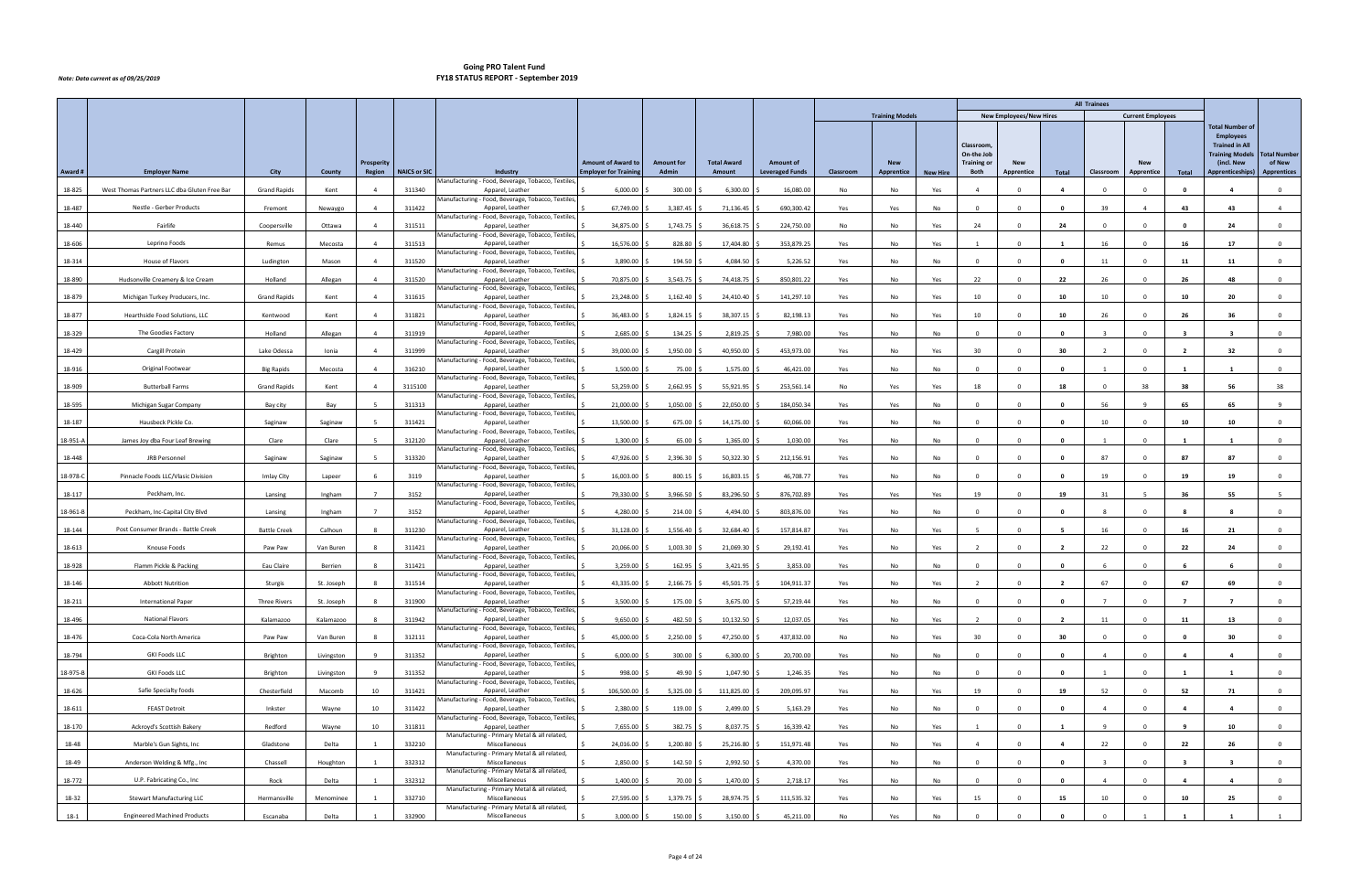|          |                                                    |                       |                       |                   |                     |                                                               |                             |                   |                    |                        |           |                        |                 |                                                      |                                |                         | <b>All Trainees</b>     |                          |                         |                                                                                                             |                               |
|----------|----------------------------------------------------|-----------------------|-----------------------|-------------------|---------------------|---------------------------------------------------------------|-----------------------------|-------------------|--------------------|------------------------|-----------|------------------------|-----------------|------------------------------------------------------|--------------------------------|-------------------------|-------------------------|--------------------------|-------------------------|-------------------------------------------------------------------------------------------------------------|-------------------------------|
|          |                                                    |                       |                       |                   |                     |                                                               |                             |                   |                    |                        |           | <b>Training Models</b> |                 |                                                      | <b>New Employees/New Hires</b> |                         |                         | <b>Current Employees</b> |                         |                                                                                                             |                               |
|          |                                                    |                       |                       | <b>Prosperity</b> |                     |                                                               | <b>Amount of Award to</b>   | <b>Amount for</b> | <b>Total Award</b> | <b>Amount of</b>       |           | <b>New</b>             |                 | <b>Classroom</b><br>On-the Job<br><b>Training or</b> | <b>New</b>                     |                         |                         | <b>New</b>               |                         | <b>Total Number of</b><br><b>Employees</b><br><b>Trained in All</b><br><b>Training Models</b><br>(incl. New | <b>Total Number</b><br>of New |
| Award #  | <b>Employer Name</b>                               | City                  | County                | Region            | <b>NAICS or SIC</b> | Industry<br>Manufacturing - Primary Metal & all related,      | <b>Employer for Trainin</b> | Admin             | Amount             | <b>Leveraged Funds</b> | Classroom | Apprentice             | <b>New Hire</b> | Both                                                 | Apprentice                     | Total                   | Classroom               | Apprentice               | Total                   | Apprenticeships)                                                                                            | <b>Apprentices</b>            |
| 18-31    | Superior Fabrication Company LLC                   | Kincheloe             | Chippewa              |                   | 333120              | Miscellaneous                                                 | 20,465.00                   | 1,023.25          | 21,488.25          | 34,003.97              | Yes       | No                     | Yes             |                                                      |                                |                         | 18                      |                          | 18                      | 20                                                                                                          | $\Omega$                      |
| 18-121   | <b>Advanced Blending Solutions</b>                 | Wallace               | Menominee             |                   | 333249              | Manufacturing - Primary Metal & all related,<br>Miscellaneous | 7,500.00                    | 375.00            | 7,875.00           | 61,380.00              | No        | No                     | Yes             |                                                      | $\Omega$                       | -5                      | $\Omega$                | $\Omega$                 | $\Omega$                | -5                                                                                                          | $\overline{0}$                |
| 18-227   | Extreme Tool & Engineering                         | Wakefield             | Gogebic               |                   | 333514              | Manufacturing - Primary Metal & all related,<br>Miscellaneous | 7,150.00                    | 357.50            | 7,507.50           | 23,688.00              | Yes       | No                     | No              | $\Omega$                                             | $\Omega$                       | $\mathbf{0}$            | -6                      | $\Omega$                 | - 6                     | - 6                                                                                                         | $\overline{0}$                |
| 18-113   | <b>Systems Control</b>                             | Iron Mountain         | Dickinson             |                   | 335313              | Manufacturing - Primary Metal & all related,<br>Miscellaneous | 81,474.00                   | 4,073.70          | 85,547.70          | 647,208.00             | Yes       | No                     | Yes             | 47                                                   |                                | 47                      | 13                      |                          | 13                      | 60                                                                                                          | $\Omega$                      |
| 18-15    | L'Anse Manufacturing & Technology, Inc.            | L'Anse                | Baraga                |                   | 336412              | Manufacturing - Primary Metal & all related,<br>Miscellaneous | 4,500.00                    | 225.00            | 4,725.00           | 26,752.00              | Yes       | Yes                    | No              | $\Omega$                                             | $\Omega$                       | $\mathbf{0}$            |                         |                          | $\overline{2}$          | $\overline{2}$                                                                                              |                               |
| 18-76    | Northern Wings Repair                              | Luce                  | Newberry              |                   | 336413              | Manufacturing - Primary Metal & all related,<br>Miscellaneous | 2,400.00                    | 120.00            | 2,520.00           | 5,125.89               | Yes       | No                     | No              | $\Omega$                                             | $\Omega$                       | $\mathbf{0}$            | $\overline{2}$          | $\Omega$                 | $\overline{2}$          | $\overline{2}$                                                                                              | $\overline{0}$                |
|          | Precision Edge Surgical Products Company-Sault Ste |                       |                       |                   |                     | Manufacturing - Primary Metal & all related,                  |                             |                   |                    |                        |           |                        |                 |                                                      |                                | - 0                     |                         |                          |                         |                                                                                                             |                               |
| 18-366   | Marie                                              | Sault Ste Marie       | Chippewa              |                   | 339112              | Miscellaneous<br>Manufacturing - Primary Metal & all related, | 19,200.00                   | 960.00            | 20,160.00          | 122,407.44             | Yes       | No                     | No              |                                                      |                                |                         | 13                      |                          | 13                      | 13                                                                                                          | $\Omega$                      |
| 18-336   | Central Industrial Manufacturing                   | <b>Harbor Springs</b> | Emmet                 |                   | 3336                | Miscellaneous<br>Manufacturing - Primary Metal & all related, | 2,594.00                    | 129.70            | 2,723.70           | 33,323.86              | Yes       | No                     | No              | $\Omega$                                             |                                | $\mathbf{0}$            | $\overline{7}$          | $\Omega$                 | $\overline{ }$          | $\overline{7}$                                                                                              | $\overline{0}$                |
| 18-304   | (Sabertooth Enterprises DBA) Billsby Lumber        | <b>Traverse City</b>  | <b>Grand Traverse</b> |                   | 3399                | Miscellaneous<br>Manufacturing - Primary Metal & all related, | 14,201.00                   | 710.05            | 14,911.05          | 43,412.23              | Yes       | No                     | No              | $\Omega$                                             |                                | $\mathbf{0}$            | 12                      | $^{\circ}$               | 12                      | 12                                                                                                          | $\overline{0}$                |
| 18-295   | FIAMM Technologies LLC                             | Cadillac              | Wexford               |                   | 33299               | Miscellaneous                                                 | 34,545.00                   | 1,727.25          | 36,272.25          | 181,160.51             | Yes       | Yes                    | No              |                                                      |                                |                         | 34                      |                          | 34                      | 35                                                                                                          |                               |
| 18-307   | -EJ                                                | East Jordan           | Charlevoix            |                   | 331111              | Manufacturing - Primary Metal & all related,<br>Miscellaneous | 42,934.00                   | 2,146.70          | 45,080.70          | 4,202,908.84           | Yes       | No                     | Yes             | $\overline{a}$                                       | $\Omega$                       | $\overline{\mathbf{4}}$ | 26                      | $\Omega$                 | 26                      | 30                                                                                                          | $\overline{0}$                |
| 18-968-A | Great Lakes Stainless, Inc.                        | <b>Traverse City</b>  | <b>Grand Traverse</b> | 2                 | 332312              | Manufacturing - Primary Metal & all related,<br>Miscellaneous | 6,750.00                    | 337.50            | 7,087.50           | 12,191.00              | Yes       | No                     | No              | $\overline{0}$                                       | $\Omega$                       | $\mathbf{0}$            | 6                       | $\mathbf 0$              | - 6                     | - 6                                                                                                         | $\mathbf 0$                   |
| 18-331   | Wojan Window & Door Corp.                          | Charlevoix            | Charlevoix            |                   | 332321              | Manufacturing - Primary Metal & all related,<br>Miscellaneous | 31,330.00                   | 1,566.50          | 32,896.50          | 607,918.48             | Yes       | No                     | No.             | $\Omega$                                             |                                | - 0                     | 45                      |                          | 45                      | 45                                                                                                          | $\Omega$                      |
| 18-284   | <b>AAR Mobility Systems</b>                        | Cadillac              | Wexford               |                   | 332439              | Manufacturing - Primary Metal & all related,<br>Miscellaneous | 14,223.00                   | 711.15            | 14,934.15          | 109,744.00             | Yes       | No                     | Yes             | $\overline{1}$                                       |                                | $\mathbf{1}$            | 19                      | $\Omega$                 | 19                      | 20                                                                                                          | $\overline{0}$                |
| 18-290   | Petoskey Plastics                                  | Petoskey              | Emmet                 |                   | 332710              | Manufacturing - Primary Metal & all related,<br>Miscellaneous | 31,970.00                   | 1,598.50          | 33,568.50          | 705,428.92             | Yes       | No                     | Yes             |                                                      |                                |                         | 23                      |                          | 23                      | 24                                                                                                          | $\mathbf{0}$                  |
| 18-305   | Leelanau Industries                                | <b>Traverse City</b>  | <b>Grand Traverse</b> |                   | 332710              | Manufacturing - Primary Metal & all related,<br>Miscellaneous | 6,600.00                    | 330.00            | 6,930.00           | 14,465.00              | Yes       | No                     | No              | $\Omega$                                             |                                | - 0                     |                         | $\Omega$                 | -5                      |                                                                                                             | $\overline{0}$                |
| 18-338   | Saber Tool                                         | Cadillac              | Wexford               |                   | 332710              | Manufacturing - Primary Metal & all related,<br>Miscellaneous | 3,000.00                    | 150.00            | 3,150.00           | 35,064.00              | Yes       | No                     | Yes             | -1                                                   |                                | - 1                     |                         | $\Omega$                 | -1                      | $\overline{2}$                                                                                              | $\mathbf 0$                   |
| 18-969-A | Kalkaska Screw Products, Inc                       | Kalkaska              | Kalkaska              |                   | 332721              | Manufacturing - Primary Metal & all related,<br>Miscellaneous | 8,250.00                    | 412.50            | 8,662.50           | 50,509.13              |           |                        |                 | $\Omega$                                             |                                | $\mathbf{0}$            | $\overline{7}$          | $\Omega$                 | $\overline{7}$          | $\overline{7}$                                                                                              |                               |
|          |                                                    |                       |                       |                   |                     | Manufacturing - Primary Metal & all related,                  |                             |                   |                    |                        | Yes       | No                     | No              |                                                      |                                |                         |                         |                          |                         |                                                                                                             | $\mathbf 0$                   |
| 18-299   | Century Sun                                        | <b>Traverse City</b>  | <b>Grand Traverse</b> |                   | 332811              | Miscellaneous<br>Manufacturing - Primary Metal & all related, | 130,000.00                  | 6,500.00          | 136,500.00         | 399,650.25             | Yes       | No                     | Yes             |                                                      |                                |                         | 96                      |                          |                         | 100                                                                                                         | $\Omega$                      |
| 18-286   | <b>B&amp;P Manufacturing</b>                       | Cadillac              | Wexford               |                   | 332999              | Miscellaneous<br>Manufacturing - Primary Metal & all related, | 10,500.00                   | 525.00            | 11,025.00          | 15,100.79              | Yes       | No                     | Yes             | $\overline{1}$                                       |                                |                         | 21                      | $\Omega$                 | 21                      | 22                                                                                                          | $\mathbf 0$                   |
| 18-277   | <b>DCL</b>                                         | Charlevoix            | Charlevoix            |                   | 333131              | Miscellaneous<br>Manufacturing - Primary Metal & all related, | 1,500.00                    | 75.00             | 1,575.00           | 5,982.00               | Yes       | No                     | No              | $\Omega$                                             |                                | $\mathbf{0}$            | $\overline{1}$          | $\Omega$                 | $\mathbf{1}$            | $\overline{1}$                                                                                              | $\mathbf 0$                   |
| 18-351   | Redi-Rock International                            | Charlevoix            | Charlevoix            |                   | 333511              | Miscellaneous<br>Manufacturing - Primary Metal & all related, | 17,575.00                   | 878.75            | 18,453.75          | 24,690.61              | Yes       | No                     | No              | $\Omega$                                             |                                | $\mathbf{0}$            | 21                      | $\Omega$                 | 21                      | 21                                                                                                          | $\overline{0}$                |
| 18-300   | <b>Master Craft Extrusion Tools</b>                | Northport             | Leelanau              | $\overline{2}$    | 333514              | Miscellaneous                                                 | 2,800.00                    | 140.00 \$         | $2,940.00$ \$      | 5,496.00               | Yes       | No                     | No              | $\Omega$                                             | $\Omega$                       | $\mathbf{0}$            | $\overline{2}$          | $\Omega$                 | $\overline{2}$          | $\overline{2}$                                                                                              | $\mathbf 0$                   |
| 18-308   | <b>Cone Drive Operations</b>                       | <b>Traverse City</b>  | <b>Grand Traverse</b> |                   | 333612              | Manufacturing - Primary Metal & all related,<br>Miscellaneous | 67,514.00                   | 3,375.70          | 70,889.70          | 397,163.79             | Yes       | No                     | No              |                                                      | $\mathbf 0$                    | $\mathbf{0}$            | 69                      |                          | 69                      | 69                                                                                                          | $\mathbf 0$                   |
| 18-971-A | Hayes Manufacturing, Inc.                          | Fife Lake             | <b>Grand Traverse</b> |                   | 333613              | Manufacturing - Primary Metal & all related,<br>Miscellaneous | 10,500.00                   | $525.00$ \$       | 11,025.00 \$       | 38,168.67              | Yes       | No                     | No              | $\overline{0}$                                       | $\Omega$                       | $\mathbf{0}$            | -9                      | $\Omega$                 | -9                      | 9                                                                                                           | $\overline{0}$                |
| 18-337   | Rexair LLC                                         | Cadillac              | Wexford               |                   | 335212              | Manufacturing - Primary Metal & all related,<br>Miscellaneous | 13,295.00                   | 664.75 \$         | 13,959.75 \$       | 51,961.94              | Yes       | No                     | Yes             | $\overline{1}$                                       | $\Omega$                       | - 1                     | 11                      | $\Omega$                 | 11                      | 12                                                                                                          | $\mathbf{0}$                  |
| 18-335   | <b>Bay Motor Products</b>                          | <b>Traverse City</b>  | <b>Grand Traverse</b> |                   | 335312              | Manufacturing - Primary Metal & all related,<br>Miscellaneous | 10,125.00                   | 506.25            | 10,631.25          | 16,616.81              | Yes       | No                     | No              | $\Omega$                                             | $\Omega$                       | $\mathbf{0}$            | -8                      | $\Omega$                 | $\mathbf{R}$            | -8                                                                                                          | $\overline{0}$                |
| 18-970-B | <b>Bay Motor Products</b>                          | <b>Traverse City</b>  | Grand Traverse        |                   | 335312              | Manufacturing - Primary Metal & all related,<br>Miscellaneous | 2,250.00                    | 112.50            | 2,362.50           | 3,004.00               | Yes       | No                     | No              | $\Omega$                                             | $\Omega$                       | $\mathbf{0}$            | $\overline{2}$          | $\Omega$                 | $\overline{2}$          | $\overline{2}$                                                                                              | $\overline{0}$                |
| 18-306   | Lear Corporation                                   | <b>Traverse City</b>  | <b>Grand Traverse</b> |                   | 335931              | Manufacturing - Primary Metal & all related,<br>Miscellaneous | 9,221.00                    | 461.05            | $9,682.05$ \$      | 215,346.85             | Yes       | Yes                    | No              | $\Omega$                                             |                                | $\overline{\mathbf{2}}$ | $\overline{\mathbf{3}}$ | $\Omega$                 | - 3                     |                                                                                                             | $\overline{2}$                |
| 18-971-B | Great Lakes Trim                                   | Williamsburg          | <b>Grand Traverse</b> |                   | 336360              | Manufacturing - Primary Metal & all related,<br>Miscellaneous | 3,750.00                    | 187.50            | 3,937.50 \$        | 384,350.00             | Yes       | No                     | No              | $\Omega$                                             |                                | $\mathbf{0}$            | $\overline{\mathbf{3}}$ | $\Omega$                 | $\overline{\mathbf{3}}$ | $\overline{\mathbf{3}}$                                                                                     | $\overline{0}$                |
|          |                                                    |                       |                       |                   |                     | Manufacturing - Primary Metal & all related,                  |                             |                   |                    |                        |           |                        |                 |                                                      |                                |                         |                         |                          |                         |                                                                                                             |                               |
| 18-339   | LexaMar - Magna                                    | <b>Boyne City</b>     | Charlevoix            |                   | 336390              | Miscellaneous<br>Manufacturing - Primary Metal & all related, | 18,033.00                   | 901.65            | 18,934.65          | 45,456.52              | Yes       | No                     | No              | $\overline{0}$                                       | $\Omega$                       | $\mathbf{0}$            | 44                      | $\Omega$                 | 44                      | 44                                                                                                          | $\overline{0}$                |
| 18-293   | Rec Boat Holdings                                  | Cadillac              | Wexford               |                   | 336612              | Miscellaneous<br>Manufacturing - Primary Metal & all related, | 80,835.00                   | 4,041.75          | 84,876.75          | 262,237.73             | Yes       | Yes                    | Yes             | 35                                                   | $\cap$                         | 35                      | 55                      |                          | 57                      | 92                                                                                                          | $\overline{2}$                |
| 18-348   | Van Dam Enterprises                                | <b>Boyne City</b>     | Charlevoix            |                   | 336612              | Miscellaneous<br>Manufacturing - Primary Metal & all related, | 4,155.00                    | 207.75            | 4,362.75           | 23,722.86              | Yes       | Yes                    | No              | $\Omega$                                             |                                | - 1                     |                         | $\Omega$                 |                         | 4                                                                                                           | $\mathbf{1}$                  |
| 18-267   | Fab-Lite                                           | Manistee              | Manistee              |                   | 337214              | Miscellaneous<br>Manufacturing - Primary Metal & all related, | 52,250.00                   | 2,612.50 \$       | 54,862.50 \$       | 214,678.56             | Yes       | No                     | Yes             | $\overline{4}$                                       | $\Omega$                       | 4                       | 34                      | $\Omega$                 | 34                      | 38                                                                                                          | $\overline{0}$                |
| 18-330   | Precision Edge Surgical Products Company           | <b>Boyne City</b>     | Charlevoix            |                   | 339112              | Miscellaneous<br>Manufacturing - Primary Metal & all related, | 11,157.00                   | 557.85            | 11,714.85          | 72,384.00              | Yes       | Yes                    | No              | $\Omega$                                             |                                | $\mathbf{0}$            | -6                      |                          | $\overline{7}$          |                                                                                                             | 1                             |
| 18-405   | IMM                                                | Grayling              | Crawford              |                   | 3441                | Miscellaneous                                                 | 12,750.00                   | 637.50 \$         | 13,387.50 \$       | 16,981.45              | Yes       | No                     | Yes             |                                                      |                                | -2                      | 18                      | $\Omega$                 | 18                      | 20                                                                                                          | $\overline{0}$                |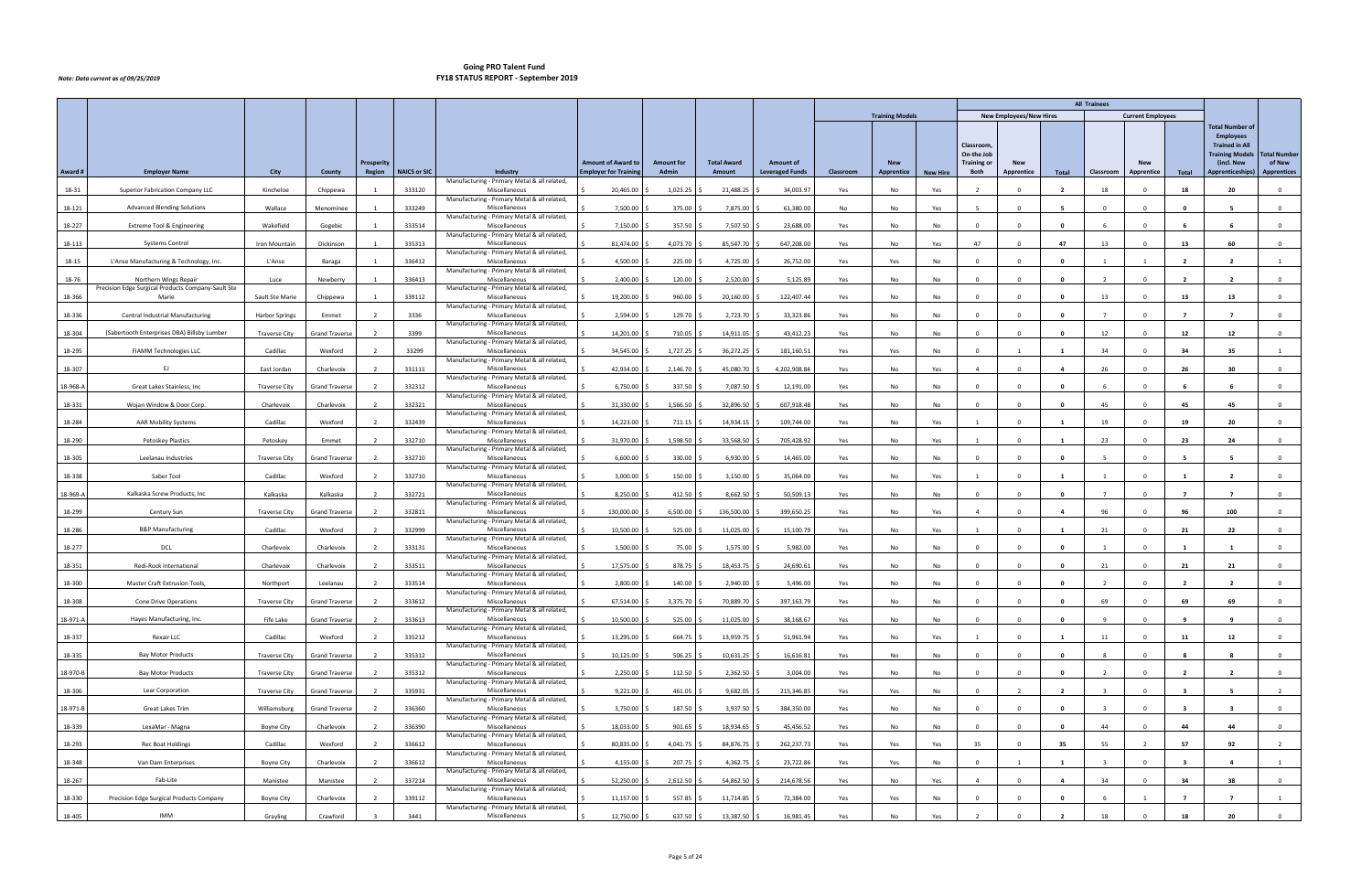|          |                                               |                     |           |                   |                     |                                                               |                             |                   |                    |                        |           |                        |                 |                                               |                                |                          | <b>All Trainees</b>     |                          |                         |                                                                                                             |                               |
|----------|-----------------------------------------------|---------------------|-----------|-------------------|---------------------|---------------------------------------------------------------|-----------------------------|-------------------|--------------------|------------------------|-----------|------------------------|-----------------|-----------------------------------------------|--------------------------------|--------------------------|-------------------------|--------------------------|-------------------------|-------------------------------------------------------------------------------------------------------------|-------------------------------|
|          |                                               |                     |           |                   |                     |                                                               |                             |                   |                    |                        |           | <b>Training Models</b> |                 |                                               | <b>New Employees/New Hires</b> |                          |                         | <b>Current Employees</b> |                         |                                                                                                             |                               |
|          |                                               |                     |           | <b>Prosperity</b> |                     |                                                               | <b>Amount of Award to</b>   | <b>Amount for</b> | <b>Total Award</b> | <b>Amount of</b>       |           | <b>New</b>             |                 | Classroom<br>On-the Job<br><b>Training or</b> | <b>New</b>                     |                          |                         | <b>New</b>               |                         | <b>Total Number of</b><br><b>Employees</b><br><b>Trained in All</b><br><b>Training Models</b><br>(incl. New | <b>Total Number</b><br>of New |
| Award #  | <b>Employer Name</b>                          | City                | County    | Region            | <b>NAICS or SIC</b> | Industry<br>Manufacturing - Primary Metal & all related,      | <b>Employer for Trainin</b> | Admin             | Amount             | <b>Leveraged Funds</b> | Classroom | Apprentice             | <b>New Hire</b> | Both                                          | Apprentice                     | Total                    | Classroom               | Apprentice               | Total                   | Apprenticeships)                                                                                            | <b>Apprentices</b>            |
| 18-977-A | Airway Automotive                             | Grayling            | Crawford  |                   | 33249               | Miscellaneous                                                 | 400.00                      | 20.00             | 420.00             | 476.00                 | Yes       | No                     | No              |                                               |                                | - 0                      |                         |                          |                         |                                                                                                             | $\Omega$                      |
| 18-958-C | Metalfab                                      | Mio                 | Oscoda    |                   | 332312              | Manufacturing - Primary Metal & all related,<br>Miscellaneous | 6,000.00                    | 300.00            | 6,300.00           | 5,173.00               | Yes       | No                     | No              | $\Omega$                                      | $\Omega$                       | $\mathbf{0}$             | $\overline{a}$          | $\Omega$                 | $\overline{a}$          | $\overline{4}$                                                                                              | $\overline{0}$                |
| 18-235   | Ossineke Industries                           | Ossineke            | Alpena    |                   | 333515              | Manufacturing - Primary Metal & all related,<br>Miscellaneous | 1,500.00                    | 75.00             | 1,575.00           | 5,515.32               | Yes       | No                     | No              | $\Omega$                                      | $\Omega$                       | $\mathbf{0}$             | 1                       | $\Omega$                 | $\mathbf{1}$            | -1                                                                                                          | $\overline{0}$                |
| 18-252   | Link Industries                               | <b>Indian River</b> | Cheboygan |                   | 333517              | Manufacturing - Primary Metal & all related,<br>Miscellaneous | 18,050.00                   | 902.50            | 18,952.50          | 67,217.63              | Yes       | No                     | No              |                                               |                                |                          | 13                      |                          | 13                      | 13                                                                                                          | $\Omega$                      |
|          |                                               |                     |           |                   |                     | Manufacturing - Primary Metal & all related,                  |                             |                   |                    |                        |           |                        |                 |                                               |                                |                          |                         |                          |                         |                                                                                                             |                               |
| 18-581   | Aspen Surgical Products                       | Caledonia           | Kent      | $\overline{4}$    | 3391                | Miscellaneous<br>Manufacturing - Primary Metal & all related, | 72,915.00                   | 3,645.75          | 76,560.75          | 148,547.08             | Yes       | No                     | Yes             | 29                                            | $\Omega$                       | 29                       | 26                      | $\Omega$                 | 26                      | 55                                                                                                          | $\mathbf 0$                   |
| 18-675   | Michigan Spring and Stamping                  | Muskegon            | Muskegon  | $\overline{4}$    | 3495                | Miscellaneous<br>Manufacturing - Primary Metal & all related, | 50,983.00                   | 2,549.15          | 53,532.15          | 162,713.12             | Yes       | Yes                    | Yes             | - 6                                           |                                | - 6                      | 51                      | $\overline{3}$           | 54                      | 60                                                                                                          | $\overline{\mathbf{3}}$       |
| 18-493   | MEC                                           | <b>Byron Center</b> | Kent      |                   | 3531                | Miscellaneous<br>Manufacturing - Primary Metal & all related, | 38,759.00                   | 1,937.95          | 40,696.95          | 77,534.85              | Yes       | Yes                    | Yes             | 19                                            |                                | 19                       | 22                      |                          | 23                      | 42                                                                                                          |                               |
| 18-621   | <b>Dynamic Conveyor Corporation</b>           | Muskegon            | Muskegon  | $\overline{a}$    | 3535                | Miscellaneous<br>Manufacturing - Primary Metal & all related, | 12,180.00                   | 609.00            | 12,789.00          | 26,179.88              | Yes       | No                     | Yes             | $\overline{2}$                                |                                | $\overline{\mathbf{2}}$  | $\mathbf{q}$            | $\Omega$                 | - q                     | 11                                                                                                          | $\overline{0}$                |
| 18-725   | Yanfeng                                       | Holland             | Allegan   | $\overline{4}$    | 336360              | Miscellaneous                                                 | 16,680.00                   | 834.00            | 17,514.00          | 103,806.18             | Yes       | No                     | Yes             | -5                                            |                                | - 5                      | $\overline{9}$          | $\Omega$                 | -9                      | 14                                                                                                          | $\mathbf 0$                   |
| 18-973-B | APEC                                          | Lake Odessa         | Ionia     |                   | 33290               | Manufacturing - Primary Metal & all related,<br>Miscellaneous | 998.00                      | 49.90             | 1,047.90           | 1,800.00               | Yes       | No                     | No              | $\Omega$                                      |                                | - 0                      |                         |                          |                         |                                                                                                             | $\Omega$                      |
| 18-919   | <b>Concept Tooling Systems</b>                | <b>Grand Rapids</b> | Kent      | $\overline{4}$    | 33514               | Manufacturing - Primary Metal & all related,<br>Miscellaneous | 1,500.00                    | 75.00             | 1,575.00           | 7,660.00               | No        | No                     | Yes             | $\overline{1}$                                | n                              | $\mathbf{1}$             | $\Omega$                | $\Omega$                 | 0                       | $\blacksquare$                                                                                              | $\overline{0}$                |
| 18-316   | Howmet Corporation (aka Arconic)              | Whitehall           | Muskegon  | $\overline{4}$    | 33641               | Manufacturing - Primary Metal & all related,<br>Miscellaneous | 110,284.00                  | 5,514.20          | 115,798.20         | 283,129.49             | Yes       | No                     | Yes             | 46                                            | $\Omega$                       | 46                       | 38                      | $\mathbf 0$              | 38                      | 84                                                                                                          | $\mathbf 0$                   |
| 18-582   | Metal Technologies-Ravenna Ductile Iron Plant | Ravenna             | Muskegon  |                   | 331511              | Manufacturing - Primary Metal & all related,<br>Miscellaneous | 18,000.00                   | 900.00            | 18,900.00          | 43,264.00              | No        | Yes                    | Yes             | 10                                            |                                | 10                       | $\Omega$                |                          |                         | -11                                                                                                         |                               |
| 18-325   | Port City Group                               | Muskegon            | Muskegon  | $\overline{a}$    | 331523              | Manufacturing - Primary Metal & all related,<br>Miscellaneous | 58,368.00                   | 2,918.40          | 61,286.40          | 1,103,889.09           |           | No                     |                 | 24                                            |                                | 24                       | 55                      | $\Omega$                 | 55                      | 79                                                                                                          | $\overline{0}$                |
|          |                                               |                     |           |                   |                     | Manufacturing - Primary Metal & all related,                  |                             |                   |                    |                        | Yes       |                        | Yes             |                                               |                                |                          |                         |                          |                         |                                                                                                             |                               |
| 18-733   | Cascade Die Casting Group - Great Lakes       | Sparta              | Kent      | $\overline{4}$    | 331523              | Miscellaneous<br>Manufacturing - Primary Metal & all related, | 9,474.00                    | 473.70            | 9,947.70           | 63,804.72              | Yes       | No                     | Yes             | $\overline{2}$                                |                                | - 2                      |                         |                          | $\overline{ }$          | <b>q</b>                                                                                                    | $\mathbf 0$                   |
| 18-815   | Cascade Die Casting Group - Mid State         | <b>Grand Rapids</b> | Kent      |                   | 331523              | Miscellaneous<br>Manufacturing - Primary Metal & all related, | 9,360.00                    | 468.00            | 9,828.00           | 24,333.30              | Yes       | No                     | Yes             | $\overline{2}$                                |                                | $\overline{\phantom{a}}$ |                         | $\Omega$                 | -5                      | $\overline{\phantom{a}}$                                                                                    | $\overline{0}$                |
| 18-520   | <b>Metal Flow</b>                             | Holland             | Ottawa    | $\overline{4}$    | 332111              | Miscellaneous<br>Manufacturing - Primary Metal & all related, | 16,380.00                   | 819.00            | 17,199.00          | 94,397.33              | Yes       | Yes                    | No              | $\Omega$                                      |                                | $\mathbf{0}$             | 25                      |                          | 28                      | 28                                                                                                          | $\overline{\mathbf{3}}$       |
| 18-830   | Mico Industries                               | Kentwood            | Kent      | $\overline{4}$    | 332116              | Miscellaneous<br>Manufacturing - Primary Metal & all related, | 25,188.00                   | 1,259.40          | 26,447.40          | 65,331.10              | Yes       | Yes                    | Yes             |                                               |                                | -8                       | 12                      |                          | 13                      | 21                                                                                                          |                               |
| 18-317   | Quality Tool and Stamping                     | Muskegon Heights    | Muskegon  |                   | 332119              | Miscellaneous<br>Manufacturing - Primary Metal & all related, | 3,000.00                    | 150.00            | 3,150.00           | 32,571.00              | No        | Yes                    | No              | $\Omega$                                      |                                | $\mathbf{0}$             | $\Omega$                |                          |                         |                                                                                                             |                               |
| 18-589   | Jireh Metal Products                          | Grandville          | Kent      | $\overline{4}$    | 332119              | Miscellaneous                                                 | 11,000.00                   | 550.00            | 11,550.00          | 22,697.40              | Yes       | Yes                    | No              | $\Omega$                                      |                                | - 1                      |                         |                          |                         |                                                                                                             |                               |
| 18-313   | Porter Corp.                                  | Holland             | Ottawa    | $\overline{4}$    | 332311              | Manufacturing - Primary Metal & all related,<br>Miscellaneous | 12,526.00                   | 626.30            | 13,152.30          | 65,415.56              | Yes       | Yes                    | Yes             | $\overline{2}$                                |                                | $\overline{2}$           | 15                      |                          | 16                      | 18                                                                                                          | $\overline{1}$                |
| 18-468   | Ropes Courses                                 | Allegan             | Allegan   |                   | 332312              | Manufacturing - Primary Metal & all related,<br>Miscellaneous | 34,195.00                   | 1,709.75          | 35,904.75          | 79,794.37              | Yes       | No                     | Yes             | 14                                            |                                | 14                       | 10                      | $\Omega$                 | 10                      | 24                                                                                                          | $\overline{0}$                |
| 18-527   | <b>TNR Machine</b>                            | Dowling             | Barry     | $\overline{4}$    | 332312              | Manufacturing - Primary Metal & all related,<br>Miscellaneous | 10,538.00                   | 526.90            | 11,064.90 \$       | 69,994.25              | Yes       | No                     | Yes             |                                               |                                |                          | -8                      |                          |                         | 9                                                                                                           | $\mathbf 0$                   |
| 18-668   | Shape Corp.                                   | Grand Haven         | Ottawa    | $\overline{4}$    | 332312              | Manufacturing - Primary Metal & all related,<br>Miscellaneous | 38,768.00                   | 1,938.40          | 40,706.40          | 290,101.98             | Yes       | Yes                    | Yes             |                                               | $\mathbf 0$                    | 6                        | 49                      |                          | 50                      | 56                                                                                                          |                               |
|          | Genzink Steel                                 |                     |           |                   |                     | Manufacturing - Primary Metal & all related,                  |                             |                   |                    |                        |           |                        |                 |                                               |                                |                          |                         |                          |                         |                                                                                                             |                               |
| 18-718   |                                               | Holland             | Allegan   | $\overline{4}$    | 332312              | Miscellaneous<br>Manufacturing - Primary Metal & all related, | 69,894.00                   | 3,494.70 \$       | 73,388.70 \$       | 161,082.95             | Yes       | No                     | Yes             | 11                                            | $\Omega$                       | 11                       | 60                      | $\Omega$                 | 60                      | 71                                                                                                          | $\overline{0}$                |
| 18-650   | DeWys Manufacturing Inc                       | Marne               | Ottawa    | $\overline{4}$    | 332321              | Miscellaneous<br>Manufacturing - Primary Metal & all related, | 23,152.00                   | 1,157.60 \$       | 24,309.60 \$       | 195,149.19             | Yes       | No                     | Yes             | - 6                                           | $\Omega$                       | - 6                      | 24                      | $\Omega$                 | 24                      | 30                                                                                                          | $\mathbf{0}$                  |
| 18-966-C | Universal Spiral Air                          | Walker              | Kent      | $\overline{4}$    | 332322              | Miscellaneous<br>Manufacturing - Primary Metal & all related, | 7,250.00                    | 362.50            | 7,612.50           | 24,000.00              | Yes       | No                     | No              | $\overline{0}$                                | $\Omega$                       | $\mathbf{0}$             | $\overline{5}$          | $\Omega$                 | -5                      | -5.                                                                                                         | $\overline{0}$                |
| 18-966-E | Zinger Sheet Metal Company                    | <b>Grand Rapids</b> | Kent      | $\overline{4}$    | 332322              | Miscellaneous<br>Manufacturing - Primary Metal & all related, | 2,900.00                    | 145.00            | 3,045.00           | 4,759.00               | Yes       | No                     | No              | $\overline{0}$                                | $\Omega$                       | 0                        | $\overline{2}$          | $\Omega$                 | $\overline{2}$          | $\overline{2}$                                                                                              | $\overline{0}$                |
| 18-537   | The Eagle Group                               | Greenville          | Montcalm  | $\overline{4}$    | 332420              | Miscellaneous<br>Manufacturing - Primary Metal & all related, | 11,370.00                   | 568.50 \$         | 11,938.50          | 22,790.09              | Yes       | No                     | Yes             |                                               |                                | - 5                      | $\overline{7}$          | $\Omega$                 | $\overline{7}$          | 12                                                                                                          | $\mathbf{0}$                  |
| 18-617   | Scherdel Sales & Technology                   | Muskegon            | Muskegon  | $\overline{4}$    | 332613              | Miscellaneous                                                 | 30,776.00                   | 1,538.80          | 32,314.80          | 164,354.15             | Yes       | No                     | Yes             | -8                                            |                                | 8                        | 45                      | $\Omega$                 | 45                      | 53                                                                                                          | $\overline{0}$                |
| 18-787   | Kaines West Michigan                          | Ludington           | Mason     | $\overline{4}$    | 332618              | Manufacturing - Primary Metal & all related,<br>Miscellaneous | 38,500.00                   | 1,925.00          | 40,425.00          | 110,262.00             | Yes       | No                     | No              | $\overline{0}$                                | $\Omega$                       | 0                        | 32                      | $\Omega$                 | 32                      | 32                                                                                                          | $\overline{0}$                |
| 18-796   | <b>CAM Sales</b>                              | Ludington           | Mason     | $\overline{4}$    | 332618              | Manufacturing - Primary Metal & all related,<br>Miscellaneous | 12,000.00                   | 600.00            | 12,600.00          | 50,575.00              | Yes       | No                     | No              | $\Omega$                                      |                                | 0                        | -8                      | $\Omega$                 | - 8                     | - 8                                                                                                         | $\mathbf{0}$                  |
| 18-449   | K&W Tool and Machine                          | Greenville          | Montcalm  | $\overline{4}$    | 332710              | Manufacturing - Primary Metal & all related,<br>Miscellaneous | 9,750.00                    | 487.50            | 10,237.50          | 64,584.00              | No        | Yes                    | Yes             |                                               |                                | - 3                      | $\Omega$                |                          | $\overline{2}$          | -5                                                                                                          | $\overline{2}$                |
| 18-479   | JSK Specialties, Inc.                         | Zeeland             | Ottawa    | $\overline{4}$    | 332710              | Manufacturing - Primary Metal & all related,<br>Miscellaneous | 4,500.00                    | 225.00 \$         | 4,725.00 \$        | 11,253.00              | Yes       | No                     | Yes             | $\overline{1}$                                | $\Omega$                       | - 1                      | $\overline{\mathbf{3}}$ | $\Omega$                 | $\overline{\mathbf{3}}$ | $\overline{a}$                                                                                              | $\overline{0}$                |
| 18-507   | Koppel Industries                             | Norton Shores       | Muskegon  | $\overline{a}$    | 332710              | Manufacturing - Primary Metal & all related,<br>Miscellaneous | 6,663.50                    | $333.18$ \$       | 6,996.68           | 13,810.48              | Yes       | No                     | No              | $\Omega$                                      |                                | $\mathbf{0}$             | $\overline{4}$          | $\Omega$                 | $\overline{4}$          | -4                                                                                                          | $\mathbf{0}$                  |
| 18-845   | AMG Operations LLC                            | Reed City           | Osceola   | $\overline{4}$    | 332710              | Manufacturing - Primary Metal & all related,<br>Miscellaneous | 2,500.00                    | 125.00%           | 2,625.00 \$        | 1,889.00               | Yes       | No                     | No              | $\overline{0}$                                |                                | $\mathbf{0}$             |                         | $\Omega$                 | $\overline{2}$          | $\overline{2}$                                                                                              | $\overline{0}$                |
|          |                                               |                     |           |                   |                     |                                                               |                             |                   |                    |                        |           |                        |                 |                                               |                                |                          |                         |                          |                         |                                                                                                             |                               |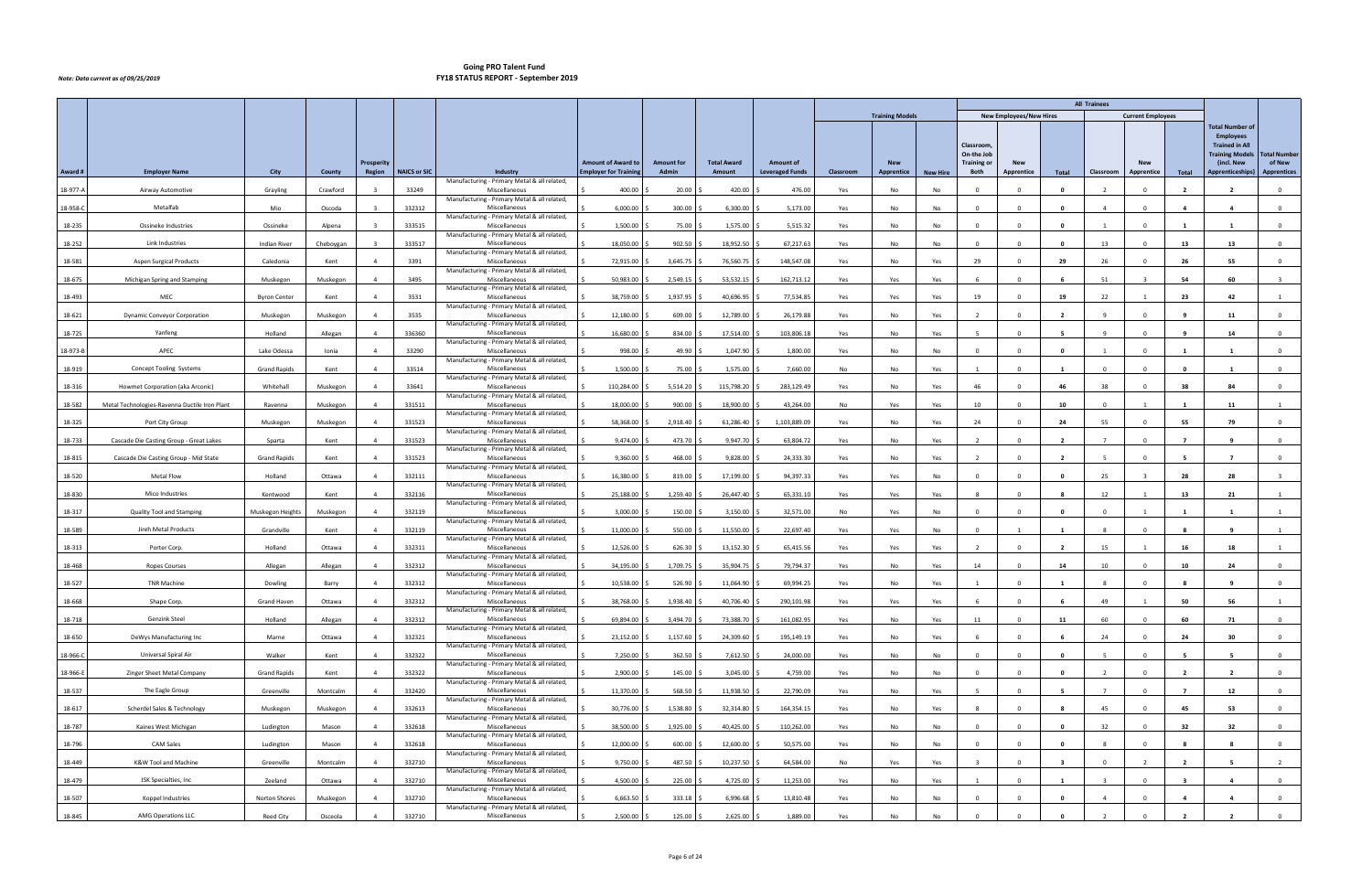|         |                                                   |                      |          |                             |                     |                                                               |                                                           |                                   |                              |                                            |           |                          |                 |                                |                                |                         | <b>All Trainees</b> |                          |                         |                                                                                               |                               |
|---------|---------------------------------------------------|----------------------|----------|-----------------------------|---------------------|---------------------------------------------------------------|-----------------------------------------------------------|-----------------------------------|------------------------------|--------------------------------------------|-----------|--------------------------|-----------------|--------------------------------|--------------------------------|-------------------------|---------------------|--------------------------|-------------------------|-----------------------------------------------------------------------------------------------|-------------------------------|
|         |                                                   |                      |          |                             |                     |                                                               |                                                           |                                   |                              |                                            |           | <b>Training Models</b>   |                 |                                | <b>New Employees/New Hires</b> |                         |                     | <b>Current Employees</b> |                         |                                                                                               |                               |
|         |                                                   |                      |          |                             |                     |                                                               |                                                           |                                   |                              |                                            |           |                          |                 | <b>Classroom</b><br>On-the Job |                                |                         |                     |                          |                         | <b>Total Number of</b><br><b>Employees</b><br><b>Trained in All</b><br><b>Training Models</b> | <b>Total Number</b><br>of New |
| Award # | <b>Employer Name</b>                              | City                 | County   | <b>Prosperity</b><br>Region | <b>NAICS or SIC</b> | Industry                                                      | <b>Amount of Award to</b><br><b>Employer for Training</b> | <b>Amount for</b><br><b>Admin</b> | <b>Total Award</b><br>Amount | <b>Amount of</b><br><b>Leveraged Funds</b> | Classroom | <b>New</b><br>Apprentice | <b>New Hire</b> | <b>Training or</b><br>Both     | <b>New</b><br>Apprentice       | Total                   | Classroom           | <b>New</b><br>Apprentice | Total                   | (incl. New<br><b>Apprenticeships)</b>                                                         | <b>Apprentices</b>            |
| 18-868  | Rapid-Line, Inc.                                  | Wyoming              | Kent     | $\overline{4}$              | 332710              | Manufacturing - Primary Metal & all related,<br>Miscellaneous | 39,941.00                                                 | 1,997.05                          | 41,938.05                    | 58,500.46                                  | Yes       | No                       | Yes             |                                |                                |                         | 34                  | $\Omega$                 | 34                      | 37                                                                                            | $\Omega$                      |
|         | NPR of America                                    |                      |          |                             |                     | Manufacturing - Primary Metal & all related,<br>Miscellaneous |                                                           |                                   |                              |                                            |           |                          |                 |                                |                                |                         |                     |                          |                         |                                                                                               |                               |
| 18-932  |                                                   | <b>Grand Haven</b>   | Ottawa   |                             | 332710              | Manufacturing - Primary Metal & all related,                  | 19,305.00                                                 | 965.25                            | 20,270.25                    | 39,002.49                                  | Yes       | No                       | Yes             |                                |                                |                         | 14                  |                          | 14                      | 20                                                                                            | $\mathbf 0$                   |
| 18-575  | Anderson Global                                   | Muskegon Heights     | Muskegon | $\Delta$                    | 332721              | Miscellaneous<br>Manufacturing - Primary Metal & all related, | 84,000.00                                                 | 4,200.00                          | 88,200.00                    | 473,652.96                                 | Yes       | Yes                      | Yes             | $\mathbf{R}$                   |                                |                         | 54                  | $\Omega$                 | 54                      | 59                                                                                            | $\overline{2}$                |
| 18-576  | <b>Micron Manufacturing</b>                       | <b>Grand Rapids</b>  | Kent     |                             | 332721              | Miscellaneous<br>Manufacturing - Primary Metal & all related, | 33,112.00                                                 | 1,655.60                          | 34,767.60                    | 101,105.52                                 | Yes       | Yes                      | Yes             | $\overline{7}$                 |                                |                         | 27                  |                          | 30                      | 37                                                                                            |                               |
| 18-607  | <b>H&amp;R Screw Machine Products</b>             | <b>Reed City</b>     | Osceola  | $\overline{a}$              | 332721              | Miscellaneous                                                 | 22,070.00                                                 | 1,103.50                          | 23,173.50                    | 50,734.00                                  | Yes       | No                       | No              | $\Omega$                       | $\Omega$                       | $\mathbf{0}$            | 39                  | $\Omega$                 | 39                      | 39                                                                                            | $\mathbf 0$                   |
| 18-712  | <b>Autocam Precision Components Group</b>         | Kentwood             | Kent     | $\overline{a}$              | 332721              | Manufacturing - Primary Metal & all related,<br>Miscellaneous | 33,371.00                                                 | 1,668.55                          | 35,039.55                    | 247,537.57                                 | Yes       | Yes                      | No              | $\Omega$                       |                                |                         | 11                  | $\Omega$                 | 11                      | 20                                                                                            | $\mathbf{q}$                  |
| 18-736  | Autodie LLC                                       | <b>Grand Rapids</b>  | Kent     |                             | 332721              | Manufacturing - Primary Metal & all related,<br>Miscellaneous | 68,378.00                                                 | 3,418.90                          | 71,796.90                    | 229,145.18                                 | Yes       | Yes                      | Yes             |                                |                                |                         | 42                  |                          | 47                      | -53                                                                                           |                               |
| 18-550  | <b>Reliance Finishing</b>                         | <b>Grand Rapids</b>  | Kent     | $\overline{a}$              | 332812              | Manufacturing - Primary Metal & all related,<br>Miscellaneous | 4,826.00                                                  | 241.30                            | 5,067.30                     | 15,879.40                                  | Yes       | No                       | No              | $\Omega$                       | $\Omega$                       | $\mathbf{0}$            | $\overline{7}$      |                          | $\overline{7}$          | $\overline{7}$                                                                                | $\overline{0}$                |
| 18-807  | Stampede Die and Engineering (Stampeded Die Corp) | Wayland              | Allegan  | $\overline{4}$              | 332900              | Manufacturing - Primary Metal & all related,<br>Miscellaneous | 21,567.00                                                 | 1,078.35                          | 22,645.35                    | 90,954.15                                  | Yes       | No                       | Yes             | 12                             | $\Omega$                       | 12                      | $\overline{4}$      | $\Omega$                 | $\overline{a}$          | 16                                                                                            | $\overline{0}$                |
| 18-636  | Parker Hannifin Corporation                       | Otsego               | Allegan  | 4                           | 332912              | Manufacturing - Primary Metal & all related,<br>Miscellaneous | 3,000.00                                                  | 150.00                            | 3,150.00                     | 42,728.00                                  | No        | Yes                      | No              | <b>0</b>                       |                                |                         | $\Omega$            |                          | - 0                     |                                                                                               | $\overline{1}$                |
|         |                                                   |                      |          |                             |                     | Manufacturing - Primary Metal & all related,                  |                                                           |                                   |                              |                                            |           |                          |                 |                                |                                |                         |                     |                          |                         |                                                                                               |                               |
| 18-741  | Key Gas Components, Inc.                          | Allegan              | Allegan  | $\overline{a}$              | 332996              | Miscellaneous<br>Manufacturing - Primary Metal & all related, | 15,370.00                                                 | 768.50                            | 16,138.50                    | 41,695.52                                  | Yes       | No                       | Yes             |                                | $\Omega$                       | -5                      | 20                  | $\Omega$                 | 20                      | 25                                                                                            | $\overline{0}$                |
| 18-506  | <b>Peacock Industries</b>                         | Baldwin              | Lake     | $\overline{4}$              | 332999              | Miscellaneous<br>Manufacturing - Primary Metal & all related, | 13,500.00                                                 | 675.00                            | 14,175.00                    | 34,603.00                                  | Yes       | No                       | No              | $\overline{0}$                 | $\Omega$                       | $\mathbf{0}$            | 10                  | $^{\circ}$               | 10                      | 10                                                                                            | $\overline{0}$                |
| 18-583  | K-Line Industries                                 | Holland              | Ottawa   |                             | 332999              | Miscellaneous<br>Manufacturing - Primary Metal & all related, | 14,946.00                                                 | 747.30                            | 15,693.30                    | 43,124.00                                  | Yes       | No                       | No              |                                |                                |                         | 12                  |                          | 12                      | 12                                                                                            | $\Omega$                      |
| 18-927  | <b>Benteler Automotive</b>                        | <b>Grand Rapids</b>  | Kent     | $\overline{a}$              | 332999              | Miscellaneous<br>Manufacturing - Primary Metal & all related, | 5,968.00                                                  | 298.40                            | 6,266.40                     | 71,055.88                                  | Yes       | No                       | No              | $\Omega$                       | $\Omega$                       | $\mathbf{0}$            | 27                  | $\Omega$                 | 27                      | 27                                                                                            | $\overline{0}$                |
| 18-332  | Koops, Inc                                        | Holland              | Allegan  | $\overline{4}$              | 333200              | Miscellaneous                                                 | 32,680.00                                                 | 1,634.00                          | 34,314.00                    | 164,732.82                                 | Yes       | Yes                      | Yes             | 12                             | $\Omega$                       | 12                      | -5                  | $\overline{\mathbf{3}}$  | -8                      | 20                                                                                            | $\overline{3}$                |
| 18-693  | Medbio, Inc                                       | <b>Grand Rapids</b>  | Kent     |                             | 333220              | Manufacturing - Primary Metal & all related,<br>Miscellaneous | 26,200.00                                                 | 1,310.00                          | 27,510.00                    | 45,711.70                                  | Yes       | No                       | Yes             | 12                             |                                | 12                      | 12                  |                          | 12                      | 24                                                                                            | $\Omega$                      |
| 18-213  | <b>Camcar Plastics Inc</b>                        | Muskegon             | Muskegon |                             | 333249              | Manufacturing - Primary Metal & all related,<br>Miscellaneous | 10,500.00                                                 | 525.00                            | 11,025.00                    | 32,575.00                                  | Yes       | No                       | No              | $\Omega$                       |                                | $\mathbf{0}$            | $\overline{7}$      | $\Omega$                 | $\overline{7}$          | $\overline{7}$                                                                                | $\overline{0}$                |
| 18-365  | General Die & Engineering                         | <b>Grand Rapids</b>  | Kent     | $\overline{4}$              | 333511              | Manufacturing - Primary Metal & all related,<br>Miscellaneous | 3,740.00                                                  | 187.00                            | 3,927.00                     | 10,870.93                                  | No        | No                       | Yes             | $\overline{4}$                 | $\Omega$                       | 4                       | $\Omega$            | $\Omega$                 | $\mathbf{0}$            | $\overline{\mathbf{4}}$                                                                       | $\overline{0}$                |
| 18-612  | Reed City Tool                                    | <b>Reed City</b>     | Osceola  |                             | 333511              | Manufacturing - Primary Metal & all related,<br>Miscellaneous | 58,375.00                                                 | 2,918.75                          | 61,293.75                    | 413,175.00                                 | Yes       | Yes                      | No              | $\Omega$                       |                                | - 0                     | 31                  |                          | 36                      | 36                                                                                            |                               |
| 18-679  | Eclipse Tool & Die, Inc                           | Wayland              | Allegan  | $\overline{4}$              | 333511              | Manufacturing - Primary Metal & all related,<br>Miscellaneous | 6,303.00                                                  | 315.15                            | 6,618.15                     | 46,856.05                                  | Yes       | Yes                      | Yes             | $\overline{2}$                 | $\Omega$                       | $\overline{\mathbf{2}}$ | $\overline{2}$      |                          | $\overline{\mathbf{3}}$ | -5                                                                                            | $\overline{1}$                |
| 18-820  | DME - Milacron                                    | Greenville           | Montcalm | $\overline{4}$              | 333511              | Manufacturing - Primary Metal & all related,<br>Miscellaneous | 107,475.00                                                | 5,373.75                          | 112,848.75                   | 385,856.30                                 | Yes       | No                       | Yes             | 18                             | $\Omega$                       | 18                      | 62                  | $^{\circ}$               | 62                      | 80                                                                                            | $\mathbf 0$                   |
|         | Inglass USA Inc                                   | <b>Byron Center</b>  |          |                             |                     | Manufacturing - Primary Metal & all related,<br>Miscellaneous | 21,190.00                                                 |                                   |                              |                                            |           | No                       |                 | 12                             |                                | 12                      |                     |                          |                         |                                                                                               | $\Omega$                      |
| 18-850  |                                                   |                      | Kent     |                             | 333511              | Manufacturing - Primary Metal & all related,                  |                                                           | 1,059.50                          | 22,249.50                    | 44,276.01                                  | Yes       |                          | Yes             |                                |                                |                         |                     |                          |                         | 15                                                                                            |                               |
| 18-883  | Commercial Tool & Die                             | <b>Comstock Park</b> | Kent     | $\overline{4}$              | 333511              | Miscellaneous<br>Manufacturing - Primary Metal & all related, | 13,500.00                                                 | 675.00 \$                         | 14,175.00 \$                 | 51,148.13                                  | Yes       | Yes                      | No              | $\overline{0}$                 |                                | -5                      | $\overline{9}$      | $\Omega$                 | - 9                     | 14                                                                                            |                               |
| 18-204  | ArtiFlex                                          | <b>Grand Rapids</b>  | Kent     | $\overline{4}$              | 333514              | Miscellaneous<br>Manufacturing - Primary Metal & all related, | 66,145.00                                                 | $3,307.25$ \$                     | 69,452.25 \$                 | 224,992.04                                 | Yes       | Yes                      | Yes             | 23                             | $\mathbf 0$                    | 23                      | 22                  | $\overline{4}$           | 26                      | 49                                                                                            | $\overline{4}$                |
| 18-208  | Walker Tool & Die, Inc.                           | <b>Grand Rapids</b>  | Kent     | $\overline{a}$              | 333514              | Miscellaneous<br>Manufacturing - Primary Metal & all related, | 10,500.00                                                 | 525.00                            | 11,025.00                    | 78,004.89                                  | No        | Yes                      | Yes             |                                | $\Omega$                       | - 1                     | $\Omega$            |                          | $\overline{\mathbf{3}}$ | $\overline{4}$                                                                                | $\overline{\mathbf{3}}$       |
| 18-272  | Valley City Metal Products                        | Shelby               | Oceana   | $\overline{4}$              | 333514              | Miscellaneous                                                 | 6,528.00                                                  | 326.40                            | 6,854.40                     | 12,767.44                                  | Yes       | No                       | No              | $\overline{0}$                 | $\Omega$                       | $\mathbf 0$             | 16                  | $\Omega$                 | 16                      | 16                                                                                            | $\overline{0}$                |
| 18-327  | Greenville Tool & Die                             | Greenville           | Montcalm | $\overline{4}$              | 333514              | Manufacturing - Primary Metal & all related,<br>Miscellaneous | 34,500.00                                                 | 1,725.00                          | 36,225.00                    | 260,603.14                                 | No        | Yes                      | Yes             |                                |                                | - 3                     | $^{\circ}$          | 10                       | 10                      | 13                                                                                            | 10                            |
| 18-334  | Freedom Tool and Manufacturing                    | Muskegon             | Muskegon | $\overline{4}$              | 333514              | Manufacturing - Primary Metal & all related,<br>Miscellaneous | 4,932.00                                                  | 246.60                            | 5,178.60                     | 28,809.78                                  | Yes       | Yes                      | No              | $\Omega$                       | $\Omega$                       | $\mathbf{0}$            | $\overline{2}$      |                          | - 3                     | $\overline{\mathbf{3}}$                                                                       | 1                             |
| 18-541  | Die-Tech + Engineering                            | <b>Grand Rapids</b>  | Kent     | $\overline{4}$              | 333514              | Manufacturing - Primary Metal & all related,<br>Miscellaneous | 22,500.00                                                 | 1,125.00                          | 23,625.00                    | 175,500.00                                 | No        | Yes                      | Yes             | $\overline{1}$                 |                                | $\overline{\mathbf{2}}$ | $\mathbf{0}$        |                          |                         | - 8                                                                                           | $\overline{7}$                |
| 18-543  | Titan Tool + Die                                  | Norton Shores        | Muskegon | $\overline{4}$              | 333514              | Manufacturing - Primary Metal & all related,<br>Miscellaneous | 9,000.00                                                  | 450.00                            | 9,450.00                     | 98,686.00                                  | No        | Yes                      | No              | $\overline{\mathbf{0}}$        |                                | $\mathbf{1}$            | $\mathbf{0}$        | $\overline{2}$           | $\overline{2}$          | $\overline{\mathbf{3}}$                                                                       | $\overline{\mathbf{3}}$       |
| 18-646  | Action Mold and Machining Inc                     | <b>Grand Rapids</b>  | Kent     | $\overline{a}$              | 333514              | Manufacturing - Primary Metal & all related,<br>Miscellaneous | 22,300.00                                                 | 1,115.00                          | 23,415.00                    | 125,607.55                                 | Yes       | No                       | Yes             | $\overline{2}$                 |                                | $\overline{\mathbf{2}}$ | 17                  | $\Omega$                 | 17                      | 19                                                                                            | $\overline{0}$                |
| 18-647  | Middleville Tool & Die                            | Middleville          | Barry    | $\overline{a}$              | 333514              | Manufacturing - Primary Metal & all related,<br>Miscellaneous | 44,029.00                                                 | 2,201.45                          | 46,230.45 \$                 | 163,878.95                                 | Yes       | Yes                      | Yes             | 31                             | $\Omega$                       | 31                      | 12                  |                          | 14                      | 45                                                                                            | $\overline{2}$                |
|         |                                                   |                      |          |                             |                     | Manufacturing - Primary Metal & all related,                  |                                                           |                                   |                              |                                            |           |                          |                 |                                |                                |                         |                     |                          |                         |                                                                                               |                               |
| 18-692  | <b>Engineered Tooling Systems</b>                 | Walker               | Kent     | $\overline{a}$              | 333514              | Miscellaneous<br>Manufacturing - Primary Metal & all related, | 4,500.00                                                  | 225.00                            | 4,725.00                     | 30,000.00                                  | No        | No                       | Yes             | $\overline{\mathbf{a}}$        |                                | $\mathbf{3}$            | $\Omega$            |                          | $\mathbf{0}$            | $\overline{\mathbf{3}}$                                                                       | $\mathbf 0$                   |
| 18-808  | <b>Advanced Tooling Systems</b>                   | Comstock Park        | Kent     | $\overline{4}$              | 333514              | Miscellaneous<br>Manufacturing - Primary Metal & all related, | 21,750.00                                                 | 1,087.50                          | 22,837.50                    | 182,488.61                                 | No        | Yes                      | Yes             | $\mathbf{q}$                   | $\Omega$                       | 9                       | $\Omega$            | $\overline{4}$           | $\overline{4}$          | 13                                                                                            | $\overline{4}$                |
| 18-842  | Guo Ji Tooling Systems                            | <b>Grand Rapids</b>  | Kent     | $\overline{4}$              | 333514              | Miscellaneous<br>Manufacturing - Primary Metal & all related, | 1,500.00                                                  | 75.00 \$                          | 1,575.00                     | 4,860.00                                   | No        | No                       | Yes             | $\overline{1}$                 | $\Omega$                       | - 1                     | $\mathbf{0}$        | $\Omega$                 | $\mathbf{0}$            | -1                                                                                            | $\overline{0}$                |
| 18-892  | <b>Steel Craft Technologies</b>                   | Plainfield Twp       | Kent     | $\overline{4}$              | 333514              | Miscellaneous                                                 | 15,000.00                                                 | 750.00 \$                         | 15,750.00 \$                 | 41,547.37                                  | No        | No                       | Yes             | 19                             |                                | 19                      | $^{\circ}$          |                          |                         | 19                                                                                            | $\overline{0}$                |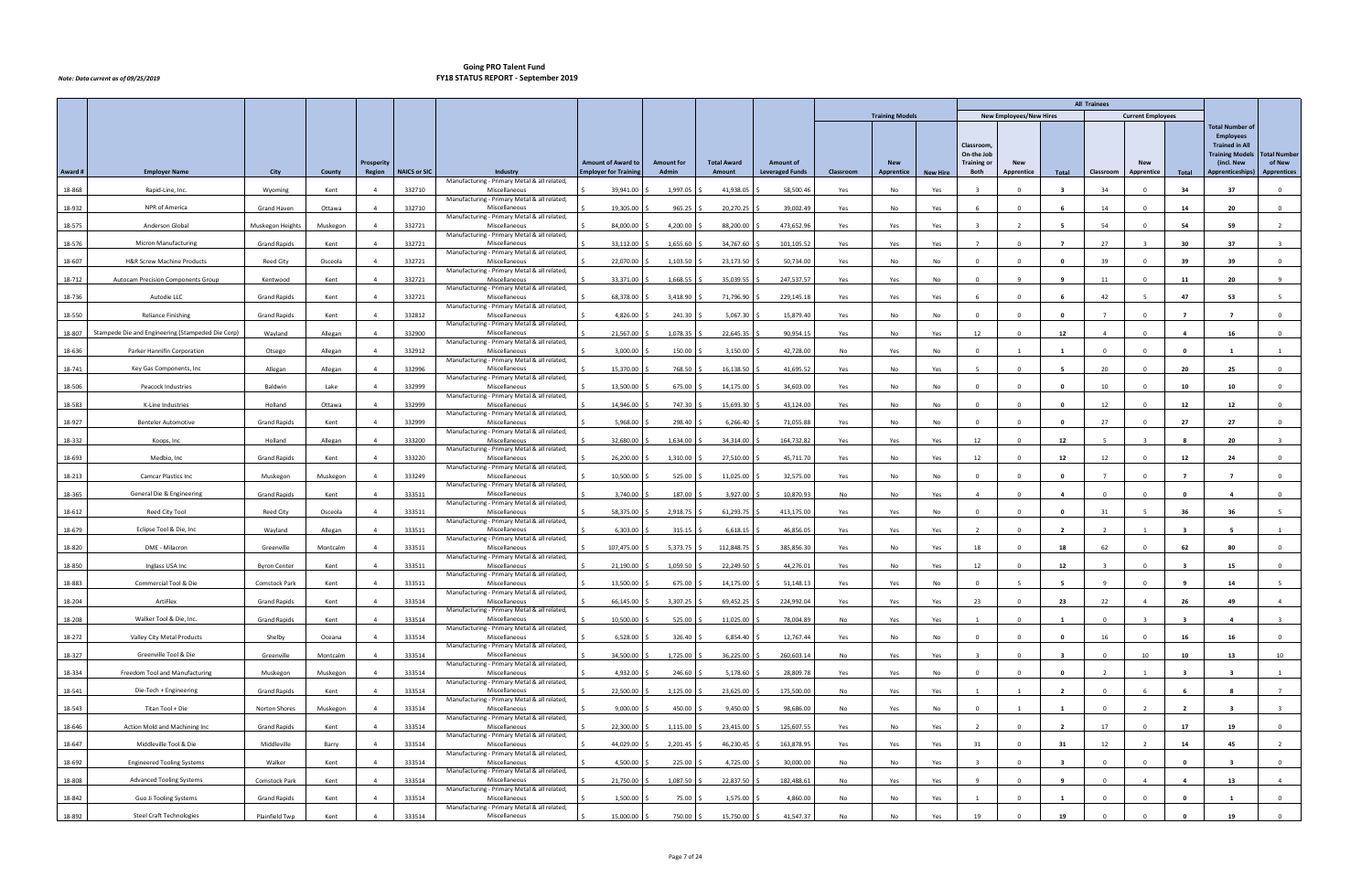|          |                                                                           |                     |          |                |                     |                                                               |                              |                   |                    |                        |           |                        |                 |                          |                                |                         | <b>All Trainees</b> |                          |              |                                                                                               |                         |
|----------|---------------------------------------------------------------------------|---------------------|----------|----------------|---------------------|---------------------------------------------------------------|------------------------------|-------------------|--------------------|------------------------|-----------|------------------------|-----------------|--------------------------|--------------------------------|-------------------------|---------------------|--------------------------|--------------|-----------------------------------------------------------------------------------------------|-------------------------|
|          |                                                                           |                     |          |                |                     |                                                               |                              |                   |                    |                        |           | <b>Training Models</b> |                 |                          | <b>New Employees/New Hires</b> |                         |                     | <b>Current Employees</b> |              |                                                                                               |                         |
|          |                                                                           |                     |          |                |                     |                                                               |                              |                   |                    |                        |           |                        |                 | Classroom,<br>On-the Job |                                |                         |                     |                          |              | <b>Total Number of</b><br><b>Employees</b><br><b>Trained in All</b><br><b>Training Models</b> | <b>Total Number</b>     |
|          |                                                                           |                     |          | Prosperity     |                     |                                                               | <b>Amount of Award to</b>    | <b>Amount for</b> | <b>Total Award</b> | <b>Amount of</b>       |           | <b>New</b>             |                 | <b>Training or</b>       | New                            |                         |                     | <b>New</b>               |              | (incl. New                                                                                    | of New                  |
| Award #  | <b>Employer Name</b>                                                      | City                | County   | Region         | <b>NAICS or SIC</b> | Industry<br>Manufacturing - Primary Metal & all related,      | <b>Employer for Training</b> | Admin             | Amount             | <b>Leveraged Funds</b> | Classroom | Apprentice             | <b>New Hire</b> | Both                     | Apprentice                     | Total                   | Classroom           | Apprentice               | Total        | <b>Apprenticeships)</b>                                                                       | <b>Apprentices</b>      |
| 18-899   | Williams Tooling & Manufacturing                                          | Dorr                | Allegan  | $\overline{4}$ | 333514              | Miscellaneous<br>Manufacturing - Primary Metal & all related, | 6,000.00                     | 300.00            | 6,300.00           | 40,199.58              | No        | Yes                    | Yes             | $\overline{2}$           |                                | $\overline{2}$          | $\Omega$            |                          |              |                                                                                               |                         |
| 18-902   | Hot Stamp Tooling Systems                                                 | <b>Grand Rapids</b> | Kent     |                | 333514              | Miscellaneous                                                 | 3,000.00                     | 150.00            | 3,150.00           | 22,813.33              | No        | No                     | Yes             | $\overline{\phantom{a}}$ |                                | $\overline{\mathbf{2}}$ | $^{\circ}$          |                          |              | $\overline{\phantom{a}}$                                                                      | $\mathbf 0$             |
| 18-904   | Eagle Industrial Group                                                    | Comstock Park       | Kent     | $\overline{4}$ | 333514              | Manufacturing - Primary Metal & all related,<br>Miscellaneous | 3,000.00                     | 150.00            | 3,150.00           | 7,613.33               | No        | No                     | Yes             | $\overline{2}$           |                                | $\overline{\mathbf{2}}$ | $\Omega$            | $\Omega$                 | - 0          | $\overline{2}$                                                                                | $\overline{0}$          |
| 18-905   | <b>Ultimate Gaging Systems</b>                                            | <b>Grand Rapids</b> | Kent     | $\overline{4}$ | 333514              | Manufacturing - Primary Metal & all related,<br>Miscellaneous | 12,371.00                    | 618.55            | 12,989.55          | 83,311.09              | No        | Yes                    | Yes             |                          |                                |                         | $\Omega$            |                          |              |                                                                                               |                         |
|          |                                                                           |                     |          |                |                     | Manufacturing - Primary Metal & all related,                  |                              |                   |                    |                        |           |                        |                 |                          |                                |                         |                     |                          |              |                                                                                               |                         |
| 18-906   | <b>Rapid Tooling Systems</b>                                              | <b>Grand Rapids</b> | Kent     | $\overline{4}$ | 333514              | Miscellaneous<br>Manufacturing - Primary Metal & all related, | 3,000.00                     | 150.00            | 3,150.00           | 21,153.00              | No        | No                     | Yes             | $\overline{\phantom{a}}$ | $\Omega$                       | $\overline{\mathbf{2}}$ | $\Omega$            | $\Omega$                 | 0            | $\overline{2}$                                                                                | $\mathbf 0$             |
| 18-920   | <b>Competition Engineering</b>                                            | Marne               | Ottawa   | $\overline{4}$ | 333514              | Miscellaneous<br>Manufacturing - Primary Metal & all related, | 6,000.00                     | 300.00            | 6,300.00           | 33,420.00              | No        | Yes                    | Yes             | $\overline{2}$           |                                | $\overline{\mathbf{2}}$ | $\Omega$            |                          |              |                                                                                               |                         |
| 18-633   | <b>Stone Fox Staffing</b>                                                 | <b>Grand Rapids</b> | Kent     |                | 333515              | Miscellaneous<br>Manufacturing - Primary Metal & all related, | 14,510.00                    | 725.50            | 15,235.50          | 51,361.46              | Yes       | No                     | Yes             | $\overline{7}$           |                                |                         |                     |                          |              | 11                                                                                            | $\Omega$                |
| 18-604   | Next Level Manufacturing                                                  | Jenison             | Ottawa   | $\overline{a}$ | 333517              | Miscellaneous                                                 | 12,607.00                    | 630.35            | 13,237.35          | 127,808.57             | Yes       | Yes                    | No              | $\Omega$                 |                                | $\mathbf{0}$            | 13                  |                          | 14           | 14                                                                                            |                         |
| 18-685   | <b>Specialty Tooling Systems</b>                                          | <b>Grand Rapids</b> | Kent     | $\overline{4}$ | 333518              | Manufacturing - Primary Metal & all related,<br>Miscellaneous | 37,890.00                    | 1,894.50          | 39,784.50          | 73,778.13              | No        | No                     | Yes             | 26                       | $\Omega$                       | 26                      | $\mathbf{0}$        | $\Omega$                 | $\mathbf{0}$ | 26                                                                                            | $\mathbf{0}$            |
| 18-702   | <b>BCN Techincal Services, inc</b>                                        | Hastings            | Barry    | $\overline{4}$ | 333518              | Manufacturing - Primary Metal & all related,<br>Miscellaneous | 12,750.00                    | 637.50            | 13,387.50          | 38,930.00              | No        | No                     | Yes             |                          |                                |                         | $\Omega$            |                          | - 0          |                                                                                               | $^{\circ}$              |
| 18-705   | <b>TGW Systems</b>                                                        | <b>Grand Rapids</b> | Kent     | $\overline{a}$ | 333922              | Manufacturing - Primary Metal & all related,<br>Miscellaneous | 18,000.00                    | 900.00            | 18,900.00          | 82,729.71              | No        | Yes                    | Yes             | 10                       |                                | 11                      | $\Omega$            | $\Omega$                 | 0            | 11                                                                                            | $\overline{1}$          |
|          |                                                                           |                     |          |                |                     | Manufacturing - Primary Metal & all related,                  |                              |                   |                    |                        |           |                        |                 |                          |                                |                         |                     |                          |              |                                                                                               |                         |
| 18-400   | Star Crane & Hoist                                                        | Allendale           | Ottawa   | $\overline{4}$ | 333923              | Miscellaneous<br>Manufacturing - Primary Metal & all related, | 23,500.00                    | 1,175.00          | 24,675.00          | 155,537.10             | Yes       | Yes                    | Yes             | $\overline{1}$           |                                | 4                       | 27                  | $^{\circ}$               | 27           | 31                                                                                            | $\overline{\mathbf{3}}$ |
| 18-412   | Fogg Filler                                                               | Holland             | Ottawa   | $\overline{4}$ | 333993              | Miscellaneous<br>Manufacturing - Primary Metal & all related, | 104,967.00                   | 5,248.35          | 110,215.35         | 212,782.43             | Yes       | No                     | Yes             | 14                       |                                | 14                      | 144                 |                          | 144          | 158                                                                                           | $\Omega$                |
| 18-673   | <b>Bucher Hydraulics</b>                                                  | <b>Grand Rapids</b> | Kent     | $\overline{a}$ | 333996              | Miscellaneous                                                 | 22,520.00                    | 1,126.00          | 23,646.00          | 142,980.20             | Yes       | No                     | Yes             | $\overline{7}$           | $\Omega$                       | $\overline{7}$          | 15                  | $\Omega$                 | 15           | 22                                                                                            | $\mathbf{O}$            |
| 18-319   | Altron Automation                                                         | Hudsonville         | Ottawa   | $\overline{4}$ | 333999              | Manufacturing - Primary Metal & all related,<br>Miscellaneous | 44,742.00                    | 2,237.10          | 46,979.10          | 177,295.36             | Yes       | Yes                    | Yes             | 10                       | $\Omega$                       | 10                      | 25                  | $\overline{2}$           | 27           | 37                                                                                            | $\overline{2}$          |
| 18-516   | Firstronic                                                                | <b>Grand Rapids</b> | Kent     |                | 334418              | Manufacturing - Primary Metal & all related,<br>Miscellaneous | 84,375.00                    | 4,218.75          | 88,593.75          | 29,273.77              | Yes       | No                     | Yes             | 29                       |                                | 29                      | 38                  |                          | 38           | 67                                                                                            | $^{\circ}$              |
| 18-865   | <b>ESPEC North America</b>                                                | Hudsonville         | Ottawa   |                | 334515              | Manufacturing - Primary Metal & all related,<br>Miscellaneous | 92,642.00                    | 4,632.10          | 97,274.10          | 356,428.16             | Yes       | No                     | Yes             | 13                       |                                | 13                      | 63                  | $\Omega$                 | 63           | 76                                                                                            | $\overline{0}$          |
| 18-511   | <b>Bradford White</b>                                                     | Middleville         | Barry    | $\overline{4}$ | 335228              | Manufacturing - Primary Metal & all related,<br>Miscellaneous | 86,250.00                    | 4,312.50          | 90,562.50          | 236,325.00             | No        | No                     | Yes             | 68                       | $\Omega$                       | 68                      | $\Omega$            | $\Omega$                 | 0            | 68                                                                                            | $\overline{0}$          |
|          |                                                                           |                     |          |                |                     | Manufacturing - Primary Metal & all related,                  |                              |                   |                    |                        |           |                        |                 |                          |                                |                         |                     |                          |              |                                                                                               |                         |
| 18-588   | <b>Gentex Corporation</b>                                                 | Zeeland             | Ottawa   |                | 335310              | Miscellaneous<br>Manufacturing - Primary Metal & all related, | 49,500.00                    | 2,475.00          | 51,975.00          | 315,315.77             | Yes       | Yes                    | Yes             | 10                       |                                | 10                      |                     |                          | 16           | 26                                                                                            |                         |
| 18-691   | <b>High Point Electric</b>                                                | Belmont             | Kent     | $\overline{4}$ | 335999              | Miscellaneous<br>Manufacturing - Primary Metal & all related, | 12,000.00                    | 600.00            | 12,600.00          | 110,165.71             | No        | Yes                    | No              | $\overline{0}$           |                                | $\mathbf{0}$            | $\Omega$            | $\overline{4}$           | 4            | $\overline{4}$                                                                                | $\overline{4}$          |
| 18-630   | <b>Emerald Corporation</b>                                                | <b>Grand Rapids</b> | Kent     | $\overline{4}$ | 336300              | Miscellaneous<br>Manufacturing - Primary Metal & all related, | 10,617.00                    | 530.85            | 11,147.85          | 47,308.50              | Yes       | No                     | Yes             | 5                        | $\Omega$                       | - 5                     | 10                  | $^{\circ}$               | 10           | 15                                                                                            | $\overline{0}$          |
| 18-568   | Swoboda                                                                   | Kentwood            | Kent     |                | 336310              | Miscellaneous                                                 | 22,590.00                    | 1,129.50          | 23,719.50          | 105,485.25             | Yes       | Yes                    | Yes             |                          |                                |                         | 16                  |                          | 18           | 22                                                                                            |                         |
| 18-846   | Federal Mogul, LLC                                                        | Greenville          | Montcalm | $\overline{4}$ | 336310              | Manufacturing - Primary Metal & all related,<br>Miscellaneous | 38,000.00                    | $1,900.00$ \$     | 39,900.00          | 76,569.89              | Yes       | Yes                    | Yes             | 11                       | $\Omega$                       | 11                      | 14                  |                          | 15           | 26                                                                                            | $\overline{1}$          |
| 18-880   | SoundOff Signal                                                           | Hudsonville         | Kent     | $\overline{4}$ | 336321              | Manufacturing - Primary Metal & all related,<br>Miscellaneous | 91,197.00                    | $4,559.85$ \$     | 95,756.85 \$       | 249,968.85             | Yes       | No                     | Yes             |                          | $\mathbf 0$                    | 5.                      | 69                  | $\mathbf 0$              | 69           | 74                                                                                            | $\mathbf 0$             |
|          | 18-397   THK RHYTHM AUTOMOTIVE MICHIGAN CORPORATION                       | Portland            | Ionia    | $\overline{a}$ | 336330              | Manufacturing - Primary Metal & all related,<br>Miscellaneous | 74,285.00                    | 3,714.25          | 77,999.25          | 140,603.62             | Yes       | No                     |                 | $\overline{4}$           | $\Omega$                       | $\overline{a}$          | 124                 |                          | 124          | 128                                                                                           | $\overline{0}$          |
|          |                                                                           |                     |          |                |                     | Manufacturing - Primary Metal & all related,                  |                              |                   |                    |                        |           |                        | Yes             |                          |                                |                         |                     |                          |              |                                                                                               |                         |
| 18-580   | Chassix, Inc                                                              | Montague            | Muskegon | $\overline{4}$ | 336330              | Miscellaneous<br>Manufacturing - Primary Metal & all related, | 17,754.00                    | 887.70 \$         | 18,641.70          | 116,085.00             | Yes       | Yes                    | No              | $\overline{0}$           | $\Omega$                       | 0                       | 10                  | $\overline{2}$           | 12           | 12                                                                                            | $\overline{2}$          |
| 18-954-G | THK Rhythm Automotive Michigan Corporation                                | Portland            | Ionia    | $\overline{4}$ | 336330              | Miscellaneous<br>Manufacturing - Primary Metal & all related, | 750.00                       | 37.50             | 787.50             | 2,576.00               | Yes       | No                     | No              | $^{\circ}$               |                                | $\mathbf 0$             |                     |                          |              |                                                                                               | $\mathbf{0}$            |
| 18-631   | Lakeland Finishing Corp.<br>CTC Acquisition Company, LLC dba Grand Rapids | <b>Grand Rapids</b> | Kent     | $\overline{4}$ | 336360              | Miscellaneous<br>Manufacturing - Primary Metal & all related, | 11,409.00                    | 570.45            | 11,979.45          | 26,211.18              | Yes       | No                     | Yes             | $\overline{4}$           |                                | 4                       | -6                  | $\Omega$                 |              | 10                                                                                            | $\mathbf{O}$            |
| 18-810   | Controls, LLC                                                             | Rockford            | Kent     | $\overline{4}$ | 336360              | Miscellaneous                                                 | 18,130.00                    | 906.50            | 19,036.50          | 95,024.04              | Yes       | No                     | Yes             | - 5                      |                                | - 5                     | 10                  | $\Omega$                 | 10           | 15                                                                                            | $\overline{0}$          |
| 18-475   | Trans-Matic Mfg Co                                                        | Holland             | Allegan  | $\overline{4}$ | 336370              | Manufacturing - Primary Metal & all related,<br>Miscellaneous | 26,920.00                    | 1,346.00          | 28,266.00          | 75,812.00              | Yes       | No                     | Yes             |                          | $\Omega$                       | - 6                     | 16                  | $\Omega$                 | 16           | 22                                                                                            | $\overline{0}$          |
| 18-532   | <b>Portland Products</b>                                                  | Portland            | Ionia    | $\overline{a}$ | 336370              | Manufacturing - Primary Metal & all related,<br>Miscellaneous | 25,070.00                    | 1,253.50          | 26,323.50          | 50,211.69              | Yes       | No                     | Yes             | 13                       |                                | 13                      | $\mathbf{q}$        | $\Omega$                 |              | 22                                                                                            | $\overline{0}$          |
| 18-570   | Pridgeon and Clay                                                         | <b>Grand Rapids</b> | Kent     | $\overline{4}$ | 336370              | Manufacturing - Primary Metal & all related,<br>Miscellaneous | 67,875.00                    | $3,393.75$ \$     | 71,268.75 \$       | 209,259.91             | No        | No                     | Yes             | 47                       |                                | 47                      | $\mathbf 0$         |                          | 0            | 47                                                                                            | $\mathbf{0}$            |
| 18-720   | ITW Powertrain Metals (ITW Drawform)                                      | Zeeland             | Ottawa   | $\overline{4}$ | 336370              | Manufacturing - Primary Metal & all related,<br>Miscellaneous | 40,876.00                    | 2,043.80          | 42,919.80          | 549,277.08             | Yes       | Yes                    | Yes             | $\overline{7}$           |                                | $\overline{ }$          | 36                  |                          | 39           | 46                                                                                            | $\overline{\mathbf{3}}$ |
|          |                                                                           |                     |          |                |                     | Manufacturing - Primary Metal & all related,                  |                              |                   |                    |                        |           |                        |                 |                          |                                |                         |                     |                          |              |                                                                                               |                         |
| 18-819   | L & W Engineering (Plant 3)                                               | Holland             | Ottawa   | $\overline{4}$ | 336370              | Miscellaneous<br>Manufacturing - Primary Metal & all related, | 5,388.00                     | 269.40            | 5,657.40           | 247,691.00             | Yes       | No                     | Yes             | $\mathbf{1}$             | $\Omega$                       | $\mathbf{1}$            | - 6                 | $\Omega$                 | - 6          | $\overline{7}$                                                                                | $\overline{0}$          |
| 18-895   | Challenge MFG                                                             | Walker              | Kent     | $\overline{4}$ | 336370              | Miscellaneous<br>Manufacturing - Primary Metal & all related, | 52,250.00                    | 2,612.50          | 54,862.50          | 193,529.28             | Yes       | No                     | Yes             | 41                       |                                | 41                      | $\mathbf{q}$        | $\Omega$                 | 9            | 50                                                                                            | $\mathbf{0}$            |
| 18-318   | JOST International                                                        | Grand Haven         | Ottawa   | $\overline{4}$ | 336390              | Miscellaneous                                                 | 43,770.00                    | $2,188.50$ \$     | 45,958.50          | 183,857.33             | Yes       | No                     | Yes             | $\overline{2}$           |                                | $\overline{\mathbf{2}}$ | 47                  |                          | 47           | 49                                                                                            | $\overline{0}$          |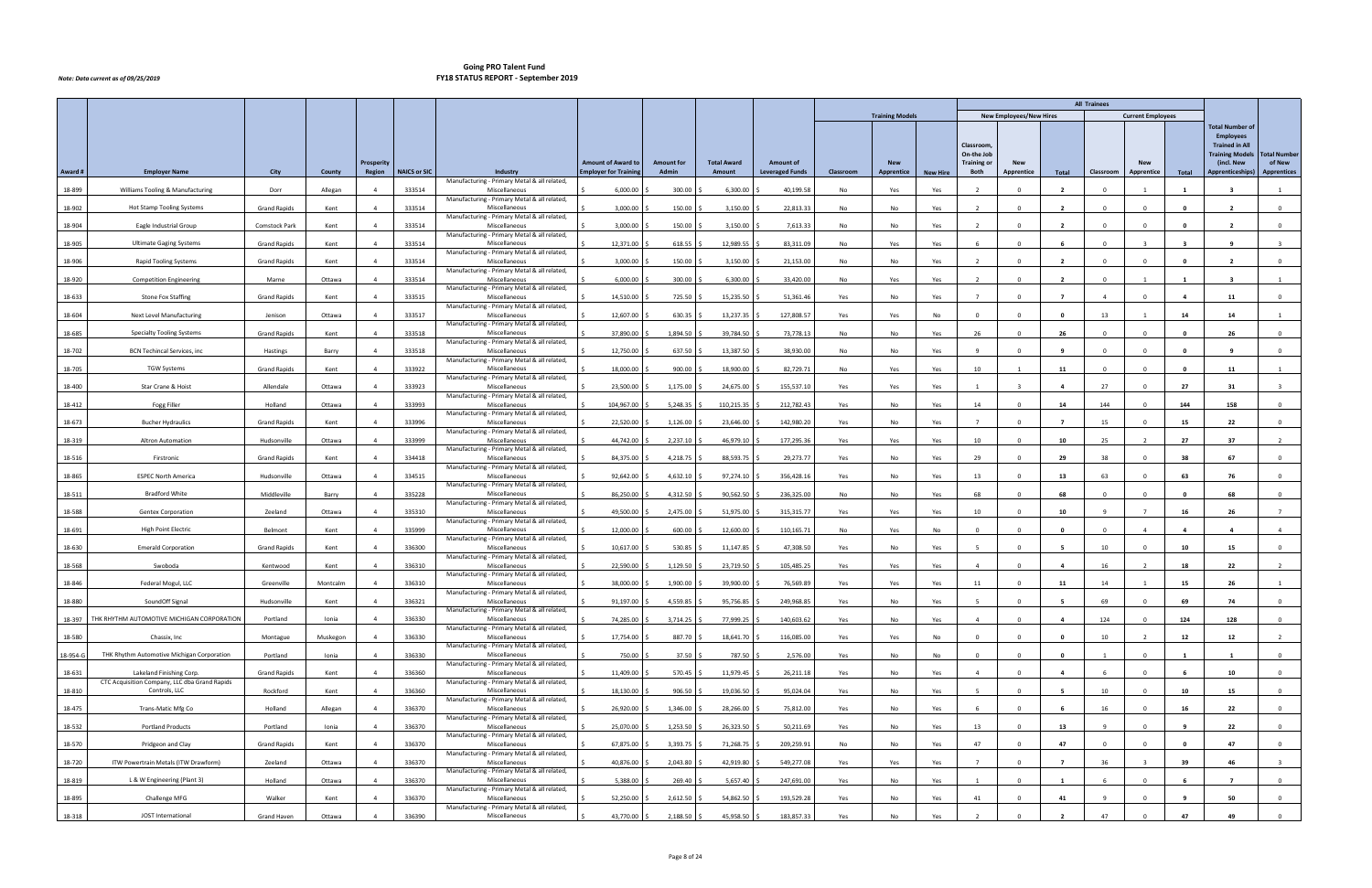|          |                                                    |                         |          |                   |                     |                                                               |                              |                   |                    |                        |           |                        |                 |                                                      |                                |                         | <b>All Trainees</b> |                          |                |                                                                                                             |                               |
|----------|----------------------------------------------------|-------------------------|----------|-------------------|---------------------|---------------------------------------------------------------|------------------------------|-------------------|--------------------|------------------------|-----------|------------------------|-----------------|------------------------------------------------------|--------------------------------|-------------------------|---------------------|--------------------------|----------------|-------------------------------------------------------------------------------------------------------------|-------------------------------|
|          |                                                    |                         |          |                   |                     |                                                               |                              |                   |                    |                        |           | <b>Training Models</b> |                 |                                                      | <b>New Employees/New Hires</b> |                         |                     | <b>Current Employees</b> |                |                                                                                                             |                               |
|          |                                                    |                         |          | <b>Prosperity</b> |                     |                                                               | <b>Amount of Award to</b>    | <b>Amount for</b> | <b>Total Award</b> | <b>Amount of</b>       |           | <b>New</b>             |                 | <b>Classroom</b><br>On-the Job<br><b>Training or</b> | <b>New</b>                     |                         |                     | <b>New</b>               |                | <b>Total Number of</b><br><b>Employees</b><br><b>Trained in All</b><br><b>Training Models</b><br>(incl. New | <b>Total Number</b><br>of New |
| Award #  | <b>Employer Name</b>                               | City                    | County   | Region            | <b>NAICS or SIC</b> | Industry                                                      | <b>Employer for Training</b> | <b>Admin</b>      | Amount             | <b>Leveraged Funds</b> | Classroom | Apprentice             | <b>New Hire</b> | Both                                                 | Apprentice                     | Total                   | Classroom           | Apprentice               | Total          | <b>Apprenticeships)</b>                                                                                     | <b>Apprentices</b>            |
| 18-491   | UACJ Automotive Group/Whitehall Industries         | Ludington               | Mason    |                   | 336390              | Manufacturing - Primary Metal & all related,<br>Miscellaneous | 60,000.00                    | 3,000.00          | 63,000.00          | 699,583.01             | Yes       | Yes                    | No              | $\Omega$                                             |                                | 0                       | 64                  |                          | 65             | 65                                                                                                          |                               |
| 18-605   | Magna Mirrors of America (Newaygo)                 | Newaygo                 | Newaygo  |                   | 336390              | Manufacturing - Primary Metal & all related,<br>Miscellaneous | 71,600.00                    | 3,580.00          | 75,180.00          | 540,886.98             | Yes       | Yes                    | Yes             | 44                                                   | $\Omega$                       | 44                      | 9                   |                          | 17             | 61                                                                                                          | 8                             |
| 18-707   | Lacks Enterprises, inc                             | <b>Grand Rapids</b>     | Kent     | $\Delta$          | 336390              | Manufacturing - Primary Metal & all related,<br>Miscellaneous | 64,556.00                    | 3,227.80          | 67,783.80          | 74,854.29              | Yes       | No                     | Yes             | 40                                                   | $\Omega$                       | 40                      | 58                  | $\Omega$                 | 58             | 98                                                                                                          | $\overline{0}$                |
| 18-914   | Magna Engineered Glass                             | <b>Holland Township</b> | Ottawa   |                   | 336390              | Manufacturing - Primary Metal & all related,<br>Miscellaneous | 63,548.00                    | 3,177.40          | 66,725.40          | 142,512.59             | Yes       | No                     | Yes             | 42                                                   |                                | 42                      | 16                  |                          | 16             | -58                                                                                                         | $\Omega$                      |
| 18-486   | <b>ADAC Automotive</b>                             | Muskegon                | Muskegon | $\Delta$          | 336399              | Manufacturing - Primary Metal & all related,<br>Miscellaneous | 31,085.00                    | 1,554.25          | 32,639.25          | 99,802.64              | Yes       | Yes                    | Yes             |                                                      | $\Omega$                       | - 3                     | 26                  | $\overline{2}$           | 28             | 31                                                                                                          | $\overline{2}$                |
| 18-620   | Ventra Evart LLC                                   | Evart                   | Osceola  | $\Delta$          | 336399              | Manufacturing - Primary Metal & all related,<br>Miscellaneous | 23,506.00                    | 1,175.30          | 24,681.30          | 272,366.96             | No        | Yes                    | No              | $\Omega$                                             | $\Omega$                       | $\mathbf{0}$            | $\Omega$            | -8                       |                | R                                                                                                           | 8                             |
| 18-711   | Thierica, inc                                      | <b>Grand Rapids</b>     | Kent     |                   | 336399              | Manufacturing - Primary Metal & all related,<br>Miscellaneous | 49,875.00                    | 2,493.75          | 52,368.75          | 108,482.28             | Yes       | No                     | Yes             | 29                                                   |                                | 29                      | 17                  |                          | 17             | 46                                                                                                          | $\Omega$                      |
| 18-828   | Magna Mirrors of American Inc. dba Mirrors Holland | Holland                 | Ottawa   |                   | 336399              | Manufacturing - Primary Metal & all related,<br>Miscellaneous | 26,000.00                    | 1,300.00          | 27,300.00          | 45,404.74              | No        | No                     | Yes             | 29                                                   | $\Omega$                       | 29                      | $\Omega$            |                          | $\mathbf{0}$   | 29                                                                                                          | $\Omega$                      |
| 18-586   | Johnson Technology                                 | Muskegon                | Muskegon | $\overline{4}$    | 336412              | Manufacturing - Primary Metal & all related,<br>Miscellaneous | 56,040.00                    | 2,802.00          | 58,842.00          | 314,674.54             | Yes       | Yes                    | Yes             | 20                                                   | $\Omega$                       | 20                      | 26                  | $\overline{4}$           | 30             | 50                                                                                                          | $\overline{4}$                |
| 18-326   | Tiara Yachts                                       | Holland                 | Allegan  |                   | 336612              | Manufacturing - Primary Metal & all related,<br>Miscellaneous | 47,000.00                    | 2,350.00          | 49,350.00          | 346,465.20             | No        | No                     | Yes             | 49                                                   |                                | 49                      | $\Omega$            | $\Omega$                 | - 0            | 49                                                                                                          | $\mathbf 0$                   |
| 18-726   | L-3 Combat Propulsion Systems                      | Muskegon                | Muskegon | $\Delta$          | 336992              | Manufacturing - Primary Metal & all related,<br>Miscellaneous | 39,232.00                    | 1,961.60          | 41,193.60          | 79,564.40              | Yes       | No                     | Yes             |                                                      | $\Omega$                       |                         | 64                  | $\Omega$                 | 64             | 69                                                                                                          | $\overline{0}$                |
| 18-823   | Comfort Research                                   | <b>Grand Rapids</b>     | Kent     | $\overline{4}$    | 337121              | Manufacturing - Primary Metal & all related,<br>Miscellaneous | 129,465.00                   | 6,473.25          | 135,938.25         | 346,886.34             | Yes       | No                     | Yes             | $\overline{2}$                                       | $\Omega$                       | $\overline{\mathbf{2}}$ | 93                  | $^{\circ}$               | 93             | 95                                                                                                          | $\overline{0}$                |
| 18-321   | Multi-Lab                                          | Spring Lake             | Ottawa   |                   | 337127              | Manufacturing - Primary Metal & all related,<br>Miscellaneous | 13,219.00                    | 660.95            | 13,879.95          | 39,307.73              | Yes       | No                     | Yes             |                                                      |                                |                         |                     |                          |                | -11                                                                                                         | $\Omega$                      |
| 18-561   | Fleetwood Group                                    | Holland                 | Ottawa   | $\overline{a}$    | 337127              | Manufacturing - Primary Metal & all related,<br>Miscellaneous | 8,495.00                     | 424.75            | 8,919.75           | 23,338.94              | Yes       | No                     | No              | $\Omega$                                             | $\Omega$                       | $\mathbf{0}$            | -6                  | $\Omega$                 | - 6            | - 6                                                                                                         | $\overline{0}$                |
| 18-641   | Grand Rapids Chair Company                         | <b>Byron Center</b>     | Kent     | $\overline{4}$    | 337127              | Manufacturing - Primary Metal & all related,<br>Miscellaneous | 26,396.00                    | 1,319.80          | 27,715.80          | 51,227.41              | Yes       | No                     | Yes             | $\overline{7}$                                       | $\Omega$                       | $\overline{7}$          | 29                  | $\Omega$                 | 29             | 36                                                                                                          | $\overline{0}$                |
| 18-889   | Herman Miller                                      | Zeeland                 | Ottawa   |                   | 337211              | Manufacturing - Primary Metal & all related,<br>Miscellaneous | 212,230.00                   | 10,611.50         | 222,841.50         | 849,262.22             | Yes       | Yes                    | Yes             | 69                                                   |                                | 69                      | 106                 |                          | 108            | 177                                                                                                         |                               |
| 18-893   | Nucraft Furniture Company                          | <b>Comstock Park</b>    | Kent     |                   | 337211              | Manufacturing - Primary Metal & all related,<br>Miscellaneous | 25,802.00                    | 1,290.10          | 27,092.10          | 253,105.63             | Yes       | No                     | Yes             |                                                      | $\Omega$                       | $\overline{a}$          | 29                  | $\Omega$                 | 29             | 33                                                                                                          | $\overline{0}$                |
| 18-260   | Metalworks                                         | Ludington               | Mason    | $\overline{4}$    | 337214              | Manufacturing - Primary Metal & all related,<br>Miscellaneous | 88,000.00                    | 4,400.00          | 92,400.00          | 360,263.88             | Yes       | No                     | No              | $\Omega$                                             | $\Omega$                       | $\mathbf{0}$            | 64                  | $\Omega$                 | 64             | 64                                                                                                          | $\overline{0}$                |
| 18-457   | Nuvar                                              | Holland                 | Allegan  |                   | 337214              | Manufacturing - Primary Metal & all related,<br>Miscellaneous | 22,500.00                    | 1,125.00          | 23,625.00          | 74,346.32              | Yes       | No                     | Yes             | 15                                                   |                                | 15                      |                     |                          |                | 19                                                                                                          | $\Omega$                      |
| 18-603   | Crandall Office Furniture                          | Greenville              | Montcalm | $\Delta$          | 337214              | Manufacturing - Primary Metal & all related,<br>Miscellaneous | 5,405.00                     | 270.25            | 5,675.25           | 65,897.00              | Yes       | No                     | No              | $\Omega$                                             | $\Omega$                       | $\mathbf{0}$            |                     | $\Omega$                 | - 5            | -5                                                                                                          | $\overline{0}$                |
| 18-903   | Meridian, Inc.                                     | Spring Lake             | Ottawa   | $\overline{4}$    | 337214              | Manufacturing - Primary Metal & all related,<br>Miscellaneous | 103,164.00                   | 5,158.20          | 108,322.20         | 889,114.83             | Yes       | Yes                    | Yes             | 10                                                   | $\overline{\mathbf{0}}$        | 10                      | 108                 | $\overline{2}$           | 110            | 120                                                                                                         | $\overline{2}$                |
| 18-941   | <b>Autocam Medical</b>                             | Kentwood                | Kent     |                   | 339112              | Manufacturing - Primary Metal & all related,<br>Miscellaneous | 30,000.00                    | 1,500.00          | 31,500.00          | 280,480.00             | No        | Yes                    | No              |                                                      |                                |                         | $\Omega$            | 10                       |                | 10                                                                                                          | 10                            |
| 18-214   | The Challenge Machinery Company                    | Norton Shores           | Muskegon | $\overline{4}$    | 339900              | Manufacturing - Primary Metal & all related<br>Miscellaneous  | 13,293.00                    | 664.65            | $13,957.65$ \$     | 45,058.59              | Yes       | No                     | Yes             | $\overline{1}$                                       | $\overline{0}$                 | $\mathbf{1}$            | 15                  | $\Omega$                 | 15             | 16                                                                                                          | $\overline{0}$                |
| 18-579   | ODL                                                | Zeeland                 | Ottawa   | $\overline{4}$    | 339900              | Manufacturing - Primary Metal & all related,<br>Miscellaneous | 36,000.00                    | 1,800.00          | 37,800.00 \$       | 107,838.30             | Yes       | No                     | Yes             |                                                      | $\mathbf 0$                    | 1                       | 39                  | $\mathbf 0$              | 39             | 40                                                                                                          | $\mathbf 0$                   |
| 18-419   | Ranir                                              | <b>Grand Rapids</b>     | Kent     |                   | 339994              | Manufacturing - Primary Metal & all related,<br>Miscellaneous | 39,309.00                    | 1,965.45          | 41,274.45          | 80,235.16              | Yes       | No                     | Yes             | 10                                                   | $\Omega$                       | 10                      | 20                  | $\Omega$                 | 20             | 30                                                                                                          | $\overline{0}$                |
| 18-610   | Logic Plus                                         | Reed City               | Osceola  | $\overline{4}$    | 339999              | Manufacturing - Primary Metal & all related,<br>Miscellaneous | 7,500.00                     | 375.00            | 7,875.00 \$        | 27,150.83              | Yes       | No                     | No              | $\Omega$                                             | $\Omega$                       | $\mathbf 0$             | -5                  | $\Omega$                 | - 5            | 5                                                                                                           | $\mathbf{0}$                  |
| 18-215   | Digital Tool & Die, Inc.                           | Grandville              | Kent     | $\overline{4}$    | 3335514             | Manufacturing - Primary Metal & all related,<br>Miscellaneous | 112,250.00                   | 5,612.50          | 117,862.50         | 547,729.70             | Yes       | Yes                    | Yes             | $\mathbf{R}$                                         | $\Omega$                       | -3                      | 74                  | $\overline{2}$           | 76             | 79                                                                                                          | $\overline{2}$                |
| 18-539   | Material Transfer & Storage                        | Allegan                 | Allegan  | $\overline{a}$    | 3339222             | Manufacturing - Primary Metal & all related,<br>Miscellaneous | 28,500.00                    | 1,425.00          | 29,925.00 \$       | 138,321.81             | Yes       | No                     | Yes             | $\overline{4}$                                       | $\Omega$                       | 4                       | 15                  | $\Omega$                 | 15             | 19                                                                                                          | $\overline{0}$                |
| 18-356   | RWC                                                | Bay City                | Bay      |                   | 20478               | Manufacturing - Primary Metal & all related,<br>Miscellaneous | 8,612.00                     | 430.60            | $9,042.60$ \$      | 37,797.61              | Yes       | No                     | No              | $\Omega$                                             | $\Omega$                       | $\mathbf{0}$            | -9                  | $\Omega$                 | -9             | 9                                                                                                           | $\mathbf{0}$                  |
| 18-983-B | Globe Fire Sprinkler                               | Standish                | Arenac   |                   | 33299               | Manufacturing - Primary Metal & all related,<br>Miscellaneous | 3,000.00                     | 150.00            | 3,150.00           | 4,266.00               | Yes       | No                     | No              | $\Omega$                                             | $\Omega$                       | $\mathbf{0}$            | $\overline{2}$      | $\Omega$                 | $\overline{2}$ | $\overline{2}$                                                                                              | $\overline{0}$                |
| 18-979-B | Bill's Custom Fab, Inc                             | Mount Pleasant          | Isabella |                   | 331110              | Manufacturing - Primary Metal & all related,<br>Miscellaneous | 3,000.00                     | 150.00            | 3,150.00           | 3,154.00               | Yes       | No                     | No              | $\Omega$                                             | $\Omega$                       | $\mathbf{0}$            | $\overline{4}$      | $\Omega$                 | $\overline{a}$ | $\overline{4}$                                                                                              | $\overline{0}$                |
| 18-682   | Hemlock Semiconductor Operations LLC               | Hemlock                 | Saginaw  |                   | 331410              | Manufacturing - Primary Metal & all related,<br>Miscellaneous | 18,615.00                    | 930.75 \$         | 19,545.75 \$       | 64,044.76              | Yes       | No                     | No              | $\Omega$                                             | $\Omega$                       | $\mathbf 0$             | 23                  | $\Omega$                 | 23             | 23                                                                                                          | $\mathbf{0}$                  |
| 18-866   | Bopp Busch Mfg                                     | AuGres                  | Arenac   |                   | 332116              | Manufacturing - Primary Metal & all related,<br>Miscellaneous | 20,953.00                    | 1,047.65          | 22,000.65          | 42,145.00              | Yes       | No                     | No              | $\Omega$                                             | $\Omega$                       | $\mathbf{0}$            | 17                  | $\Omega$                 | 17             | 17                                                                                                          | $\mathbf 0$                   |
| 18-239   | Niles Plant Services, LLC                          | Bay City                | Bay      |                   | 332300              | Manufacturing - Primary Metal & all related,<br>Miscellaneous | 39,461.00                    | 1,973.05          | 41,434.05          | 51,035.28              | Yes       | No                     | Yes             | 11                                                   | $\overline{0}$                 | 11                      | 89                  | $\Omega$                 | 89             | 100                                                                                                         | $\overline{0}$                |
| 18-155   | Falcon RME, LLC                                    | Midland                 | Midland  |                   | 332312              | Manufacturing - Primary Metal & all related,<br>Miscellaneous | 9,595.00                     | 479.75            | 10,074.75          | 106,952.27             | Yes       | No                     | No              | $\Omega$                                             | $\Omega$                       | $\mathbf{0}$            | -8                  | $\Omega$                 | -8             | - 8                                                                                                         | $\overline{0}$                |
| 18-173   | Kapex Manufacturing, LLC                           | Saginaw                 | Saginaw  |                   | 332710              | Manufacturing - Primary Metal & all related,<br>Miscellaneous | 4,500.00                     | 225.00 \$         | 4,725.00 \$        | 5,597.00               | Yes       | No                     | Yes             |                                                      | $\Omega$                       |                         |                     |                          | $\overline{2}$ | $\overline{\mathbf{3}}$                                                                                     | $\overline{0}$                |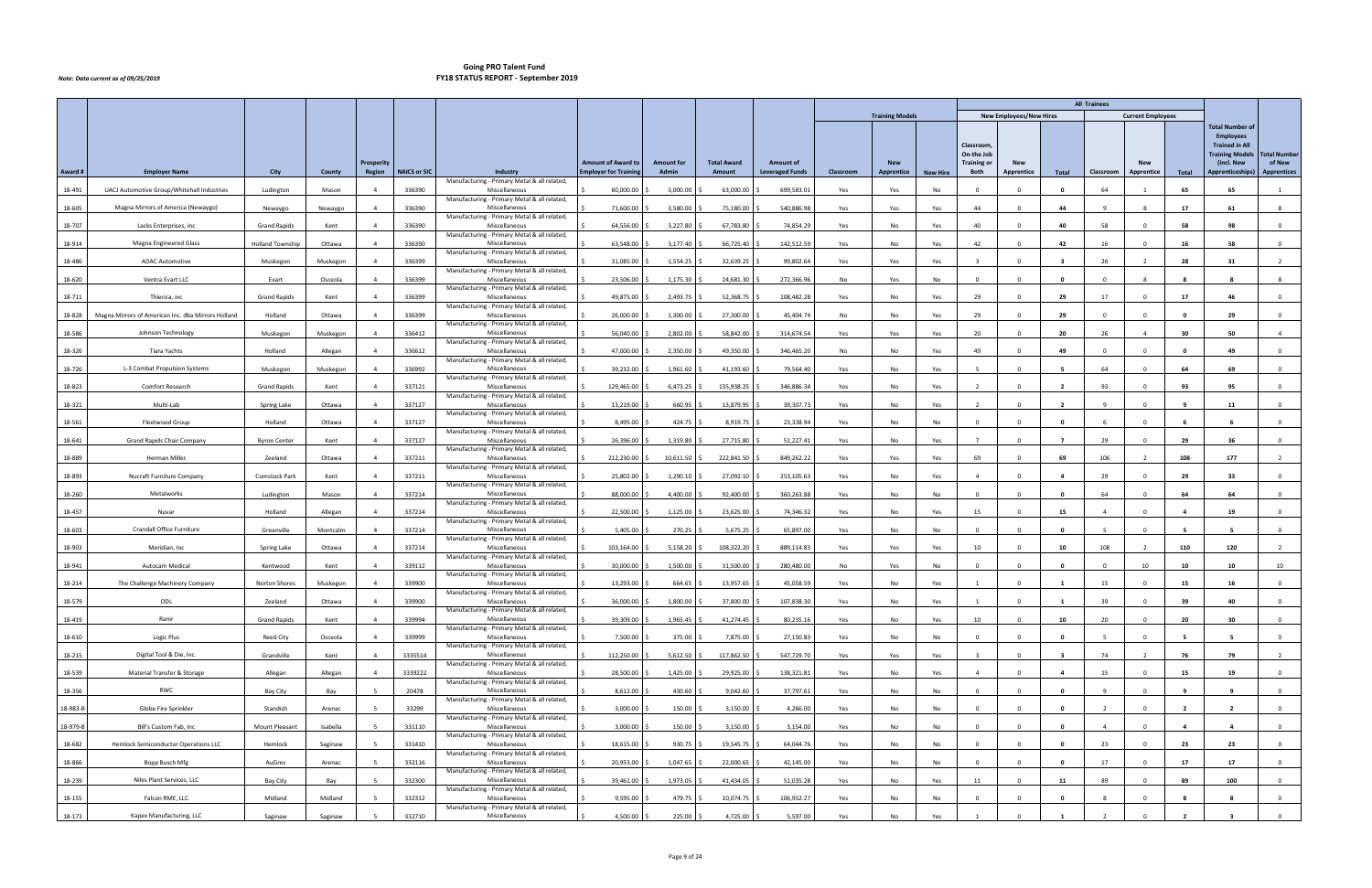|          |                                                   |                |                    |                             |                     |                                                               |                                                           |                                   |                              |                        |           |                        |                 |                                |                                |                         | <b>All Trainees</b>     |                          |                         |                                                                                               |                     |
|----------|---------------------------------------------------|----------------|--------------------|-----------------------------|---------------------|---------------------------------------------------------------|-----------------------------------------------------------|-----------------------------------|------------------------------|------------------------|-----------|------------------------|-----------------|--------------------------------|--------------------------------|-------------------------|-------------------------|--------------------------|-------------------------|-----------------------------------------------------------------------------------------------|---------------------|
|          |                                                   |                |                    |                             |                     |                                                               |                                                           |                                   |                              |                        |           | <b>Training Models</b> |                 |                                | <b>New Employees/New Hires</b> |                         |                         | <b>Current Employees</b> |                         |                                                                                               |                     |
|          |                                                   |                |                    |                             |                     |                                                               |                                                           |                                   |                              |                        |           |                        |                 | <b>Classroom</b><br>On-the Job |                                |                         |                         |                          |                         | <b>Total Number of</b><br><b>Employees</b><br><b>Trained in All</b><br><b>Training Models</b> | <b>Total Number</b> |
| Award #  |                                                   | City           | County             | <b>Prosperity</b><br>Region | <b>NAICS or SIC</b> | Industry                                                      | <b>Amount of Award to</b><br><b>Employer for Training</b> | <b>Amount for</b><br><b>Admin</b> | <b>Total Award</b><br>Amount | <b>Amount of</b>       |           | <b>New</b>             |                 | <b>Training or</b><br>Both     | <b>New</b><br>Apprentice       |                         | Classroom               | <b>New</b>               |                         | (incl. New<br><b>Apprenticeships)</b>                                                         | of New              |
|          | <b>Employer Name</b>                              |                |                    |                             |                     | Manufacturing - Primary Metal & all related,                  |                                                           |                                   |                              | <b>Leveraged Funds</b> | Classroom | Apprentice             | <b>New Hire</b> |                                |                                | Total                   |                         | Apprentice               | Total                   |                                                                                               | <b>Apprentices</b>  |
| 18-254   | Robotic Welded Parts, Inc.                        | Clare          | Clare              |                             | 332710              | Miscellaneous<br>Manufacturing - Primary Metal & all related, | 5,100.00                                                  | 255.00                            | 5,355.00                     | 27,520.00              | Yes       | No                     | No              | $\Omega$                       |                                | - 0                     |                         | $\Omega$                 |                         |                                                                                               | $\Omega$            |
| 18-257-A | JD Metalworks, Inc.                               | Clare          | Isabella           |                             | 332710              | Miscellaneous                                                 | 81,450.00                                                 | 4,072.50                          | 85,522.50                    | 72,726.97              | Yes       | No                     | No              | $\Omega$                       | $\Omega$                       | $\mathbf 0$             | 56                      |                          | 56                      | 56                                                                                            | $\mathbf 0$         |
| 18-551   | Mistequay Group                                   | Saginaw        | Saginaw            |                             | 332710              | Manufacturing - Primary Metal & all related,<br>Miscellaneous | 81,012.00                                                 | 4,050.60                          | 85,062.60                    | 223,232.00             | Yes       | Yes                    | No              | $\Omega$                       | $\Omega$                       | $\mathbf{0}$            | 72                      | -5                       | 77                      | 77                                                                                            | -5                  |
| 18-983-A | Mistequay Group                                   | Standish       | Arenac             |                             | 332710              | Manufacturing - Primary Metal & all related,<br>Miscellaneous | 5,200.00                                                  | 260.00                            | 5,460.00                     | 5,719.00               | Yes       | No                     | No              |                                |                                |                         |                         |                          |                         |                                                                                               | $\Omega$            |
| 18-426   | Saginaw Products inc dba Cignys                   | Saginaw        | Saginaw            |                             | 332999              | Manufacturing - Primary Metal & all related,<br>Miscellaneous | 77,899.00                                                 | 3,894.95                          | 81,793.95                    | 1,362,037.84           | Yes       | No                     | No              | $\Omega$                       | $\Omega$                       | $\mathbf 0$             | 113                     | $\Omega$                 | 113                     | 113                                                                                           | $\mathbf 0$         |
| 18-210   | Powell Fabrication & Mfg., Inc                    | St. Louis      | Gratiot            |                             | 333249              | Manufacturing - Primary Metal & all related,<br>Miscellaneous | 14,060.00                                                 | 703.00                            | 14,763.00                    | 42,026.77              | Yes       | No                     | No              | $\Omega$                       |                                | $\mathbf{0}$            | 16                      | $\Omega$                 | 16                      | 16                                                                                            | $\overline{0}$      |
|          |                                                   |                |                    |                             |                     | Manufacturing - Primary Metal & all related,                  |                                                           |                                   |                              |                        |           |                        |                 |                                |                                |                         |                         |                          |                         |                                                                                               |                     |
| 18-269   | <b>Modern Machinery</b>                           | Beaverton      | Gladwin            |                             | 333249              | Miscellaneous<br>Manufacturing - Primary Metal & all related, | 9,690.00                                                  | 484.50                            | 10,174.50                    | 55,166.00              | Yes       | No                     | No              | $\Omega$                       |                                |                         |                         |                          |                         |                                                                                               | $\Omega$            |
| 18-166   | The Delfield Company - A Division of Welbilt      | Mount Pleasant | Isabella           |                             | 333318              | Miscellaneous<br>Manufacturing - Primary Metal & all related, | 55,400.00                                                 | 2,770.00                          | 58,170.00                    | 111,531.28             | Yes       | No                     | No              | $\Omega$                       |                                | $\mathbf{0}$            | 40                      |                          | 40                      | 40                                                                                            | $\overline{0}$      |
| 18-231   | <b>Duperon Corporation</b>                        | Saginaw        | Saginaw            |                             | 333319              | Miscellaneous<br>Manufacturing - Primary Metal & all related, | 13,516.00                                                 | 675.80                            | 14,191.80                    | 29,815.00              | Yes       | No                     | No              | $\overline{0}$                 | $\Omega$                       | $\mathbf{0}$            | 14                      | $\Omega$                 | 14                      | 14                                                                                            | $\mathbf{0}$        |
| 18-399   | Miller Mold Co                                    | Saginaw        | Saginaw            |                             | 333511              | Miscellaneous                                                 | 7,500.00                                                  | 375.00                            | 7,875.00                     | 19,034.00              | Yes       | No                     | No              | <b>0</b>                       |                                | - 0                     |                         |                          |                         |                                                                                               | $\Omega$            |
| 18-91    | Cambron Engineering Inc.                          | Bay City       | Bay                |                             | 333514              | Manufacturing - Primary Metal & all related,<br>Miscellaneous | 2,069.00                                                  | 103.45                            | 2,172.45                     | 18,252.72              | Yes       | No                     | No              | $\Omega$                       | $\Omega$                       | $\mathbf{0}$            |                         | $\Omega$                 | -3                      | $\overline{\mathbf{3}}$                                                                       | $\overline{0}$      |
| 18-249   | M. Curry Corporation DBA Endurance Carbide        | Saginaw        | Saginaw            |                             | 333514              | Manufacturing - Primary Metal & all related,<br>Miscellaneous | 1,755.00                                                  | 87.75                             | 1,842.75                     | 17,955.00              | Yes       | No                     | No              | $\overline{0}$                 | $\Omega$                       | $\mathbf{0}$            | $\overline{\mathbf{3}}$ | $^{\circ}$               | $\overline{\mathbf{3}}$ | $\overline{\mathbf{3}}$                                                                       | $\overline{0}$      |
| 18-312   | J&T Tool and Die                                  | Bay City       | Bay                |                             | 333514              | Manufacturing - Primary Metal & all related,<br>Miscellaneous | 3,000.00                                                  | 150.00                            | 3,150.00                     | 5,037.00               | No        | Yes                    | No              |                                |                                |                         | $\Omega$                |                          |                         |                                                                                               |                     |
| 18-355   | Modern Machine                                    | Bay City       | Bay                |                             | 333514              | Manufacturing - Primary Metal & all related,<br>Miscellaneous | 1,981.00                                                  | 99.05                             | 2,080.05                     | 15,730.35              | Yes       | No                     | No              | $\Omega$                       | $\Omega$                       | $\mathbf{0}$            | $\mathbf{R}$            | $\Omega$                 | $\mathbf{R}$            | $\overline{\mathbf{3}}$                                                                       | $\mathbf{O}$        |
| 18-83    | Fullerton Tool Company, Inc.                      | Saginaw        | Saginaw            |                             | 333515              | Manufacturing - Primary Metal & all related,<br>Miscellaneous | 37,186.00                                                 | 1,859.30                          | 39,045.30                    | 202,300.99             | Yes       | No                     | No              | $\Omega$                       | $\Omega$                       | $\mathbf{0}$            | 39                      | $\Omega$                 | 39                      | 39                                                                                            | $\overline{0}$      |
| 18-381   | Johnson Carbide Products                          | Saginaw        |                    |                             | 333515              | Manufacturing - Primary Metal & all related,<br>Miscellaneous | 28,667.00                                                 | 1,433.35                          | 30,100.35                    | 189,886.87             | Yes       | No                     | No              |                                |                                |                         | 24                      |                          | 24                      | 24                                                                                            | $^{\circ}$          |
|          |                                                   | Midland        | Saginaw<br>Midland |                             |                     | Manufacturing - Primary Metal & all related,<br>Miscellaneous |                                                           |                                   |                              |                        |           | No                     |                 | $\Omega$                       |                                | $\mathbf{0}$            |                         | $\Omega$                 | 11                      |                                                                                               | $\overline{0}$      |
| 18-288   | Ingersoll CM Systems                              |                |                    |                             | 333517              | Manufacturing - Primary Metal & all related,                  | 13,706.00                                                 | 685.30                            | 14,391.30                    | 29,376.59              | Yes       |                        | No              |                                |                                |                         | 11                      |                          |                         | 11                                                                                            |                     |
| 18-303   | Federal Broach & Machine Company, LLC             | Harrison       | Clare              |                             | 333517              | Miscellaneous<br>Manufacturing - Primary Metal & all related, | 7,200.00                                                  | 360.00                            | 7,560.00                     | 36,000.00              | Yes       | No                     | No              | $\Omega$                       | $\Omega$                       | $\mathbf{0}$            | -8                      | $\Omega$                 | -8                      | - 8                                                                                           | $\mathbf{0}$        |
| 18-461   | R&S Cutter Grind                                  | Saginaw        | Saginaw            |                             | 333517              | Miscellaneous<br>Manufacturing - Primary Metal & all related, | 4,000.00                                                  | 200.00                            | 4,200.00                     | 7,203.00               | Yes       | No                     | No              | $\sqrt{ }$                     |                                | - 0                     |                         |                          |                         |                                                                                               | $\Omega$            |
| 18-666   | Merrill Technologies Group                        | Saginaw        | Saginaw            |                             | 333999              | Miscellaneous<br>Manufacturing - Primary Metal & all related, | 94,577.00                                                 | 4,728.85                          | 99,305.85                    | 500,413.16             | Yes       | No                     | Yes             | 22                             | $\Omega$                       | 22                      | 105                     | $\Omega$                 | 105                     | 127                                                                                           | $\overline{0}$      |
| 18-483   | Tannas Company a division of The Savant Group     | Midland        | Midland            |                             | 334516              | Miscellaneous<br>Manufacturing - Primary Metal & all related, | 26,816.00                                                 | 1,340.80                          | 28,156.80                    | 54,512.12              | Yes       | No                     | Yes             | $\overline{2}$                 | $\Omega$                       | $\overline{\mathbf{2}}$ | 20                      | $^{\circ}$               | 20                      | 22                                                                                            | $\overline{0}$      |
| 18-669   | U.S. Graphite, Inc.                               | Saginaw        | Saginaw            |                             | 335991              | Miscellaneous<br>Manufacturing - Primary Metal & all related, | 28,691.00                                                 | 1,434.55                          | 30,125.55                    | 112,957.59             | Yes       | No                     | Yes             |                                |                                |                         | 34                      |                          | 34                      | 38                                                                                            | $\Omega$            |
| 18-985-A | Lear Corporation - Farwell Plant                  | Farwell        | Clare              |                             | 336360              | Miscellaneous                                                 | 1,638.00                                                  | 81.90                             | 1,719.90 \$                  | 718.03                 | Yes       | No                     | No              | $\overline{0}$                 | $\Omega$                       | $\mathbf{0}$            | $\overline{4}$          | $\Omega$                 | 4                       | $\overline{4}$                                                                                | $\mathbf{O}$        |
| 18-699   | Means Industries Inc.                             | Saginaw        | Saginaw            |                             | 336370              | Manufacturing - Primary Metal & all related,<br>Miscellaneous | 22,377.00 \$                                              | $1,118.85$ \$                     | 23,495.85 \$                 | 730,398.37             | Yes       | Yes                    | No              | $\overline{\mathbf{0}}$        | $\mathbf 0$                    | $\mathbf 0$             | 11                      | 1                        | 12                      | 12                                                                                            | 1                   |
| 18-985-B | Melling Products North LLC                        | Farwell        | Clare              |                             | 336370              | Manufacturing - Primary Metal & all related,<br>Miscellaneous | 4,224.00                                                  | 211.20                            | 4,435.20                     | 8,737.00               | Yes       | No                     | No              | $\Omega$                       | $\Omega$                       | $\Omega$                | 12                      | $\Omega$                 | 12                      | 12                                                                                            | $\overline{0}$      |
| 18-559   | Nexteer Automotive                                | Saginaw        | Saginaw            |                             | 336399              | Manufacturing - Primary Metal & all related,<br>Miscellaneous | 266,383.00                                                | 13,319.15                         | 279,702.15 \$                | 818,300.72             | Yes       | No                     | No              | $\overline{0}$                 | $\Omega$                       | $\mathbf 0$             | 300                     | $\Omega$                 | 300                     | 300                                                                                           | $\overline{0}$      |
| 18-126   | Avalon & Tahoe Manufacturing, Inc                 | Alma           | Gratiot            |                             | 336612              | Manufacturing - Primary Metal & all related,<br>Miscellaneous | 49,617.00                                                 | 2,480.85                          | 52,097.85                    | 220,548.24             | Yes       | No                     | No              | $\overline{\mathbf{0}}$        |                                | $\mathbf 0$             | 60                      | $\Omega$                 | 60                      | 60                                                                                            | $\overline{0}$      |
| 18-189   | International Engineering & Manufacturing, Inc.   | Hope           | Midland            |                             | 336999              | Manufacturing - Primary Metal & all related,<br>Miscellaneous | 21,000.00                                                 | 1,050.00                          | 22,050.00                    | 88,650.80              | Yes       | No                     | No              | $\Omega$                       | $\Omega$                       | - 0                     | 14                      | $\Omega$                 | 14                      | 14                                                                                            | $\mathbf{0}$        |
| 18-47    | Amigo Mobility International, Inc                 | Bridgeport     | Saginaw            |                             | 339113              | Manufacturing - Primary Metal & all related,<br>Miscellaneous | 5,500.00                                                  | 275.00                            | 5,775.00                     | 20,354.00              | Yes       | No                     | No              | $\Omega$                       |                                | $\mathbf 0$             | - 5                     | $\Omega$                 | - 5                     | - 5                                                                                           | $\mathbf{0}$        |
|          |                                                   |                |                    |                             |                     | Manufacturing - Primary Metal & all related,                  |                                                           |                                   |                              |                        |           |                        |                 |                                |                                |                         |                         |                          |                         |                                                                                               |                     |
| 18-232   | Erie Marking, Inc. DBA: Erie Custom Signs         | Saginaw        | Saginaw            |                             | 339950              | Miscellaneous<br>Manufacturing - Primary Metal & all related, | 17,520.00                                                 | 876.00                            | 18,396.00                    | 70,754.00              | Yes       | No                     | No              | $\Omega$                       | $\Omega$                       | $\mathbf 0$             | 12                      | $\mathbf 0$              | 12                      | 12                                                                                            | $\overline{0}$      |
| 18-257-B | StageRight                                        | Clare          | Clare              |                             | 339999              | Miscellaneous<br>Manufacturing - Primary Metal & all related, | 57,150.00                                                 | 2,857.50                          | 60,007.50                    | 26,117.28              | Yes       | No                     | Yes             | $\overline{7}$                 |                                | $\overline{7}$          | 58                      | $\Omega$                 | 58                      | 65                                                                                            | $\overline{0}$      |
| 18-10    | d/s Services Inc.                                 | Cass City      | Tuscola            |                             | 1542                | Miscellaneous<br>Manufacturing - Primary Metal & all related, | 16,935.00                                                 | 846.75 \$                         | 17,781.75 \$                 | 41,323.22              | Yes       | No                     | No              | $\Omega$                       |                                | $\mathbf 0$             | 18                      |                          | 18                      | 18                                                                                            | $\mathbf{0}$        |
| 18-89    | <b>ASCO Numatics</b>                              | Sandusky       | Sanilac            |                             | 3492                | Miscellaneous                                                 | 12,365.00                                                 | 618.25                            | 12,983.25                    | 61,979.93              | Yes       | No                     | No              | $\Omega$                       |                                | $\mathbf{0}$            | 38                      |                          | 38                      | 38                                                                                            | $\mathbf 0$         |
| 18-105   | Huron Casting Inc./Blue Diamond Steel Casting LLC | Pigeon         | Huron              |                             | 33151               | Manufacturing - Primary Metal & all related,<br>Miscellaneous | 6,000.00                                                  | 300.00                            | 6,300.00                     | 28,980.00              | No        | Yes                    | No              | $\overline{0}$                 | $\Omega$                       | $\mathbf{0}$            | $\Omega$                | $\overline{2}$           | $\overline{2}$          | $\overline{2}$                                                                                | $\overline{2}$      |
| 18-228   | Grupo Antolin - St. Clair                         | China Twp      | St. Clair          |                             | 33611               | Manufacturing - Primary Metal & all related,<br>Miscellaneous | 79,278.00                                                 | 3,963.90                          | 83,241.90                    | 85,225.70              | Yes       | No                     | Yes             | -5                             | $\Omega$                       | -5                      | 95                      | $\Omega$                 | 95                      | 100                                                                                           | $\mathbf{0}$        |
| 18-112   | Aristo-Cast, Inc.                                 | Almont         | Lapeer             |                             | 331512              | Manufacturing - Primary Metal & all related,<br>Miscellaneous | 3,000.00                                                  | 150.00 \$                         | $3,150.00$ \$                | 6,860.00               | Yes       | No                     | No              | $\Omega$                       |                                | $\mathbf{0}$            |                         |                          | $\overline{2}$          | $\overline{2}$                                                                                | $\overline{0}$      |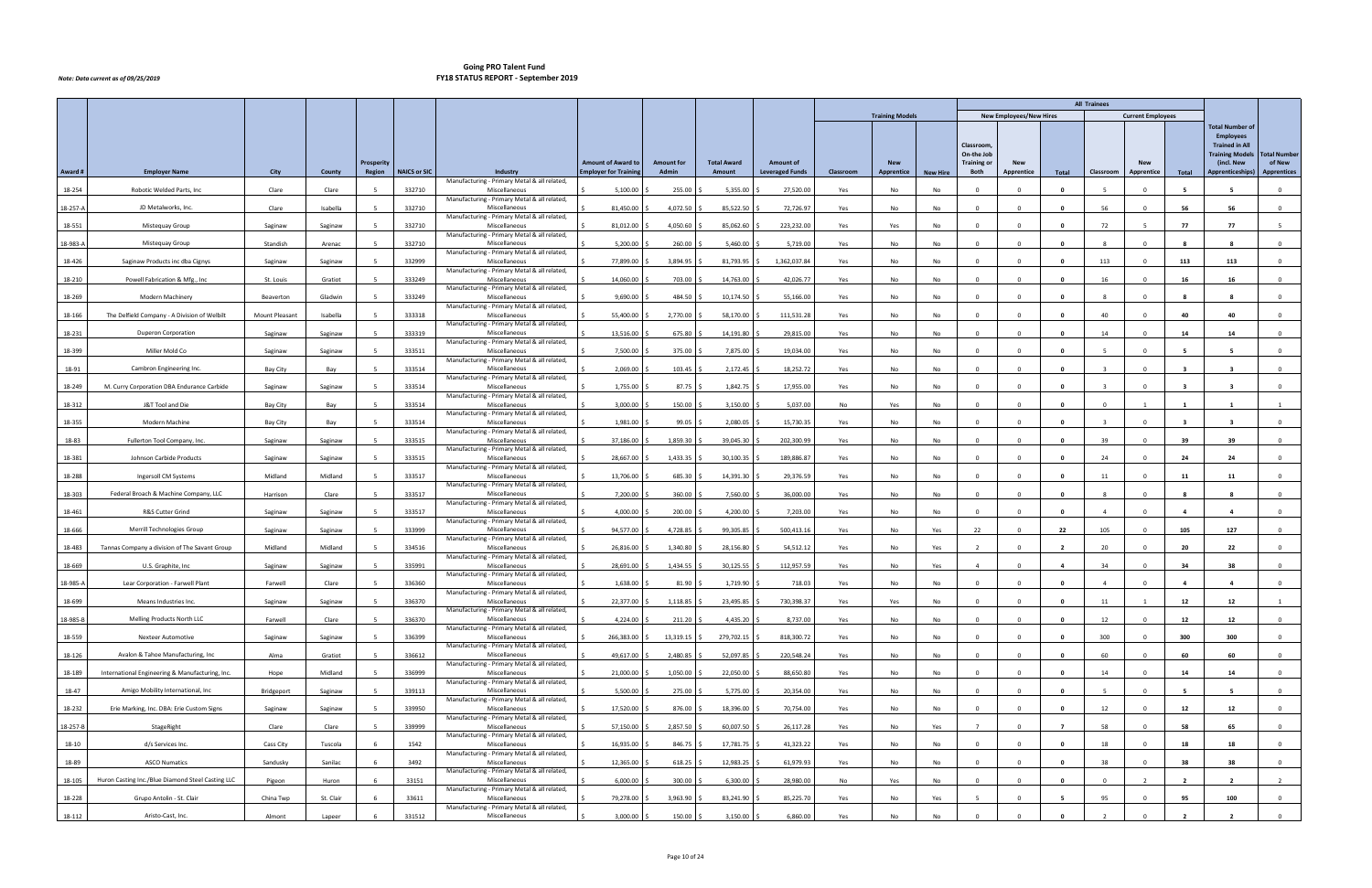|          |                                          |                    |            |                   |                     |                                                               |                             |                   |                    |                        |           |                        |                 |                                               |                                |                         | <b>All Trainees</b> |                          |                |                                                                                                             |                               |
|----------|------------------------------------------|--------------------|------------|-------------------|---------------------|---------------------------------------------------------------|-----------------------------|-------------------|--------------------|------------------------|-----------|------------------------|-----------------|-----------------------------------------------|--------------------------------|-------------------------|---------------------|--------------------------|----------------|-------------------------------------------------------------------------------------------------------------|-------------------------------|
|          |                                          |                    |            |                   |                     |                                                               |                             |                   |                    |                        |           | <b>Training Models</b> |                 |                                               | <b>New Employees/New Hires</b> |                         |                     | <b>Current Employees</b> |                |                                                                                                             |                               |
|          |                                          |                    |            | <b>Prosperity</b> |                     |                                                               | <b>Amount of Award to</b>   | <b>Amount for</b> | <b>Total Award</b> | <b>Amount of</b>       |           | <b>New</b>             |                 | <b>Classroom</b><br>On-the Job<br>Training or | <b>New</b>                     |                         |                     | <b>New</b>               |                | <b>Total Number of</b><br><b>Employees</b><br><b>Trained in All</b><br><b>Training Models</b><br>(incl. New | <b>Total Number</b><br>of New |
| Award #  | <b>Employer Name</b>                     | City               | County     | Region            | <b>NAICS or SIC</b> | Industry<br>Manufacturing - Primary Metal & all related,      | <b>Employer for Trainin</b> | Admin             | Amount             | <b>Leveraged Funds</b> | Classroom | Apprentice             | <b>New Hire</b> | Both                                          | Apprentice                     | Total                   | Classroom           | Apprentice               | Total          | Apprenticeships)                                                                                            | <b>Apprentices</b>            |
| 18-936   | <b>Redall Industries</b>                 | Yale               | St. Clair  |                   | 332114              | Miscellaneous                                                 | 34,975.00                   | 1,748.75          | 36,723.75          | 118,976.74             | Yes       | No                     | Yes             | 12                                            |                                | 12                      | 20                  |                          | 20             | 32                                                                                                          | $\Omega$                      |
| 18-81    | <b>Britt Manufacturing</b>               | Port Huron         | St. Clair  |                   | 332117              | Manufacturing - Primary Metal & all related,<br>Miscellaneous | 22,785.00                   | 1,139.25          | 23,924.25          | 31,336.95              | Yes       | No                     | No              | $\Omega$                                      | $\Omega$                       | $\mathbf{0}$            | 22                  | $\Omega$                 | 22             | 22                                                                                                          | $\overline{0}$                |
| 18-51    | D&D Design, Inc                          | Clio               | Genesee    |                   | 332710              | Manufacturing - Primary Metal & all related,<br>Miscellaneous | 9,185.00                    | 459.25            | 9,644.25           | 28,859.15              | Yes       | No                     | No              | $\Omega$                                      | $\Omega$                       | $\mathbf{0}$            | $\overline{7}$      | $\Omega$                 | $\overline{7}$ | $\overline{7}$                                                                                              | $\overline{0}$                |
| 18-171   | Huron Inc.                               | Lexington          | Sanilac    |                   | 332721              | Manufacturing - Primary Metal & all related,<br>Miscellaneous | 34,178.00                   | 1,708.90          | 35,886.90          | 63,478.00              | Yes       | Yes                    | Yes             |                                               |                                |                         | 19                  |                          | 21             | 28                                                                                                          |                               |
| 18-972-F | Gemini Precision Machining, Inc.         | <b>Bad Axe</b>     | Huron      |                   | 332721              | Manufacturing - Primary Metal & all related,<br>Miscellaneous | 423.00                      | 21.15             | 444.15             | 528.00                 | Yes       | No                     | No              | $\Omega$                                      | $\Omega$                       | $\mathbf{0}$            |                     | $\Omega$                 | $\mathbf{1}$   |                                                                                                             | $\mathbf 0$                   |
| 18-67    | <b>Tri-Mer Corporation</b>               | Owosso             | Shiawassee |                   | 333411              | Manufacturing - Primary Metal & all related,<br>Miscellaneous | 7,445.00                    | 372.25            | 7,817.25           | 7,324.00               | Yes       | No                     | No              | $\Omega$                                      |                                | $\mathbf{0}$            | - 5                 | $\Omega$                 | - 5            | - 5                                                                                                         | $\overline{0}$                |
| 18-263   | Autocraft                                | Algonac            | St. Clair  |                   | 333514              | Manufacturing - Primary Metal & all related,<br>Miscellaneous | 28,500.00                   | 1,425.00          | 29,925.00          | 72,224.34              | Yes       | No                     | Yes             | 15                                            |                                | 15                      |                     |                          |                | 19                                                                                                          | $\Omega$                      |
|          |                                          |                    |            |                   |                     | Manufacturing - Primary Metal & all related,                  |                             |                   |                    |                        |           |                        |                 |                                               |                                |                         |                     |                          |                |                                                                                                             |                               |
| 18-972-E | Thumb Tool & Engineering, Co.            | <b>Bad Axe</b>     | Huron      |                   | 333514              | Miscellaneous<br>Manufacturing - Primary Metal & all related, | 423.00                      | 21.15             | 444.15             | 549.60                 | Yes       | No                     | No              | $\Omega$                                      |                                | $\mathbf{0}$            |                     | $\Omega$                 | $\blacksquare$ |                                                                                                             | $\overline{0}$                |
| 18-931   | Mapal                                    | Port Huron         | St. Clair  |                   | 333515              | Miscellaneous<br>Manufacturing - Primary Metal & all related, | 11,200.00                   | 560.00            | 11,760.00          | 45,000.00              | Yes       | No                     | Yes             | $\overline{3}$                                | $\Omega$                       | $\overline{\mathbf{3}}$ | -8                  | $\Omega$                 | -8             | 11                                                                                                          | $\overline{0}$                |
| 18-38    | Magna Electronics Technology, Inc        | <b>Grand Bland</b> | Genesee    |                   | 334418              | Miscellaneous<br>Manufacturing - Primary Metal & all related, | 34,850.00                   | 1,742.50          | 36,592.50          | 196,766.78             | Yes       | No                     | Yes             | 20                                            |                                | 20                      |                     |                          |                | 25                                                                                                          | $\Omega$                      |
| 18-165   | SAKOR Technologies Inc.                  | Owosso             | Shiawassee |                   | 334519              | Miscellaneous<br>Manufacturing - Primary Metal & all related, | 5,650.00                    | 282.50            | 5,932.50           | 5,696.87               | Yes       | No                     | No              | $\overline{0}$                                | $\Omega$                       | $\mathbf{0}$            | -6                  | $\Omega$                 | - 6            | - 6                                                                                                         | $\overline{0}$                |
| 18-116   | <b>Allied Motion</b>                     | Owosso             | Shiawassee |                   | 335312              | Miscellaneous<br>Manufacturing - Primary Metal & all related, | 24,000.00                   | 1,200.00          | 25,200.00          | 79,125.79              | Yes       | No                     | Yes             | 1                                             | $\Omega$                       | - 1                     | 55                  | $^{\circ}$               | 55             | 56                                                                                                          | $\mathbf 0$                   |
| 18-29    | <b>General Motors Flint Assembly</b>     | Flint              | Genesee    |                   | 336111              | Miscellaneous<br>Manufacturing - Primary Metal & all related, | 31,125.00                   | 1,556.25          | 32,681.25          | 63,178.28              | Yes       | No                     | <b>No</b>       | $\Omega$                                      |                                | - 0                     | 26                  |                          | 26             | 26                                                                                                          | $\Omega$                      |
| 18-184   | General Motors- Flint Engine Operations  | Flint              | Genesee    |                   | 336111              | Miscellaneous                                                 | 42,000.00                   | 2,100.00          | 44,100.00          | 775,998.00             | Yes       | No                     | No              | $\Omega$                                      |                                | $\mathbf{0}$            | 36                  | $\Omega$                 | 36             | 36                                                                                                          | $\overline{0}$                |
| 18-65    | Valley Enterprises, Inc.                 | Ubly               | Huron      |                   | 336360              | Manufacturing - Primary Metal & all related,<br>Miscellaneous | 4,500.00                    | 225.00            | 4,725.00           | 8,594.40               | Yes       | No                     | Yes             | $\overline{\phantom{a}}$                      |                                | $\overline{2}$          |                     |                          |                |                                                                                                             | $\mathbf{0}$                  |
| 18-127   | ValTec, LLC                              | Imlay City         | Lapeer     |                   | 336360              | Manufacturing - Primary Metal & all related,<br>Miscellaneous | 17,245.00                   | 862.25            | 18,107.25          | 45,011.75              | Yes       | No                     | <b>No</b>       | $\Omega$                                      |                                | $\Omega$                | 17                  | $\Omega$                 | 17             | 17                                                                                                          | $\overline{0}$                |
| 18-972-C | Valley Enterprises, Inc.                 | Ubly               | Huron      |                   | 336360              | Manufacturing - Primary Metal & all related,<br>Miscellaneous | 423.00                      | 21.15             | 444.15             | 492.00                 | Yes       | No                     | No              | $\Omega$                                      |                                | $\mathbf{0}$            |                     | $\Omega$                 | -1             |                                                                                                             | $\mathbf 0$                   |
| 18-109   | Tower International                      | Elkton             | Huron      |                   | 336370              | Manufacturing - Primary Metal & all related,<br>Miscellaneous | 3,000.00                    | 150.00            | 3,150.00           | 14,473.00              | No        | No                     | Yes             | $\overline{\phantom{a}}$                      |                                | $\overline{2}$          | $\Omega$            | $\Omega$                 | $\mathbf{0}$   | $\overline{\phantom{a}}$                                                                                    | $\mathbf 0$                   |
| 18-193   | PTM Corporation                          | Fair Haven         | St. Clair  |                   | 336370              | Manufacturing - Primary Metal & all related,<br>Miscellaneous | 33,505.00                   | 1,675.25          | 35,180.25          | 132,812.00             | Yes       | Yes                    | Yes             |                                               |                                |                         | 55                  | $\Omega$                 | 55             | 59                                                                                                          |                               |
| 18-19    | TI Automotive                            | Caro               | Tuscola    |                   | 336390              | Manufacturing - Primary Metal & all related,<br>Miscellaneous | 9,500.00                    | 475.00            | 9,975.00           | 16,998.05              | Yes       | No                     | No              | $\Omega$                                      |                                | - 0                     |                     |                          |                | -8                                                                                                          | $\mathbf 0$                   |
| 18-118   | H&H Tool, Inc.                           | Lapeer             | Lapeer     |                   | 336390              | Manufacturing - Primary Metal & all related,<br>Miscellaneous | 30,843.00                   | 1,542.15          | 32,385.15          | 467,150.11             | Yes       | No                     | Yes             | $\overline{1}$                                |                                | - 1                     | 45                  | $\Omega$                 | 45             | 46                                                                                                          | $\mathbf 0$                   |
| 18-24    | <b>Urgent Design and Manufacturing</b>   | Lapeer             | Lapeer     |                   | 336992              | Manufacturing - Primary Metal & all related,<br>Miscellaneous | 24,600.00                   | 1,230.00          | 25,830.00          | 34,498.00              | Yes       | No                     | No              | $\Omega$                                      |                                | $\mathbf{0}$            | 28                  | $\Omega$                 | 28             | 28                                                                                                          | $\overline{0}$                |
| 18-37    | Tritec Seal, LLC                         | Swartz Creek       | Genesee    |                   | 339900              | Manufacturing - Primary Metal & all related,<br>Miscellaneous | 27,137.00                   | 1,356.85          | 28,493.85 \$       | 23,892.11              | Yes       | No                     | Yes             |                                               | $\Omega$                       |                         | 14                  | $\Omega$                 | 14             | 20                                                                                                          | $\mathbf 0$                   |
| 18-945   | <b>Triton Automation Group</b>           | Port Huron         | St. Clair  |                   | 33                  | Manufacturing - Primary Metal & all related,<br>Miscellaneous | 7,490.00                    | 374.50            | 7,864.50           | 24,776.92              | Yes       | No                     | No              |                                               | $\Omega$                       | $\mathbf{0}$            |                     |                          |                |                                                                                                             | $\mathbf 0$                   |
| 18-59    | RSDC of Michigan, LLC                    | Holt               | Ingham     |                   | 3465                | Manufacturing - Primary Metal & all related,<br>Miscellaneous | 56,471.00                   | 2,823.55 \$       | 59,294.55 \$       | 238,983.92             | Yes       | No                     | Yes             | 20                                            | $\Omega$                       | 20                      | 29                  | $\Omega$                 | 29             | 49                                                                                                          | $\overline{0}$                |
| 18-962-J | RSDC of Michigan, LLC                    | Holt               | Ingham     |                   | 3465                | Manufacturing - Primary Metal & all related,<br>Miscellaneous | 1,996.00                    | 99.80 \$          | 2,095.80           | 2,354.00               | Yes       | No                     | No              | $\overline{0}$                                | $\Omega$                       | $\mathbf{0}$            | $\overline{2}$      | $\Omega$                 | $\overline{2}$ | $\overline{2}$                                                                                              | $\mathbf{0}$                  |
| 18-56    | <b>IMPCO</b>                             | Lansing            | Ingham     | $\overline{7}$    | 3541                | Manufacturing - Primary Metal & all related,<br>Miscellaneous | 37,163.00                   | 1,858.15          | 39,021.15          | 163,138.89             | Yes       | Yes                    | Yes             | $\overline{1}$                                | $\Omega$                       | $\mathbf{1}$            | 19                  | $\overline{a}$           | 23             | 24                                                                                                          | $\overline{4}$                |
| 18-980-B | <b>IMPCO</b>                             | Lansing            | Ingham     |                   | 3541                | Manufacturing - Primary Metal & all related,<br>Miscellaneous | 2,840.00                    | 142.00            | 2,982.00           | 4,258.81               | Yes       | No                     | No              | $\overline{0}$                                | $\Omega$                       | $\mathbf{0}$            | $\overline{4}$      | $\Omega$                 | $\overline{4}$ | $\overline{a}$                                                                                              | $\overline{0}$                |
| 18-676   | <b>Munters Corporation</b>               | Lansing            | Eaton      |                   | 3564                | Manufacturing - Primary Metal & all related,<br>Miscellaneous | 8,965.00                    | 448.25            | $9,413.25$ \$      | 28,987.35              | Yes       | No                     | No              | $\Omega$                                      |                                | - 0                     | $\overline{9}$      |                          | -9             | 9                                                                                                           | $\mathbf{0}$                  |
|          |                                          |                    |            |                   |                     | Manufacturing - Primary Metal & all related,                  |                             |                   |                    |                        |           |                        |                 |                                               |                                |                         |                     |                          |                |                                                                                                             |                               |
| $18 - 8$ | Triton Industries, INC.                  | Lansing            | Clinton    |                   | 3732                | Miscellaneous<br>Manufacturing - Primary Metal & all related, | 29,580.00                   | 1,479.00          | 31,059.00          | 292,876.32             | Yes       | No                     | Yes             | 12                                            | $\Omega$                       | 12                      | 13                  | $\Omega$                 | 13             | 25                                                                                                          | $\overline{0}$                |
| 18-463   | <b>Enprotech Industrial Technologies</b> | Lansing            | Clinton    |                   | 33513               | Miscellaneous<br>Manufacturing - Primary Metal & all related, | 45,702.00                   | 2,285.10          | 47,987.10 \$       | 147,592.51             | Yes       | No                     | Yes             | 10                                            | $\Omega$                       | 10                      | 27                  | $\Omega$                 | 27             | 37                                                                                                          | $\overline{0}$                |
| 18-953-A | <b>Enprotech Industrial Technologies</b> | Lansing            | Clinton    |                   | 33513               | Miscellaneous<br>Manufacturing - Primary Metal & all related, | 1,925.00                    | 96.25             | 2,021.25           | 10,286.67              | Yes       | No                     | No              | $\Omega$                                      | $\cap$                         | $\mathbf{0}$            | -5                  | $\Omega$                 | - 5            | - 5                                                                                                         | $\mathbf{0}$                  |
| 18-402   | Air Lift Company                         | Lansing            | Eaton      |                   | 33633               | Miscellaneous<br>Manufacturing - Primary Metal & all related, | 57,377.00                   | 2,868.85          | 60,245.85          | 69,539.01              | Yes       | No                     | Yes             | 15                                            |                                | 15                      | 32                  | $\Omega$                 | 32             | 47                                                                                                          | $\overline{0}$                |
| 18-973-A | Air Lift Company                         | Lansing            | Eaton      |                   | 33633               | Miscellaneous<br>Manufacturing - Primary Metal & all related, | 998.00                      | 49.90             | 1,047.90 \$        | 6,339.00               | Yes       | No                     | No              | $\overline{0}$                                | $\Omega$                       | 0                       |                     | $\Omega$                 | -1             | - 1                                                                                                         | $\overline{0}$                |
| 18-938   | Meridian Magnesium Products of America   | Eaton Rapids       | Eaton      |                   | 331523              | Miscellaneous<br>Manufacturing - Primary Metal & all related, | 51,269.00                   | 2,563.45          | 53,832.45          | 141,662.58             | Yes       | No                     | Yes             | 30                                            |                                | 30                      | 34                  |                          | 34             | 64                                                                                                          | $\mathbf{0}$                  |
| 18-962-G | Meridian Magnesium Products of America   | Eaton Rapids       | Eaton      | $\overline{7}$    | 331523              | Miscellaneous                                                 | 1,996.00                    | $99.80$ \$        | 2,095.80 \$        | 4,160.00               | Yes       | No                     | No              | $\Omega$                                      |                                | $\mathbf{0}$            |                     | $\Omega$                 | $\overline{2}$ | $\overline{2}$                                                                                              | $\overline{0}$                |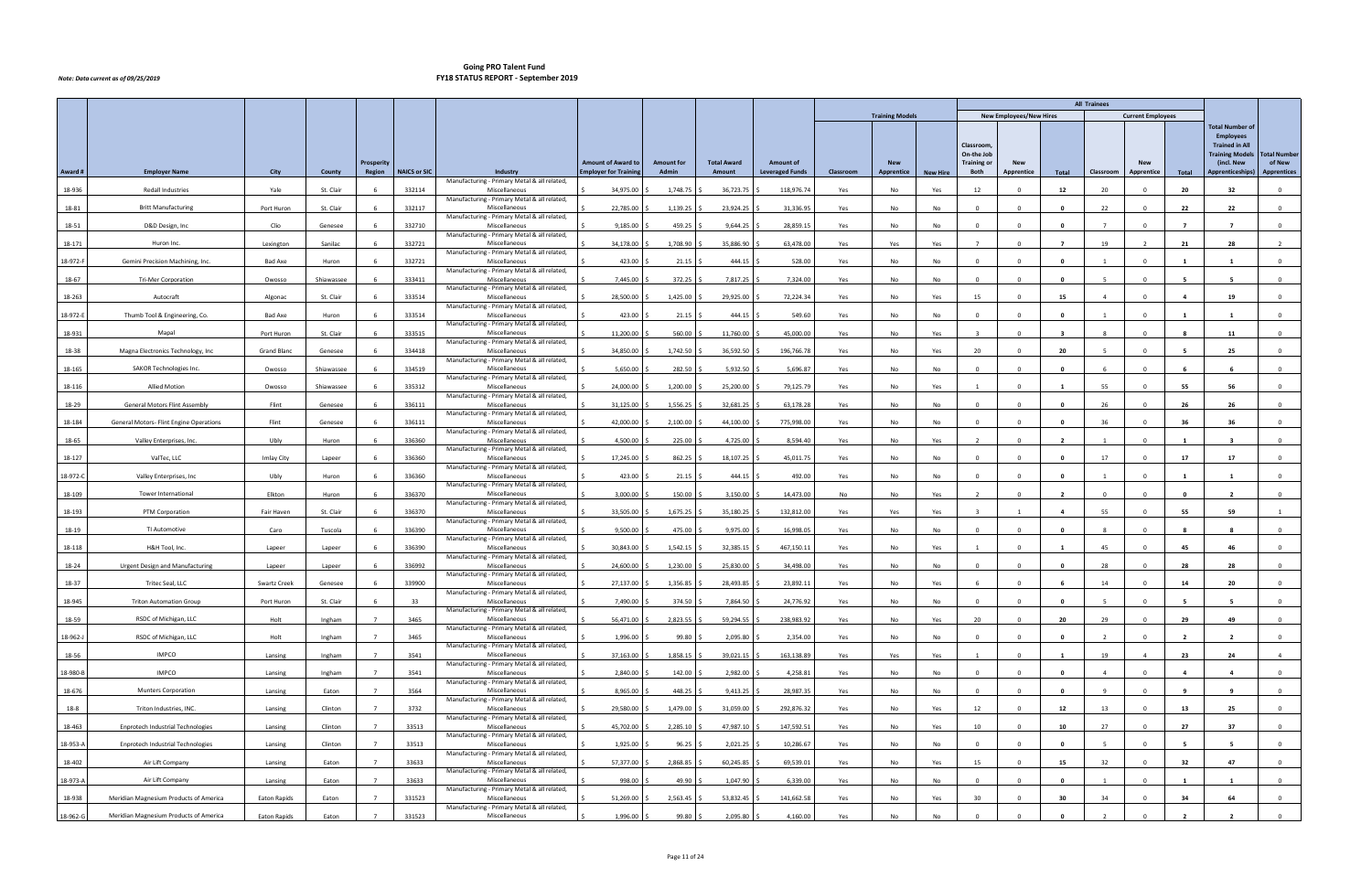|          |                                                                                              |                     |           |                             |                     |                                                               |                                                           |                            |                              |                                            |           |                          |                 |                                |                                |                         | <b>All Trainees</b>     |                                 |                |                                                                                               |                              |
|----------|----------------------------------------------------------------------------------------------|---------------------|-----------|-----------------------------|---------------------|---------------------------------------------------------------|-----------------------------------------------------------|----------------------------|------------------------------|--------------------------------------------|-----------|--------------------------|-----------------|--------------------------------|--------------------------------|-------------------------|-------------------------|---------------------------------|----------------|-----------------------------------------------------------------------------------------------|------------------------------|
|          |                                                                                              |                     |           |                             |                     |                                                               |                                                           |                            |                              |                                            |           | <b>Training Models</b>   |                 |                                | <b>New Employees/New Hires</b> |                         |                         | <b>Current Employees</b>        |                |                                                                                               |                              |
|          |                                                                                              |                     |           |                             |                     |                                                               |                                                           |                            |                              |                                            |           |                          |                 | <b>Classroom</b><br>On-the Job |                                |                         |                         |                                 |                | <b>Total Number of</b><br><b>Employees</b><br><b>Trained in All</b><br><b>Training Models</b> | <b>Total Number</b>          |
| Award #  | <b>Employer Name</b>                                                                         | City                | County    | <b>Prosperity</b><br>Region | <b>NAICS or SIC</b> | Industry                                                      | <b>Amount of Award to</b><br><b>Employer for Training</b> | <b>Amount for</b><br>Admin | <b>Total Award</b><br>Amount | <b>Amount of</b><br><b>Leveraged Funds</b> | Classroom | <b>New</b><br>Apprentice | <b>New Hire</b> | <b>Training or</b><br>Both     | <b>New</b><br>Apprentice       | Total                   | Classroom               | <b>New</b><br><b>Apprentice</b> | Total          | (incl. New<br><b>Apprenticeships)</b>                                                         | of New<br><b>Apprentices</b> |
|          |                                                                                              |                     |           |                             |                     | Manufacturing - Primary Metal & all related,                  |                                                           |                            |                              |                                            |           |                          |                 |                                |                                |                         |                         |                                 |                |                                                                                               |                              |
| 18-276   | Symmetry Medical Manufacturing Inc (Tecomet)                                                 | Lansing             | Ingham    |                             | 332112              | Miscellaneous<br>Manufacturing - Primary Metal & all related, | 52,972.00                                                 | 2,648.60                   | 55,620.60                    | 94,390.95                                  | Yes       | Yes                      | Yes             | 16                             |                                | 16                      | 30                      | $\overline{4}$                  | 34             | 50                                                                                            | $\overline{4}$               |
| 18-954-F | Symmetry Medical Manufacturing Inc (Tecomet)                                                 | Lansing             | Ingham    |                             | 332112              | Miscellaneous<br>Manufacturing - Primary Metal & all related, | 8,250.00                                                  | 412.50                     | 8,662.50                     | 20,210.67                                  | Yes       | No                       | No              | $\Omega$                       |                                | $\mathbf 0$             | 11                      | $\Omega$                        | 11             | -11                                                                                           | $\mathbf 0$                  |
| 18-962-L | Symmetry Medical Manufacturing Inc (Tecomet)                                                 | Lansing             | Ingham    |                             | 332112              | Miscellaneous                                                 | 998.00                                                    | 49.90                      | 1,047.90                     | 1,364.00                                   | Yes       | No                       | No              | $\Omega$                       | $\Omega$                       | $\mathbf{0}$            |                         | $\Omega$                        | $\mathbf{1}$   |                                                                                               | $\overline{0}$               |
| 18-824   | <b>Bekum American Corporation</b>                                                            | Williamston         | Ingham    |                             | 333220              | Manufacturing - Primary Metal & all related,<br>Miscellaneous | 59,590.00                                                 | 2,979.50                   | 62,569.50                    | 363,024.53                                 | Yes       | Yes                      | Yes             |                                |                                | 12                      | 19                      |                                 | 19             | -31                                                                                           | $\overline{4}$               |
| 18-962-B | Bekum America Corporation                                                                    | Williamston         | Ingham    |                             | 333220              | Manufacturing - Primary Metal & all related,<br>Miscellaneous | 998.00                                                    | 49.90                      | 1,047.90                     | 2,128.00                                   | Yes       | No                       | No              | $\Omega$                       | $\Omega$                       | $\mathbf 0$             | $\mathbf{1}$            | $\Omega$                        | -1             | - 1                                                                                           | $\mathbf 0$                  |
| 18-84    | Cameron Tool Corporation                                                                     | Lansing             | Ingham    |                             | 333514              | Manufacturing - Primary Metal & all related,<br>Miscellaneous | 44,363.00                                                 | 2,218.15                   | 46,581.15                    | 251,141.86                                 | Yes       | Yes                      | Yes             | 10                             |                                | 10                      | 12                      |                                 | 17             | 27                                                                                            |                              |
| 18-157   | H.A. Eckhart & Associates, Inc.                                                              | Lansing             | Clinton   |                             | 333514              | Manufacturing - Primary Metal & all related,<br>Miscellaneous | 16,500.00                                                 | 825.00                     | 17,325.00                    | 37,414.67                                  | No        | No                       | Yes             | 11                             |                                | 11                      | $\Omega$                |                                 |                | 11                                                                                            | $\Omega$                     |
|          | Franchino Mold & Engineering                                                                 |                     |           |                             |                     | Manufacturing - Primary Metal & all related,                  |                                                           |                            |                              |                                            |           |                          |                 |                                |                                |                         | 68                      | $\overline{a}$                  |                | 80                                                                                            | -6                           |
| 18-176   |                                                                                              | Lansing             | Ingham    |                             | 333514              | Miscellaneous<br>Manufacturing - Primary Metal & all related, | 78,957.00                                                 | 3,947.85                   | 82,904.85                    | 966,950.00                                 | Yes       | Yes                      | Yes             |                                |                                |                         |                         |                                 | 72             |                                                                                               |                              |
| 18-425   | Seeley Inc dba Midway Rotary Die Solutions<br>MS Industrial Administrative LLC (MS Precision | Williamston         | Ingham    |                             | 333514              | Miscellaneous<br>Manufacturing - Primary Metal & all related, | 51,810.00                                                 | 2,590.50                   | 54,400.50                    | 223,686.63                                 | Yes       | No                       | Yes             | $\mathbf{1}$                   | $\Omega$                       | $\mathbf{1}$            | 47                      | $\Omega$                        | 47             | 48                                                                                            | $\mathbf{0}$                 |
| 18-975-E | Components LLC)                                                                              | Webberville         | Ingham    |                             | 333618              | Miscellaneous<br>Manufacturing - Primary Metal & all related, | 1,298.00                                                  | 64.90                      | 1,362.90                     | 2,933.00                                   | Yes       | No                       | No              | n                              |                                | - 0                     |                         |                                 |                |                                                                                               | $^{\circ}$                   |
| 18-363   | Lectronix                                                                                    | Lansing             | Ingham    |                             | 334418              | Miscellaneous<br>Manufacturing - Primary Metal & all related, | 18,169.00                                                 | 908.45                     | 19,077.45                    | 50,158.08                                  | Yes       | No                       | Yes             | $\overline{\phantom{a}}$       | $\Omega$                       | $\overline{\mathbf{2}}$ | 17                      | $\Omega$                        | 17             | 19                                                                                            | $\overline{0}$               |
| 18-954-D | Lectronix, Inc                                                                               | Lansing             | Ingham    |                             | 334418              | Miscellaneous<br>Manufacturing - Primary Metal & all related, | 1,500.00                                                  | 75.00                      | 1,575.00                     | 4,828.00                                   | Yes       | No                       | No              | $\overline{0}$                 | $\Omega$                       | $\mathbf{0}$            | $\overline{2}$          | $^{\circ}$                      | $\overline{2}$ | $\overline{2}$                                                                                | $\overline{0}$               |
| 18-654   | MAHLE Engine Components, USA Inc                                                             | St. Johns           | Clinton   |                             | 336310              | Miscellaneous                                                 | 20,752.00                                                 | 1,037.60                   | 21,789.60                    | 134,845.78                                 | Yes       | No                       | No              |                                |                                |                         | 26                      |                                 | 26             | 26                                                                                            | $\Omega$                     |
| 18-256   | <b>ETM Enterprises</b>                                                                       | <b>Grand Ledge</b>  | Eaton     |                             | 336339              | Manufacturing - Primary Metal & all related,<br>Miscellaneous | 23,420.00                                                 | 1,171.00                   | 24,591.00                    | 49,029.00                                  | Yes       | No                       | Yes             |                                | $\Omega$                       | 6                       | 11                      | $\Omega$                        | 11             | 17                                                                                            | $\overline{0}$               |
| 18-973-E | <b>ETM Enterprises</b>                                                                       | <b>Grand Ledge</b>  | Eaton     |                             | 336339              | Manufacturing - Primary Metal & all related,<br>Miscellaneous | 998.00                                                    | 49.90                      | 1,047.90                     | 32,715.00                                  | Yes       | No                       | No              | $\Omega$                       | $\Omega$                       | $\mathbf{0}$            | 1                       | $\Omega$                        | $\mathbf{1}$   | $\mathbf{1}$                                                                                  | $\overline{0}$               |
| 18-367   | The Woodbridge Group                                                                         | Lansing             | Eaton     |                             | 336350              | Manufacturing - Primary Metal & all related,<br>Miscellaneous | 40,868.00                                                 | 2,043.40                   | 42,911.40                    | 84,093.84                                  | Yes       | No                       | Yes             | 10                             |                                | 10                      | 14                      |                                 | 14             | 24                                                                                            | $\Omega$                     |
| 18-954-B | Dakkota Integrated Systems                                                                   | Lansing             | Clinton   |                             | 336360              | Manufacturing - Primary Metal & all related,<br>Miscellaneous | 1,500.00                                                  | 75.00                      | 1,575.00                     | 294,780.00                                 | Yes       | No                       | No              | $\Omega$                       |                                | $\mathbf{0}$            | $\overline{2}$          | $\Omega$                        | $\overline{2}$ | $\overline{\phantom{a}}$                                                                      | $\overline{0}$               |
| 18-431   | Gestamp Mason                                                                                | Mason               | Ingham    |                             | 336370              | Manufacturing - Primary Metal & all related,<br>Miscellaneous | 162,732.00                                                | 8,136.60                   | 170,868.60                   | 6,891,698.85                               | Yes       | No                       | Yes             | 42                             | $\Omega$                       | 42                      | 124                     | $\Omega$                        | 124            | 166                                                                                           | $\overline{0}$               |
| 18-954-C | Gestamp Mason                                                                                | Mason               | Ingham    |                             | 336370              | Manufacturing - Primary Metal & all related,<br>Miscellaneous | 750.00                                                    | 37.50                      | 787.50                       | 7,924,696.00                               | Yes       | No                       | No              | $\sqrt{ }$                     |                                |                         |                         |                                 |                |                                                                                               | $\Omega$                     |
| 18-255   | DexSys (Magna)                                                                               | Lansing             | Eaton     |                             | 336390              | Manufacturing - Primary Metal & all related,<br>Miscellaneous | 106,795.00                                                | 5,339.75                   | 112,134.75                   | 259,525.53                                 | Yes       | Yes                      | Yes             | 41                             |                                | 41                      | 47                      | $\overline{2}$                  | 49             | 90                                                                                            | 2                            |
| 18-952-A | DexSys (Magna)                                                                               | Lansing             | Eaton     |                             | 336390              | Manufacturing - Primary Metal & all related,<br>Miscellaneous | 1,060.00                                                  | 53.00                      | 1,113.00                     | 4,596.00                                   | Yes       | No                       | No              | $\overline{\mathbf{0}}$        | $\Omega$                       | $\mathbf{0}$            | -1                      | $^{\circ}$                      | 1              | - 1                                                                                           | $\mathbf 0$                  |
| 18-962-D | DexSys (Magna)                                                                               |                     |           |                             | 336390              | Manufacturing - Primary Metal & all related,<br>Miscellaneous | 1,996.00                                                  | 99.80                      | 2,095.80                     | 4,009.33                                   | Yes       | No                       | No              |                                |                                |                         |                         |                                 |                |                                                                                               | $\Omega$                     |
|          |                                                                                              | Lansing             | Eaton     |                             |                     | Manufacturing - Primary Metal & all related,                  |                                                           |                            |                              |                                            |           |                          |                 |                                |                                |                         |                         |                                 |                |                                                                                               |                              |
| 18-237   | Pratt and Whitney Autoair                                                                    | Lansing             | Ingham    |                             | 336412              | Miscellaneous<br>Manufacturing - Primary Metal & all related, | 76,648.00                                                 | 3,832.40                   | 80,480.40                    | 177,702.12                                 | Yes       | No                       | No              | $\overline{0}$                 | $\Omega$                       | $\mathbf{0}$            | 88                      | $\Omega$                        | 88             | 88                                                                                            | $\overline{0}$               |
| 18-944   | Barnes Aerospace, Lansing                                                                    | Lansing             | Ingham    |                             | 336412              | Miscellaneous<br>Manufacturing - Primary Metal & all related, | 13,275.00                                                 | $663.75$ $\frac{1}{5}$     | $13,938.75$ \$               | 58,573.00                                  | Yes       | No                       | Yes             | $\overline{2}$                 | $\mathbf 0$                    | $\overline{2}$          | 12                      | $\mathbf 0$                     | 12             | 14                                                                                            | $\mathbf 0$                  |
| 18-625   | <b>KTM Industries</b>                                                                        | holt                | Ingham    |                             | 399999              | Miscellaneous<br>Manufacturing - Primary Metal & all related, | 5,815.00                                                  | 290.75                     | $6,105.75$ \$                | 31,939.20                                  | Yes       | No                       | No              | $\Omega$                       | $\Omega$                       | $\Omega$                | 10                      | $\Omega$                        | 10             | 10                                                                                            | $\overline{0}$               |
| 18-75    | Alliance Interiors LLC                                                                       | Lansing             | Eaton     | $\overline{7}$              | 33639006            | Miscellaneous                                                 | 31,398.00                                                 | 1,569.90                   | 32,967.90                    | 81,453.71                                  | Yes       | No                       | Yes             | $\mathbf{R}$                   | $\Omega$                       | - 3                     | 12                      | $\Omega$                        | 12             | 15                                                                                            | $\overline{0}$               |
| 18-954-A | Alliance Interiors LLC                                                                       | Lansing             | Eaton     |                             | 33639006            | Manufacturing - Primary Metal & all related,<br>Miscellaneous | 2,250.00                                                  | 112.50                     | 2,362.50                     | 5,716.00                                   | Yes       | No                       | No              | $\overline{\mathbf{0}}$        |                                | $\mathbf 0$             | $\overline{\mathbf{3}}$ | $\Omega$                        | - 3            |                                                                                               | $\overline{0}$               |
| 18-962-A | Alliance Interiors LLC                                                                       | Lansing             | Eaton     |                             | 33639006            | Manufacturing - Primary Metal & all related,<br>Miscellaneous | 998.00                                                    | 49.90                      | 1,047.90                     | 19,080.00                                  | Yes       | No                       | No              | $\Omega$                       | $\Omega$                       | $\mathbf{0}$            |                         | $\Omega$                        | - 1            |                                                                                               | $\overline{0}$               |
| 18-982-C | American Cooler Technologies                                                                 | Lawrence            | Van Buren | 8                           | 304                 | Manufacturing - Primary Metal & all related,<br>Miscellaneous | 3,000.00                                                  | 150.00                     | 3,150.00                     | 21,660.00                                  | No        | Yes                      | No              | $\Omega$                       |                                | $\mathbf{0}$            | $\mathbf 0$             |                                 | -1             | -1                                                                                            | $\mathbf{1}$                 |
| 18-719   | II Stanley                                                                                   | <b>Battle Creek</b> | Calhoun   | 8                           | 3714                | Manufacturing - Primary Metal & all related,<br>Miscellaneous | 24,054.00                                                 | 1,202.70                   | 25,256.70                    | 130,939.07                                 | Yes       | No                       | Yes             | $\mathbf{q}$                   | $\Omega$                       | -9                      | 18                      | $\Omega$                        | 18             | 27                                                                                            | $\overline{0}$               |
| 18-445   | <b>Rosler Metal Finishing</b>                                                                | <b>Battle Creek</b> | Calhoun   |                             | 10998               | Manufacturing - Primary Metal & all related,<br>Miscellaneous | 16,782.00                                                 | 839.10                     | 17,621.10                    | 128,770.72                                 | Yes       | No                       | Yes             |                                |                                | - 1                     | 17                      | $\Omega$                        | 17             | 18                                                                                            | $\overline{0}$               |
| 18-503   | Harloff Manufacturing Company                                                                | Paw Paw             | Van Buren | 8                           | 33211               | Manufacturing - Primary Metal & all related,<br>Miscellaneous | 18,000.00                                                 | $900.00$ \$                | 18,900.00 \$                 | 24,000.00                                  | No        | No                       | Yes             | 15                             | $\Omega$                       | 15                      | $\mathbf 0$             | $\Omega$                        | $\mathbf{0}$   | 15                                                                                            | $\overline{0}$               |
| 18-467   | <b>Liberty Steel Fabricating</b>                                                             | St. Joseph          | Berrien   |                             | 33271               | Manufacturing - Primary Metal & all related,<br>Miscellaneous | 29,529.00                                                 | 1,476.45                   | 31,005.45                    | 50,451.99                                  | Yes       | Yes                      | Yes             |                                |                                |                         | 14                      |                                 | 16             | 22                                                                                            | $\overline{2}$               |
| 18-458   | Sigma Machine                                                                                | Kalamazoo           | Kalamazoo | -8                          | 331491              | Manufacturing - Primary Metal & all related,<br>Miscellaneous | 19,255.00                                                 | 962.75                     | 20,217.75 \$                 | 70,782.00                                  | Yes       | Yes                      | Yes             | 10                             | $\Omega$                       | 10                      | 1                       | 1                               | $\overline{2}$ | 12                                                                                            | $\mathbf{1}$                 |
|          | M&M Die Cast                                                                                 |                     |           |                             | 331523              | Manufacturing - Primary Metal & all related,<br>Miscellaneous | 1,390.00                                                  |                            |                              |                                            |           | No                       |                 | $\Omega$                       | $\Omega$                       | $\mathbf{0}$            | 1                       | $\Omega$                        | $\mathbf{1}$   |                                                                                               | $\mathbf{0}$                 |
| 18-443   |                                                                                              | Bridgman            | Berrien   |                             |                     | Manufacturing - Primary Metal & all related,                  |                                                           | 69.50                      | 1,459.50                     | 4,058.00                                   | Yes       |                          | No              |                                |                                |                         |                         |                                 |                | -1                                                                                            |                              |
| 18-505   | <b>Wolverine Corporation</b>                                                                 | St. Joseph          | Berrien   | 8                           | 332110              | Miscellaneous                                                 | 27,337.00                                                 | $1,366.85$ \$              | 28,703.85 \$                 | 80,381.00                                  | Yes       | Yes                      | Yes             |                                |                                |                         | 25                      | $\Omega$                        | 25             | 30                                                                                            | $\overline{2}$               |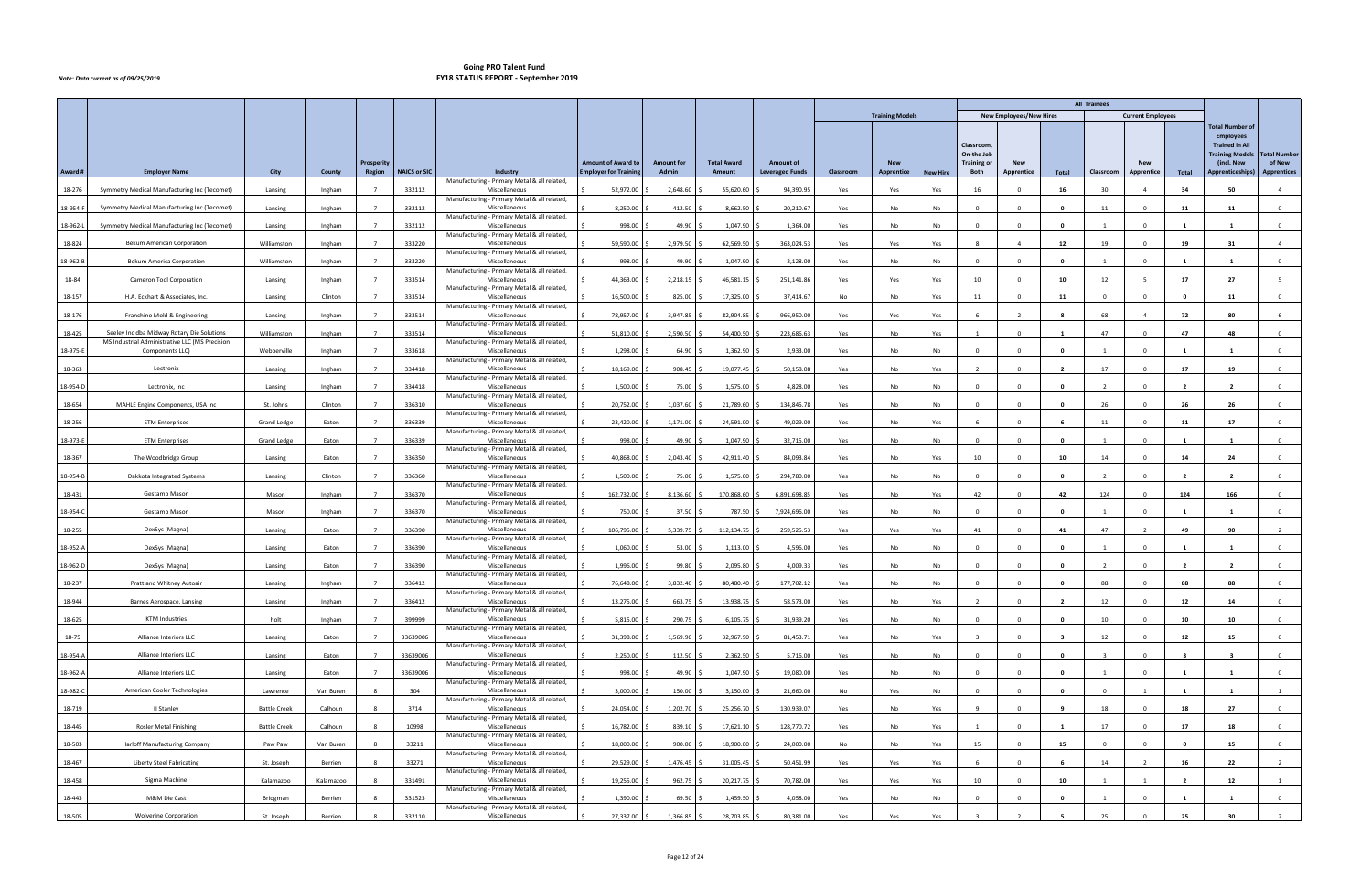|          |                                                  |                      |            |                   |                     |                                                               |                             |                   |                    |                        |           |                        |                 |                                                |                                |                         | <b>All Trainees</b> |                          |                |                                                                                                             |                               |
|----------|--------------------------------------------------|----------------------|------------|-------------------|---------------------|---------------------------------------------------------------|-----------------------------|-------------------|--------------------|------------------------|-----------|------------------------|-----------------|------------------------------------------------|--------------------------------|-------------------------|---------------------|--------------------------|----------------|-------------------------------------------------------------------------------------------------------------|-------------------------------|
|          |                                                  |                      |            |                   |                     |                                                               |                             |                   |                    |                        |           | <b>Training Models</b> |                 |                                                | <b>New Employees/New Hires</b> |                         |                     | <b>Current Employees</b> |                |                                                                                                             |                               |
|          |                                                  |                      |            | <b>Prosperity</b> |                     |                                                               | <b>Amount of Award to</b>   | <b>Amount for</b> | <b>Total Award</b> | <b>Amount of</b>       |           | <b>New</b>             |                 | Classroom,<br>On-the Job<br><b>Training or</b> | <b>New</b>                     |                         |                     | <b>New</b>               |                | <b>Total Number of</b><br><b>Employees</b><br><b>Trained in All</b><br><b>Training Models</b><br>(incl. New | <b>Total Number</b><br>of New |
| Award #  | <b>Employer Name</b>                             | City                 | County     | Region            | <b>NAICS or SIC</b> | Industry                                                      | <b>Employer for Trainin</b> | Admin             | Amount             | <b>Leveraged Funds</b> | Classroom | Apprentice             | <b>New Hire</b> | Both                                           | Apprentice                     | Total                   | Classroom           | Apprentice               | Total          | Apprenticeships)                                                                                            | <b>Apprentices</b>            |
| 18-375   | Weber Specialties Company                        | Schoolcraft          | Kalamazoo  |                   | 332119              | Manufacturing - Primary Metal & all related,<br>Miscellaneous | 14,440.00                   | 722.00            | 15,162.00          | 38,676.68              | Yes       | No                     | Yes             |                                                |                                |                         |                     |                          |                | 10                                                                                                          | $\Omega$                      |
| 18-456   | Colson Group USA                                 | St. Joseph           | Berrien    | $\mathbf{R}$      | 332510              | Manufacturing - Primary Metal & all related,<br>Miscellaneous | 51,690.00                   | 2,584.50          | 54,274.50          | 104,007.91             | Yes       | Yes                    | Yes             | $\mathbf{q}$                                   | $\Omega$                       | <b>q</b>                | 110                 |                          | 111            | 120                                                                                                         | $\overline{1}$                |
|          |                                                  |                      |            |                   |                     | Manufacturing - Primary Metal & all related,                  |                             |                   |                    |                        |           |                        |                 |                                                |                                |                         |                     |                          |                |                                                                                                             |                               |
| 18-922   | Gaishin Manufacturing                            | <b>Benton Harbor</b> | Berrien    | -8                | 332700              | Miscellaneous<br>Manufacturing - Primary Metal & all related, | 7,500.00                    | 375.00            | 7,875.00           | 42,917.68              | No        | No                     | Yes             | $\overline{5}$                                 | $\Omega$                       | -5                      | $\Omega$            | $\Omega$                 | $\mathbf{0}$   | - 5                                                                                                         | $\overline{0}$                |
| 18-271   | XL MACHINE COMPANY, INC                          | <b>Three Rivers</b>  | St. Joseph |                   | 332710              | Miscellaneous<br>Manufacturing - Primary Metal & all related, | 18,000.00                   | 900.00            | 18,900.00          | 136,008.00             | Yes       | Yes                    | No              |                                                |                                |                         |                     |                          |                |                                                                                                             |                               |
| 18-411   | <b>Forrest Company</b>                           | Kalamazoo            | Kalamazoo  | -8                | 332710              | Miscellaneous<br>Manufacturing - Primary Metal & all related, | 5,620.00                    | 281.00            | 5,901.00           | 36,400.43              | Yes       | Yes                    | Yes             | $\overline{1}$                                 |                                | $\overline{\mathbf{2}}$ |                     | $\Omega$                 | -1             | $\overline{\mathbf{3}}$                                                                                     |                               |
| 18-446   | M&I Machine                                      | Coloma               | Berrien    | 8                 | 332721              | Miscellaneous                                                 | 3,658.00                    | 182.90            | 3,840.90           | 12,606.00              | Yes       | No                     | Yes             | $\mathbf{1}$                                   |                                | - 1                     | $\overline{2}$      | $\Omega$                 | $\overline{2}$ | $\overline{\mathbf{3}}$                                                                                     | $\overline{0}$                |
| 18-455   | Kay Manufacturing                                | St. Joseph           | Berrien    |                   | 332721              | Manufacturing - Primary Metal & all related,<br>Miscellaneous | 23,790.00                   | 1,189.50          | 24,979.50          | 73,137.57              | Yes       | No                     | Yes             | 14                                             |                                | 14                      |                     |                          | - 2            | 16                                                                                                          | $\Omega$                      |
| 18-451   | Freedom Finshing                                 | <b>Benton Harbor</b> | Berrien    |                   | 332813              | Manufacturing - Primary Metal & all related,<br>Miscellaneous | 7,125.00                    | 356.25            | 7,481.25           | 29,070.86              | No        | No                     | Yes             |                                                |                                |                         | $\Omega$            | $\Omega$                 | 0              |                                                                                                             | $\overline{0}$                |
| 18-510   | <b>Marshall Excelsior</b>                        | Marshall             | Calhoun    | - 8               | 332900              | Manufacturing - Primary Metal & all related,<br>Miscellaneous | 6,475.00                    | 323.75            | 6,798.75           | 21,362.00              | Yes       | No                     | Yes             | $\overline{1}$                                 |                                | $\mathbf{1}$            | -5                  | $\Omega$                 | - 5            | - 6                                                                                                         | $\overline{0}$                |
| 18-499   | Armstrong International                          | <b>Three Rivers</b>  | St. Joseph |                   | 332911              | Manufacturing - Primary Metal & all related,<br>Miscellaneous | 43,521.00                   | 2,176.05          | 45,697.05          | 2,782,401.07           | Yes       | No                     | Yes             |                                                |                                |                         | 91                  |                          | 91             | 92                                                                                                          | $\Omega$                      |
|          |                                                  |                      |            |                   |                     | Manufacturing - Primary Metal & all related,                  |                             |                   |                    |                        |           |                        |                 |                                                |                                |                         |                     |                          |                |                                                                                                             |                               |
| 18-637   | Parker Hannifin Corporation                      | Richland             | Kalamazoo  | $\mathbf{R}$      | 332912              | Miscellaneous<br>Manufacturing - Primary Metal & all related, | 3,000.00                    | 150.00            | 3,150.00           | 45,686.50              | No        | Yes                    | No              | $\overline{0}$                                 | $\Omega$                       | $\mathbf{0}$            | $\Omega$            |                          | $\mathbf{1}$   | $\blacksquare$                                                                                              | 1                             |
| 18-459   | <b>C&amp;S Machine Products</b>                  | <b>Niles</b>         | Berrien    | 8                 | 332999              | Miscellaneous<br>Manufacturing - Primary Metal & all related, | 12,852.00                   | 642.60            | 13,494.60          | 38,995.40              | Yes       | No                     | No              | $\overline{\mathbf{0}}$                        | $\Omega$                       | $\mathbf{0}$            | 31                  | $^{\circ}$               | 31             | 31                                                                                                          | $\mathbf 0$                   |
| 18-729   | Vickers Engineering                              | New Troy             | Berrien    |                   | 332999              | Miscellaneous<br>Manufacturing - Primary Metal & all related, | 38,580.00                   | 1,929.00          | 40,509.00          | 103,766.90             | Yes       | No                     | Yes             | 15                                             |                                | 15                      | 14                  | $\Omega$                 | 14             | 29                                                                                                          | $\Omega$                      |
| 18-788   | J & L Mfg                                        | Marshall             | Calhoun    |                   | 332999              | Miscellaneous<br>Manufacturing - Primary Metal & all related, | 8,571.00                    | 428.55            | 8,999.55           | 21,562.80              | Yes       | No                     | No              | $\Omega$                                       |                                | $\mathbf{0}$            | 8                   | $\Omega$                 | - 8            | - 8                                                                                                         | $\overline{0}$                |
| 18-209   | <b>Getman Corporation</b>                        | Bangor               | Van Buren  |                   | 333131              | Miscellaneous                                                 | 18,701.00                   | 935.05            | 19,636.05          | 49,522.00              | Yes       | No                     | No              | $\mathbf{0}$                                   |                                | $\mathbf 0$             | 44                  |                          | 44             | 44                                                                                                          | $\mathbf 0$                   |
| 18-447   | WL Molding of Michigan                           | Portage              | Kalamazoo  |                   | 333249              | Manufacturing - Primary Metal & all related,<br>Miscellaneous | 9,040.00                    | 452.00            | 9,492.00           | 17,293.33              | Yes       | No                     | Yes             | $\mathbf{R}$                                   |                                | -3                      | $\mathbf{A}$        | $\Omega$                 |                |                                                                                                             | $\overline{0}$                |
| 18-437   | Lakeshore Mold & Die                             | Stevensville         | Berrien    |                   | 333511              | Manufacturing - Primary Metal & all related,<br>Miscellaneous | 5,578.00                    | 278.90            | 5,856.90           | 146,887.33             | Yes       | Yes                    | No              | $\Omega$                                       |                                | $\mathbf{0}$            | $\overline{2}$      |                          | - 3            |                                                                                                             | $\overline{1}$                |
| 18-450   | Hanson Mold                                      | St. Joseph           | Berrien    |                   | 333511              | Manufacturing - Primary Metal & all related,<br>Miscellaneous | 10,346.00                   | 517.30            | 10,863.30          | 108,476.38             | Yes       | Yes                    | No              | $\Omega$                                       |                                | $\mathbf{0}$            | -6                  |                          | <b>q</b>       | <b>q</b>                                                                                                    |                               |
| 18-781   | Dura Mold, Inc                                   | Stevensville         | Berrien    |                   | 333511              | Manufacturing - Primary Metal & all related,<br>Miscellaneous | 3,000.00                    | 150.00            | 3,150.00           | 62,317.25              | No        | No                     | Yes             |                                                |                                | - 2                     | $\Omega$            |                          |                |                                                                                                             | $\Omega$                      |
| 18-959C  | Plas-Tech Mold & Design, Inc.                    | Plainwell            | Allegan    | 8                 | 333511              | Manufacturing - Primary Metal & all related,<br>Miscellaneous | 1,645.00                    | 82.25             | 1,727.25           | 2,053.00               | Yes       | No                     | No              | $\Omega$                                       |                                | $\mathbf{0}$            |                     |                          | - 2            |                                                                                                             | $\Omega$                      |
|          |                                                  |                      |            |                   |                     | Manufacturing - Primary Metal & all related,                  |                             |                   |                    |                        |           |                        |                 |                                                |                                |                         |                     |                          |                |                                                                                                             |                               |
| 18-959-D | Travis Creek Tooling, Inc                        | Plainwell            | Allegan    | -8                | 333511              | Miscellaneous<br>Manufacturing - Primary Metal & all related, | 4,500.00                    | 225.00            | 4,725.00           | 34,230.00              | Yes       | No                     | No              | $\Omega$                                       |                                | $\mathbf{0}$            | $\mathbf{R}$        | $\Omega$                 | - 3            | $\overline{\mathbf{3}}$                                                                                     | $\mathbf 0$                   |
| 18-959-E | Dura Mold Inc                                    | Stevensville         | Berrien    |                   | 333511              | Miscellaneous<br>Manufacturing - Primary Metal & all related, | 2,820.00                    | 141.00            | 2,961.00           | 8,400.00               | Yes       | No                     | No              | $\Omega$                                       |                                | $\mathbf{0}$            | $\mathbf{A}$        | $\Omega$                 |                | $\overline{\mathbf{4}}$                                                                                     | $\overline{0}$                |
| 18-959-G | S&K Tool & Die Co., Inc                          | Portage              | Kalamazoo  | -8                | 333511              | Miscellaneous<br>Manufacturing - Primary Metal & all related, | 7,140.00                    | 357.00 \$         | 7,497.00 \$        | 8,608.51               | Yes       | No                     | No              | $\overline{0}$                                 |                                | $\mathbf{0}$            | - 9                 | $\Omega$                 | -9             | 9                                                                                                           | $\mathbf 0$                   |
| 18-439   | Accu Die & Mold                                  | Stevensville         | Berrien    |                   | 333512              | Miscellaneous<br>Manufacturing - Primary Metal & all related, | 1,500.00                    | 75.00             | 1,575.00           | 10,940.49              | Yes       | No                     | No              | $\Omega$                                       | $\Omega$                       | $\mathbf{0}$            |                     |                          |                |                                                                                                             | $\mathbf 0$                   |
| 18-432   | <b>Ausco Products</b>                            | <b>Benton Harbor</b> | Berrien    | -8                | 333513              | Miscellaneous                                                 | 19,619.00                   | $980.95$ \$       | 20,599.95 \$       | 1,870,429.21           | Yes       | Yes                    | Yes             | $\overline{4}$                                 | $\overline{1}$                 | - 5                     | $\overline{9}$      | $\Omega$                 | - 9            | 14                                                                                                          | 1                             |
| 18-959B  | Maddox Industries, Inc                           | Bronson              | Branch     | -8                | 333514              | Manufacturing - Primary Metal & all related,<br>Miscellaneous | 1,500.00                    | 75.00 \$          | $1,575.00$ \$      | 3,470.00               | Yes       | No                     | No              | $\overline{0}$                                 | $\Omega$                       | 0                       | 1                   | $\Omega$                 | -1             | - 1                                                                                                         | $\mathbf{0}$                  |
| 18-466   | Kelm Acubar                                      | <b>Benton Harbor</b> | Berrien    | -8                | 333515              | Manufacturing - Primary Metal & all related,<br>Miscellaneous | 714.00                      | 35.70             | 749.70             | 2,625.62               | Yes       | No                     | No              | $\Omega$                                       | $\Omega$                       | $\mathbf{0}$            |                     | $\Omega$                 | $\overline{1}$ | $\overline{1}$                                                                                              | $\overline{0}$                |
| 18-485   | Max 3, LLC                                       | <b>Benton Harbor</b> | Berrien    |                   | 333515              | Manufacturing - Primary Metal & all related,<br>Miscellaneous | 25,916.00                   | 1,295.80          | 27,211.80          | 88,880.30              | Yes       | No                     | Yes             |                                                | $\Omega$                       | - 3                     | 35                  | $\Omega$                 | 35             | 38                                                                                                          | $\overline{0}$                |
| 18-492   | Hanson Systems LLC, dba Eagle Technologies Group | Bridgman             | Berrien    |                   | 333515              | Manufacturing - Primary Metal & all related,<br>Miscellaneous | 39,790.00                   | 1,989.50          | 41,779.50 \$       | 1,776,996.56           | Yes       | No                     | Yes             |                                                |                                |                         | 69                  |                          | 69             | 75                                                                                                          | $\mathbf{0}$                  |
|          |                                                  |                      |            |                   |                     | Manufacturing - Primary Metal & all related,                  |                             |                   |                    |                        |           |                        |                 |                                                |                                |                         |                     |                          |                |                                                                                                             |                               |
| 18-894   | <b>Gast Manufacturing</b>                        | <b>Benton Harbor</b> | Berrien    | -8                | 333912              | Miscellaneous<br>Manufacturing - Primary Metal & all related, | 20,404.00                   | 1,020.20          | 21,424.20          | 43,251.91              | Yes       | No                     | No              | $\overline{0}$                                 |                                | $\mathbf 0$             | 33                  | $\Omega$                 | 33             | 33                                                                                                          | $\overline{0}$                |
| 18-442   | LECO Corp                                        | St. Joseph           | Berrien    | -8                | 334516              | Miscellaneous<br>Manufacturing - Primary Metal & all related, | 17,990.00                   | 899.50            | 18,889.50          | 108,137.00             | Yes       | No                     | No              | $\overline{0}$                                 | $\Omega$                       | 0                       | 16                  | $\Omega$                 | 16             | 16                                                                                                          | $\overline{0}$                |
| 18-414   | BorgWarner Thermal Systems of Michigan           | Marshall             | Calhoun    |                   | 336300              | Miscellaneous<br>Manufacturing - Primary Metal & all related, | 15,334.00                   | 766.70            | 16,100.70          | 39,239.04              | Yes       | No                     | No              | $\Omega$                                       |                                | $\mathbf{0}$            | 16                  | $\Omega$                 | 16             | 16                                                                                                          | $\overline{0}$                |
| 18-379   | Bleistahl North America                          | <b>Battle Creek</b>  | Calhoun    |                   | 336310              | Miscellaneous<br>Manufacturing - Primary Metal & all related, | 31,890.00                   | 1,594.50          | 33,484.50          | 955,508.00             | Yes       | Yes                    | No              | $\Omega$                                       |                                | $\mathbf{0}$            | 14                  | $\overline{7}$           | 21             | 21                                                                                                          | $\overline{7}$                |
| 18-190   | Douglas Autotech Corp                            | Bronson              | Branch     | -8                | 336330              | Miscellaneous                                                 | 24,168.00                   | 1,208.40          | 25,376.40 \$       | 53,717.85              | Yes       | No                     | Yes             | $\overline{3}$                                 | $\Omega$                       | $\mathbf{3}$            | 16                  | $\Omega$                 | 16             | 19                                                                                                          | $\overline{0}$                |
| 18-553   | Brembo North America                             | Homer                | Calhoun    |                   | 336340              | Manufacturing - Primary Metal & all related,<br>Miscellaneous | 131,782.00                  | $6,589.10$ \$     | 138,371.10         | 1,083,295.96           | Yes       | No                     | No              | $\Omega$                                       |                                | $\mathbf{0}$            | 156                 |                          | 156            | 156                                                                                                         | $\mathbf{0}$                  |
| 18-964-A | Brembo North America                             | Homer                | Calhoun    | -8                | 336340              | Manufacturing - Primary Metal & all related,<br>Miscellaneous | 21,050.00                   | $1,052.50$ \$     | 22,102.50 \$       | 71,444.39              | Yes       | No                     | No              | $\overline{0}$                                 |                                | $\mathbf{0}$            | 15                  | $\Omega$                 | 15             | 15                                                                                                          | $\overline{0}$                |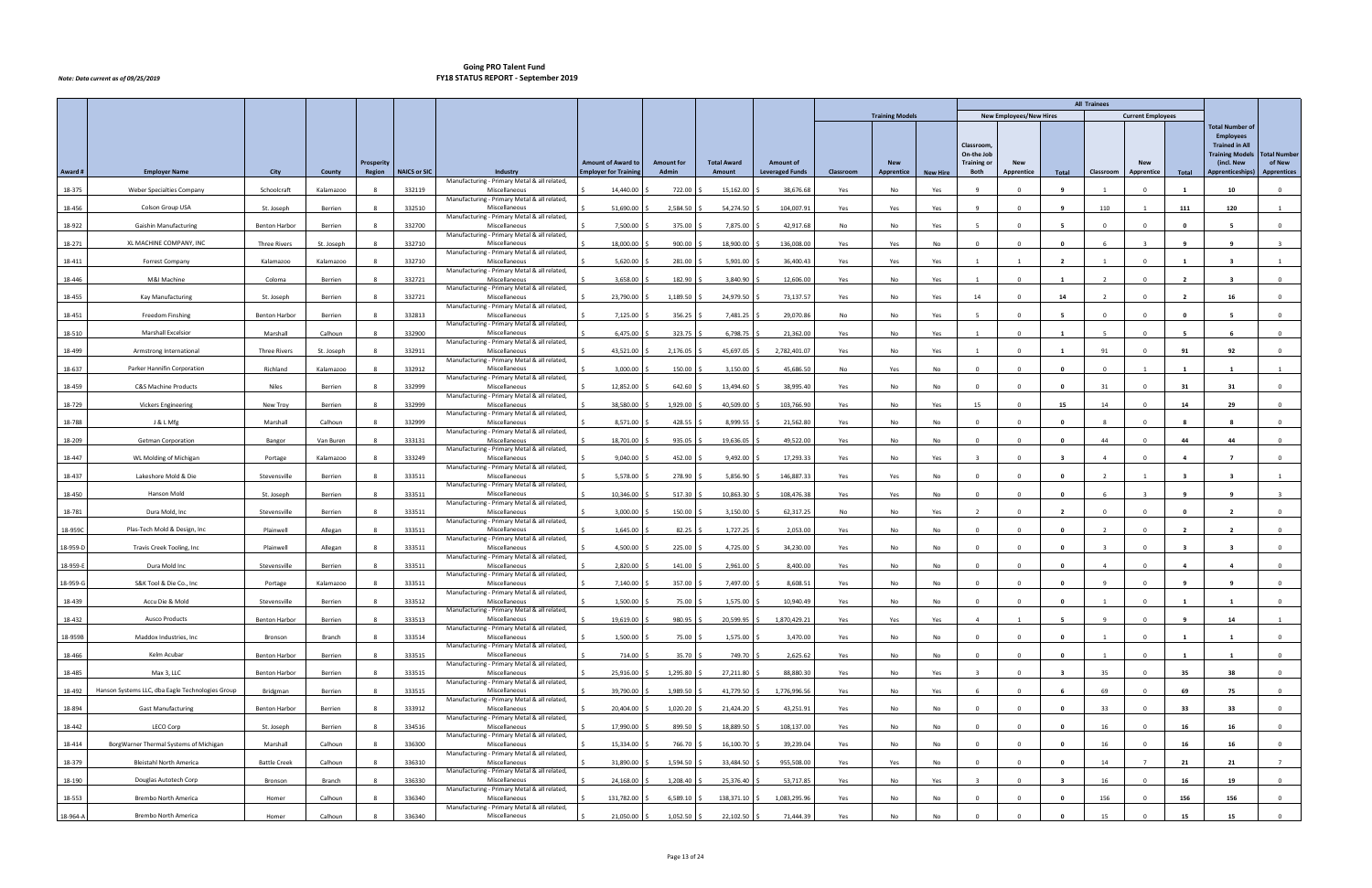|          |                                                                                   |                     |            |                   |                     |                                                               |                             |                   |                    |                        |           |                        |                 |                                               |                                |                         | <b>All Trainees</b> |                          |                |                                                                                                             |                               |
|----------|-----------------------------------------------------------------------------------|---------------------|------------|-------------------|---------------------|---------------------------------------------------------------|-----------------------------|-------------------|--------------------|------------------------|-----------|------------------------|-----------------|-----------------------------------------------|--------------------------------|-------------------------|---------------------|--------------------------|----------------|-------------------------------------------------------------------------------------------------------------|-------------------------------|
|          |                                                                                   |                     |            |                   |                     |                                                               |                             |                   |                    |                        |           | <b>Training Models</b> |                 |                                               | <b>New Employees/New Hires</b> |                         |                     | <b>Current Employees</b> |                |                                                                                                             |                               |
|          |                                                                                   |                     |            | <b>Prosperity</b> |                     |                                                               | <b>Amount of Award to</b>   | <b>Amount for</b> | <b>Total Award</b> | <b>Amount of</b>       |           | <b>New</b>             |                 | Classroom<br>On-the Job<br><b>Training or</b> | <b>New</b>                     |                         |                     | <b>New</b>               |                | <b>Total Number of</b><br><b>Employees</b><br><b>Trained in All</b><br><b>Training Models</b><br>(incl. New | <b>Total Number</b><br>of New |
| Award #  | <b>Employer Name</b>                                                              | City                | County     | Region            | <b>NAICS or SIC</b> | Industry<br>Manufacturing - Primary Metal & all related,      | <b>Employer for Trainin</b> | Admin             | Amount             | <b>Leveraged Funds</b> | Classroom | Apprentice             | <b>New Hire</b> | Both                                          | Apprentice                     | Total                   | Classroom           | Apprentice               | Total          | Apprenticeships)                                                                                            | <b>Apprentices</b>            |
| 18-481   | Isringhausen, Inc                                                                 | Galesburg           | Kalamazoo  |                   | 336360              | Miscellaneous                                                 | 7,650.00                    | 382.50            | 8,032.50           | 10,285.75              | Yes       | No                     | No              |                                               |                                | - 0                     |                     |                          |                |                                                                                                             | $\Omega$                      |
| 18-731   | West Michigan Flocking                                                            | Covert              | Van Buren  |                   | 336360              | Manufacturing - Primary Metal & all related,<br>Miscellaneous | 13,500.00                   | 675.00            | 14,175.00          | 48,375.00              | No        | No                     | Yes             | 14                                            | $\Omega$                       | 14                      | $\Omega$            | $\Omega$                 | 0              | 14                                                                                                          | $\overline{0}$                |
| 18-519   | <b>Denso Manufacturing</b>                                                        | <b>Battle Creek</b> | Calhoun    | -8                | 336399              | Manufacturing - Primary Metal & all related,<br>Miscellaneous | 87,921.00                   | 4,396.05          | 92,317.05          | 866,990.73             | Yes       | Yes                    | Yes             | 11                                            | $\Omega$                       | 11                      | 48                  |                          | 51             | 62                                                                                                          | $\overline{\mathbf{3}}$       |
| 18-618   | <b>Tri-Mation Industries</b>                                                      | Mattawan            | Van Buren  |                   | 336413              | Manufacturing - Primary Metal & all related,<br>Miscellaneous | 8,700.00                    | 435.00            | 9,135.00           | 15,629.00              | Yes       | No                     | Yes             |                                               |                                |                         |                     |                          |                |                                                                                                             | $\Omega$                      |
| 18-843   | <b>Elm Plating Company</b>                                                        | Jackson             | Jackson    | $\mathbf{q}$      | 3328                | Manufacturing - Primary Metal & all related,<br>Miscellaneous | 59,471.00                   | 2,973.55          | 62,444.55          | 745,614.34             | Yes       | No                     | Yes             | 52                                            |                                | 52                      | 12                  | $\Omega$                 | 12             | 64                                                                                                          | $\mathbf 0$                   |
| 18-765   | Leon Hand-Crafted Speakers, Inc.                                                  |                     |            | -9                | 3343                | Manufacturing - Primary Metal & all related,<br>Miscellaneous | 8,170.00                    | 408.50            | 8,578.50           | 38,218.32              |           |                        |                 |                                               |                                | $\mathbf{0}$            | $\overline{7}$      | $\Omega$                 | $\overline{7}$ | $\overline{7}$                                                                                              |                               |
|          |                                                                                   | Ann Arbor           | Washtenaw  |                   |                     | Manufacturing - Primary Metal & all related,                  |                             |                   |                    |                        | Yes       | No                     | No              | $\mathbf 0$                                   |                                |                         |                     |                          |                |                                                                                                             | $\overline{0}$                |
| 18-361   | Premier Industries Corporation                                                    | Monroe              | Monroe     |                   | 3599                | Miscellaneous<br>Manufacturing - Primary Metal & all related, | 3,000.00                    | 150.00            | 3,150.00           | 18,585.00              | Yes       | No                     | No              | $\sqrt{ }$                                    |                                | - 0                     |                     |                          | - 7            |                                                                                                             | $\Omega$                      |
| 18-975-D | March Coatings, Inc                                                               | Brighton            | Livingston |                   | 33218               | Miscellaneous<br>Manufacturing - Primary Metal & all related, | 998.00                      | 49.90             | 1,047.90           | 1,804.55               | Yes       | No                     | No              | $\Omega$                                      |                                | $\mathbf{0}$            |                     | $\Omega$                 | $\blacksquare$ |                                                                                                             | $\overline{0}$                |
| 18-804   | AA Gear & Manufacturing                                                           | Howell              | Livingston | -9                | 33612               | Miscellaneous<br>Manufacturing - Primary Metal & all related, | 14,995.00                   | 749.75            | 15,744.75          | 20,556.00              | Yes       | No                     | Yes             | - 5                                           |                                | -5                      |                     | $\Omega$                 | $\overline{7}$ | 12                                                                                                          | $\mathbf 0$                   |
| 18-964-B | Alphi Manufacturing, LLC                                                          | Jonesville          | Hillsdale  |                   | 331210              | Miscellaneous                                                 | 9,600.00                    | 480.00            | 10,080.00          | 262,354.00             | Yes       | No                     | No              | $\Omega$                                      |                                | - 0                     |                     |                          |                |                                                                                                             | $\Omega$                      |
| 18-556   | <b>Caster Concepts</b>                                                            | Albion              | Jackson    | $\mathbf{q}$      | 331221              | Manufacturing - Primary Metal & all related,<br>Miscellaneous | 12,257.00                   | 612.85            | 12,869.85          | 53,677.00              | Yes       | No                     | No              | $\overline{0}$                                | $\Omega$                       | $\mathbf{0}$            | 11                  | $\Omega$                 | 11             | 11                                                                                                          | $\overline{0}$                |
| 18-831   | Technique, Inc                                                                    | Jackson             | Jackson    | -9                | 332110              | Manufacturing - Primary Metal & all related,<br>Miscellaneous | 65,360.00                   | 3,268.00          | 68,628.00          | 170,868.74             | Yes       | Yes                    | Yes             | 10                                            | $\Omega$                       | 10                      | 47                  | 1                        | 48             | 58                                                                                                          | $\mathbf{1}$                  |
| 18-964-D | Livonia Tool & Laser                                                              | Litchfield          | Hillsdale  |                   | 332311              | Manufacturing - Primary Metal & all related,<br>Miscellaneous | 1,275.00                    | 63.75             | 1,338.75           | 1,153.00               | Yes       | No                     | No              | $\Omega$                                      |                                | - 0                     |                     |                          |                |                                                                                                             | $\Omega$                      |
| 18-359   | Ventower Industries                                                               | Monroe              | Monroe     |                   | 332312              | Manufacturing - Primary Metal & all related,<br>Miscellaneous | 50,650.00                   | 2,532.50          | 53,182.50          | 210,608.49             | Yes       | No                     | Yes             | 10                                            |                                | 10                      | 35                  | $\Omega$                 | 35             | 45                                                                                                          | $\overline{0}$                |
| 18-768   | <b>CEI Composite Materials</b>                                                    | Manchester          | Washtenaw  |                   | 332323              | Manufacturing - Primary Metal & all related,<br>Miscellaneous | 10,515.00                   | 525.75            | 11,040.75          | 29,852.59              | Yes       | No                     | Yes             | $\overline{\phantom{a}}$                      |                                | - 2                     | 10                  |                          | 10             | 12                                                                                                          | $\mathbf{0}$                  |
| 18-770   | Advanced Industries, Inc.                                                         | Chelsea             | Washtenaw  |                   | 332710              | Manufacturing - Primary Metal & all related,<br>Miscellaneous | 26,300.00                   | 1,315.00          | 27,615.00          | 124,854.19             | Yes       | No                     | Yes             | $\overline{1}$                                |                                | $\overline{\mathbf{1}}$ | 19                  | $\Omega$                 | 19             | 20                                                                                                          | $\overline{0}$                |
| 18-821   | <b>Gyro Enterprises</b>                                                           | Adrian              | Lenawee    | -9                | 332710              | Manufacturing - Primary Metal & all related,<br>Miscellaneous | 3,000.00                    | 150.00            | 3,150.00           | 46,965.00              | No        | Yes                    | No              | $\Omega$                                      |                                | $\mathbf{0}$            | $\Omega$            |                          | -1             |                                                                                                             | $\overline{1}$                |
| 18-982-A | Main & Company                                                                    | Jackson             | Jackson    | $\mathbf{q}$      | 332710              | Manufacturing - Primary Metal & all related,<br>Miscellaneous | 6,000.00                    | 300.00            | 6,300.00           | 28,536.00              | No        | Yes                    | No              | $\Omega$                                      |                                | $\mathbf 0$             | $\Omega$            | $\overline{2}$           | $\overline{2}$ | $\overline{2}$                                                                                              | $\overline{2}$                |
| 18-571   | KRT Precision Tool & Manufacturing                                                | Jackson             | Jackson    |                   | 332721              | Manufacturing - Primary Metal & all related,<br>Miscellaneous | 4,500.00                    | 225.00            | 4,725.00           | 9,890.15               | Yes       | No                     | No              | $\Omega$                                      |                                | $\mathbf{0}$            |                     |                          |                |                                                                                                             | $\Omega$                      |
| 18-874   | Rima Manufacturing Company                                                        |                     |            |                   | 332721              | Manufacturing - Primary Metal & all related,<br>Miscellaneous | 66,365.00                   | 3,318.25          | 69,683.25          | 147,997.51             |           |                        |                 |                                               |                                |                         | 65                  |                          | 65             | 70                                                                                                          | $^{\circ}$                    |
|          |                                                                                   | Hudson              | Lenawee    |                   |                     | Manufacturing - Primary Metal & all related,                  |                             |                   |                    |                        | Yes       | No                     | Yes             |                                               |                                |                         |                     |                          |                |                                                                                                             |                               |
| 18-566   | Eaton Corporation                                                                 | Jackson             | Jackson    |                   | 332912              | Miscellaneous<br>Manufacturing - Primary Metal & all related, | 47,556.00                   | 2,377.80          | 49,933.80          | 389,153.32             | Yes       | No                     | Yes             | 16                                            |                                | 16                      | 19                  | $\Omega$                 | 19             | 35                                                                                                          | $\mathbf 0$                   |
| 18-747   | Hines Industries, Inc.                                                            | Ann Arbor           | Washtenaw  |                   | 333200              | Miscellaneous<br>Manufacturing - Primary Metal & all related, | 13,205.00                   | 660.25            | 13,865.25          | 16,121.21              | Yes       | No                     | No              | $\Omega$                                      |                                | $\mathbf{0}$            | q                   | $\Omega$                 |                |                                                                                                             | $\overline{0}$                |
| 18-851   | Miller Tool & Die                                                                 | Jackson             | Jackson    | -9                | 333200              | Miscellaneous<br>Manufacturing - Primary Metal & all related, | 14,610.00                   | 730.50            | 15,340.50 \$       | 41,573.37              | Yes       | Yes                    | No              | $\overline{0}$                                |                                | $\mathbf{0}$            | 13                  |                          | 14             | 14                                                                                                          |                               |
| 18-847   | Lomar Machine and Tool Company<br>DePierre Industries Inc. dba AGET Manufacturing | Horton              | Jackson    |                   | 333293              | Miscellaneous<br>Manufacturing - Primary Metal & all related, | 45,795.00                   | 2,289.75          | 48,084.75 \$       | 1,166,333.25           | Yes       | Yes                    | Yes             |                                               | $\mathbf 0$                    | $\overline{2}$          | $\overline{9}$      | 11                       | 20             | 22                                                                                                          | 11                            |
| 18-782   | Company                                                                           | Adrian              | Lenawee    |                   | 333413              | Miscellaneous<br>Manufacturing - Primary Metal & all related, | 12,295.00                   | $614.75$ \$       | 12,909.75 \$       | 15,423.48              | Yes       | No                     | No              | $\overline{0}$                                | $\Omega$                       | $\mathbf{0}$            | 15                  | $\Omega$                 | 15             | 15                                                                                                          | $\overline{0}$                |
| 18-567   | <b>ELCo Enterprises</b>                                                           | Jackson             | Jackson    |                   | 333514              | Miscellaneous                                                 | 6,250.00                    | $312.50$ \$       | 6,562.50           | 7,536.00               | Yes       | No                     | No              | $\overline{0}$                                | $\Omega$                       | 0                       | -5                  | $\Omega$                 | - 5            | - 5                                                                                                         | $\mathbf{0}$                  |
| 18-835   | Northwest Tool & Machine, Inc                                                     | Jackson             | Jackson    | $\mathbf{q}$      | 333514              | Manufacturing - Primary Metal & all related,<br>Miscellaneous | 8,200.00                    | 410.00            | 8,610.00           | 56,418.91              | Yes       | Yes                    | Yes             | $\overline{1}$                                | $\Omega$                       | $\mathbf{1}$            | $\overline{a}$      |                          | -5             | -6                                                                                                          | $\mathbf{1}$                  |
| 18-982-B | PDF Manufacturing, Inc                                                            | Grass Lake          | Jackson    |                   | 333514              | Manufacturing - Primary Metal & all related,<br>Miscellaneous | 3,000.00                    | 150.00            | 3,150.00           | 23,432.00              | No        | Yes                    | No              | $\overline{0}$                                | $\Omega$                       | 0                       | $\mathbf{0}$        |                          | 1              | $\mathbf{1}$                                                                                                | $\mathbf{1}$                  |
| 18-564   | <b>Diversified Precision Products</b>                                             | Spring Arbor        | Jackson    |                   | 333515              | Manufacturing - Primary Metal & all related,<br>Miscellaneous | 10,245.00                   | $512.25$ \$       | 10,757.25          | 21,722.77              | Yes       | No                     | No              | $\Omega$                                      |                                | $\mathbf{0}$            | $\overline{9}$      |                          | -9             | 9                                                                                                           | $\mathbf{0}$                  |
| 18-856   | Dundee Manufacturing Co.                                                          | Dundee              | Monroe     | - 9               | 333517              | Manufacturing - Primary Metal & all related,<br>Miscellaneous | 31,926.00                   | 1,596.30          | 33,522.30          | 54,288.82              | Yes       | No                     | Yes             | $\overline{\mathbf{3}}$                       |                                | - 3                     | 30                  | $\Omega$                 | 30             | 33                                                                                                          | $\overline{0}$                |
| 18-569   | Great Lakes Industry                                                              | Jackson             | Jackson    |                   | 333613              | Manufacturing - Primary Metal & all related,<br>Miscellaneous | 9,844.00                    | 492.20            | 10,336.20          | 14,783.52              | Yes       | No                     | Yes             | $\overline{4}$                                | $\Omega$                       | 4                       | - 5                 | $\Omega$                 | 5              | 9                                                                                                           | $\overline{0}$                |
| 18-50    | Fluid Equipment Development Company                                               | Monroe              | Monroe     |                   | 333911              | Manufacturing - Primary Metal & all related,<br>Miscellaneous | 28,162.00                   | 1,408.10          | 29,570.10          | 56,342.88              | Yes       | No                     | No              | $\Omega$                                      |                                | 0                       | 35                  | $\Omega$                 | 35             | 35                                                                                                          | $\overline{0}$                |
| 18-812   | MS Plastic Welders LLC                                                            | Fowlerville         | Livingston |                   | 333992              | Manufacturing - Primary Metal & all related,<br>Miscellaneous | 6,000.00                    | 300.00            | 6,300.00           | 73,440.00              | No        | Yes                    | No              | $\Omega$                                      |                                | $\mathbf{0}$            | $\Omega$            |                          | $\overline{2}$ | $\overline{2}$                                                                                              | $\overline{2}$                |
| 18-762   | ePack, Inc                                                                        | Ann Arbor           | Washtenaw  |                   | 334413              | Manufacturing - Primary Metal & all related,<br>Miscellaneous | 9,985.00                    | 499.25 \$         | 10,484.25 \$       | 14,746.00              | Yes       | No                     | No              | $\overline{\mathbf{0}}$                       | $\Omega$                       | 0                       | - 8                 | $\Omega$                 | - 8            | 8                                                                                                           | $\overline{0}$                |
|          |                                                                                   |                     |            |                   |                     | Manufacturing - Primary Metal & all related,                  |                             |                   |                    |                        |           |                        |                 | $\Omega$                                      |                                |                         |                     |                          |                |                                                                                                             |                               |
| 18-759   | API Inmet, Inc                                                                    | Ann Arbor           | Washtenaw  |                   | 334419              | Miscellaneous<br>Manufacturing - Primary Metal & all related, | 22,943.00                   | $1,147.15$ \$     | 24,090.15          | 31,711.51              | Yes       | No                     | No              |                                               |                                | $\mathbf{0}$            | 85                  |                          | 85             | 85                                                                                                          | $\mathbf{0}$                  |
| 18-769   | Bosal                                                                             | Ypsilanti           | Washtenaw  | -9                | 336300              | Miscellaneous                                                 | 44,820.00                   | $2,241.00$ \$     | 47,061.00 \$       | 102,150.31             | Yes       | No                     | No              | $\overline{0}$                                |                                | $\mathbf{0}$            | 37                  | $\Omega$                 | 37             | 37                                                                                                          | $\overline{0}$                |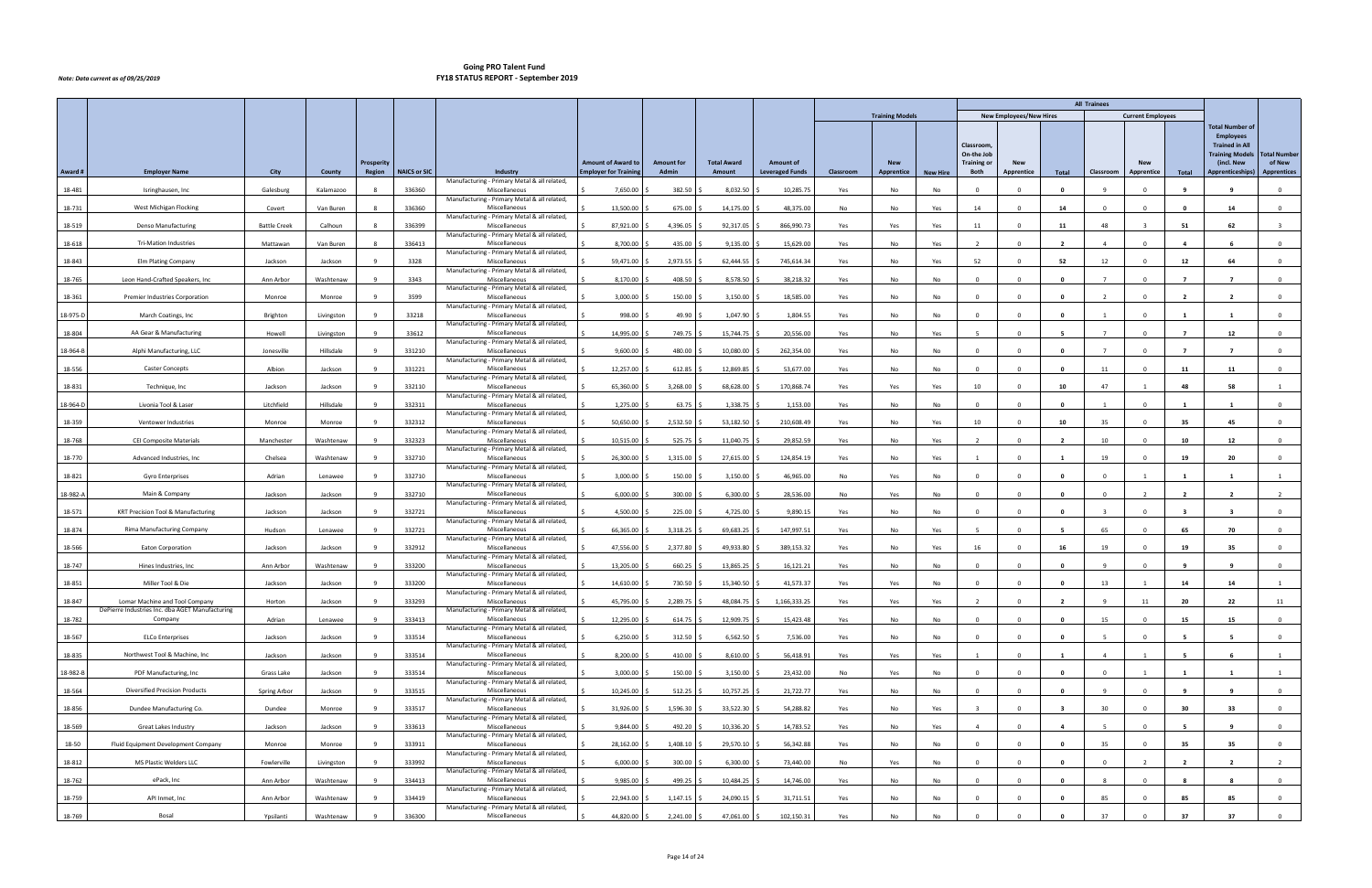|          |                                           |                   |            |                   |                     |                                                               |                              |                   |                    |                        |           |                        |                 |                                               |                                |                         | <b>All Trainees</b>     |                          |                         |                                                                                                             |                               |
|----------|-------------------------------------------|-------------------|------------|-------------------|---------------------|---------------------------------------------------------------|------------------------------|-------------------|--------------------|------------------------|-----------|------------------------|-----------------|-----------------------------------------------|--------------------------------|-------------------------|-------------------------|--------------------------|-------------------------|-------------------------------------------------------------------------------------------------------------|-------------------------------|
|          |                                           |                   |            |                   |                     |                                                               |                              |                   |                    |                        |           | <b>Training Models</b> |                 |                                               | <b>New Employees/New Hires</b> |                         |                         | <b>Current Employees</b> |                         |                                                                                                             |                               |
|          |                                           |                   |            | <b>Prosperity</b> |                     |                                                               | <b>Amount of Award to</b>    | <b>Amount for</b> | <b>Total Award</b> | <b>Amount of</b>       |           | <b>New</b>             |                 | <b>Classroom</b><br>On-the Job<br>Training or | <b>New</b>                     |                         |                         | <b>New</b>               |                         | <b>Total Number of</b><br><b>Employees</b><br><b>Trained in All</b><br><b>Training Models</b><br>(incl. New | <b>Total Number</b><br>of New |
| Award #  | <b>Employer Name</b>                      | City              | County     | Region            | <b>NAICS or SIC</b> | Industry<br>Manufacturing - Primary Metal & all related,      | <b>Employer for Training</b> | Admin             | Amount             | <b>Leveraged Funds</b> | Classroom | Apprentice             | <b>New Hire</b> | Both                                          | Apprentice                     | Total                   | Classroom               | Apprentice               | Total                   | Apprenticeships)                                                                                            | <b>Apprentices</b>            |
| 18-776   | American Axle & Manufacturing             | Litchfield        | Hillsdale  |                   | 336300              | Miscellaneous<br>Manufacturing - Primary Metal & all related, | 16,435.00                    | 821.75            | 17,256.75          | 151,847.10             | No        | Yes                    | Yes             |                                               |                                |                         | $\Omega$                | $\mathbf{A}$             |                         |                                                                                                             | $\overline{4}$                |
| 18-798   | Brighton NC Machine Corporation (BNC)     | Brighton          | Livingston |                   | 336312              | Miscellaneous                                                 | 50,771.00                    | 2,538.55          | 53,309.55          | 61,650.36              | Yes       | No                     | Yes             |                                               | $\Omega$                       | 6                       | 44                      | $\Omega$                 | 44                      | 50                                                                                                          | $\overline{0}$                |
| 18-780   | Paragon Metals                            | Hillsdale         | Hillsdale  |                   | 336350              | Manufacturing - Primary Metal & all related,<br>Miscellaneous | 18,000.00                    | 900.00            | 18,900.00          | 252,360.00             | No        | Yes                    | Yes             | 10                                            | $\Omega$                       | 10                      | $\mathbf{0}$            |                          | $\mathbf{1}$            | 11                                                                                                          | 1                             |
| 18-774   | Acme Mills LLC Fairway Products           | Hillsdale         | Hillsdale  |                   | 336360              | Manufacturing - Primary Metal & all related,<br>Miscellaneous | 17,885.00                    | 894.25            | 18,779.25          | 94,401.89              | Yes       | No                     | Yes             |                                               |                                |                         |                         |                          |                         | -15                                                                                                         | $\Omega$                      |
| 18-383   | L&W Engineering-Axis Plant                | Dundee            | Monroe     |                   | 336370              | Manufacturing - Primary Metal & all related,<br>Miscellaneous | 1,933.00                     | 96.65             | 2,029.65           | 46,264.42              | Yes       | No                     | No              | $\Omega$                                      | $\Omega$                       | $\mathbf{0}$            | $\overline{2}$          | $\Omega$                 | $\overline{2}$          | $\overline{2}$                                                                                              | $\mathbf 0$                   |
| 18-387   | Jaytec                                    | Milan             | Washtenaw  |                   | 336370              | Manufacturing - Primary Metal & all related,<br>Miscellaneous | 9,600.00                     | 480.00            | 10,080.00          | 206,123.89             | Yes       | No                     | No              | $\Omega$                                      | $\Omega$                       | $\mathbf{0}$            | $\overline{7}$          | $\Omega$                 | $\overline{7}$          | $\overline{7}$                                                                                              | $\overline{0}$                |
|          | American Tooling Center                   |                   |            |                   | 336370              | Manufacturing - Primary Metal & all related,<br>Miscellaneous | 94,624.00                    | 4,731.20          | 99,355.20          | 343,134.22             |           | Yes                    |                 |                                               |                                |                         | 50                      |                          | 54                      | 60                                                                                                          | $\overline{4}$                |
| 18-535   |                                           | Grass Lake        | Jackson    |                   |                     | Manufacturing - Primary Metal & all related                   |                              |                   |                    |                        | Yes       |                        | Yes             |                                               |                                |                         |                         |                          |                         |                                                                                                             |                               |
| 18-766   | <b>Hatch Stamping Company</b>             | Chelsea           | Washtenaw  |                   | 336370              | Miscellaneous<br>Manufacturing - Primary Metal & all related, | 44,646.00                    | 2,232.30          | 46,878.30          | 92,383.23              | Yes       | No                     | No              |                                               | $\Omega$                       | $\mathbf{0}$            | 35                      | $\Omega$                 | 35                      | 35                                                                                                          | $\overline{0}$                |
| 18-767   | Gestamp Washtenaw                         | Chelsea           | Washtenaw  |                   | 336370              | Miscellaneous<br>Manufacturing - Primary Metal & all related, | 22,000.00                    | 1,100.00          | 23,100.00          | 45,933.68              | No        | No                     | Yes             | 23                                            | $\Omega$                       | 23                      | $\mathbf 0$             | $\Omega$                 | $\mathbf{0}$            | 23                                                                                                          | $\overline{0}$                |
| 18-806   | Thai Summit America Corporation           | Howell            | Livingston |                   | 336370              | Miscellaneous<br>Manufacturing - Primary Metal & all related, | 72,836.00                    | 3,641.80          | 76,477.80          | 245,128.34             | Yes       | No                     | No              |                                               |                                | $\mathbf{r}$            | 55                      |                          | 55                      | 55                                                                                                          | $\Omega$                      |
| 18-775   | Hi-Lex Controls, Inc                      | Litchfield        | Hillsdale  |                   | 336390              | Miscellaneous                                                 | 59,045.00                    | 2,952.25          | 61,997.25          | 1,898,455.00           | Yes       | Yes                    | No              | $\Omega$                                      | $\Omega$                       | $\mathbf{0}$            | 35                      | $\overline{4}$           | 39                      | 39                                                                                                          | $\overline{4}$                |
| 18-814   | Eberspaecher North America                | Brighton          | Livingston |                   | 336390              | Manufacturing - Primary Metal & all related,<br>Miscellaneous | 44,514.00                    | 2,225.70          | 46,739.70          | 57,137.78              | Yes       | No                     | Yes             | 22                                            | $\mathbf{0}$                   | 22                      | 94                      | $^{\circ}$               | 94                      | 116                                                                                                         | $\mathbf 0$                   |
| 18-964-C | Tenneco                                   | Litchfield        | Hillsdale  |                   | 336390              | Manufacturing - Primary Metal & all related,<br>Miscellaneous | 6,000.00                     | 300.00            | 6,300.00           | 12,827.00              | Yes       | No                     | No              | $\sqrt{2}$                                    |                                | $\Omega$                |                         |                          |                         |                                                                                                             | $\Omega$                      |
| 18-964-E | Hi-Lex Controls, Inc                      | Litchfield        | Hillsdale  |                   | 336390              | Manufacturing - Primary Metal & all related<br>Miscellaneous  | 11,475.00                    | 573.75            | 12,048.75          | 37,113.00              | Yes       | No                     | No              | $\Omega$                                      | $\Omega$                       | 0                       | -8                      | $\Omega$                 | -8                      | - 8                                                                                                         | $\overline{0}$                |
| 18-975-F | Flexible Metal, Inc                       | Hamburg           | Livingston |                   | 336390              | Manufacturing - Primary Metal & all related,<br>Miscellaneous | 998.00                       | 49.90             | 1,047.90           | 2,524.22               | Yes       | No                     | No              | $\Omega$                                      |                                | 0                       |                         | $\Omega$                 |                         |                                                                                                             | $\mathbf{0}$                  |
|          | Advanced Turning & Manufacturing          |                   |            |                   | 336419              | Manufacturing - Primary Metal & all related,<br>Miscellaneous | 23,030.00                    |                   |                    | 67,970.93              |           |                        |                 |                                               |                                |                         |                         | $\Omega$                 | 12                      |                                                                                                             |                               |
| 18-534   |                                           | Jackson           | Jackson    |                   |                     | Manufacturing - Primary Metal & all related,                  |                              | 1,151.50          | 24,181.50          |                        | Yes       | No                     | Yes             |                                               |                                |                         | 12                      |                          |                         | 18                                                                                                          | $\overline{0}$                |
| 18-749   | Greene Manufacturing, Inc                 | Chelsea           | Washtenaw  |                   | 337127              | Miscellaneous<br>Manufacturing - Primary Metal & all related, | 11,181.00                    | 559.05            | 11,740.05          | 34,691.48              | Yes       | No                     | No              | $\Omega$                                      | $\Omega$                       | $\mathbf{0}$            | 10                      | $\Omega$                 | 10                      | 10                                                                                                          | $\mathbf 0$                   |
| 18-962-C | Centurion Medical Products Corporation    | Howell            | Livingston |                   | 339113              | Miscellaneous<br>Manufacturing - Primary Metal & all related, | 998.00                       | 49.90             | 1,047.90           | 2,590.00               | Yes       | No                     | No              | $\Omega$                                      | $\Omega$                       | $\mathbf{0}$            |                         | $\Omega$                 |                         |                                                                                                             | $\mathbf 0$                   |
| 18-742   | Akervall Technologies, Inc                | Saline            | Washtenaw  |                   | 339920              | Miscellaneous<br>Manufacturing - Primary Metal & all related, | 16,044.00                    | 802.20            | 16,846.20          | 12,540.00              | Yes       | No                     | Yes             |                                               |                                |                         | 13                      | $\Omega$                 | 13                      | 14                                                                                                          | $\Omega$                      |
| 18-524   | PK Fabricating Inc                        | Ferndale          | Oakland    | 10                | 3329                | Miscellaneous<br>Manufacturing - Primary Metal & all related, | 3,000.00                     | 150.00            | 3,150.00           | 3,916.00               | Yes       | No                     | No              | $\Omega$                                      | $\Omega$                       | 0                       |                         | $\Omega$                 | 2                       |                                                                                                             | $^{\circ}$                    |
| 18-217   | General Motors Technical Center           | Warren            | Macomb     | 10                | 3361                | Miscellaneous                                                 | 47,880.00                    | 2,394.00          | 50,274.00          | 1,013,512.31           | Yes       | Yes                    | No              | $\Omega$                                      |                                | q                       | 40                      | $\Omega$                 | 40                      | 49                                                                                                          | $\mathbf{q}$                  |
| 18-219   | <b>Hella Electronics Corporation</b>      | Plymouth Twp      | Wayne      | 10                | 3363                | Manufacturing - Primary Metal & all related,<br>Miscellaneous | 37,588.00                    | 1,879.40          | 39,467.40          | 96,938.11              | Yes       | No                     | No.             | $\Omega$                                      | $\Omega$                       | $\mathbf{0}$            | 33                      | $\Omega$                 | 33                      | 33                                                                                                          | $\overline{0}$                |
| 18-198   | Gables Services dba GABLETEK              | Troy              | Oakland    | 10                | 7378                | Manufacturing - Primary Metal & all related,<br>Miscellaneous | 12,968.00                    | 648.40            | 13,616.40          | 19,359.20              | Yes       | No                     | Yes             | $\overline{\mathbf{3}}$                       | $\Omega$                       | -3                      |                         | $\Omega$                 |                         | - 9                                                                                                         | $\mathbf 0$                   |
| 18-677   | Knight Carbide                            | Chesterfield Twp. | Macomb     | 10                | 7452                | Manufacturing - Primary Metal & all related,<br>Miscellaneous | 7,000.00                     | 350.00            | 7,350.00           | 61,543.00              | Yes       | No                     | No              |                                               | $^{\circ}$                     | $\mathbf{0}$            |                         |                          |                         | 8                                                                                                           | $\mathbf 0$                   |
| 18-531   | <b>Ringmasters Manufacturing</b>          | Wayne             | Wayne      | 10                | 33211               | Manufacturing - Primary Metal & all related,<br>Miscellaneous | 8,750.00                     | 437.50            | $9,187.50$ \$      | 20,433.03              | Yes       | No                     | No              | $\Omega$                                      | $\Omega$                       | $\mathbf{0}$            | $\overline{7}$          | $\Omega$                 | $\overline{7}$          | $\overline{7}$                                                                                              | $\overline{0}$                |
| 18-913   | The Armored Group                         | Dearborn Heights  | Wayne      | 10                | 33611               | Manufacturing - Primary Metal & all related,<br>Miscellaneous | 4,500.00                     | 225.00            | $4,725.00$ \$      | 24,722.70              | Yes       | No                     | No              | $\Omega$                                      | $\Omega$                       | $\mathbf{0}$            | $\overline{\mathbf{3}}$ | $\Omega$                 | $\overline{\mathbf{3}}$ | $\overline{\mathbf{3}}$                                                                                     | $\mathbf{0}$                  |
|          | A Raymond Tinnerman Automotive, Inc.      |                   |            |                   |                     | Manufacturing - Primary Metal & all related,<br>Miscellaneous |                              |                   |                    |                        |           |                        |                 | $\Omega$                                      | $\Omega$                       |                         |                         | $\Omega$                 |                         |                                                                                                             |                               |
| 18-139   |                                           | Rochester Hills   | Oakland    | 10                | 33636               | Manufacturing - Primary Metal & all related,                  | 45,340.00                    | 2,267.00          | 47,607.00          | 143,121.15             | Yes       | No                     | No              |                                               |                                | $\mathbf{0}$            | 37                      |                          | 37                      | 37                                                                                                          | $\mathbf{O}$                  |
| 18-943   | Disenos Company                           | Detroit           | Wayne      | 10                | 34460               | Miscellaneous<br>Manufacturing - Primary Metal & all related, | 15,991.00                    | 799.55            | 16,790.55          | 35,712.17              | Yes       | No                     | Yes             |                                               | $\Omega$                       | - 1                     | 12                      | $\Omega$                 | 12                      | 13                                                                                                          | $\overline{0}$                |
| 18-598   | YAPP USA- Romulus                         | Romulus           | Wayne      | 10                | 36219               | Miscellaneous<br>Manufacturing - Primary Metal & all related, | 9,665.00                     | 483.25            | 10,148.25          | 558,563.24             | Yes       | No                     | Yes             |                                               | $\Omega$                       | -3                      | $\overline{7}$          | $\Omega$                 | $\overline{7}$          | 10                                                                                                          | $\mathbf{0}$                  |
| 18-600   | YAPP USA- Troy                            | Troy              | Oakland    | 10                | 36219               | Miscellaneous<br>Manufacturing - Primary Metal & all related, | 21,000.00                    | 1,050.00          | 22,050.00 \$       | 790,402.12             | Yes       | No                     | Yes             | $\overline{2}$                                | $\Omega$                       | $\overline{\mathbf{2}}$ | 12                      | $\Omega$                 | 12                      | 14                                                                                                          | $\overline{0}$                |
| 18-521   | Vehma International - Magma               | Troy              | Oakland    | 10                | 36370               | Miscellaneous                                                 | 3,000.00                     | 150.00            | 3,150.00           | 127,158.00             | Yes       | No                     | No              | $\Omega$                                      | $\Omega$                       | $\mathbf{0}$            | 1                       | $\Omega$                 | -1                      | 1                                                                                                           | $\overline{0}$                |
| 18-660   | Cadillac Products Automotive Company - HQ | Troy              | Oakland    | 10                | 37143               | Manufacturing - Primary Metal & all related,<br>Miscellaneous | 4,500.00                     | 225.00            | 4,725.00           | 11,439.00              | Yes       | No                     | No              | $\Omega$                                      | $\Omega$                       | $\mathbf{0}$            |                         | $\Omega$                 | -3                      | - 3                                                                                                         | $\mathbf{0}$                  |
| 18-103   | AK Steel Corporation                      | Dearborn          | Wayne      | 10                | 331110              | Manufacturing - Primary Metal & all related,<br>Miscellaneous | 110,883.00                   | 5,544.15          | 116,427.15         | 902,474.39             | Yes       | Yes                    | No              |                                               |                                | $\Omega$                | 25                      | 37                       | 62                      | 62                                                                                                          | 37                            |
| 18-656   | Edw. C. Levy Co.                          | Dearborn          | Wayne      | 10                | 331110              | Manufacturing - Primary Metal & all related,<br>Miscellaneous | 68,795.00                    | 3,439.75          | 72,234.75 \$       | 161,782.00             | Yes       | Yes                    | Yes             | 25                                            | $\overline{0}$                 | 25                      | 60                      | $\overline{2}$           | 62                      | 87                                                                                                          | $\overline{2}$                |
| 18-17    | nanoMAG, LLC                              | Livonia           | Wayne      | 10                | 331491              | Manufacturing - Primary Metal & all related,<br>Miscellaneous | 1,285.00                     | 64.25             | 1,349.25           | 2,941.22               | Yes       | No                     | Yes             |                                               | $\Omega$                       |                         |                         | $\Omega$                 | - 1                     |                                                                                                             | $\mathbf{0}$                  |
| 18-26    | Lincoln Park Die & Tool Co., Inc.         | Brownstown        | Wayne      | 10                | 332111              | Manufacturing - Primary Metal & all related,<br>Miscellaneous | 16,345.00                    | $817.25$ \$       | $17,162.25$ \$     | 35,182.52              | Yes       | No                     | Yes             |                                               | $\Omega$                       | $\overline{2}$          | 18                      | $\Omega$                 | 18                      | 20                                                                                                          | $\overline{0}$                |
|          |                                           |                   |            |                   |                     |                                                               |                              |                   |                    |                        |           |                        |                 |                                               |                                |                         |                         |                          |                         |                                                                                                             |                               |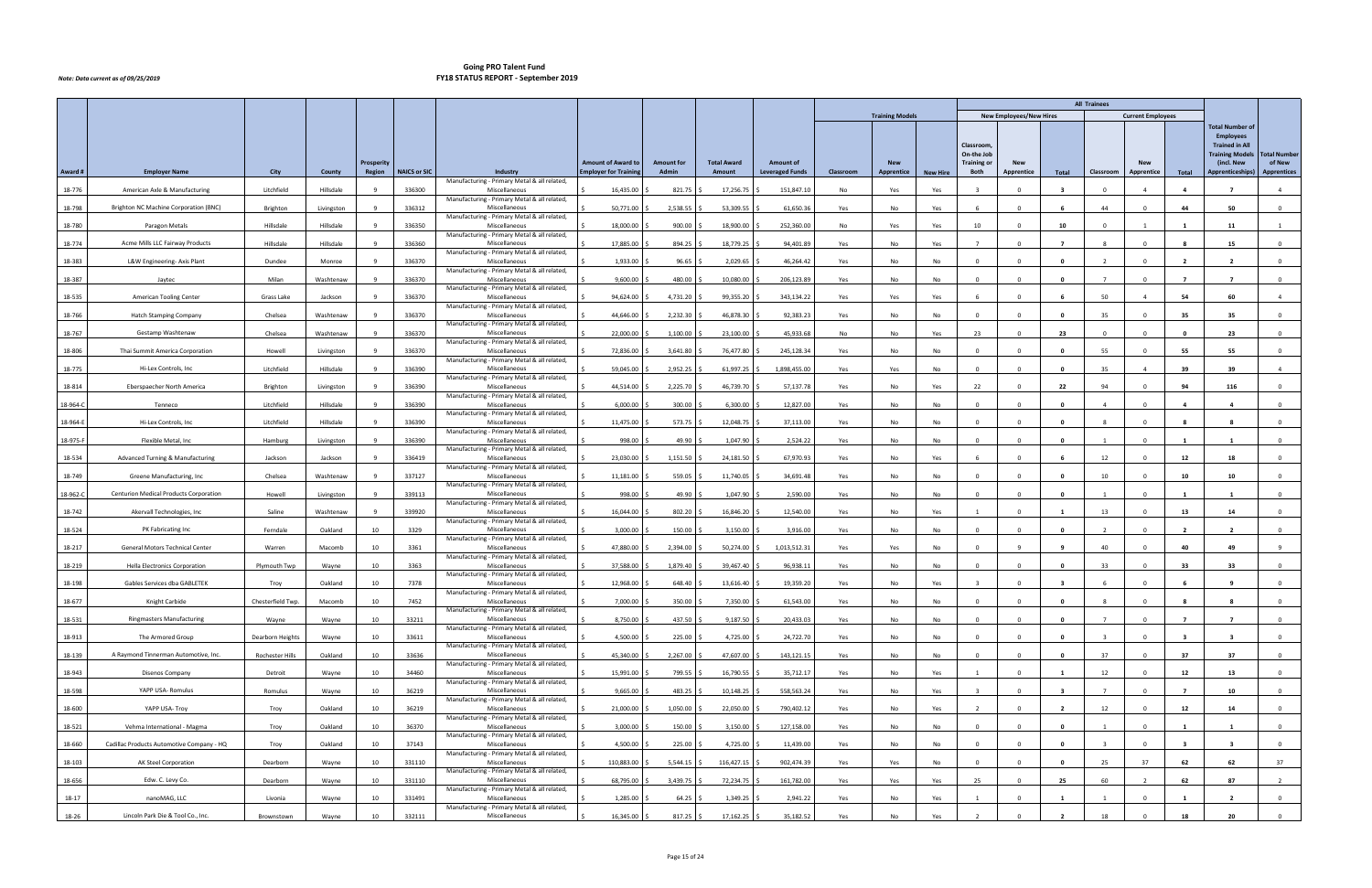|         |                                           |                         |         |            |                     |                                                               |                             |                   |                    |                        |           |                        |                 |                                               |                                |                         | <b>All Trainees</b> |                          |                         |                                                                                                             |                               |
|---------|-------------------------------------------|-------------------------|---------|------------|---------------------|---------------------------------------------------------------|-----------------------------|-------------------|--------------------|------------------------|-----------|------------------------|-----------------|-----------------------------------------------|--------------------------------|-------------------------|---------------------|--------------------------|-------------------------|-------------------------------------------------------------------------------------------------------------|-------------------------------|
|         |                                           |                         |         |            |                     |                                                               |                             |                   |                    |                        |           | <b>Training Models</b> |                 |                                               | <b>New Employees/New Hires</b> |                         |                     | <b>Current Employees</b> |                         |                                                                                                             |                               |
|         |                                           |                         |         | Prosperity |                     |                                                               | <b>Amount of Award to</b>   | <b>Amount for</b> | <b>Total Award</b> | <b>Amount of</b>       |           | <b>New</b>             |                 | Classroom<br>On-the Job<br><b>Training or</b> | <b>New</b>                     |                         |                     | <b>New</b>               |                         | <b>Total Number of</b><br><b>Employees</b><br><b>Trained in All</b><br><b>Training Models</b><br>(incl. New | <b>Total Number</b><br>of New |
| Award # | <b>Employer Name</b>                      | City                    | County  | Region     | <b>NAICS or SIC</b> | Industry                                                      | <b>Employer for Trainin</b> | Admin             | Amount             | <b>Leveraged Funds</b> | Classroom | Apprentice             | <b>New Hire</b> | Both                                          | Apprentice                     | Total                   | Classroom           | Apprentice               | Total                   | Apprenticeships)                                                                                            | <b>Apprentices</b>            |
| 18-225  | National Metal Sales, Inc.                | Romulus                 | Wayne   | 10         | 332322              | Manufacturing - Primary Metal & all related,<br>Miscellaneous | 3,000.00                    | 150.00            | 3,150.00           | 26,105.00              | Yes       | No                     | No              |                                               |                                |                         |                     |                          |                         |                                                                                                             | $\Omega$                      |
| 18-90   | 4M Industries, Inc.                       | Livonia                 | Wayne   | 10         | 332710              | Manufacturing - Primary Metal & all related,<br>Miscellaneous | 38,834.00                   | 1,941.70          | 40,775.70          | 79,685.08              | Yes       | No                     | Yes             | $\overline{1}$                                | $\Omega$                       | $\mathbf{1}$            | 29                  | $\Omega$                 | 29                      | 30                                                                                                          | $\overline{0}$                |
| 18-93   |                                           |                         |         |            | 332710              | Manufacturing - Primary Metal & all related,                  | 4,500.00                    |                   |                    |                        |           |                        |                 | $\mathbf{0}$                                  | $\Omega$                       | $\mathbf{0}$            | $\mathbf{R}$        | $\Omega$                 | $\overline{\mathbf{3}}$ | $\overline{\mathbf{3}}$                                                                                     |                               |
|         | Talent Ind. Inc.                          | Redford                 | Wayne   | 10         |                     | Miscellaneous<br>Manufacturing - Primary Metal & all related, |                             | 225.00            | 4,725.00           | 12,356.00              | Yes       | No                     | No              |                                               |                                |                         |                     |                          |                         |                                                                                                             | $\overline{0}$                |
| 18-382  | <b>Choice Mold Componets</b>              | Clinton Twp             | Macomb  | 10         | 332710              | Miscellaneous<br>Manufacturing - Primary Metal & all related, | 4,600.00                    | 230.00            | 4,830.00           | 5,816.00               | Yes       | No                     | No              |                                               |                                |                         |                     |                          |                         |                                                                                                             | $\Omega$                      |
| 18-848  | HTI Cybernetics Inc                       | <b>Sterling Heights</b> | Macomb  | 10         | 332710              | Miscellaneous<br>Manufacturing - Primary Metal & all related, | 24,234.00                   | 1,211.70          | 25,445.70          | 84,180.00              | Yes       | No                     | No              | $\Omega$                                      | $\Omega$                       | 0                       | 32                  | $\Omega$                 | 32                      | 32                                                                                                          | $\mathbf 0$                   |
| 18-220  | JCGibbons MFG Inc                         | Livonia                 | Wayne   | 10         | 332721              | Miscellaneous<br>Manufacturing - Primary Metal & all related, | 9,289.00                    | 464.45            | 9,753.45           | 34,161.00              | Yes       | No                     | No              | $\overline{0}$                                |                                | $\mathbf{0}$            | 11                  | $\Omega$                 | 11                      | 11                                                                                                          | $\overline{0}$                |
| 18-554  | NOG Heller                                | Milford                 | Oakland | 10         | 332721              | Miscellaneous<br>Manufacturing - Primary Metal & all related, | 7,835.00                    | 391.75            | 8,226.75           | 119,713.00             | Yes       | No                     | No              | $\sqrt{ }$                                    |                                | - 0                     |                     |                          |                         |                                                                                                             | $\Omega$                      |
| 18-27   | Hi-Vol Products                           | Livonia                 | Wayne   | 10         | 332722              | Miscellaneous                                                 | 24,490.00                   | 1,224.50          | 25,714.50          | 139,576.96             | Yes       | No                     | No              | $\Omega$                                      |                                | $\mathbf{0}$            | 46                  | $\Omega$                 | 46                      | 46                                                                                                          | $\overline{0}$                |
| 18-244  | <b>CW Bearing</b>                         | Northville              | Wayne   | 10         | 332991              | Manufacturing - Primary Metal & all related,<br>Miscellaneous | 30,095.00                   | 1,504.75          | 31,599.75          | 55,825.46              | Yes       | No                     | Yes             | $\overline{2}$                                |                                | $\overline{\mathbf{2}}$ | 29                  | $\Omega$                 | 29                      | 31                                                                                                          | $\overline{0}$                |
| 18-95   | SAMES KREMLIN INC                         | Plymouth                | Wayne   | 10         | 333200              | Manufacturing - Primary Metal & all related,<br>Miscellaneous | 42,393.00                   | 2,119.65          | 44,512.65          | 124,427.84             | Yes       | No                     | Yes             |                                               |                                |                         | 51                  |                          | 51                      | -52                                                                                                         | $\Omega$                      |
| 18-415  | Comau                                     | Southfield              | Oakland | 10         | 333249              | Manufacturing - Primary Metal & all related,<br>Miscellaneous | 75,730.00                   | 3,786.50          | 79,516.50          | 203,382.35             | Yes       | No                     | No              | $\overline{0}$                                | $\Omega$                       | $\mathbf{0}$            | 51                  | $\Omega$                 | 51                      | 51                                                                                                          | $\overline{0}$                |
| 18-40   | Durr Systems, Inc.                        | Southfield              | Oakland | 10         | 333298              | Manufacturing - Primary Metal & all related,<br>Miscellaneous | 8,923.00                    | 446.15            | 9,369.15           | 17,556.00              | Yes       | No                     | No              | $\overline{\mathbf{0}}$                       | $\Omega$                       | $\mathbf{0}$            | -8                  | $\mathbf 0$              | - 8                     | - 8                                                                                                         | $\mathbf 0$                   |
| 18-549  | Trijicon                                  | Wixom                   | Oakland | 10         | 333314              | Manufacturing - Primary Metal & all related,<br>Miscellaneous | 31,892.00                   | 1,594.60          | 33,486.60          | 97,201.82              | Yes       | Yes                    | No              | $\Omega$                                      |                                | - 0                     | 50                  |                          | 51                      | 51                                                                                                          |                               |
|         |                                           |                         |         |            |                     | Manufacturing - Primary Metal & all related,                  |                             |                   |                    |                        |           |                        |                 |                                               |                                |                         |                     | $\Omega$                 |                         |                                                                                                             |                               |
| 18-391  | Dominion Technologies Group               | Roseville               | Macomb  | 10         | 333319              | Miscellaneous<br>Manufacturing - Primary Metal & all related, | 20,005.00                   | 1,000.25          | 21,005.25          | 21,787.76              | Yes       | No                     | Yes             |                                               |                                |                         | 14                  |                          | 14                      | 20                                                                                                          | $\overline{0}$                |
| 18-690  | TK Mold & Engineering, Inc                | Romeo                   | Macomb  | 10         | 333511              | Miscellaneous<br>Manufacturing - Primary Metal & all related, | 22,280.00                   | 1,114.00          | 23,394.00          | 323,708.00             | Yes       | Yes                    | No              | $^{\circ}$                                    |                                | $\mathbf{0}$            |                     |                          |                         | - 8                                                                                                         |                               |
| 18-871  | Proper Group International                | Warren                  | Macomb  | 10         | 333511              | Miscellaneous<br>Manufacturing - Primary Metal & all related, | 24,215.00                   | 1,210.75          | 25,425.75          | 50,297.62              | Yes       | No                     | <b>No</b>       | $\Omega$                                      |                                | $\Omega$                | 25                  | $\Omega$                 | 25                      | 25                                                                                                          | $\overline{0}$                |
| 18-398  | Punchcraft Machining and Tooling          | Warren                  | Macomb  | 10         | 333513              | Miscellaneous<br>Manufacturing - Primary Metal & all related, | 2,160.00                    | 108.00            | 2,268.00           | 6,260.00               | Yes       | No                     | No              | $\Omega$                                      |                                | $\mathbf{0}$            | $\overline{2}$      | $\Omega$                 | $\overline{2}$          | $\overline{2}$                                                                                              | $\mathbf 0$                   |
| 18-57   | Paslin                                    | Warren                  | Macomb  | 10         | 333514              | Miscellaneous<br>Manufacturing - Primary Metal & all related, | 13,500.00                   | 675.00            | 14,175.00          | 25,646.09              | No        | Yes                    | Yes             |                                               |                                | -5                      | $\Omega$            | $\overline{2}$           | $\overline{2}$          | $\overline{7}$                                                                                              | $\overline{2}$                |
| 18-87   | Diamond Die & Mold Company                | Clinton Twp             | Macomb  | 10         | 333514              | Miscellaneous<br>Manufacturing - Primary Metal & all related, | 3,000.00                    | 150.00            | 3,150.00           | 10,890.00              | Yes       | No                     | Yes             |                                               |                                |                         |                     |                          |                         |                                                                                                             | $\Omega$                      |
| 18-122  | Globe Tech LLC                            | Plymouth                | Wayne   | 10         | 333514              | Miscellaneous                                                 | 5,770.00                    | 288.50            | 6,058.50           | 12,143.00              | Yes       | No                     | No              | $\Omega$                                      |                                | $\mathbf{0}$            | 13                  |                          | 13                      | 13                                                                                                          | $^{\circ}$                    |
| 18-172  | PRECISION BORING COMPANY                  | Clinton Twp             | Macomb  | 10         | 333514              | Manufacturing - Primary Metal & all related,<br>Miscellaneous | 12,300.00                   | 615.00            | 12,915.00          | 40,729.04              | Yes       | No                     | No              | $\Omega$                                      |                                | $\mathbf{0}$            | 10                  | $\Omega$                 | 10                      | 10                                                                                                          | $\mathbf 0$                   |
| 18-203  | Maple Mold Technologies                   | <b>Auburn Hills</b>     | Oakland | 10         | 333514              | Manufacturing - Primary Metal & all related,<br>Miscellaneous | 5,850.00                    | 292.50            | 6,142.50           | 4,945.20               | Yes       | No                     | No              | $\Omega$                                      |                                | $\mathbf{0}$            |                     | $\Omega$                 |                         | - 8                                                                                                         | $\overline{0}$                |
| 18-538  | <b>Marquardt Switches</b>                 | Rochester Hills         | Oakland | 10         | 333514              | Manufacturing - Primary Metal & all related,<br>Miscellaneous | 28,240.00                   | 1,412.00          | 29,652.00 \$       | 36,209.38              | Yes       | No                     | Yes             | 10                                            |                                | 10                      | - 9                 | $\Omega$                 | -9                      | 19                                                                                                          | $\mathbf 0$                   |
| 18-547  | Richard Tool & Die                        | New Hudson              | Oakland | 10         | 333514              | Manufacturing - Primary Metal & all related,<br>Miscellaneous | 13,500.00                   | 675.00            | 14,175.00          | 42,487.58              | Yes       | Yes                    | No              | $\Omega$                                      | $\mathbf 0$                    | $\mathbf 0$             | $\overline{9}$      |                          | 10                      | 10                                                                                                          |                               |
| 18-786  | Lunar Industries, Inc                     | Clinton Twp             | Macomb  | 10         | 333514              | Manufacturing - Primary Metal & all related,<br>Miscellaneous | 1,500.00                    | 75.00 \$          | 1,575.00 \$        | 2,567.33               | Yes       | No                     | No              | $\overline{0}$                                | $\Omega$                       | $\mathbf{0}$            | 1                   | $\Omega$                 | -1                      | $\mathbf{1}$                                                                                                | $\overline{0}$                |
| 18-243  | Northern Tool                             | Farmington Hills        | Oakland | 10         | 333515              | Manufacturing - Primary Metal & all related,<br>Miscellaneous | 3,000.00                    | 150.00 \$         | $3,150.00$ \$      | 4,740.00               | Yes       | No                     | No              | $\overline{0}$                                | $\Omega$                       | 0                       | $\overline{2}$      | $\Omega$                 | $\overline{2}$          | $\overline{2}$                                                                                              | $\mathbf{0}$                  |
| 18-250  | <b>Star Cutter Company</b>                | Farmington Hills        | Oakland | 10         | 333515              | Manufacturing - Primary Metal & all related,<br>Miscellaneous | 2,825.00                    | 141.25            | 2,966.25           | 9,353.47               | Yes       | No                     | No              | $\overline{0}$                                | $\Omega$                       | $\mathbf{0}$            | -8                  | $\Omega$                 | $\mathbf{R}$            | -8                                                                                                          | $\overline{0}$                |
|         |                                           |                         |         |            |                     | Manufacturing - Primary Metal & all related,                  |                             |                   |                    |                        |           |                        |                 |                                               | $\Omega$                       |                         | $\overline{4}$      | $\Omega$                 |                         |                                                                                                             |                               |
| 18-873  | Detroit Edge Tool Company                 | Detroit                 | Wayne   | 10         | 333515              | Miscellaneous<br>Manufacturing - Primary Metal & all related, | 4,896.00                    | 244.80            | 5,140.80           | 165,360.00             | Yes       | No                     | No              | $\overline{0}$                                |                                | 0                       |                     |                          | 4                       | $\overline{a}$                                                                                              | $\overline{0}$                |
| 18-96   | Sidley Diamond Tool                       | Garden City             | Wayne   | 10         | 333517              | Miscellaneous<br>Manufacturing - Primary Metal & all related, | 2,716.00                    | 135.80 \$         | 2,851.80           | 4,939.00               | Yes       | No                     | No              | $\Omega$                                      |                                | $\mathbf{0}$            | $\overline{2}$      |                          | $\overline{2}$          | $\overline{2}$                                                                                              | $\overline{0}$                |
| 18-132  | Link Engineering Company                  | Dearborn                | Wayne   | 10         | 333517              | Miscellaneous<br>Manufacturing - Primary Metal & all related, | 38,560.00                   | 1,928.00          | 40,488.00          | 76,181.75              | Yes       | No                     | Yes             | - 6                                           |                                | - 6                     | 79                  | $\Omega$                 | 79                      | 85                                                                                                          | $\overline{0}$                |
| 18-558  | <b>Automation &amp; Modular Componets</b> | Davisburg               | Oakland | 10         | 333922              | Miscellaneous<br>Manufacturing - Primary Metal & all related, | 16,802.00                   | 840.10            | 17,642.10          | 173,442.00             | Yes       | No                     | No              | $\overline{0}$                                | $\Omega$                       | 0                       | 18                  | $\Omega$                 | 18                      | 18                                                                                                          | $\overline{0}$                |
| 18-62   | Welding Technology Corp.                  | Farmington Hills        | Oakland | 10         | 333992              | Miscellaneous<br>Manufacturing - Primary Metal & all related, | 11,695.00                   | 584.75            | 12,279.75          | 24,074.00              | Yes       | No                     | No              | $\Omega$                                      |                                | $\mathbf{0}$            | -8                  | $\Omega$                 | - 8                     | - 8                                                                                                         | $\mathbf{0}$                  |
| 18-140  | T A Systems, Inc                          | Rochester Hills         | Oakland | 10         | 333999              | Miscellaneous                                                 | 11,060.00                   | 553.00            | 11,613.00          | 20,001.00              | Yes       | No                     | Yes             |                                               |                                |                         |                     | $\Omega$                 |                         | -8                                                                                                          | $\overline{0}$                |
| 18-6    | Lear Corporation - Taylor Plant           | Taylor                  | Wayne   | 10         | 334417              | Manufacturing - Primary Metal & all related,<br>Miscellaneous | 9,575.00                    | 478.75 \$         | 10,053.75 \$       | 40,261.73              | Yes       | No                     | No              | $\overline{\mathbf{0}}$                       | $\Omega$                       | 0                       | $\overline{9}$      | $\Omega$                 | 9                       | 9                                                                                                           | $\overline{0}$                |
| 18-430  | <b>Orion Measurement Solutions</b>        | <b>Auburn Hills</b>     | Oakland | 10         | 334515              | Manufacturing - Primary Metal & all related,<br>Miscellaneous | 3,166.00                    | 158.30            | 3,324.30           | 8,517.24               | Yes       | No                     | No              | $\Omega$                                      |                                | $\mathbf{0}$            |                     |                          | $\overline{\mathbf{3}}$ |                                                                                                             | $\mathbf{0}$                  |
| 18-634  | Ushin America, Inc                        | Novi                    | Oakland | 10         | 335999              | Manufacturing - Primary Metal & all related,<br>Miscellaneous | 1,500.00                    | 75.00 \$          | 1,575.00 \$        | 6,573.00               | Yes       | No                     | No              | $\overline{0}$                                |                                | $\mathbf{0}$            |                     | $\Omega$                 |                         | - 1                                                                                                         | $\overline{0}$                |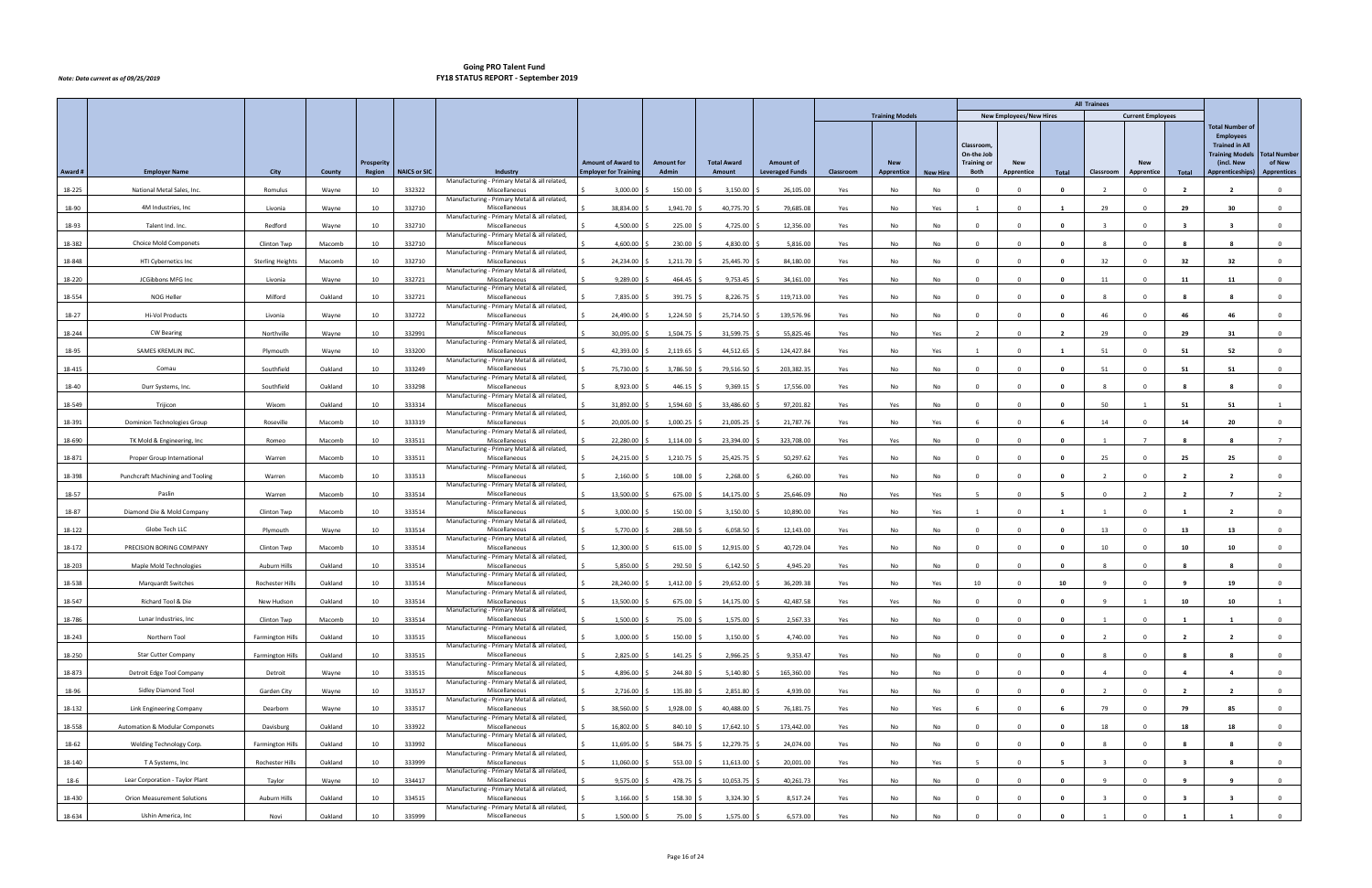|         |                                                   |                         |         |            |                     |                                                               |                             |                   |                    |                        |           |                        |                 |                                               |                                |                         | <b>All Trainees</b>     |                          |                |                                                                                                             |                               |
|---------|---------------------------------------------------|-------------------------|---------|------------|---------------------|---------------------------------------------------------------|-----------------------------|-------------------|--------------------|------------------------|-----------|------------------------|-----------------|-----------------------------------------------|--------------------------------|-------------------------|-------------------------|--------------------------|----------------|-------------------------------------------------------------------------------------------------------------|-------------------------------|
|         |                                                   |                         |         |            |                     |                                                               |                             |                   |                    |                        |           | <b>Training Models</b> |                 |                                               | <b>New Employees/New Hires</b> |                         |                         | <b>Current Employees</b> |                |                                                                                                             |                               |
|         |                                                   |                         |         | Prosperity |                     |                                                               | <b>Amount of Award to</b>   | <b>Amount for</b> | <b>Total Award</b> | <b>Amount of</b>       |           | <b>New</b>             |                 | Classroom<br>On-the Job<br><b>Training or</b> | <b>New</b>                     |                         |                         | <b>New</b>               |                | <b>Total Number of</b><br><b>Employees</b><br><b>Trained in All</b><br><b>Training Models</b><br>(incl. New | <b>Total Number</b><br>of New |
| Award # | <b>Employer Name</b>                              | City                    | County  | Region     | <b>NAICS or SIC</b> | Industry<br>Manufacturing - Primary Metal & all related,      | <b>Employer for Trainin</b> | Admin             | Amount             | <b>Leveraged Funds</b> | Classroom | Apprentice             | <b>New Hire</b> | Both                                          | Apprentice                     | Total                   | Classroom               | Apprentice               | Total          | Apprenticeships)                                                                                            | <b>Apprentices</b>            |
| 18-46   | FCA US LLC                                        | Auburn Hills            | Oakland | 10         | 336111              | Miscellaneous                                                 | 202,284.00                  | 10,114.20         | 212,398.20         | 382,639.00             | Yes       | No                     | No              |                                               |                                | - 0                     | 177                     |                          | 177            | 177                                                                                                         | $\Omega$                      |
| 18-94   | Sigma International                               | Livonia                 | Wayne   | 10         | 336111              | Manufacturing - Primary Metal & all related,<br>Miscellaneous | 9,962.00                    | 498.10            | 10,460.10          | 20,363.07              | Yes       | No                     | Yes             | $\overline{1}$                                | $\Omega$                       | $\overline{\mathbf{1}}$ |                         | $\Omega$                 | -8             | $\mathbf{q}$                                                                                                | $\overline{0}$                |
| 18-183  | FCA US LLC- Sterling Heights                      | <b>Sterling Heights</b> | Macomb  | 10         | 336111              | Manufacturing - Primary Metal & all related,<br>Miscellaneous | 525,000.00                  | 26,250.00         | 551,250.00         | 22,710,622.00          | No        | No                     | Yes             | 700                                           | $\Omega$                       | 700                     | $\Omega$                | $\Omega$                 | $\mathbf{0}$   | 700                                                                                                         | $\mathbf 0$                   |
| 18-234  | Ford Motor Company-Wayne                          | Dearborn                | Wayne   | 10         | 336111              | Manufacturing - Primary Metal & all related,<br>Miscellaneous | 170,645.00                  | 8,532.25          | 179,177.25         | 661,617.48             | Yes       | No                     | No              |                                               |                                |                         | 126                     |                          | 126            | 126                                                                                                         | $^{\circ}$                    |
| 18-223  | McLaren Performance Technologies                  | Livonia                 | Wayne   | 10         | 336211              | Manufacturing - Primary Metal & all related,<br>Miscellaneous | 40,095.00                   | 2,004.75          | 42,099.75          | 159,356.19             | Yes       | Yes                    | Yes             | $\overline{1}$                                | $\Omega$                       | - 1                     | 45                      |                          | 46             | 47                                                                                                          |                               |
| 18-525  | Valeo America-Auburn Hills                        | <b>Auburn Hills</b>     | Oakland | 10         | 336300              | Manufacturing - Primary Metal & all related,<br>Miscellaneous | 12,000.00                   | 600.00            | 12,600.00          | 25,560.00              | No        | No                     | Yes             | -8                                            |                                | -8                      | $\Omega$                | $\Omega$                 | 0              | - 8                                                                                                         | $\overline{0}$                |
| 18-526  | Valeo America-Troy                                | Troy                    | Oakland | 10         | 336300              | Manufacturing - Primary Metal & all related,<br>Miscellaneous | 60,980.00                   | 3,049.00          | 64,029.00          | 134,660.00             | No        | No                     | Yes             | 41                                            |                                | 41                      | $\Omega$                |                          |                | -41                                                                                                         | $\Omega$                      |
| 18-69   | Fufikura Automotive America, LLC                  | <b>Farmington Hills</b> | Oakland | 10         | 336320              | Manufacturing - Primary Metal & all related,<br>Miscellaneous | 9,000.00                    | 450.00            | 9,450.00           | 16,828.00              | Yes       | No                     | No              | $\Omega$                                      |                                | $\mathbf{0}$            |                         | $\Omega$                 |                | -6                                                                                                          | $\overline{0}$                |
| 18-542  | Preh                                              | Novi                    | Oakland | 10         | 336320              | Manufacturing - Primary Metal & all related,<br>Miscellaneous | 42,900.00                   | 2,145.00          | 45,045.00          | 69,130.01              | Yes       | No                     | No              | $^{\circ}$                                    |                                | $\mathbf{0}$            | 29                      | $\Omega$                 | 29             | 29                                                                                                          | $\mathbf 0$                   |
| 18-562  | Mando Ameirca C                                   | Novi                    | Oakland | 10         | 336320              | Manufacturing - Primary Metal & all related,<br>Miscellaneous | 28,923.00                   | 1,446.15          | 30,369.15          | 139,662.93             | Yes       | No                     | No              | $\Omega$                                      |                                | - 0                     | 52                      |                          | 52             | -52                                                                                                         | $\Omega$                      |
| 18-55   | Chassix, Inc.                                     | Southfield              | Oakland | 10         | 336330              | Manufacturing - Primary Metal & all related,<br>Miscellaneous | 12,000.00                   | 600.00            | 12,600.00          | 25,651.00              | Yes       | No                     | No              | $\overline{0}$                                |                                | $\mathbf{0}$            | -8                      | $\Omega$                 | -8             | - 8                                                                                                         | $\overline{0}$                |
| 18-74   | Magna Powertrain Sterling Height (MPTSH)          |                         | Macomb  | 10         | 336350              | Manufacturing - Primary Metal & all related,                  | 40,245.00                   | 2,012.25          | 42,257.25          | 90,271.00              |           | No                     |                 | 14                                            | $\Omega$                       | 14                      | 24                      | $\mathbf 0$              | 24             | 38                                                                                                          | $\mathbf 0$                   |
|         |                                                   | <b>Sterling Heights</b> |         |            |                     | Miscellaneous<br>Manufacturing - Primary Metal & all related, |                             |                   |                    |                        | Yes       |                        | Yes             |                                               |                                |                         |                         |                          |                |                                                                                                             |                               |
| 18-99   | Ford Sterling Axle Plant                          | <b>Sterling Heights</b> | Macomb  | 10         | 336350              | Miscellaneous<br>Manufacturing - Primary Metal & all related, | 49,516.00                   | 2,475.80          | 51,991.80          | 916,497.00             | Yes       | No                     | No              | $\Omega$                                      |                                | - 0                     | 55                      |                          | 55             | 55                                                                                                          | $\Omega$                      |
| 18-502  | BorgWarner Livonia                                | Livonia                 | Wayne   | 10         | 336350              | Miscellaneous<br>Manufacturing - Primary Metal & all related, | 16,000.00                   | 800.00            | 16,800.00          | 137,063.11             | Yes       | No                     | No              | $\Omega$                                      |                                | $\mathbf{0}$            | 12                      |                          | 12             | 12                                                                                                          | $\overline{0}$                |
| 18-508  | BorgWarner Auburn Hills                           | <b>Auburn Hills</b>     | Oakland | 10         | 336350              | Miscellaneous<br>Manufacturing - Primary Metal & all related, | 185,165.00                  | 9,258.25          | 194,423.25         | 714,959.04             | Yes       | No                     | Yes             | 39                                            |                                | 39                      | 109                     |                          | 109            | 148                                                                                                         | $^{\circ}$                    |
| 18-514  | Irvin Automotive Products                         | Pontiac                 | Oakland | 10         | 336360              | Miscellaneous<br>Manufacturing - Primary Metal & all related, | 3,796.00                    | 189.80            | 3,985.80           | 15,858.00              | Yes       | No                     | No              | $\Omega$                                      |                                | - 0                     |                         | $\Omega$                 | -5             |                                                                                                             | $\overline{0}$                |
| 18-929  | Magna-Shelby Foam                                 | Shelby Township         | Macomb  | 10         | 336360              | Miscellaneous<br>Manufacturing - Primary Metal & all related, | 39,500.00                   | 1,975.00          | 41,475.00          | 171,044.00             | Yes       | Yes                    | Yes             | 20                                            |                                | 20                      | $\mathbf{q}$            | $\overline{2}$           | 11             | 31                                                                                                          | 2                             |
| 18-159  | E&E Manufacturing Company, Inc.                   | Plymouth                | Wayne   | 10         | 336370              | Miscellaneous<br>Manufacturing - Primary Metal & all related, | 56,573.00                   | 2,828.65          | 59,401.65          | 127,536.89             | Yes       | Yes                    | No              | $\Omega$                                      |                                | $\mathbf 0$             | 73                      | $\overline{4}$           | 77             | 77                                                                                                          | $\overline{4}$                |
| 18-265  | <b>Ultraform Industries</b>                       | Romeo                   | Macomb  | 10         | 336370              | Miscellaneous<br>Manufacturing - Primary Metal & all related, | 14,752.00                   | 737.60            | 15,489.60          | 51,210.02              | Yes       | Yes                    | Yes             |                                               |                                |                         | $\alpha$                |                          |                | 12                                                                                                          |                               |
| 18-358  | AMI Livonia                                       | Livonia                 | Wayne   | 10         | 336370              | Miscellaneous                                                 | 11,570.00                   | 578.50            | 12,148.50          | 376,683.90             | Yes       | No                     | No              | $\Omega$                                      |                                | - 0                     | 12                      |                          | 12             | 12                                                                                                          | $^{\circ}$                    |
| 18-388  | L&W Engineering- Tech Center                      | New Boston              | Wayne   | 10         | 336370              | Manufacturing - Primary Metal & all related,<br>Miscellaneous | 17,510.00                   | 875.50            | 18,385.50          | 471,015.20             | Yes       | No                     | No              | $\Omega$                                      |                                | $\mathbf{0}$            | 22                      | $\Omega$                 | 22             | 22                                                                                                          | $\mathbf 0$                   |
| 18-395  | <b>Tower International</b>                        | Clinton Township        | Macomb  | 10         | 336370              | Manufacturing - Primary Metal & all related,<br>Miscellaneous | 22,666.00                   | 1,133.30          | 23,799.30          | 39,417.44              | Yes       | No                     | No              | $\Omega$                                      |                                | $\mathbf{0}$            | 54                      | $\Omega$                 | 54             | 54                                                                                                          | $\overline{0}$                |
| 18-565  | Marada Industries - Magna                         | New Hudson              | Oakland | 10         | 336370              | Manufacturing - Primary Metal & all related,<br>Miscellaneous | 51,163.00                   | $2,558.15$ \$     | $53,721.15$ \$     | 140,586.95             | Yes       | No                     | Yes             | 47                                            |                                | 47                      | 11                      | $\Omega$                 | 11             | 58                                                                                                          | $\mathbf 0$                   |
| 18-601  | Tower International                               | Plymouth                | Wayne   | 10         | 336370              | Manufacturing - Primary Metal & all related,<br>Miscellaneous | 40,355.00                   | 2,017.75          | 42,372.75          | 81,481.51              | No        | No                     | Yes             | 35                                            | $\mathbf 0$                    | 35                      | $^{\circ}$              | $\Omega$                 | $\mathbf{0}$   | 35                                                                                                          | $\mathbf 0$                   |
| 18-700  | Clips & Clamps Industries                         | Plymouth                | Wayne   | 10         | 336370              | Manufacturing - Primary Metal & all related,<br>Miscellaneous | 5,607.00                    | 280.35            | $5,887.35$ \$      | 28,139.23              | Yes       | No                     | No              | $\overline{0}$                                | $\Omega$                       | $\mathbf{0}$            | $\overline{9}$          | $\Omega$                 | - 9            | 9                                                                                                           | $\overline{0}$                |
| 18-61   | Lear Corporation - Rochester Hills                | Rochester Hills         | Oakland | 10         | 336390              | Manufacturing - Primary Metal & all related,<br>Miscellaneous | 20,865.00                   | $1,043.25$ \$     | 21,908.25          | 50,444.92              | Yes       | No                     | No              | $\overline{0}$                                | $\Omega$                       | 0                       | 16                      | $\Omega$                 | 16             | 16                                                                                                          | $\mathbf{0}$                  |
| 18-71   | LGE VC Business Center, N.A. - Hazel Park         | <b>Hazel Park</b>       | Oakland | 10         | 336390              | Manufacturing - Primary Metal & all related,<br>Miscellaneous | 70,000.00                   | 3,500.00          | 73,500.00          | 706,376.00             | No        | No                     | Yes             | 70                                            | $\Omega$                       | 70                      | $\Omega$                | $\Omega$                 | 0              | 70                                                                                                          | $\overline{0}$                |
| 18-201  | LGE VC Business Center N.A.- Troy                 | Troy                    | Oakland | 10         | 336390              | Manufacturing - Primary Metal & all related,<br>Miscellaneous | 37,500.00                   | 1,875.00          | 39,375.00          | 96,900.00              | No        | No                     | Yes             | 25                                            | $\Omega$                       | 25                      | $\mathbf{0}$            | $\Omega$                 | $\mathbf{0}$   | 25                                                                                                          | $\overline{0}$                |
| 18-372  | Rayconnect                                        | Rochester Hills         | Oakland | 10         | 336390              | Manufacturing - Primary Metal & all related,<br>Miscellaneous | 23,140.00                   | 1,157.00          | 24,297.00          | 23,702.97              | Yes       | No                     | Yes             | 15                                            |                                | 15                      | $\overline{\mathbf{3}}$ |                          | - 3            | 18                                                                                                          | $\mathbf{0}$                  |
| 18-197  | <b>Equitable Engineering Company</b>              | Troy                    | Oakland | 10         | 336412              | Manufacturing - Primary Metal & all related,<br>Miscellaneous | 5,595.00                    | 279.75            | 5,874.75           | 50,584.48              | Yes       | No                     | No              | $\overline{0}$                                |                                | $\mathbf{0}$            | $\overline{4}$          | $\Omega$                 | 4              | $\overline{4}$                                                                                              | $\overline{0}$                |
| 18-22   | 3 Dimensional Services                            | Rochester Hills         | Oakland | 10         | 336992              | Manufacturing - Primary Metal & all related,<br>Miscellaneous | 15,080.00                   | 754.00            | 15,834.00          | 43,260.00              | Yes       | No                     | No              | $\overline{0}$                                | $\Omega$                       | 0                       | 19                      | $\Omega$                 | 19             | 19                                                                                                          | $\overline{0}$                |
| 18-128  | <b>Becker Orthopedic</b>                          | Troy                    | Oakland | 10         | 339113              | Manufacturing - Primary Metal & all related,<br>Miscellaneous | 24,327.00                   | 1,216.35          | 25,543.35          | 54,923.00              | Yes       | No                     | Yes             |                                               |                                |                         | 22                      |                          | 22             | 23                                                                                                          | $\overline{0}$                |
| 18-489  | Shannon Precicion Fastener LLC                    | <b>Auburn Hills</b>     | Oakland | 10         | 339900              | Manufacturing - Primary Metal & all related,<br>Miscellaneous | 3,588.00                    | 179.40            | 3,767.40           | 17,929.00              | Yes       | No                     | No              | $\Omega$                                      |                                | $\mathbf{0}$            |                         | $\Omega$                 |                |                                                                                                             | $\overline{0}$                |
| 18-494  | Shannon Precicion Fastener LLC                    | <b>Madison Heights</b>  | Oakland | 10         | 339900              | Manufacturing - Primary Metal & all related,<br>Miscellaneous | 11,200.00                   | $560.00$ \$       | 11,760.00 \$       | 21,440.00              | Yes       | No                     | No              | $\overline{\mathbf{0}}$                       | $\Omega$                       | 0                       | 12                      | $\Omega$                 | 12             | 12                                                                                                          | $\overline{0}$                |
| 18-497  | Shannon Precicion Fastener LLC                    | Madison Heights         | Oakland | 10         | 339900              | Manufacturing - Primary Metal & all related,<br>Miscellaneous | 7,088.00                    | 354.40            | 7,442.40           | 27,299.00              | Yes       | No                     | No              | $\Omega$                                      |                                | $\mathbf{0}$            | 12                      |                          | 12             | 12                                                                                                          | $\mathbf{0}$                  |
|         |                                                   |                         |         |            |                     | Manufacturing - Primary Metal & all related,                  |                             |                   |                    |                        |           |                        |                 |                                               |                                |                         |                         |                          |                |                                                                                                             |                               |
| 18-64   | Cadillac Products Automotive Company - Troy Plant | Troy                    | Oakland | 10         | 371433              | Miscellaneous                                                 | 9,295.00                    | 464.75 \$         | $9,759.75$ \$      | 29,092.51              | Yes       | No                     | No              | $\overline{0}$                                |                                | $\mathbf{0}$            |                         | $\Omega$                 | $\overline{7}$ | $\overline{7}$                                                                                              | $\overline{0}$                |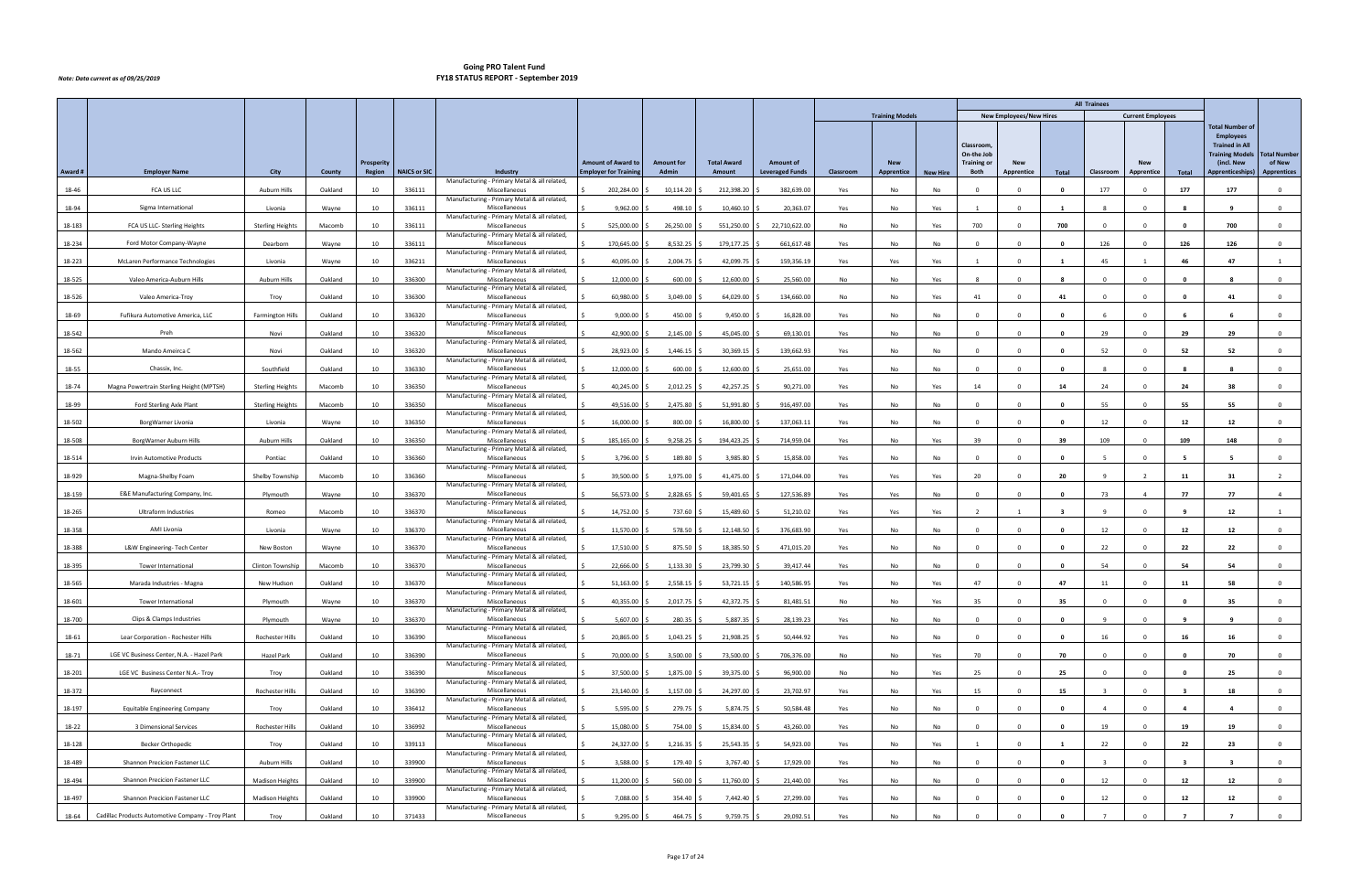|          |                                                  |              |             |                   |                     |                                                                                           |                              |                   |                    |                             |           |                        |                 |                          |                                |                         | <b>All Trainees</b> |                          |                |                        |                     |
|----------|--------------------------------------------------|--------------|-------------|-------------------|---------------------|-------------------------------------------------------------------------------------------|------------------------------|-------------------|--------------------|-----------------------------|-----------|------------------------|-----------------|--------------------------|--------------------------------|-------------------------|---------------------|--------------------------|----------------|------------------------|---------------------|
|          |                                                  |              |             |                   |                     |                                                                                           |                              |                   |                    |                             |           | <b>Training Models</b> |                 |                          | <b>New Employees/New Hires</b> |                         |                     | <b>Current Employees</b> |                |                        |                     |
|          |                                                  |              |             |                   |                     |                                                                                           |                              |                   |                    |                             |           |                        |                 |                          |                                |                         |                     |                          |                | <b>Total Number of</b> |                     |
|          |                                                  |              |             |                   |                     |                                                                                           |                              |                   |                    |                             |           |                        |                 |                          |                                |                         |                     |                          |                | <b>Employees</b>       |                     |
|          |                                                  |              |             |                   |                     |                                                                                           |                              |                   |                    |                             |           |                        |                 | Classroom,               |                                |                         |                     |                          |                | <b>Trained in All</b>  |                     |
|          |                                                  |              |             |                   |                     |                                                                                           |                              |                   |                    |                             |           |                        |                 | On-the Job               |                                |                         |                     |                          |                | <b>Training Models</b> | <b>Total Number</b> |
|          |                                                  |              |             | <b>Prosperity</b> |                     |                                                                                           | <b>Amount of Award to</b>    | <b>Amount for</b> | <b>Total Award</b> | <b>Amount of</b>            |           | <b>New</b>             |                 | <b>Training or</b>       | <b>New</b>                     |                         |                     | <b>New</b>               |                | (incl. New             | of New              |
| Award #  | <b>Employer Name</b>                             | City         | County      | Region            | <b>NAICS or SIC</b> | Industry<br>Manufacturing - Primary Metal & all related,                                  | <b>Employer for Training</b> | Admin             | Amount             | <b>Leveraged Funds</b>      | Classroom | Apprentice             | <b>New Hire</b> | Both                     | Apprentice                     | Total                   | Classroom           | Apprentice               | Total          | Apprenticeships)       | <b>Apprentices</b>  |
| 18-644   | Cadillac Products Automotive Company - Roseville | Roseville    | Macomb      | 10                | 371433              | Miscellaneous                                                                             | 16,620.00                    | 831.00            | 17,451.00          | 45,204.00                   | Yes       | No                     | No              | - 0                      |                                | 0                       | 13                  |                          | 13             | 13                     | $\Omega$            |
|          |                                                  |              |             |                   |                     | Manufacturing - Primary Metal & all related,                                              |                              |                   |                    |                             |           |                        |                 |                          |                                |                         |                     |                          |                |                        |                     |
| 18-78    | Katech INC                                       | Clinton Twp  | Macomb      | 10                | 33                  | Miscellaneous                                                                             | 8,820.00                     | 441.00            | 9,261.00           | 20,672.00                   | Yes       | No                     | Yes             | ્ર                       | $\Omega$                       | $\overline{\mathbf{3}}$ | $\mathbf{R}$        | $\Omega$                 | -3             | - 6                    | $\mathbf{O}$        |
|          |                                                  |              |             |                   |                     | Manufacturing - Wood, Paper, Printing,                                                    |                              |                   |                    |                             |           |                        |                 |                          |                                |                         |                     |                          |                |                        |                     |
| 18-130   | Hurley Marine Inc                                | Escanaba     | Delta       | $\overline{1}$    | 3089                | Petroleum/Coal, Chemical, Plastics, Nonmetallic<br>Mineral                                | 3,000.00                     | 150.00            | 3,150.00           | 29,133.41                   | No        | No                     | Yes             | $\overline{\phantom{a}}$ | $\Omega$                       | $\overline{2}$          | $\Omega$            | $\Omega$                 | 0              | $\overline{2}$         | $\overline{0}$      |
|          |                                                  |              |             |                   |                     | Manufacturing - Wood, Paper, Printing,                                                    |                              |                   |                    |                             |           |                        |                 |                          |                                |                         |                     |                          |                |                        |                     |
|          |                                                  |              |             |                   |                     | Petroleum/Coal, Chemical, Plastics, Nonmetallic                                           |                              |                   |                    |                             |           |                        |                 |                          |                                |                         |                     |                          |                |                        |                     |
| 18-981-C | Maples Sawmill                                   | Hessel       | Mackinac    | $\overline{1}$    | 321113              | Mineral                                                                                   | 3,000.00                     | 150.00            | 3,150.00           | 19,965.00                   | Yes       | No                     | No              | $\Omega$                 | $\Omega$                       | $\mathbf{0}$            | $\overline{2}$      | $\mathbf 0$              | $\overline{2}$ | $\overline{2}$         | $\mathbf{0}$        |
|          |                                                  |              |             |                   |                     | Manufacturing - Wood, Paper, Printing,<br>Petroleum/Coal, Chemical, Plastics, Nonmetallic |                              |                   |                    |                             |           |                        |                 |                          |                                |                         |                     |                          |                |                        |                     |
| 18-292   | <b>Connor Sports Flooring</b>                    | Amasa        | Iron        |                   | 321918              | Mineral                                                                                   | 6,000.00                     | 300.00            | 6,300.00           | 11,486.67                   | Yes       | No                     | Yes             |                          |                                | - 3                     |                     | $\Omega$                 |                | -4                     | $\mathbf{0}$        |
|          |                                                  |              |             |                   |                     | Manufacturing - Wood, Paper, Printing,                                                    |                              |                   |                    |                             |           |                        |                 |                          |                                |                         |                     |                          |                |                        |                     |
|          |                                                  |              |             |                   |                     | Petroleum/Coal, Chemical, Plastics, Nonmetallic                                           |                              |                   |                    |                             |           |                        |                 |                          |                                |                         |                     |                          |                |                        |                     |
| 18-110   | <b>Wilson Enterprises</b>                        | Wilson       | Menominee   |                   | 321999              | Mineral                                                                                   | 12,000.00                    | 600.00            | 12,600.00          | 16,800.00                   | No        | No                     | Yes             |                          |                                | -8                      | $\Omega$            |                          |                | - 8                    | $\mathbf{0}$        |
|          |                                                  |              |             |                   |                     | Manufacturing - Wood, Paper, Printing,<br>Petroleum/Coal, Chemical, Plastics, Nonmetallic |                              |                   |                    |                             |           |                        |                 |                          |                                |                         |                     |                          |                |                        |                     |
| 18-43    | Verso Corporation -- Verso Quinnesec LLC         | Quinnesec    | Dickinson   |                   | 322100              | Mineral                                                                                   | 6,000.00                     | 300.00            | 6,300.00           | 26,059.00                   | No        | No                     | Yes             |                          | $\Omega$                       | -4                      | $\Omega$            | $\Omega$                 |                | -4                     | $\mathbf{0}$        |
|          |                                                  |              |             |                   |                     | Manufacturing - Wood, Paper, Printing,                                                    |                              |                   |                    |                             |           |                        |                 |                          |                                |                         |                     |                          |                |                        |                     |
|          |                                                  |              |             |                   |                     | Petroleum/Coal, Chemical, Plastics, Nonmetallic                                           |                              |                   |                    |                             |           |                        |                 |                          |                                |                         |                     |                          |                |                        |                     |
| 18-9     | Neenah Paper                                     | Munising     | Alger       |                   | 322121              | Mineral                                                                                   | 51,000.00                    | 2,550.00          | 53,550.00          | 75,914.00                   | Yes       | No                     | Yes             | 10                       | $\Omega$                       | 10                      | 24                  | $\Omega$                 | 24             | 34                     | $\mathbf{0}$        |
|          |                                                  |              |             |                   |                     | Manufacturing - Wood, Paper, Printing,<br>Petroleum/Coal, Chemical, Plastics, Nonmetallic |                              |                   |                    |                             |           |                        |                 |                          |                                |                         |                     |                          |                |                        |                     |
| 18-167   | UP Paper, LLC.                                   | Manistique   | Schoolcraft |                   | 322121              | Mineral                                                                                   | 32,571.00                    | 1,628.55          | 34,199.55          | 63,839.08                   | Yes       | Yes                    | Yes             | - 8                      | $\Omega$                       | - 8                     | 41                  |                          | 42             | 50                     |                     |
|          |                                                  |              |             |                   |                     | Manufacturing - Wood, Paper, Printing,                                                    |                              |                   |                    |                             |           |                        |                 |                          |                                |                         |                     |                          |                |                        |                     |
|          |                                                  |              |             |                   |                     | Petroleum/Coal, Chemical, Plastics, Nonmetallic                                           |                              |                   |                    |                             |           |                        |                 |                          |                                |                         |                     |                          |                |                        |                     |
| 18-194   | Verso Corporation                                | Escanaba     | Delta       | $\overline{1}$    | 322121              | Mineral                                                                                   | 110,637.00                   | 5,531.85          | 116,168.85         | 184,850.48                  | Yes       | No                     | Yes             | 23                       | $\Omega$                       | 23                      | 93                  | $\Omega$                 | 93             | 116                    | $\mathbf{0}$        |
|          |                                                  |              |             |                   |                     | Manufacturing - Wood, Paper, Printing,<br>Petroleum/Coal, Chemical, Plastics, Nonmetallic |                              |                   |                    |                             |           |                        |                 |                          |                                |                         |                     |                          |                |                        |                     |
| 18-34    | Argonics, Inc.                                   | Gwinn        | Marquette   | $\mathbf{1}$      | 325211              | Mineral                                                                                   | 8,590.00                     | 429.50            | 9,019.50           | 19,518.63                   | Yes       | No                     | No              | $\overline{0}$           | $\Omega$                       | $\overline{\mathbf{0}}$ | $\overline{7}$      | $\Omega$                 | $\overline{7}$ | $\overline{7}$         | $\overline{0}$      |
|          |                                                  |              |             |                   |                     | Manufacturing - Wood, Paper, Printing,                                                    |                              |                   |                    |                             |           |                        |                 |                          |                                |                         |                     |                          |                |                        |                     |
|          |                                                  |              |             |                   |                     | Petroleum/Coal, Chemical, Plastics, Nonmetallic                                           |                              |                   |                    |                             |           |                        |                 |                          |                                |                         |                     |                          |                |                        |                     |
| 18-376   | CertainTeed Corporation                          | L'anse       | Baraga      | $\mathbf{1}$      | 327993              | Mineral                                                                                   | 21,000.00                    | 1,050.00          | 22,050.00          | 98,134.62                   | Yes       | Yes                    | Yes             | $\mathbf{q}$             | 2                              | 11                      |                     | $\Omega$                 | -1             | 12                     | $\overline{2}$      |
|          |                                                  |              |             |                   |                     | Manufacturing - Wood, Paper, Printing,<br>Petroleum/Coal, Chemical, Plastics, Nonmetallic |                              |                   |                    |                             |           |                        |                 |                          |                                |                         |                     |                          |                |                        |                     |
| 18-14    | Louisiana Pacific Corporation                    | Newberry     | Luce        |                   | 2493321219          | Mineral                                                                                   | 2,001.00                     | 100.05            | 2,101.05           | 4,569.39                    | Yes       | No                     | No              | $\Omega$                 |                                | $\mathbf{0}$            |                     |                          |                | $\overline{7}$         | $\Omega$            |
| $18-7$   | Northern Hardwoods Lumber, LLC                   | South Range  | Houghton    |                   | 321113              | Manufacturing - Wood, Paper, Printing, Petroleum/                                         | 1,882.00                     | 94.10             | 1,976.10           | 3,149.84                    | Yes       | No                     | No              | $\overline{0}$           | $\overline{0}$                 | $\overline{\mathbf{0}}$ | $\overline{2}$      | $\overline{0}$           | $\overline{2}$ | $\overline{2}$         | $\overline{0}$      |
|          |                                                  |              |             |                   |                     | Manufacturing - Wood, Paper, Printing,                                                    |                              |                   |                    |                             |           |                        |                 |                          |                                |                         |                     |                          |                |                        |                     |
| 18-349   | Manthei Veneer                                   | Petoskey     | Emmet       | $\overline{2}$    | 321211              | Petroleum/Coal, Chemical, Plastics, Nonmetallic<br>Mineral                                | 40,665.00                    | 2,033.25          | 42,698.25 \$       | 239,183.61                  | Yes       | No                     | Yes             |                          |                                | - 5                     | 36                  |                          | 36             | 41                     | $\overline{0}$      |
|          |                                                  |              |             |                   |                     | Manufacturing - Wood, Paper, Printing,                                                    |                              |                   |                    |                             |           |                        |                 |                          |                                |                         |                     |                          |                |                        |                     |
|          |                                                  |              |             |                   |                     | Petroleum/Coal, Chemical, Plastics, Nonmetallic                                           |                              |                   |                    |                             |           |                        |                 |                          |                                |                         |                     |                          |                |                        |                     |
| 18-280   | <b>Spencer Plastics</b>                          | Cadillac     | Wexford     |                   | 326199              | Mineral                                                                                   | 44,175.00                    | 2,208.75          | 46,383.75 \$       | 233,255.63                  | Yes       | No                     | No              | - 0                      |                                | 0                       | 31                  |                          | 31             | 31                     | $\overline{0}$      |
|          |                                                  |              |             |                   |                     | Manufacturing - Wood, Paper, Printing,<br>Petroleum/Coal, Chemical, Plastics, Nonmetallic |                              |                   |                    |                             |           |                        |                 |                          |                                |                         |                     |                          |                |                        |                     |
| 18-282   | A.L.P. Lighting Componets                        | Charlevoix   | Charlevoix  |                   | 326199              | Mineral                                                                                   | 17,130.00                    | 856.50            | 17,986.50 \$       | 28,858.00                   | Yes       | No                     | Yes             |                          |                                |                         | 17                  |                          |                | 18                     |                     |
|          |                                                  |              |             |                   |                     | Manufacturing - Wood, Paper, Printing,                                                    |                              |                   |                    |                             |           |                        |                 |                          |                                |                         |                     |                          |                |                        |                     |
|          |                                                  |              |             |                   |                     | Petroleum/Coal, Chemical, Plastics, Nonmetallic                                           |                              |                   |                    |                             |           |                        |                 |                          |                                |                         |                     |                          |                |                        |                     |
| 18-296   | Saint-Gobain                                     | Williamsburg | Antrim      |                   | 326199              | Mineral                                                                                   | $3,000.00$ \$                | 150.00 \$         | $3,150.00$ \$      | 10,905.00                   | Yes       | No                     | No              | $\Omega$                 |                                | 0                       |                     |                          |                | $\overline{2}$         | $\overline{0}$      |
|          |                                                  |              |             |                   |                     | Manufacturing - Wood, Paper, Printing,<br>Petroleum/Coal, Chemical, Plastics, Nonmetallic |                              |                   |                    |                             |           |                        |                 |                          |                                |                         |                     |                          |                |                        |                     |
| 18-341   | Avon Automotive                                  | Cadillac     | Wexford     |                   | 326220              | Mineral                                                                                   | 92,916.00                    | 4,645.80 \$       | 97,561.80 \$       | 345,288.23                  | Yes       | No                     | Yes             | 10                       |                                | 10                      | 351                 |                          | 351            | 361                    | $\overline{0}$      |
|          |                                                  |              |             |                   |                     | Manufacturing - Wood, Paper, Printing,                                                    |                              |                   |                    |                             |           |                        |                 |                          |                                |                         |                     |                          |                |                        |                     |
|          |                                                  |              |             |                   |                     | Petroleum/Coal, Chemical, Plastics, Nonmetallic                                           |                              |                   |                    |                             |           |                        |                 |                          |                                |                         |                     |                          |                |                        |                     |
| 18-340   | Avon Protection Systems                          | Cadillac     | Wexford     |                   | 326299              | Mineral<br>Manufacturing - Wood, Paper, Printing,                                         | 70,544.00                    | 3,527.20 \$       | 74,071.20 \$       | 906,850.73                  | Yes       | No                     | No              | $\overline{0}$           |                                | 0                       | 88                  |                          | 88             | 88                     | $\overline{0}$      |
|          |                                                  |              |             |                   |                     | Petroleum/Coal, Chemical, Plastics, Nonmetallic                                           |                              |                   |                    |                             |           |                        |                 |                          |                                |                         |                     |                          |                |                        |                     |
| 18-350   | <b>MDC Contracting</b>                           | Charlevoix   | Charlevoix  | 2                 | 327331              | Mineral                                                                                   | 40,815.00                    | 2,040.75          | 42,855.75 \$       | 100,171.44                  | Yes       | No                     | Yes             |                          |                                | $\mathbf{3}$            | 36                  | $\Omega$                 | 36             | 39                     | $\overline{0}$      |
|          |                                                  |              |             |                   |                     | Manufacturing - Wood, Paper, Printing,                                                    |                              |                   |                    |                             |           |                        |                 |                          |                                |                         |                     |                          |                |                        |                     |
| 18-302   |                                                  |              |             | $\overline{2}$    | 3261699             | Petroleum/Coal, Chemical, Plastics, Nonmetallic                                           | 15,000.00                    |                   |                    |                             |           |                        |                 | - 8                      | $\Omega$                       | - 8                     | $\Omega$            |                          | $\mathbf{1}$   | 9                      |                     |
|          | M R Products                                     | Copemish     | Manistee    |                   |                     | Mineral<br>Manufacturing - Wood, Paper, Printing,                                         |                              | 750.00 \$         | 15,750.00 \$       | 81,948.71                   | No        | Yes                    | Yes             |                          |                                |                         |                     |                          |                |                        | 1                   |
|          |                                                  |              |             |                   |                     | Petroleum/Coal, Chemical, Plastics, Nonmetallic                                           |                              |                   |                    |                             |           |                        |                 |                          |                                |                         |                     |                          |                |                        |                     |
| 18-377   | Arauco                                           | Grayling     | Crawford    |                   | 3212                | Mineral                                                                                   | 178,250.00                   | 8,912.50 \$       |                    | 187,162.50 \$ 16,742,061.25 | Yes       | Yes                    | Yes             | 137                      |                                | 145                     | -5                  | $\Omega$                 | - 5            | 150                    | 8                   |
|          |                                                  |              |             |                   |                     | Manufacturing - Wood, Paper, Printing,                                                    |                              |                   |                    |                             |           |                        |                 |                          |                                |                         |                     |                          |                |                        |                     |
| 18-958-A | AJD Forest Products LP                           | Grayling     | Crawford    |                   | 321113              | Petroleum/Coal, Chemical, Plastics, Nonmetallic<br>Mineral                                | 1,500.00                     | 75.00 \$          | $1,575.00$ \$      | 1,761.00                    | Yes       | No                     | No              | $\overline{0}$           |                                | 0                       |                     |                          |                | -1                     | $\overline{0}$      |
|          |                                                  |              |             |                   |                     | Manufacturing - Wood, Paper, Printing,                                                    |                              |                   |                    |                             |           |                        |                 |                          |                                |                         |                     |                          |                |                        |                     |
|          |                                                  |              |             |                   |                     | Petroleum/Coal, Chemical, Plastics, Nonmetallic                                           |                              |                   |                    |                             |           |                        |                 |                          |                                |                         |                     |                          |                |                        |                     |
| 18-958-E | Springs Window Fashions                          | Grayling     | Crawford    |                   | 321113              | Mineral                                                                                   | $3,000.00$ \$                | $150.00$ \$       | $3,150.00$ \$      | 1,911.00                    | Yes       | No                     | No              |                          |                                |                         |                     |                          |                |                        | $\overline{0}$      |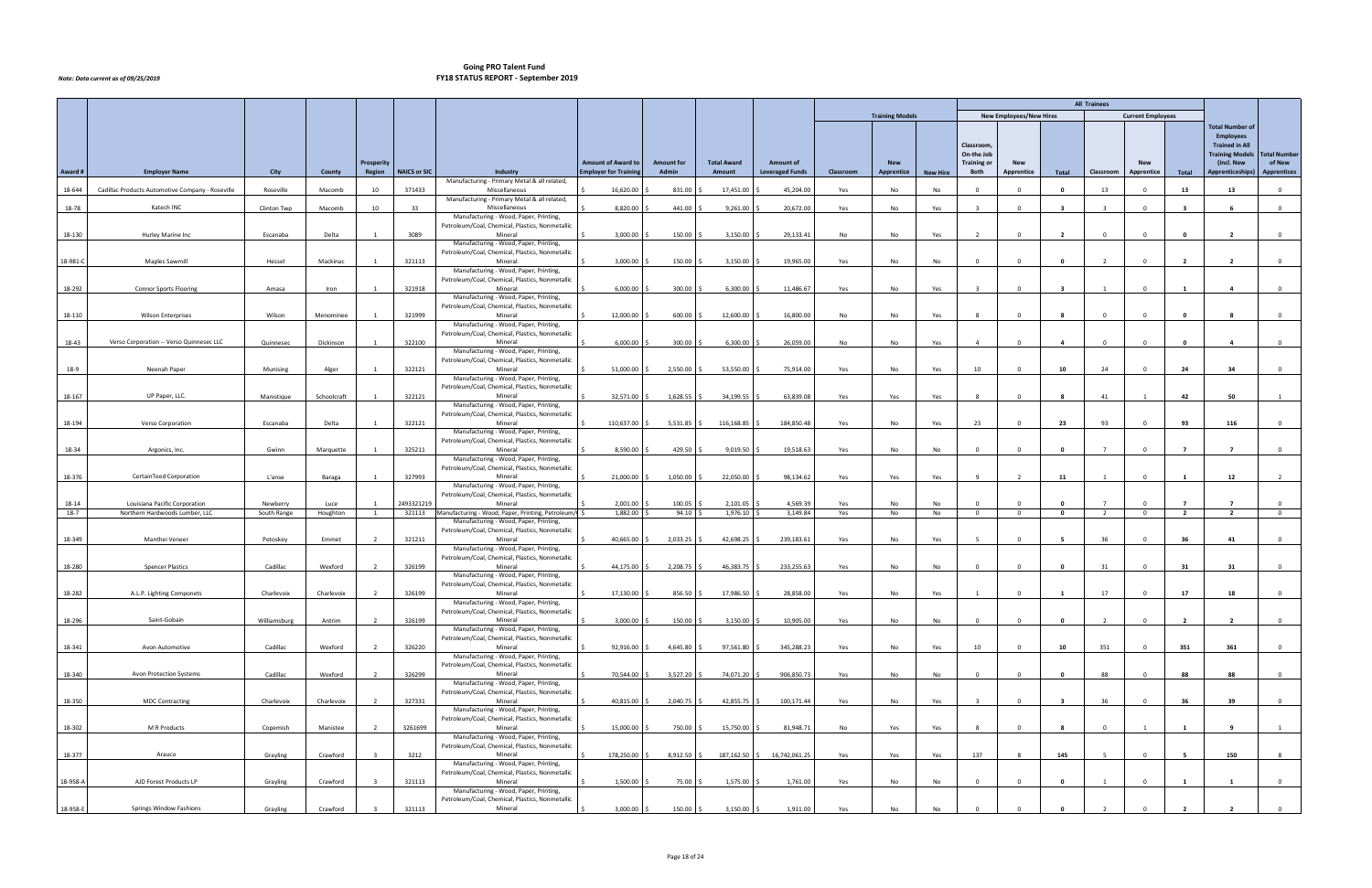|          |                                                                   |                     |          |                |              |                                                                                           |                              |                   |                    |                        |           |                        |                 |                          |                                |                | <b>All Trainees</b> |                          |                          |                                                 |                     |
|----------|-------------------------------------------------------------------|---------------------|----------|----------------|--------------|-------------------------------------------------------------------------------------------|------------------------------|-------------------|--------------------|------------------------|-----------|------------------------|-----------------|--------------------------|--------------------------------|----------------|---------------------|--------------------------|--------------------------|-------------------------------------------------|---------------------|
|          |                                                                   |                     |          |                |              |                                                                                           |                              |                   |                    |                        |           | <b>Training Models</b> |                 |                          | <b>New Employees/New Hires</b> |                |                     | <b>Current Employees</b> |                          |                                                 |                     |
|          |                                                                   |                     |          |                |              |                                                                                           |                              |                   |                    |                        |           |                        |                 |                          |                                |                |                     |                          |                          | <b>Total Number of</b>                          |                     |
|          |                                                                   |                     |          |                |              |                                                                                           |                              |                   |                    |                        |           |                        |                 |                          |                                |                |                     |                          |                          | <b>Employees</b>                                |                     |
|          |                                                                   |                     |          |                |              |                                                                                           |                              |                   |                    |                        |           |                        |                 | Classroom,<br>On-the Job |                                |                |                     |                          |                          | <b>Trained in All</b><br><b>Training Models</b> | <b>Total Number</b> |
|          |                                                                   |                     |          | Prosperity     |              |                                                                                           | <b>Amount of Award to</b>    | <b>Amount for</b> | <b>Total Award</b> | <b>Amount of</b>       |           | <b>New</b>             |                 | Training or              | <b>New</b>                     |                |                     | <b>New</b>               |                          | (incl. New                                      | of New              |
| Award #  | <b>Employer Name</b>                                              | City                | County   | Region         | NAICS or SIC | Industry                                                                                  | <b>Employer for Training</b> | Admin             | Amount             | <b>Leveraged Funds</b> | Classroom | Apprentice             | <b>New Hire</b> | Both                     | Apprentice                     | Total          | Classroom           | Apprentice               | Total                    | Apprenticeships)                                | Apprentices         |
|          |                                                                   |                     |          |                |              | Manufacturing - Wood, Paper, Printing,<br>Petroleum/Coal, Chemical, Plastics, Nonmetallic |                              |                   |                    |                        |           |                        |                 |                          |                                |                |                     |                          |                          |                                                 |                     |
| 18-977-D | Springs Window Fashions                                           | Grayling            | Crawford |                | 321113       | Mineral                                                                                   | 200.00                       | $10.00$ \$        | 210.00 \$          | 279.00                 | Yes       | No                     | No              | $\overline{0}$           | $\Omega$                       | $\mathbf{0}$   |                     | $\Omega$                 |                          |                                                 | $\mathbf{0}$        |
|          |                                                                   |                     |          |                |              | Manufacturing - Wood, Paper, Printing,                                                    |                              |                   |                    |                        |           |                        |                 |                          |                                |                |                     |                          |                          |                                                 |                     |
| 18-981-A | AJD Forest Products                                               | Grayling            | Crawford |                | 321113       | Petroleum/Coal, Chemical, Plastics, Nonmetallic<br>Mineral                                | 1,500.00                     | 75.00 \$          | 1,575.00 \$        | 11,965.00              | Yes       | No                     | No              | $\overline{0}$           | $\Omega$                       | $\mathbf 0$    |                     | $\Omega$                 |                          |                                                 | $\mathbf{0}$        |
|          |                                                                   |                     |          |                |              | Manufacturing - Wood, Paper, Printing,                                                    |                              |                   |                    |                        |           |                        |                 |                          |                                |                |                     |                          |                          |                                                 |                     |
|          |                                                                   |                     |          |                |              | Petroleum/Coal, Chemical, Plastics, Nonmetallic                                           |                              |                   |                    |                        |           |                        |                 |                          |                                |                |                     |                          |                          |                                                 |                     |
| 18-981-E | Silver Leaf Sawmill                                               | Elmira              | Otsego   |                | 321113       | Mineral<br>Manufacturing - Wood, Paper, Printing,                                         | 1,500.00                     | 75.00 \$          | 1,575.00 \$        | 11,940.00              | Yes       | No                     | No              | $\overline{0}$           |                                | $\mathbf{0}$   |                     | $\Omega$                 |                          |                                                 | $\mathbf 0$         |
|          |                                                                   |                     |          |                |              | Petroleum/Coal, Chemical, Plastics, Nonmetallic                                           |                              |                   |                    |                        |           |                        |                 |                          |                                |                |                     |                          |                          |                                                 |                     |
| 18-981-F | Springs Window Fashions                                           | Grayling            | Crawford |                | 321113       | Mineral                                                                                   | 3,000.00                     | 150.00            | $3,150.00$ \$      | 18,805.00              | Yes       | No                     | No              | $\overline{0}$           |                                | $\mathbf{0}$   |                     | $\Omega$                 | $\overline{2}$           | $\overline{2}$                                  | $\mathbf{0}$        |
|          |                                                                   |                     |          |                |              | Manufacturing - Wood, Paper, Printing,<br>Petroleum/Coal, Chemical, Plastics, Nonmetallic |                              |                   |                    |                        |           |                        |                 |                          |                                |                |                     |                          |                          |                                                 |                     |
| 18-423   | Weyerhaeuser                                                      | Grayling            | Crawford |                | 321219       | Mineral                                                                                   | 47,800.00                    | 2,390.00          | $50,190.00$ \$     | 938,297.78             | Yes       | No                     | Yes             | 1                        | $\Omega$                       | $\mathbf{1}$   | 33                  | $\overline{0}$           | 33                       | 34                                              | $\mathbf{0}$        |
|          |                                                                   |                     |          |                |              | Manufacturing - Wood, Paper, Printing,                                                    |                              |                   |                    |                        |           |                        |                 |                          |                                |                |                     |                          |                          |                                                 |                     |
| 18-958-F | Weyerhaeuser                                                      | Grayling            | Crawford |                | 321219       | Petroleum/Coal, Chemical, Plastics, Nonmetallic<br>Mineral                                | 4,500.00                     | 225.00 \$         | 4,725.00 \$        | 5,160.00               | Yes       | No                     | No              | $\overline{0}$           | $\Omega$                       | $\mathbf{0}$   | $\mathbf{R}$        | $\overline{0}$           | -3                       | $\overline{\mathbf{3}}$                         | $\mathbf{0}$        |
|          | North East Michigan Rehabilitation and Opportunity                |                     |          |                |              |                                                                                           |                              |                   |                    |                        |           |                        |                 |                          |                                |                |                     |                          |                          |                                                 |                     |
| 18-417   | Center                                                            | Alpena              | Alpena   |                | 321113       | Manufacturing - Wood, Paper, Printing, Petroleum/C                                        | 7,903.00                     | 395.15            | 8,298.15           | 10,124.00              | Yes       | No                     | No              | $\Omega$                 |                                | $\mathbf{0}$   | 19                  | $\Omega$                 | 19                       | 19                                              | $\overline{0}$      |
|          |                                                                   |                     |          |                |              | Manufacturing - Wood, Paper, Printing,<br>Petroleum/Coal, Chemical, Plastics, Nonmetallic |                              |                   |                    |                        |           |                        |                 |                          |                                |                |                     |                          |                          |                                                 |                     |
| 18-555   | Wright Plastic Products Co, LLC                                   | Sheridan            | Montcalm |                | 32166        | Mineral                                                                                   | 4,200.00                     | 210.00            | $4,410.00$ \$      | 8,422.97               | Yes       | No                     | No              |                          |                                | 0              | 11                  |                          | 11                       | 11                                              | $\overline{0}$      |
|          |                                                                   |                     |          |                |              | Manufacturing - Wood, Paper, Printing,                                                    |                              |                   |                    |                        |           |                        |                 |                          |                                |                |                     |                          |                          |                                                 |                     |
| 18-548   | Lauren Manufacturing                                              | Spring Lake         | Ottawa   |                | 32619        | Petroleum/Coal, Chemical, Plastics, Nonmetallic<br>Mineral                                | 9,338.00                     | 466.90            | $9,804.90$ \$      | 155,970.43             | Yes       | No                     | Yes             |                          |                                |                | 23                  |                          | 23                       | 28                                              | $^{\circ}$          |
|          |                                                                   |                     |          |                |              | Manufacturing - Wood, Paper, Printing,                                                    |                              |                   |                    |                        |           |                        |                 |                          |                                |                |                     |                          |                          |                                                 |                     |
|          |                                                                   |                     |          |                |              | Petroleum/Coal, Chemical, Plastics, Nonmetallic                                           |                              |                   |                    |                        |           |                        |                 |                          |                                |                |                     |                          |                          |                                                 |                     |
| 18-373   | Flexfab                                                           | Hastings            | Barry    |                | 32622        | Mineral<br>Manufacturing - Wood, Paper, Printing,                                         | 15,000.00                    | 750.00            | 15,750.00 \$       | 29,800.00              | No        | No                     | Yes             | 10                       |                                | 10             |                     |                          |                          | 10                                              | $^{\circ}$          |
|          |                                                                   |                     |          |                |              | Petroleum/Coal, Chemical, Plastics, Nonmetallic                                           |                              |                   |                    |                        |           |                        |                 |                          |                                |                |                     |                          |                          |                                                 |                     |
| 18-602   | <b>GM Wood Products</b>                                           | Newaygo             | Newaygo  |                | 321911       | Mineral                                                                                   | 12,000.00                    | 600.00            | 12,600.00 \$       | 340,593.00             | Yes       | No                     | No              |                          |                                |                |                     |                          |                          |                                                 | $^{\circ}$          |
|          |                                                                   |                     |          |                |              | Manufacturing - Wood, Paper, Printing,<br>Petroleum/Coal, Chemical, Plastics, Nonmetallic |                              |                   |                    |                        |           |                        |                 |                          |                                |                |                     |                          |                          |                                                 |                     |
| 18-912   | Great Lakes Triad Packaging Co                                    | Kentwood            | Kent     |                | 322211       | Mineral                                                                                   | 10,500.00                    | 525.00            | 11,025.00 \$       | 2,364,275.00           | Yes       | No                     | No              |                          |                                | 0              |                     |                          |                          |                                                 | $\mathbf 0$         |
|          |                                                                   |                     |          |                |              | Manufacturing - Wood, Paper, Printing,                                                    |                              |                   |                    |                        |           |                        |                 |                          |                                |                |                     |                          |                          |                                                 |                     |
| 18-852   | Safety Decals                                                     | Ludington           | Mason    |                | 323111       | Petroleum/Coal, Chemical, Plastics, Nonmetallic<br>Mineral                                | 19,950.00                    | 997.50            | 20,947.50 \$       | 59,150.00              | Yes       | No                     | Yes             |                          |                                |                | 10                  |                          | 10                       | 14                                              | $\overline{0}$      |
|          |                                                                   |                     |          |                |              | Manufacturing - Wood, Paper, Printing,                                                    |                              |                   |                    |                        |           |                        |                 |                          |                                |                |                     |                          |                          |                                                 |                     |
| 18-545   | Mark-Maker                                                        | Wyoming             | Kent     |                | 323122       | Petroleum/Coal, Chemical, Plastics, Nonmetallic<br>Mineral                                | 33,000.00                    | 1,650.00          | 34,650.00 \$       | 114,791.60             | Yes       | Yes                    | Yes             |                          |                                | - 3            | 17                  |                          | 18                       | 21                                              | 1                   |
|          |                                                                   |                     |          |                |              | Manufacturing - Wood, Paper, Printing,                                                    |                              |                   |                    |                        |           |                        |                 |                          |                                |                |                     |                          |                          |                                                 |                     |
|          |                                                                   |                     |          |                |              | Petroleum/Coal, Chemical, Plastics, Nonmetallic                                           |                              |                   |                    |                        |           |                        |                 |                          |                                |                |                     |                          |                          |                                                 |                     |
| 18-294   | Occidental Chemical Corporation                                   | Ludington           | Mason    |                | 325180       | Mineral<br>Manufacturing - Wood, Paper, Printing,                                         | 48,578.00                    | 2,428.90 \$       | 51,006.90 \$       | 694,379.32             | Yes       | No                     | No              | $\Omega$                 |                                | 0              | 60                  |                          | 60                       | 60                                              | $\mathbf{0}$        |
|          |                                                                   |                     |          |                |              | Petroleum/Coal, Chemical, Plastics, Nonmetallic                                           |                              |                   |                    |                        |           |                        |                 |                          |                                |                |                     |                          |                          |                                                 |                     |
| 18-703   | Carbon Green BioEnergy, LLC                                       | Lake Odessa         | Barry    | 4              | 325193       | Mineral                                                                                   | 6,000.00                     | 300.00 \$         | $6,300.00$ \$      | 11,310.00              | Yes       | No                     |                 |                          |                                |                |                     |                          |                          |                                                 |                     |
|          |                                                                   |                     |          |                |              | Manufacturing - Wood, Paper, Printing,<br>Petroleum/Coal, Chemical, Plastics, Nonmetallic |                              |                   |                    |                        |           |                        |                 |                          |                                |                |                     |                          |                          |                                                 |                     |
| 18-854   | Monroe, LLC                                                       | <b>Grand Rapids</b> | Kent     | 4              | 325211       | Mineral                                                                                   | 27,887.00 \$                 | $1,394.35$ \$     | 29,281.35 \$       | 172,953.90             | Yes       | No                     | Yes             |                          |                                | - 3            | 23                  | $\Omega$                 | 23                       | 26                                              | $\overline{0}$      |
|          |                                                                   |                     |          |                |              | Manufacturing - Wood, Paper, Printing,                                                    |                              |                   |                    |                        |           |                        |                 |                          |                                |                |                     |                          |                          |                                                 |                     |
| 18-686   | Perrigo Company - Holland                                         | Holland             | Ottawa   |                | 325312       | Petroleum/Coal, Chemical, Plastics, Nonmetallic<br>Mineral                                | 39,750.00                    | 1,987.50 \$       | $41,737.50$ \$     | 64,842.19              | No        | No                     | Yes             | 28                       |                                | 28             | $\Omega$            |                          |                          | 28                                              | $\overline{0}$      |
|          |                                                                   |                     |          |                |              | Manufacturing - Wood, Paper, Printing,                                                    |                              |                   |                    |                        |           |                        |                 |                          |                                |                |                     |                          |                          |                                                 |                     |
| 18-681   |                                                                   | Allegan             | Allegan  |                | 325412       | Petroleum/Coal, Chemical, Plastics, Nonmetallic<br>Mineral                                | 106,584.00                   | $5,329.20$ \$     | 111,913.20 \$      | 347,118.42             | Yes       | Yes                    | Yes             | 84                       |                                | 84             | 29                  | 4                        | 33                       | 117                                             | $\overline{4}$      |
|          | Perrigo Company - Allegan                                         |                     |          |                |              | Manufacturing - Wood, Paper, Printing,                                                    |                              |                   |                    |                        |           |                        |                 |                          |                                |                |                     |                          |                          |                                                 |                     |
|          |                                                                   |                     |          |                |              | Petroleum/Coal, Chemical, Plastics, Nonmetallic                                           |                              |                   |                    |                        |           |                        |                 |                          |                                |                |                     |                          |                          |                                                 |                     |
| 18-813   | CUP Acquistion LLC dba Custom Profile                             | Grand Rapids        | Kent     |                | 326121       | Mineral<br>Manufacturing - Wood, Paper, Printing,                                         | 25,865.00                    | $1,293.25$ \$     | 27,158.25 \$       | 194,837.70             | Yes       | Yes                    | Yes             | $\overline{7}$           |                                | $\overline{7}$ |                     | $\overline{4}$           | $\overline{\phantom{a}}$ | 14                                              | $\overline{4}$      |
|          |                                                                   |                     |          |                |              | Petroleum/Coal, Chemical, Plastics, Nonmetallic                                           |                              |                   |                    |                        |           |                        |                 |                          |                                |                |                     |                          |                          |                                                 |                     |
| 18-528   | FloraCraft                                                        | Ludington           | Mason    | 4              | 326150       | Mineral                                                                                   | 32,125.00                    | $1,606.25$ \$     | 33,731.25 \$       | 166,951.00             | Yes       | Yes                    | No              | $\overline{0}$           |                                | $\mathbf{0}$   | 19                  | $\overline{2}$           | 21                       | 21                                              | $\overline{2}$      |
|          |                                                                   |                     |          |                |              | Manufacturing - Wood, Paper, Printing,<br>Petroleum/Coal, Chemical, Plastics, Nonmetallic |                              |                   |                    |                        |           |                        |                 |                          |                                |                |                     |                          |                          |                                                 |                     |
| 18-259   | Seabrook Plastics, Inc                                            | Muskegon            | Muskegon | $\overline{4}$ | 326199       | Mineral                                                                                   | 12,298.00                    | $614.90$ \$       | 12,912.90 \$       | 25,438.03              | Yes       | No                     | No              | $\overline{0}$           |                                | $\mathbf{0}$   | 15                  | $\Omega$                 | 15                       | 15                                              | $\overline{0}$      |
|          |                                                                   |                     |          |                |              | Manufacturing - Wood, Paper, Printing,                                                    |                              |                   |                    |                        |           |                        |                 |                          |                                |                |                     |                          |                          |                                                 |                     |
| 18-413   | Holland Plastics Corporation d/b/a Anderson<br>Technologies, Inc. | Grand haven         | Ottawa   | $\overline{4}$ | 326199       | Petroleum/Coal, Chemical, Plastics, Nonmetallic<br>Mineral                                | 10,790.00                    | $539.50$ \$       | 11,329.50 \$       | 29,842.99              | Yes       | No                     | No              | $\Omega$                 |                                | $\mathbf 0$    | 11                  | $\Omega$                 | 11                       | 11                                              | $\overline{0}$      |
|          |                                                                   |                     |          |                |              | Manufacturing - Wood, Paper, Printing,                                                    |                              |                   |                    |                        |           |                        |                 |                          |                                |                |                     |                          |                          |                                                 |                     |
| 18-557   | Royal Technologies                                                | Hudsonville         | Ottawa   |                | 326199       | Petroleum/Coal, Chemical, Plastics, Nonmetallic<br>Mineral                                | 29,250.00 \$                 | $1,462.50$ \$     | 30,712.50 \$       | 55,575.00              | No        | No                     | Yes             | 20                       |                                | 20             |                     |                          |                          | 20                                              | $\overline{0}$      |
|          |                                                                   |                     |          |                |              |                                                                                           |                              |                   |                    |                        |           |                        |                 |                          |                                |                |                     |                          |                          |                                                 |                     |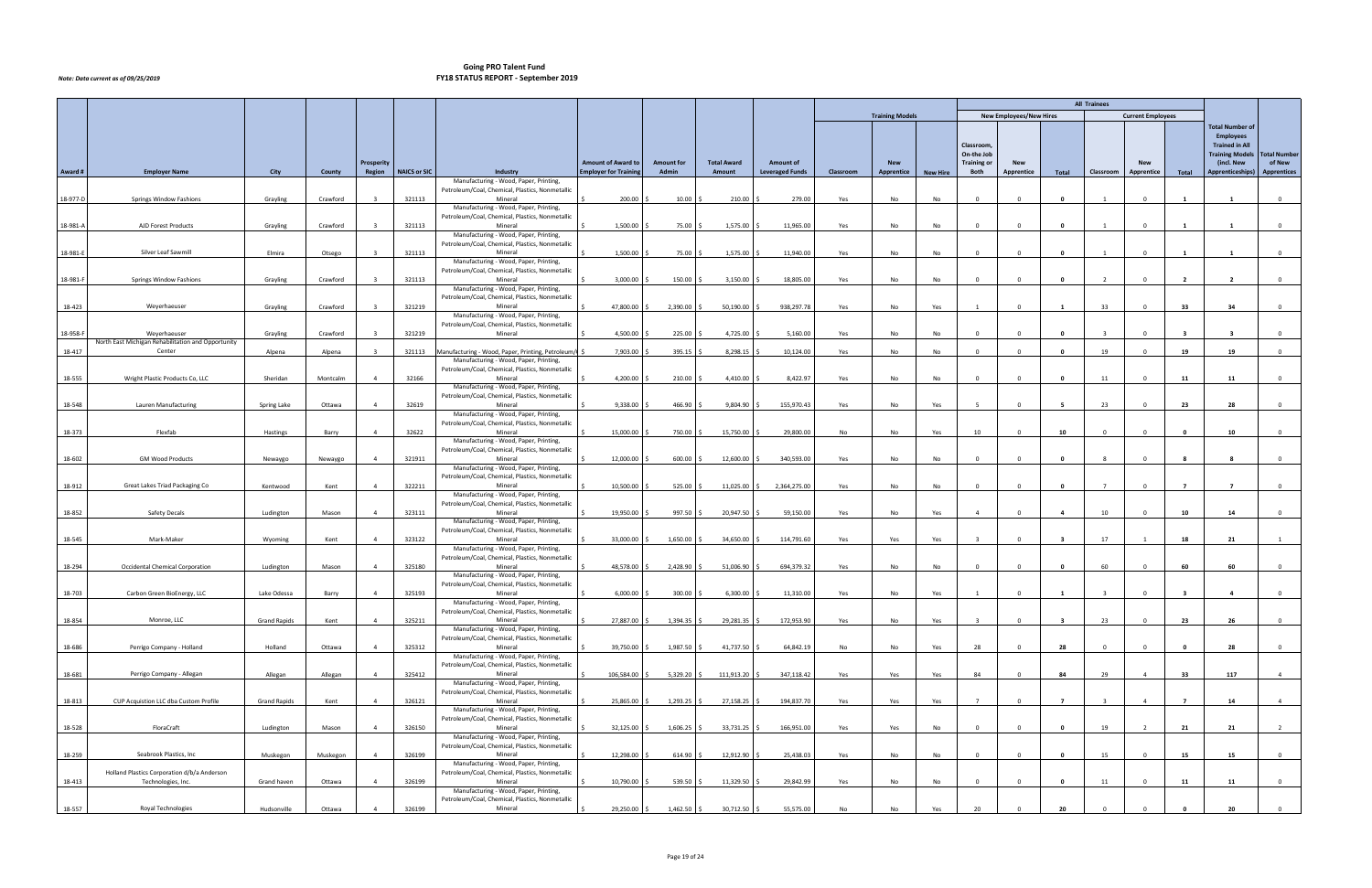|          |                                                |                     |          |                |              |                                                                                           |                              |                   |                    |                        |           |                        |                 |                                  |                                |                | <b>All Trainees</b> |                          |                         |                                      |                               |
|----------|------------------------------------------------|---------------------|----------|----------------|--------------|-------------------------------------------------------------------------------------------|------------------------------|-------------------|--------------------|------------------------|-----------|------------------------|-----------------|----------------------------------|--------------------------------|----------------|---------------------|--------------------------|-------------------------|--------------------------------------|-------------------------------|
|          |                                                |                     |          |                |              |                                                                                           |                              |                   |                    |                        |           | <b>Training Models</b> |                 |                                  | <b>New Employees/New Hires</b> |                |                     | <b>Current Employees</b> |                         |                                      |                               |
|          |                                                |                     |          |                |              |                                                                                           |                              |                   |                    |                        |           |                        |                 |                                  |                                |                |                     |                          |                         | <b>Total Number of</b>               |                               |
|          |                                                |                     |          |                |              |                                                                                           |                              |                   |                    |                        |           |                        |                 |                                  |                                |                |                     |                          |                         | <b>Employees</b>                     |                               |
|          |                                                |                     |          |                |              |                                                                                           |                              |                   |                    |                        |           |                        |                 | Classroom,                       |                                |                |                     |                          |                         | <b>Trained in All</b>                |                               |
|          |                                                |                     |          | Prosperity     |              |                                                                                           | <b>Amount of Award to</b>    | <b>Amount for</b> | <b>Total Award</b> | <b>Amount of</b>       |           | <b>New</b>             |                 | On-the Job<br><b>Training or</b> | <b>New</b>                     |                |                     | <b>New</b>               |                         | <b>Training Models</b><br>(incl. New | <b>Total Number</b><br>of New |
| Award#   | <b>Employer Name</b>                           | City                | County   | Region         | NAICS or SIC | Industry                                                                                  | <b>Employer for Training</b> | Admin             | Amount             | <b>Leveraged Funds</b> | Classroom | Apprentice             | <b>New Hire</b> | Both                             | <b>Apprentice</b>              | Total          | Classroom           | Apprentice               | Total                   | <b>Apprenticeships)</b>              | <b>Apprentices</b>            |
|          |                                                |                     |          |                |              | Manufacturing - Wood, Paper, Printing,                                                    |                              |                   |                    |                        |           |                        |                 |                                  |                                |                |                     |                          |                         |                                      |                               |
|          |                                                |                     |          |                |              | Petroleum/Coal, Chemical, Plastics, Nonmetallic                                           |                              |                   |                    |                        |           |                        |                 |                                  |                                |                |                     |                          |                         |                                      |                               |
| 18-591   | Hastings Fiber Glass Products, Inc             | Hastings            | Barry    | $\overline{4}$ | 326199       | Mineral<br>Manufacturing - Wood, Paper, Printing,                                         | 1,293.00                     | $64.65$ \$        | $1,357.65$ \$      | 42,569.00              | Yes       | No                     | No              | $\overline{0}$                   | $\Omega$                       | $\mathbf{0}$   | $\mathbf{1}$        | $\overline{0}$           | $\mathbf{1}$            | $\mathbf{1}$                         | $\overline{0}$                |
|          |                                                |                     |          |                |              | Petroleum/Coal, Chemical, Plastics, Nonmetallic                                           |                              |                   |                    |                        |           |                        |                 |                                  |                                |                |                     |                          |                         |                                      |                               |
| 18-739   | WPI, LLC                                       | Spring Lake         | Ottawa   | $\overline{4}$ | 326199       | Mineral                                                                                   | 15,955.00                    | 797.75 \$         | $16,752.75$ \$     | 32,050.47              | Yes       | No                     | No              | $\overline{0}$                   | $\Omega$                       | $\mathbf{0}$   | 13                  | $\overline{0}$           | 13                      | 13                                   | $\overline{0}$                |
|          |                                                |                     |          |                |              | Manufacturing - Wood, Paper, Printing,<br>Petroleum/Coal, Chemical, Plastics, Nonmetallic |                              |                   |                    |                        |           |                        |                 |                                  |                                |                |                     |                          |                         |                                      |                               |
| 18-841   | <b>Belmont Engineered Plastics</b>             | Belmont             | Kent     | $\overline{4}$ | 326199       | Mineral                                                                                   | 22,580.00                    | $1,129.00$ \$     | 23,709.00 \$       | 46,886.02              | No        | No                     | Yes             | 25                               | $\Omega$                       | 25             | $\Omega$            | $\Omega$                 | $\Omega$                | 25                                   | $\mathbf{0}$                  |
|          |                                                |                     |          |                |              | Manufacturing - Wood, Paper, Printing,                                                    |                              |                   |                    |                        |           |                        |                 |                                  |                                |                |                     |                          |                         |                                      |                               |
| 18-858   | Flow-Rite Controls LLC                         | <b>Byron Center</b> | Kent     | $\overline{4}$ | 326199       | Petroleum/Coal, Chemical, Plastics, Nonmetallic<br>Mineral                                | 7,500.00 \$                  | 375.00 \$         | 7,875.00 \$        | 15,900.00              | No        | No                     | Yes             | 5 <sup>5</sup>                   | $\Omega$                       | 5              | $\Omega$            | $\Omega$                 |                         | -5                                   | $\mathbf{0}$                  |
|          |                                                |                     |          |                |              | Manufacturing - Wood, Paper, Printing,                                                    |                              |                   |                    |                        |           |                        |                 |                                  |                                |                |                     |                          |                         |                                      |                               |
|          |                                                |                     |          |                |              | Petroleum/Coal, Chemical, Plastics, Nonmetallic                                           |                              |                   |                    |                        |           |                        |                 |                                  |                                |                |                     |                          |                         |                                      |                               |
| 18-735   | Hutchinson Antivibration Systesm, inc          | <b>Grand Rapids</b> | Kent     | $\overline{4}$ | 326299       | Mineral<br>Manufacturing - Wood, Paper, Printing,                                         | 41,449.00 \$                 | 2,072.45 \$       | $43,521.45$ \$     | 347,669.43             | Yes       | No                     | Yes             | 10                               | $\Omega$                       | 10             | 52                  | $\Omega$                 | 52                      | 62                                   | $\overline{0}$                |
|          |                                                |                     |          |                |              | Petroleum/Coal, Chemical, Plastics, Nonmetallic                                           |                              |                   |                    |                        |           |                        |                 |                                  |                                |                |                     |                          |                         |                                      |                               |
| 18-907   | Harbison Walker International                  | White Cloud         | Newaygo  | $\overline{4}$ | 327100       | Mineral                                                                                   | 12,000.00                    | $600.00$ \$       | 12,600.00 \$       | 377,254.00             | No        | Yes                    | No              | $\overline{0}$                   | $\Omega$                       | $\mathbf 0$    | $\Omega$            | $\overline{4}$           | $\overline{4}$          | $\overline{4}$                       | $\overline{4}$                |
|          |                                                |                     |          |                |              | Manufacturing - Wood, Paper, Printing,                                                    |                              |                   |                    |                        |           |                        |                 |                                  |                                |                |                     |                          |                         |                                      |                               |
| 18-624   | Vitro Evart                                    | Evart               | Osceola  | $\overline{4}$ | 327212       | Petroleum/Coal, Chemical, Plastics, Nonmetallic<br>Mineral                                | 45,000.00                    | 2,250.00          | 47,250.00 \$       | 52,260.00              | Yes       | No                     | No              | $\overline{0}$                   | $\Omega$                       | $\mathbf{0}$   | 30 <sup>°</sup>     | $\Omega$                 | 30                      | 30                                   | $\mathbf{0}$                  |
|          |                                                |                     |          |                |              | Manufacturing - Wood, Paper, Printing,                                                    |                              |                   |                    |                        |           |                        |                 |                                  |                                |                |                     |                          |                         |                                      |                               |
|          |                                                |                     |          |                |              | Petroleum/Coal, Chemical, Plastics, Nonmetallic                                           |                              |                   |                    |                        |           |                        |                 |                                  |                                |                |                     |                          |                         |                                      |                               |
| 18-546   | SoundTech                                      | <b>Grand Rapids</b> | Kent     | $\overline{4}$ | 327993       | Mineral<br>Manufacturing - Wood, Paper, Printing,                                         | 34,049.00 \$                 | $1,702.45$ \$     | 35,751.45 \$       | 88,335.56              | Yes       | No                     | Yes             | -6                               | $\Omega$                       | 6              | 44                  | $\overline{0}$           | 44                      | 50                                   | $\overline{0}$                |
|          |                                                |                     |          |                |              | Petroleum/Coal, Chemical, Plastics, Nonmetallic                                           |                              |                   |                    |                        |           |                        |                 |                                  |                                |                |                     |                          |                         |                                      |                               |
| 18-947   | <b>Holland Panels Products</b>                 | Holland             | Ottawa   | $\overline{4}$ | 32199928     | Mineral                                                                                   | 3,000.00                     | $150.00$ \$       | $3,150.00$ \$      | 10,649.00              | Yes       | No                     | No              | $\overline{0}$                   | $\Omega$                       | $\mathbf{0}$   | -6                  | $\overline{0}$           | - 6                     | - 6                                  | $\overline{0}$                |
|          |                                                |                     |          |                |              | Manufacturing - Wood, Paper, Printing,<br>Petroleum/Coal, Chemical, Plastics, Nonmetallic |                              |                   |                    |                        |           |                        |                 |                                  |                                |                |                     |                          |                         |                                      |                               |
| 18-981-B | (Sabertooth Enterprises DBA) Billsby Lumber    | Harrison            | Clare    |                | 321113       | Mineral                                                                                   | $1,500.00$ \$                | 75.00 \$          | $1,575.00$ \$      | 15,010.00              | Yes       | No                     | No              | $\overline{0}$                   | $\Omega$                       | $\mathbf{0}$   | $\overline{1}$      | $\overline{0}$           | $\blacksquare$          | $\mathbf{1}$                         | $\overline{0}$                |
|          |                                                |                     |          |                |              | Manufacturing - Wood, Paper, Printing,                                                    |                              |                   |                    |                        |           |                        |                 |                                  |                                |                |                     |                          |                         |                                      |                               |
| 18-44    | ADVANCED TEX SCREEN PRINTING, INC              | Bay City            | Bay      |                | 323113       | Petroleum/Coal, Chemical, Plastics, Nonmetallic<br>Mineral                                | 19,189.00 \$                 | $959.45$ \$       | 20,148.45 \$       | 73,551.00              | Yes       | No                     | No              | $\overline{0}$                   | $\Omega$                       | $\mathbf{0}$   | 23                  | $\Omega$                 | 23                      | 23                                   | $\overline{0}$                |
|          |                                                |                     |          |                |              | Manufacturing - Wood, Paper, Printing,                                                    |                              |                   |                    |                        |           |                        |                 |                                  |                                |                |                     |                          |                         |                                      |                               |
|          |                                                |                     |          |                |              | Petroleum/Coal, Chemical, Plastics, Nonmetallic                                           |                              |                   |                    |                        |           |                        |                 |                                  |                                |                |                     |                          |                         |                                      |                               |
| 18-608   | Dow Chemical Company                           | Midland             | Midland  |                | 325100       | Mineral<br>Manufacturing - Wood, Paper, Printing,                                         | 159,411.00 \$                | 7,970.55 \$       | 167,381.55 \$      | 472,101.19             | Yes       | Yes                    | No              | $\overline{0}$                   | $\Omega$                       | $\mathbf{0}$   | 219                 | $\overline{7}$           | 226                     | 226                                  |                               |
|          |                                                |                     |          |                |              | Petroleum/Coal, Chemical, Plastics, Nonmetallic                                           |                              |                   |                    |                        |           |                        |                 |                                  |                                |                |                     |                          |                         |                                      |                               |
| 18-926   | <b>Airpark Plastics</b>                        | Standish            | Arenac   |                | 326100       | Mineral                                                                                   | 29,100.00 \$                 | $1,455.00$ \$     | 30,555.00 \$       | 4,453.07               | Yes       | No                     | No              | $\overline{0}$                   | $\Omega$                       | $\mathbf{0}$   | 21                  | $\Omega$                 | 21                      | 21                                   | $\mathbf{0}$                  |
|          |                                                |                     |          |                |              | Manufacturing - Wood, Paper, Printing,<br>Petroleum/Coal, Chemical, Plastics, Nonmetallic |                              |                   |                    |                        |           |                        |                 |                                  |                                |                |                     |                          |                         |                                      |                               |
| 18-594   | Renosol Corp                                   | Bay city            | Bay      |                | 326150       | Mineral                                                                                   | $6,428.00$ \$                | $321.40$ \$       | 6,749.40 \$        | 12,025.71              | Yes       | No                     | No              | $\overline{0}$                   | $\Omega$                       | $\mathbf{0}$   | -6                  | $\Omega$                 |                         | - 6                                  | $\mathbf{0}$                  |
|          |                                                |                     |          |                |              | Manufacturing - Wood, Paper, Printing,                                                    |                              |                   |                    |                        |           |                        |                 |                                  |                                |                |                     |                          |                         |                                      |                               |
| 18-245   | Dayco Products, LLC                            | Mount Pleasant      | Isabella |                | 326220       | Petroleum/Coal, Chemical, Plastics, Nonmetallic<br>Mineral                                | 31,685.00 \$                 | 1,584.25 \$       | 33,269.25 \$       | 423,677.00             | Yes       | No                     | No              | $\overline{0}$                   | $\Omega$                       | $\mathbf{0}$   | 26                  | $\overline{0}$           | 26                      | 26                                   | $\overline{0}$                |
|          |                                                |                     |          |                |              | Manufacturing - Wood, Paper, Printing,                                                    |                              |                   |                    |                        |           |                        |                 |                                  |                                |                |                     |                          |                         |                                      |                               |
|          |                                                |                     |          |                |              | Petroleum/Coal, Chemical, Plastics, Nonmetallic                                           |                              |                   |                    |                        |           |                        |                 |                                  |                                |                |                     |                          |                         |                                      |                               |
| 18-360   | Saint-Gobain-Beaverton                         | Beaverton           | Gladwin  | 5              | 326220       | Mineral<br>Manufacturing - Wood, Paper, Printing,                                         | 75,106.00 \$                 | $3,755.30$ \$     | 78,861.30 \$       | 242,660.24             | Yes       | No                     | No              | $\overline{0}$                   | $\overline{0}$                 | $\bullet$      | 81                  | $\overline{0}$           | 81                      | 81                                   | $\overline{0}$                |
|          |                                                |                     |          |                |              | Petroleum/Coal, Chemical, Plastics, Nonmetallic                                           |                              |                   |                    |                        |           |                        |                 |                                  |                                |                |                     |                          |                         |                                      |                               |
| 18-353   | Northern Concrete Pipe                         | Bay City            | Bay      | $5^{\circ}$    | 327300       | Mineral                                                                                   | 25,707.00                    | $1,285.35$ \$     | 26,992.35 \$       | 263,887.00             | Yes       | No                     | No              | $\overline{0}$                   | $\Omega$                       | $\mathbf{0}$   | 33                  | $\overline{0}$           | 33                      | 33                                   | $\overline{0}$                |
|          |                                                |                     |          |                |              | Manufacturing - Wood, Paper, Printing,<br>Petroleum/Coal, Chemical, Plastics, Nonmetallic |                              |                   |                    |                        |           |                        |                 |                                  |                                |                |                     |                          |                         |                                      |                               |
| 18-354   | <b>Rock Products</b>                           | Saginaw             | Saginaw  |                | 327320       | Mineral                                                                                   | 3,465.00                     | $173.25$ \$       | $3,638.25$ \$      | 7,609.64               | Yes       | No                     | No              | $\overline{0}$                   | $\Omega$                       | $\mathbf 0$    | $\mathbf{R}$        | $\Omega$                 | $\overline{\mathbf{3}}$ | $\overline{\mathbf{3}}$              | $\mathbf{0}$                  |
|          |                                                |                     |          |                |              | Manufacturing - Wood, Paper, Printing,                                                    |                              |                   |                    |                        |           |                        |                 |                                  |                                |                |                     |                          |                         |                                      |                               |
| 18-976-B | Vintech Industries                             | Imlay City          | Lapeer   |                | 326121       | Petroleum/Coal, Chemical, Plastics, Nonmetallic<br>Mineral                                | 3,300.00                     | 165.00 \$         | $3,465.00$ \$      | 6,292.00               | Yes       | No                     | No              | $\overline{0}$                   | $\Omega$                       | $\Omega$       | $\overline{a}$      | $\Omega$                 | $\overline{a}$          | $\overline{4}$                       | $\mathbf{0}$                  |
|          |                                                |                     |          |                |              | Manufacturing - Wood, Paper, Printing,                                                    |                              |                   |                    |                        |           |                        |                 |                                  |                                |                |                     |                          |                         |                                      |                               |
|          |                                                |                     |          |                |              | Petroleum/Coal, Chemical, Plastics, Nonmetallic                                           |                              |                   |                    |                        |           |                        |                 |                                  |                                |                |                     |                          |                         |                                      |                               |
| 18-45    | Pepro Enterprises d.b.a. Gemini Plastics, Inc. | Ubly                | Huron    |                | 326199       | Mineral<br>Manufacturing - Wood, Paper, Printing,                                         | 16,605.00                    | 830.25 \$         | $17,435.25$ \$     | 71,552.86              | Yes       | No                     | Yes             | $\overline{1}$                   | $\Omega$                       |                | 22                  | $\Omega$                 | 22                      | 23                                   | $\mathbf{0}$                  |
|          |                                                |                     |          |                |              | Petroleum/Coal, Chemical, Plastics, Nonmetallic                                           |                              |                   |                    |                        |           |                        |                 |                                  |                                |                |                     |                          |                         |                                      |                               |
| 18-135   | Thumb Plastics, Inc.                           | <b>Bad Axe</b>      | Huron    |                | 326199       | Mineral                                                                                   | 17,499.00                    | 874.95 \$         | 18,373.95 \$       | 26,498.29              | Yes       | No                     | Yes             | $\overline{4}$                   | $\Omega$                       | $\overline{4}$ | 11                  | $\Omega$                 | 11                      | 15                                   | $\mathbf{0}$                  |
|          |                                                |                     |          |                |              | Manufacturing - Wood, Paper, Printing,<br>Petroleum/Coal, Chemical, Plastics, Nonmetallic |                              |                   |                    |                        |           |                        |                 |                                  |                                |                |                     |                          |                         |                                      |                               |
| 18-191   | Regency Plastics, Inc                          | Ubly                | Huron    |                | 326199       | Mineral                                                                                   | 34,720.00                    | 1,736.00          | 36,456.00 \$       | 55,732.71              | Yes       | No                     | Yes             | $\overline{4}$                   | $\Omega$                       | $\overline{4}$ | 42                  | $\Omega$                 | 42                      | 46                                   | $\mathbf{0}$                  |
|          |                                                |                     |          |                |              | Manufacturing - Wood, Paper, Printing,                                                    |                              |                   |                    |                        |           |                        |                 |                                  |                                |                |                     |                          |                         |                                      |                               |
| 18-972-B | Pepro Enterprises dba Gemini Plastics, Inc.    | Ubly                | Huron    | 6              | 326199       | Petroleum/Coal, Chemical, Plastics, Nonmetallic<br>Mineral                                | 423.00                       | 21.15             | $444.15$ \$        | 560.40                 | Yes       | No                     | No              | $\overline{0}$                   | $\Omega$                       | $\mathbf 0$    | $\overline{1}$      | $\Omega$                 | $\blacksquare$          |                                      | $\overline{0}$                |
|          |                                                |                     |          |                |              | Manufacturing - Wood, Paper, Printing,                                                    |                              |                   |                    |                        |           |                        |                 |                                  |                                |                |                     |                          |                         |                                      |                               |
|          |                                                |                     |          |                |              | Petroleum/Coal, Chemical, Plastics, Nonmetallic                                           |                              |                   |                    |                        |           |                        |                 |                                  |                                |                |                     |                          |                         |                                      |                               |
| 18-972-D | Regency Plastics, Inc.                         | Ubly                | Huron    |                | 326199       | Mineral                                                                                   | $423.00$ \$                  | $21.15$ \$        | $444.15$ \$        | 470.00                 | Yes       | No                     | No              | $\Omega$                         |                                |                |                     |                          |                         |                                      | $\overline{0}$                |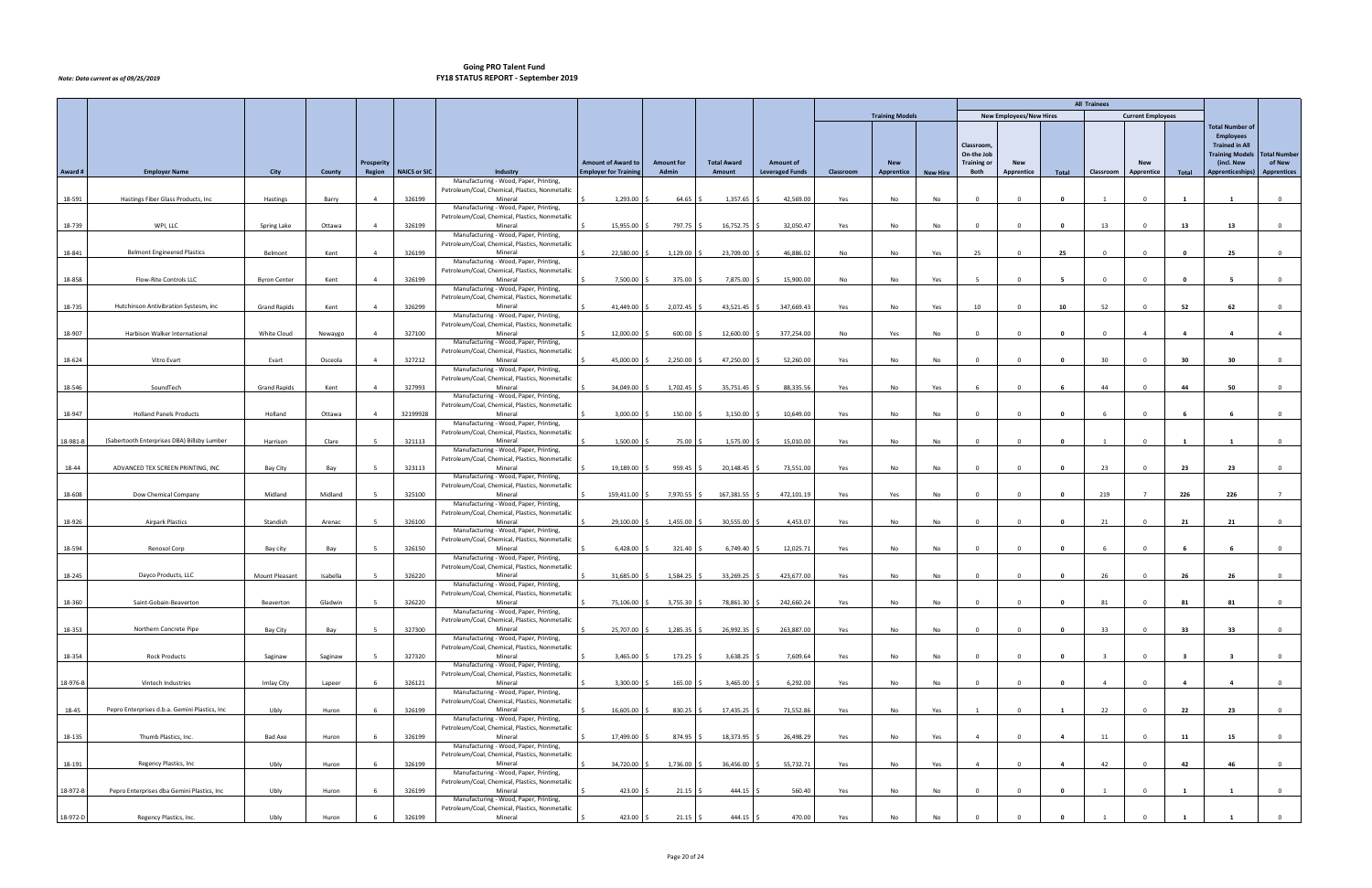|          |                                        |                     |           |                |                     |                                                                                           |                              |                   |                    |                            |           |                        |                 |                                  |                                |                         | <b>All Trainees</b> |                          |                         |                                      |                               |
|----------|----------------------------------------|---------------------|-----------|----------------|---------------------|-------------------------------------------------------------------------------------------|------------------------------|-------------------|--------------------|----------------------------|-----------|------------------------|-----------------|----------------------------------|--------------------------------|-------------------------|---------------------|--------------------------|-------------------------|--------------------------------------|-------------------------------|
|          |                                        |                     |           |                |                     |                                                                                           |                              |                   |                    |                            |           | <b>Training Models</b> |                 |                                  | <b>New Employees/New Hires</b> |                         |                     | <b>Current Employees</b> |                         |                                      |                               |
|          |                                        |                     |           |                |                     |                                                                                           |                              |                   |                    |                            |           |                        |                 |                                  |                                |                         |                     |                          |                         | <b>Total Number of</b>               |                               |
|          |                                        |                     |           |                |                     |                                                                                           |                              |                   |                    |                            |           |                        |                 |                                  |                                |                         |                     |                          |                         | <b>Employees</b>                     |                               |
|          |                                        |                     |           |                |                     |                                                                                           |                              |                   |                    |                            |           |                        |                 | Classroom,                       |                                |                         |                     |                          |                         | <b>Trained in All</b>                |                               |
|          |                                        |                     |           | Prosperity     |                     |                                                                                           | <b>Amount of Award to</b>    | <b>Amount for</b> | <b>Total Award</b> | <b>Amount of</b>           |           | <b>New</b>             |                 | On-the Job<br><b>Training or</b> | <b>New</b>                     |                         |                     | <b>New</b>               |                         | <b>Training Models</b><br>(incl. New | <b>Total Number</b><br>of New |
| Award#   | <b>Employer Name</b>                   | City                | County    | Region         | <b>NAICS or SIC</b> | Industry                                                                                  | <b>Employer for Training</b> | Admin             | Amount             | <b>Leveraged Funds</b>     | Classroom | Apprentice             | <b>New Hire</b> | Both                             | Apprentice                     | Total                   | Classroom           | Apprentice               | Total                   | <b>Apprenticeships)</b>              | <b>Apprentices</b>            |
|          |                                        |                     |           |                |                     | Manufacturing - Wood, Paper, Printing,                                                    |                              |                   |                    |                            |           |                        |                 |                                  |                                |                         |                     |                          |                         |                                      |                               |
|          |                                        |                     |           |                |                     | Petroleum/Coal, Chemical, Plastics, Nonmetallic                                           |                              |                   |                    |                            |           |                        |                 |                                  |                                |                         |                     |                          |                         |                                      |                               |
| 18-972-G | Thumb Plastics, Inc.                   | <b>Bad Axe</b>      | Huron     | 6              | 326199              | Mineral<br>Manufacturing - Wood, Paper, Printing,                                         | 423.00                       | 21.15             | $444.15$ \$        | 534.00                     | Yes       | No                     | No              | $\overline{0}$                   | $\Omega$                       | $\mathbf{0}$            | $\mathbf{1}$        | $\overline{0}$           | $\mathbf{1}$            | $\mathbf{1}$                         | $\overline{0}$                |
|          |                                        |                     |           |                |                     | Petroleum/Coal, Chemical, Plastics, Nonmetallic                                           |                              |                   |                    |                            |           |                        |                 |                                  |                                |                         |                     |                          |                         |                                      |                               |
| 18-976-A | Advanced Auto Trends Inc               | Metamora            | Oakland   |                | 326199              | Mineral                                                                                   | 6,250.00                     | $312.50$ \$       | $6,562.50$ \$      | 14,160.00                  | Yes       | No                     | No              | $\overline{0}$                   | $\Omega$                       | $\mathbf{0}$            | 10                  | $\Omega$                 | 10                      | 10                                   | $\overline{0}$                |
|          |                                        |                     |           |                |                     | Manufacturing - Wood, Paper, Printing,<br>Petroleum/Coal, Chemical, Plastics, Nonmetallic |                              |                   |                    |                            |           |                        |                 |                                  |                                |                         |                     |                          |                         |                                      |                               |
| 18-978-A | Advanced Auto Trends Inc               | Metamora            | Oakland   |                | 326199              | Mineral                                                                                   | 25,605.00                    | 1,280.25 \$       | 26,885.25 \$       | 64,726.74                  | Yes       | No                     | No              | $\overline{0}$                   | $\Omega$                       | $\mathbf 0$             | 54                  | $\Omega$                 | 54                      | 54                                   | $\overline{0}$                |
|          |                                        |                     |           |                |                     | Manufacturing - Wood, Paper, Printing,                                                    |                              |                   |                    |                            |           |                        |                 |                                  |                                |                         |                     |                          |                         |                                      |                               |
|          |                                        |                     |           |                |                     | Petroleum/Coal, Chemical, Plastics, Nonmetallic                                           |                              |                   |                    |                            |           |                        |                 |                                  |                                |                         |                     |                          |                         |                                      |                               |
| 18-233   | Neogen Corporation                     | Lansing             | Ingham    |                | 32532               | Mineral<br>Manufacturing - Wood, Paper, Printing,                                         | 355,011.00 \$                | 17,750.55 \$      | 372,761.55 \$      | 760,592.02                 | Yes       | Yes                    | Yes             | 55                               |                                | 56                      | 239                 | $\overline{4}$           | 243                     | 299                                  | 5 <sup>1</sup>                |
|          |                                        |                     |           |                |                     | Petroleum/Coal, Chemical, Plastics, Nonmetallic                                           |                              |                   |                    |                            |           |                        |                 |                                  |                                |                         |                     |                          |                         |                                      |                               |
| 18-953-C | Neogen Corporation                     | Lansing             | Ingham    |                | 32532               | Mineral                                                                                   | 10,395.00 \$                 | $519.75$ \$       | 10,914.75 \$       | 31,251.00                  | Yes       | No                     | No              | $\overline{0}$                   | $\Omega$                       | $\mathbf 0$             | 27                  | $\Omega$                 | 27                      | 27                                   | $\mathbf{0}$                  |
|          |                                        |                     |           |                |                     | Manufacturing - Wood, Paper, Printing,<br>Petroleum/Coal, Chemical, Plastics, Nonmetallic |                              |                   |                    |                            |           |                        |                 |                                  |                                |                         |                     |                          |                         |                                      |                               |
| 18-962-H | Neogen Corporation                     | Lansing             | Ingham    |                | 32532               | Mineral                                                                                   | 6,986.00 \$                  | 349.30 \$         | 7,335.30 \$        | 12,177.00                  | Yes       | No                     | No              | $\overline{0}$                   | $\Omega$                       | $\mathbf{0}$            | $\overline{7}$      | $\Omega$                 | $\overline{7}$          | $\overline{7}$                       | $\mathbf{0}$                  |
|          |                                        |                     |           |                |                     | Manufacturing - Wood, Paper, Printing,                                                    |                              |                   |                    |                            |           |                        |                 |                                  |                                |                         |                     |                          |                         |                                      |                               |
|          | Orchid Orthopedic Solutions            |                     |           |                |                     | Petroleum/Coal, Chemical, Plastics, Nonmetallic                                           |                              |                   |                    |                            |           |                        |                 |                                  |                                |                         |                     |                          |                         |                                      |                               |
| 18-283   |                                        | Holt                | Ingham    |                | 322291              | Mineral<br>Manufacturing - Wood, Paper, Printing,                                         | 47,977.00 \$                 | 2,398.85          | 50,375.85 \$       | 172,009.19                 | No        | Yes                    | Yes             | 30                               | $\Omega$                       | 30                      | $\Omega$            |                          | $\blacksquare$          | 31                                   | 1                             |
|          |                                        |                     |           |                |                     | Petroleum/Coal, Chemical, Plastics, Nonmetallic                                           |                              |                   |                    |                            |           |                        |                 |                                  |                                |                         |                     |                          |                         |                                      |                               |
| 18-632   | COG Marketers LTD - dba AgroLiquid     | St. Johns           | Clinton   | $\overline{7}$ | 325314              | Mineral                                                                                   | 17,990.00                    | 899.50 \$         | 18,889.50 \$       | 44,398.96                  | Yes       | No                     | No              | $\overline{0}$                   | $\Omega$                       | $\mathbf{0}$            | 21                  | $\overline{0}$           | 21                      | 21                                   | $\overline{0}$                |
|          |                                        |                     |           |                |                     | Manufacturing - Wood, Paper, Printing,<br>Petroleum/Coal, Chemical, Plastics, Nonmetallic |                              |                   |                    |                            |           |                        |                 |                                  |                                |                         |                     |                          |                         |                                      |                               |
| 18-301   | Williamston Products, Inc.             | Williamston         | Ingham    |                | 326199              | Mineral                                                                                   | 67,537.00 \$                 | 3,376.85          | 70,913.85 \$       | 103,371.93                 | Yes       | No                     | Yes             | $\overline{4}$                   | $\Omega$                       | $\overline{\mathbf{4}}$ | 21                  | $\overline{0}$           | 21                      | 25                                   | $\overline{0}$                |
|          |                                        |                     |           |                |                     | Manufacturing - Wood, Paper, Printing,                                                    |                              |                   |                    |                            |           |                        |                 |                                  |                                |                         |                     |                          |                         |                                      |                               |
|          |                                        |                     |           |                |                     | Petroleum/Coal, Chemical, Plastics, Nonmetallic                                           |                              |                   |                    |                            |           |                        |                 |                                  |                                |                         |                     |                          |                         |                                      |                               |
| 18-364   | 21st Century Plastics Corporation      | Potterville         | Eaton     |                | 326199              | Mineral<br>Manufacturing - Wood, Paper, Printing,                                         | 16,220.00                    | $811.00$ \$       | 17,031.00 \$       | 34,415.00                  | Yes       | No                     | No              | $\overline{0}$                   | $\Omega$                       | $\mathbf{0}$            | 16                  | $\Omega$                 | 16                      | 16                                   | $\overline{0}$                |
|          |                                        |                     |           |                |                     | Petroleum/Coal, Chemical, Plastics, Nonmetallic                                           |                              |                   |                    |                            |           |                        |                 |                                  |                                |                         |                     |                          |                         |                                      |                               |
| 18-954-H | Williamston Products, Inc.             | Williamston         | Ingham    |                | 326199              | Mineral                                                                                   | $2,250.00$ \$                | $112.50$ \$       | $2,362.50$ \$      | 5,211.00                   | Yes       | No                     | No              | $\overline{0}$                   | $\Omega$                       | $\overline{\mathbf{0}}$ | $\mathbf{R}$        | $\Omega$                 | $\overline{\mathbf{3}}$ | $\overline{\mathbf{3}}$              | $\mathbf{0}$                  |
|          |                                        |                     |           |                |                     | Manufacturing - Wood, Paper, Printing,                                                    |                              |                   |                    |                            |           |                        |                 |                                  |                                |                         |                     |                          |                         |                                      |                               |
| 18-962-M | Williamston Products, Inc.             | Williamston         | Ingham    |                | 326199              | Petroleum/Coal, Chemical, Plastics, Nonmetallic<br>Mineral                                | 1,996.00 \$                  | $99.80$ \$        | $2,095.80$ \$      | 3,236.00                   | Yes       | No                     | No              | $\overline{0}$                   | $\Omega$                       | $\mathbf 0$             | $\overline{2}$      | $\Omega$                 | $\overline{2}$          | $\overline{2}$                       | $\mathbf{0}$                  |
|          |                                        |                     |           |                |                     | Manufacturing - Wood, Paper, Printing,                                                    |                              |                   |                    |                            |           |                        |                 |                                  |                                |                         |                     |                          |                         |                                      |                               |
|          |                                        |                     |           |                |                     | Petroleum/Coal, Chemical, Plastics, Nonmetallic                                           |                              |                   |                    |                            |           |                        |                 |                                  |                                |                         |                     |                          |                         |                                      |                               |
| 18-464   | Pilkington NSG                         | <b>Niles</b>        | Berrien   | 8              | 3211                | Mineral<br>Manufacturing - Wood, Paper, Printing,                                         | 85,500.00 \$                 | 4,275.00 \$       |                    | 89,775.00 \$ 2,176,583.33  | Yes       | Yes                    | Yes             | 40                               | $\Omega$                       | 40                      | 12                  | $\overline{3}$           | 15                      | 55                                   | $\overline{\mathbf{3}}$       |
|          |                                        |                     |           |                |                     | Petroleum/Coal, Chemical, Plastics, Nonmetallic                                           |                              |                   |                    |                            |           |                        |                 |                                  |                                |                         |                     |                          |                         |                                      |                               |
| 18-921   | Panel Processing of Coldwater          | Coldwater           | Branch    |                | 321211              | Mineral                                                                                   | $6,000.00$ \$                | $300.00$ \$       | $6,300.00$ \$      | 21,419.00                  | Yes       | No                     | No              | $\overline{0}$                   | $\Omega$                       | $\mathbf{0}$            | 12                  | $\Omega$                 | 12                      | 12                                   | $\mathbf{0}$                  |
|          |                                        |                     |           |                |                     | Manufacturing - Wood, Paper, Printing,<br>Petroleum/Coal, Chemical, Plastics, Nonmetallic |                              |                   |                    |                            |           |                        |                 |                                  |                                |                         |                     |                          |                         |                                      |                               |
| 18-897   | <b>Graphic Packaging International</b> | Kalamazoo           | Kalamazoo |                | 322212              | Mineral                                                                                   | 96,389.00 \$                 | 4,819.45 \$       | 101,208.45 \$      | 195,414.20                 | Yes       | No                     | Yes             | 33                               | $\Omega$                       | 33                      | 109                 | $\overline{0}$           | 109                     | 142                                  | $\overline{0}$                |
|          |                                        |                     |           |                |                     | Manufacturing - Wood, Paper, Printing,                                                    |                              |                   |                    |                            |           |                        |                 |                                  |                                |                         |                     |                          |                         |                                      |                               |
|          |                                        |                     |           |                |                     | Petroleum/Coal, Chemical, Plastics, Nonmetallic                                           |                              |                   |                    |                            |           |                        |                 |                                  |                                |                         |                     |                          |                         |                                      |                               |
| 18-504   | Toda America                           | <b>Battle Creek</b> | Calhoun   | 8              | 325180              | Mineral<br>Manufacturing - Wood, Paper, Printing,                                         | 20,024.00 \$                 | $1,001.20$ \$     | 21,025.20 \$       | 57,683.38                  | Yes       | No                     | No              | $\overline{0}$                   | $\mathbf 0$                    | $\bullet$               | 24                  | $\overline{0}$           | 24                      | 24                                   | $\overline{0}$                |
|          |                                        |                     |           |                |                     | Petroleum/Coal, Chemical, Plastics, Nonmetallic                                           |                              |                   |                    |                            |           |                        |                 |                                  |                                |                         |                     |                          |                         |                                      |                               |
| 18-384   | Zoetis                                 | Kalamazoo           | Kalamazoo | 8              | 325412              | Mineral                                                                                   | 31,795.00                    | 1,589.75 \$       |                    | 33.384.75 \$ 6.113.168.46  | Yes       | Yes                    | Yes             | $\overline{2}$                   | $\Omega$                       | $\overline{2}$          | 22                  | $\overline{4}$           | 26                      | 28                                   | $\overline{4}$                |
|          |                                        |                     |           |                |                     | Manufacturing - Wood, Paper, Printing,<br>Petroleum/Coal, Chemical, Plastics, Nonmetallic |                              |                   |                    |                            |           |                        |                 |                                  |                                |                         |                     |                          |                         |                                      |                               |
| 18-471   | Albemarle Corporation                  | South Haven         | Van Buren | $\mathbf{R}$   | 325412              | Mineral                                                                                   | 54,752.00 \$                 | 2,737.60 \$       | 57,489.60 \$       | 441,921.43                 | Yes       | No                     | Yes             | $\overline{3}$                   | $\Omega$                       | $\overline{\mathbf{3}}$ | 78                  | $\Omega$                 | 78                      | 81                                   | $\mathbf{0}$                  |
|          |                                        |                     |           |                |                     | Manufacturing - Wood, Paper, Printing,                                                    |                              |                   |                    |                            |           |                        |                 |                                  |                                |                         |                     |                          |                         |                                      |                               |
|          |                                        |                     |           |                |                     | Petroleum/Coal, Chemical, Plastics, Nonmetallic                                           |                              |                   |                    |                            |           |                        |                 |                                  |                                |                         |                     |                          |                         |                                      |                               |
| 18-800   | Pfizer Inc                             | Kalamazoo           | Kalamazoo |                | 325412              | Mineral<br>Manufacturing - Wood, Paper, Printing,                                         | 265,296.00 \$                | 13,264.80 \$      |                    | 278,560.80 \$ 1,630,637.51 | Yes       | Yes                    | Yes             | 122                              |                                | 131                     | 125                 | $\Omega$                 | 125                     | 256                                  | 9                             |
|          |                                        |                     |           |                |                     | Petroleum/Coal, Chemical, Plastics, Nonmetallic                                           |                              |                   |                    |                            |           |                        |                 |                                  |                                |                         |                     |                          |                         |                                      |                               |
| 18-264   | Coveris                                | <b>Battle Creek</b> | Calhoun   |                | 326112              | Mineral                                                                                   | 3,000.00                     | 150.00 \$         | $3,150.00$ \$      | 23,805.33                  | No        | Yes                    | No              | $\overline{0}$                   |                                | $\overline{\mathbf{1}}$ | $\Omega$            | $\Omega$                 | $\Omega$                |                                      | 1                             |
|          |                                        |                     |           |                |                     | Manufacturing - Wood, Paper, Printing,<br>Petroleum/Coal, Chemical, Plastics, Nonmetallic |                              |                   |                    |                            |           |                        |                 |                                  |                                |                         |                     |                          |                         |                                      |                               |
| 18-472   | Bangor Plastics Inc                    | Bangor              | Van Buren |                | 326130              | Mineral                                                                                   | 9,485.00                     | 474.25 \$         | $9,959.25$ \$      | 18,318.36                  | Yes       | No                     | Yes             | $\overline{2}$                   | $\Omega$                       | $\overline{2}$          | $\overline{7}$      | $\Omega$                 | $\overline{7}$          | $\mathbf{q}$                         | $\mathbf{0}$                  |
|          |                                        |                     |           |                |                     | Manufacturing - Wood, Paper, Printing,                                                    |                              |                   |                    |                            |           |                        |                 |                                  |                                |                         |                     |                          |                         |                                      |                               |
|          |                                        |                     |           |                |                     | Petroleum/Coal, Chemical, Plastics, Nonmetallic                                           |                              |                   |                    |                            |           |                        |                 |                                  | $\Omega$                       |                         |                     | $\Omega$                 |                         |                                      |                               |
| 18-175   | Eimo Technologies                      | Vicksburg           | Kalamazoo |                | 326199              | Mineral<br>Manufacturing - Wood, Paper, Printing,                                         | 3,000.00                     | $150.00$ \$       | $3,150.00$ \$      | 6,638.26                   | Yes       | No                     | No              | $\overline{0}$                   |                                | $\mathbf 0$             | $\overline{2}$      |                          | $\overline{2}$          | $\overline{2}$                       | $\mathbf{0}$                  |
|          |                                        |                     |           |                |                     | Petroleum/Coal, Chemical, Plastics, Nonmetallic                                           |                              |                   |                    |                            |           |                        |                 |                                  |                                |                         |                     |                          |                         |                                      |                               |
| 18-462   | <b>TriStar Molding</b>                 | Marcellus           | Cass      | $\mathbf{R}$   | 326199              | Mineral                                                                                   | 14,548.00                    | 727.40 \$         | 15,275.40 \$       | 34,958.00                  | Yes       | No                     | No              | $\overline{0}$                   | $\Omega$                       | $\overline{\mathbf{0}}$ | 13                  | $\overline{0}$           | 13                      | 13                                   | $\overline{0}$                |
|          |                                        |                     |           |                |                     | Manufacturing - Wood, Paper, Printing,<br>Petroleum/Coal, Chemical, Plastics, Nonmetallic |                              |                   |                    |                            |           |                        |                 |                                  |                                |                         |                     |                          |                         |                                      |                               |
| 18-615   | <b>Quality Assured Plastics</b>        | Lawrence            | Van Buren |                | 326199              | Mineral                                                                                   | 9,708.00 \$                  | 485.40 \$         | $10,193.40$ \$     | 10,735.78                  | Yes       | No                     | Yes             |                                  |                                |                         | 10                  |                          | 10                      | 11                                   | $\overline{0}$                |
|          |                                        |                     |           |                |                     |                                                                                           |                              |                   |                    |                            |           |                        |                 |                                  |                                |                         |                     |                          |                         |                                      |                               |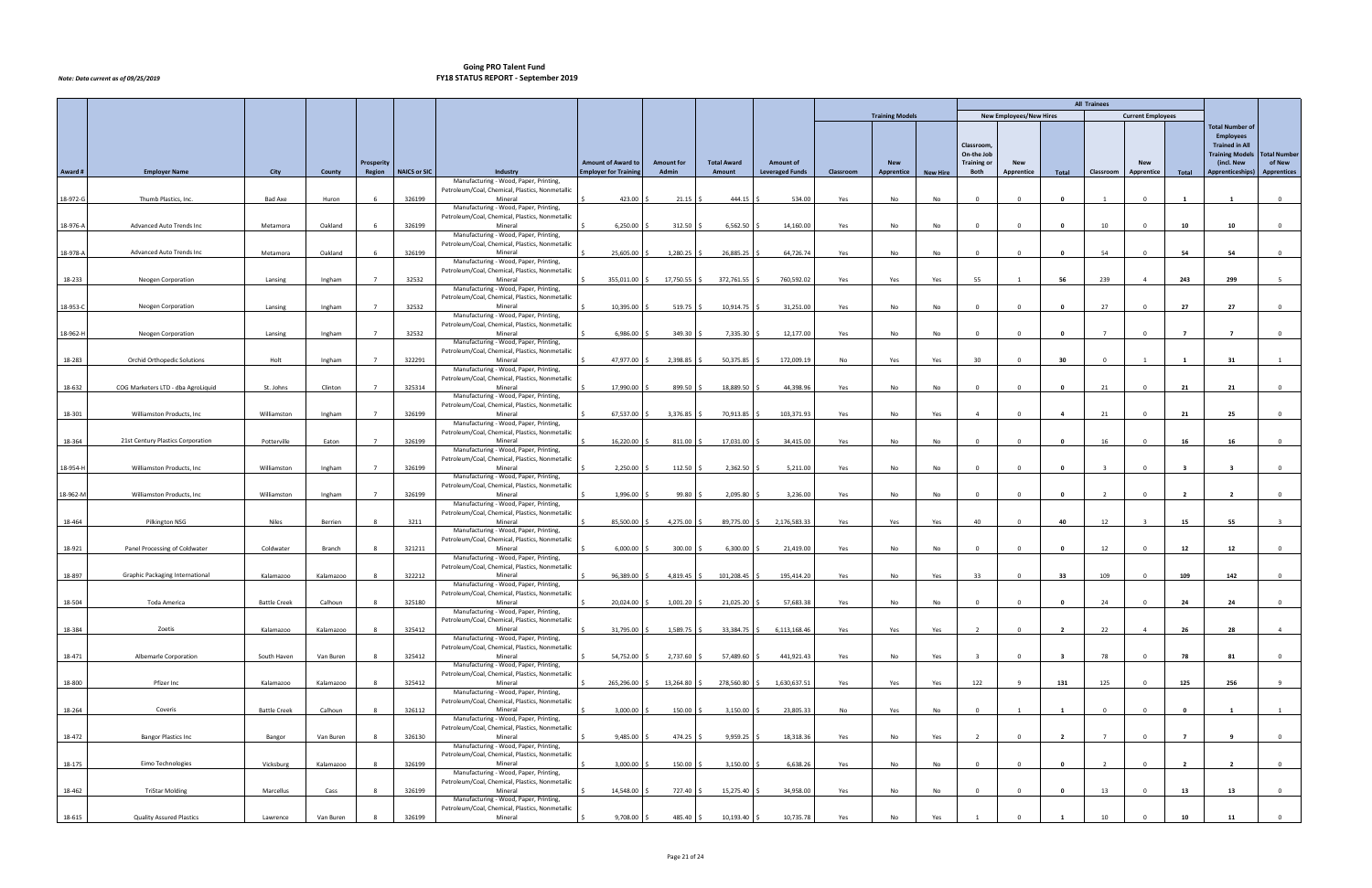|                  |                                                        |                                  |                             |                                  |                     |                                                                                                      |                             |                       |                         |                         |            |                        |                 |                                           |                                  |                                           | <b>All Trainees</b>     |                                  |                         |                                  |                                  |
|------------------|--------------------------------------------------------|----------------------------------|-----------------------------|----------------------------------|---------------------|------------------------------------------------------------------------------------------------------|-----------------------------|-----------------------|-------------------------|-------------------------|------------|------------------------|-----------------|-------------------------------------------|----------------------------------|-------------------------------------------|-------------------------|----------------------------------|-------------------------|----------------------------------|----------------------------------|
|                  |                                                        |                                  |                             |                                  |                     |                                                                                                      |                             |                       |                         |                         |            | <b>Training Models</b> |                 |                                           | <b>New Employees/New Hires</b>   |                                           |                         | <b>Current Employees</b>         |                         |                                  |                                  |
|                  |                                                        |                                  |                             |                                  |                     |                                                                                                      |                             |                       |                         |                         |            |                        |                 |                                           |                                  |                                           |                         |                                  |                         | <b>Total Number of</b>           |                                  |
|                  |                                                        |                                  |                             |                                  |                     |                                                                                                      |                             |                       |                         |                         |            |                        |                 |                                           |                                  |                                           |                         |                                  |                         | <b>Employees</b>                 |                                  |
|                  |                                                        |                                  |                             |                                  |                     |                                                                                                      |                             |                       |                         |                         |            |                        |                 | Classroom,                                |                                  |                                           |                         |                                  |                         | <b>Trained in All</b>            |                                  |
|                  |                                                        |                                  |                             |                                  |                     |                                                                                                      |                             |                       |                         |                         |            |                        |                 | On-the Job                                |                                  |                                           |                         |                                  |                         | <b>Training Models</b>           | <b>Total Number</b>              |
|                  |                                                        |                                  |                             | Prosperity                       |                     |                                                                                                      | <b>Amount of Award to</b>   | <b>Amount for</b>     | <b>Total Award</b>      | <b>Amount of</b>        |            | <b>New</b>             |                 | <b>Training or</b>                        | <b>New</b>                       |                                           |                         | <b>New</b>                       |                         | (incl. New                       | of New                           |
| Award #          | <b>Employer Name</b>                                   | <b>City</b>                      | County                      | Region                           | <b>NAICS or SIC</b> | Industry                                                                                             | <b>Employer for Trainin</b> | Admin                 | Amount                  | <b>Leveraged Funds</b>  | Classroom  | Apprentice             | <b>New Hire</b> | Both                                      | Apprentice                       | Total                                     | Classroom               | <b>Apprentice</b>                | Total                   | Apprenticeships)                 | <b>Apprentices</b>               |
|                  |                                                        |                                  |                             |                                  |                     | Manufacturing - Wood, Paper, Printing,                                                               |                             |                       |                         |                         |            |                        |                 |                                           |                                  |                                           |                         |                                  |                         |                                  |                                  |
|                  |                                                        |                                  |                             |                                  |                     | Petroleum/Coal, Chemical, Plastics, Nonmetallic                                                      |                             |                       |                         |                         |            |                        |                 |                                           |                                  |                                           |                         |                                  |                         |                                  |                                  |
| 18-855           | Diversified Engineering & Plastics                     | Jackson                          | Jackson                     | -9                               | 3261                | Mineral                                                                                              | 6,218.00                    | 310.90                | 6,528.90                | 11,218.82               | Yes        | No                     | Yes             | $\overline{2}$                            | $\Omega$                         | $\overline{2}$                            | $\overline{4}$          | $\Omega$                         |                         | - 6                              | $\mathbf 0$                      |
|                  |                                                        |                                  |                             |                                  |                     | Manufacturing - Wood, Paper, Printing,<br>Petroleum/Coal, Chemical, Plastics, Nonmetallic            |                             |                       |                         |                         |            |                        |                 |                                           |                                  |                                           |                         |                                  |                         |                                  |                                  |
| 18-805           | W2Fuel LLC                                             | Adrian                           | Lenawee                     | -9                               | 324110              | Mineral                                                                                              | 15,371.00                   | 768.55                | 16,139.55               | 14,568.92               | Yes        | No                     | No              | $\overline{0}$                            | $\Omega$                         | $\mathbf{0}$                              | 12                      | $\mathbf{0}$                     | 12                      | 12                               | $\overline{0}$                   |
|                  |                                                        |                                  |                             |                                  |                     | Manufacturing - Wood, Paper, Printing,                                                               |                             |                       |                         |                         |            |                        |                 |                                           |                                  |                                           |                         |                                  |                         |                                  |                                  |
|                  |                                                        |                                  |                             |                                  |                     | Petroleum/Coal, Chemical, Plastics, Nonmetallic                                                      |                             |                       |                         |                         |            |                        |                 |                                           |                                  |                                           |                         |                                  |                         |                                  |                                  |
| 18-655           | Fortech Products                                       | Brighton                         | Livingston                  | -9                               | 325510              | Mineral                                                                                              | 2,645.00                    | 132.25                | 2,777.25 \$             | 9,180.43                | Yes        | No                     | No              | $\overline{0}$                            |                                  | $\mathbf{0}$                              | $\overline{3}$          | $\Omega$                         |                         | $\overline{\mathbf{3}}$          | $\overline{0}$                   |
|                  |                                                        |                                  |                             |                                  |                     | Manufacturing - Wood, Paper, Printing,                                                               |                             |                       |                         |                         |            |                        |                 |                                           |                                  |                                           |                         |                                  |                         |                                  |                                  |
|                  |                                                        |                                  |                             |                                  |                     | Petroleum/Coal, Chemical, Plastics, Nonmetallic                                                      |                             |                       |                         |                         |            |                        |                 |                                           |                                  |                                           |                         |                                  |                         |                                  |                                  |
| 18-801           | Anderson Development Company                           | Adrian                           | Lenawee                     | -9                               | 325900              | Mineral                                                                                              | 18,860.00                   | $943.00$ \$           | 19,803.00 \$            | 29,901.54               | Yes        | No                     | Yes             | $\mathbf{1}$                              |                                  | 1                                         | 56                      | $\Omega$                         | 56                      | 57                               | $\overline{0}$                   |
|                  |                                                        |                                  |                             |                                  |                     | Manufacturing - Wood, Paper, Printing,                                                               |                             |                       |                         |                         |            |                        |                 |                                           |                                  |                                           |                         |                                  |                         |                                  |                                  |
| 18-803           | TG (Toyoda Gosei) Fluid System, USA Corporation        | Brighton                         | Livingston                  | -9                               | 326199              | Petroleum/Coal, Chemical, Plastics, Nonmetallic<br>Mineral                                           | 21,000.00                   | 1,050.00 \$           | 22,050.00               | 49,478.80               | No         | No                     | Yes             | 19                                        |                                  | 19                                        | $\Omega$                | $\Omega$                         |                         | 19                               | $\mathbf 0$                      |
|                  |                                                        |                                  |                             |                                  |                     | Manufacturing - Wood, Paper, Printing,                                                               |                             |                       |                         |                         |            |                        |                 |                                           |                                  |                                           |                         |                                  |                         |                                  |                                  |
|                  |                                                        |                                  |                             |                                  |                     | Petroleum/Coal, Chemical, Plastics, Nonmetallic                                                      |                             |                       |                         |                         |            |                        |                 |                                           |                                  |                                           |                         |                                  |                         |                                  |                                  |
| 18-975-C         | TG (Toyoda Gosei) Fluid System, USA Corporation        | Brighton                         | Livingston                  | -9                               | 326199              | Mineral                                                                                              | 998.00                      | $49.90$ \$            | $1,047.90$ \$           | 3,179.30                | Yes        | No                     | No              | $\Omega$                                  |                                  | $\mathbf 0$                               |                         | $\mathbf{0}$                     |                         |                                  | $\mathbf 0$                      |
|                  |                                                        |                                  |                             |                                  |                     | Manufacturing - Wood, Paper, Printing,                                                               |                             |                       |                         |                         |            |                        |                 |                                           |                                  |                                           |                         |                                  |                         |                                  |                                  |
|                  |                                                        |                                  |                             |                                  |                     | Petroleum/Coal, Chemical, Plastics, Nonmetallic                                                      |                             |                       |                         |                         |            |                        |                 |                                           |                                  |                                           |                         |                                  |                         |                                  |                                  |
| 18-42            | Kay Automotive Graphics                                | Lake Orion                       | Oakland                     | 10                               | 323113              | Mineral                                                                                              | 22,726.00                   | $1,136.30$ \$         | 23,862.30 \$            | 76,189.06               | Yes        | No                     | No              | $\Omega$                                  |                                  | $\mathbf{0}$                              | 118                     | $\overline{\mathbf{0}}$          | 118                     | 118                              | $\mathbf 0$                      |
|                  |                                                        |                                  |                             |                                  |                     | Manufacturing - Wood, Paper, Printing,                                                               |                             |                       |                         |                         |            |                        |                 |                                           |                                  |                                           |                         |                                  |                         |                                  |                                  |
|                  |                                                        |                                  |                             |                                  |                     | Petroleum/Coal, Chemical, Plastics, Nonmetallic                                                      |                             |                       |                         |                         |            |                        |                 |                                           |                                  |                                           |                         |                                  |                         |                                  |                                  |
| 18-107           | <b>Resinate Material Group</b>                         | Plymouth                         | Wayne                       | 10                               | 325211              | Mineral<br>Manufacturing - Wood, Paper, Printing,                                                    | 21,425.00                   | $1,071.25$ \$         | 22,496.25 \$            | 43,503.56               | Yes        | No                     | No              | $\Omega$                                  | $\Omega$                         | $\mathbf 0$                               | 16                      | $\overline{\mathbf{0}}$          | 16                      | 16                               | $\mathbf 0$                      |
|                  |                                                        |                                  |                             |                                  |                     | Petroleum/Coal, Chemical, Plastics, Nonmetallic                                                      |                             |                       |                         |                         |            |                        |                 |                                           |                                  |                                           |                         |                                  |                         |                                  |                                  |
| 18-533           | Peter-Lacke USA                                        | Troy                             | Oakland                     | 10                               | 325510              | Mineral                                                                                              | 2,625.00                    | $131.25$ \$           | $2,756.25$ \$           | 3,877.13                | No         | No                     | Yes             | $\overline{2}$                            | $\Omega$                         | $\overline{2}$                            | $\Omega$                | $\Omega$                         |                         | $\overline{2}$                   | $\overline{0}$                   |
|                  |                                                        |                                  |                             |                                  |                     | Manufacturing - Wood, Paper, Printing,                                                               |                             |                       |                         |                         |            |                        |                 |                                           |                                  |                                           |                         |                                  |                         |                                  |                                  |
|                  |                                                        |                                  |                             |                                  |                     | Petroleum/Coal, Chemical, Plastics, Nonmetallic                                                      |                             |                       |                         |                         |            |                        |                 |                                           |                                  |                                           |                         |                                  |                         |                                  |                                  |
| 18-11            | Axson Tech US, Inc.                                    | Madison Heights                  | Oakland                     | 10                               | 325520              | Mineral                                                                                              | 6,545.00                    | 327.25                | 6,872.25                | 6,300.00                | Yes        | No                     | No              | $\overline{0}$                            | $\Omega$                         | $\mathbf{0}$                              |                         | $\Omega$                         |                         | - 8                              | $\overline{0}$                   |
|                  |                                                        |                                  |                             |                                  |                     | Manufacturing - Wood, Paper, Printing,                                                               |                             |                       |                         |                         |            |                        |                 |                                           |                                  |                                           |                         |                                  |                         |                                  |                                  |
|                  |                                                        |                                  |                             |                                  |                     | Petroleum/Coal, Chemical, Plastics, Nonmetallic                                                      |                             |                       |                         |                         |            |                        |                 |                                           |                                  |                                           |                         |                                  |                         |                                  |                                  |
| 18-23            | <b>Urgent Plastic Services</b>                         | Rochester Hills                  | Oakland                     | 10                               | 326199              | Mineral<br>Manufacturing - Wood, Paper, Printing,                                                    | 27,885.00                   | 1,394.25              | 29,279.25 \$            | 45,890.83               | Yes        | No                     | No              | $\overline{0}$                            |                                  | $\mathbf{0}$                              | 39                      | $\Omega$                         | 39                      | 39                               | $\overline{0}$                   |
|                  |                                                        |                                  |                             |                                  |                     | Petroleum/Coal, Chemical, Plastics, Nonmetallic                                                      |                             |                       |                         |                         |            |                        |                 |                                           |                                  |                                           |                         |                                  |                         |                                  |                                  |
| 18-380           | <b>Exotic Automation &amp; Supply</b>                  | Farmington Hills                 | Oakland                     | 10                               | 326199              | Mineral                                                                                              | 1,500.00                    | 75.00 \$              | 1,575.00 \$             | 4,360.00                | Yes        | No                     | No              | $\overline{0}$                            |                                  | $\mathbf{0}$                              |                         | $\Omega$                         |                         |                                  | $\overline{0}$                   |
|                  |                                                        |                                  |                             |                                  |                     | Manufacturing - Wood, Paper, Printing,                                                               |                             |                       |                         |                         |            |                        |                 |                                           |                                  |                                           |                         |                                  |                         |                                  |                                  |
|                  |                                                        |                                  |                             |                                  |                     | Petroleum/Coal, Chemical, Plastics, Nonmetallic                                                      |                             |                       |                         |                         |            |                        |                 |                                           |                                  |                                           |                         |                                  |                         |                                  |                                  |
| 18-667           | Lawrence Plastics, LLC                                 | Clarkston                        | Oakland                     | 10                               | 326199              | Mineral                                                                                              | 19,875.00                   | 993.75 \$             | 20,868.75 \$            | 33,514.22               | No         | No                     | Yes             | 14                                        |                                  | 14                                        | $\Omega$                | $\Omega$                         |                         | 14                               | $\overline{0}$                   |
|                  |                                                        |                                  |                             |                                  |                     | Manufacturing - Wood, Paper, Printing,                                                               |                             |                       |                         |                         |            |                        |                 |                                           |                                  |                                           |                         |                                  |                         |                                  |                                  |
|                  |                                                        |                                  |                             |                                  |                     | Petroleum/Coal, Chemical, Plastics, Nonmetallic                                                      |                             |                       |                         |                         |            |                        |                 |                                           |                                  |                                           |                         |                                  |                         |                                  |                                  |
| 18-390           | Avon Automotive<br>Carmeuse Lime & Stone - ON Minerals | Farmington Hills                 | Oakland                     | 10                               | 326220              | Mineral                                                                                              | 6,805.00                    | 340.25                | 7,145.25 \$             | 18,135.76               | Yes        | No                     | No              | $\Omega$                                  |                                  | $\mathbf{0}$                              | 12                      | $\Omega$                         | 12                      | 12                               | $\Omega$                         |
| 18-18<br>18-396  | Carmeuse Lime & Stone                                  | Gulliver<br><b>Rogers City</b>   | Schoolcraft<br>Presque Isle | 1<br>$\overline{\mathbf{3}}$     | 212312<br>212312    | Mining, Quarrying, and Oil and Gas Extraction<br>Mining, Quarrying, and Oil and Gas Extraction       | 19,398.00<br>33,340.00      | 969.90<br>1,667.00 \$ | 20,367.90<br>35,007.00  | 70,201.94<br>39,434.52  | Yes<br>Yes | No<br>No               | Yes<br>Yes      | $\overline{\mathbf{3}}$<br>$\overline{4}$ | $\overline{0}$<br>$\overline{0}$ | $\overline{\mathbf{3}}$<br>$\overline{4}$ | 27<br>22                | $\overline{0}$<br>$\overline{0}$ | 27<br>22                | 30<br>26                         | $\overline{0}$<br>$\overline{0}$ |
| 18-960-A         | AuSable Valley Animal Shelter                          | Grayling                         | Crawford                    |                                  | 812910              | Other Services (except Public Administration)                                                        | 1,499.00                    | 74.95                 | 1,573.95                | 720.00                  | Yes        | No                     | No              | $\overline{0}$                            | $\Omega$                         | $\mathbf 0$                               |                         | $\mathbf{0}$                     | 1                       |                                  | $\overline{0}$                   |
| 18-960-D         | <b>River House</b>                                     | Grayling                         | Crawford                    | $\overline{\mathbf{3}}$          | 812910              | Other Services (except Public Administration)                                                        | 1,499.00                    | 74.95                 | 1,573.95                | 840.00                  | Yes        | No                     | No              | $\overline{0}$                            | $\Omega$                         | $\mathbf{0}$                              | 1                       | $\overline{\mathbf{0}}$          | 1                       | $\mathbf{1}$                     | $\mathbf 0$                      |
| 18-839           | Ogemaw Habitat for Humanity Restore                    | West Branch                      | Ogemaw                      | $\overline{\mathbf{3}}$          | 813319              | Other Services (except Public Administration)                                                        | 1,473.00                    | 73.65                 | 1,546.65                | 1,060.56                | Yes        | No                     | No              | $\mathbf 0$                               | $\Omega$                         | $\mathbf{0}$                              | 2                       | $\mathbf{0}$                     | $\overline{2}$          | $\overline{2}$                   | $\mathbf{0}$                     |
| 18-960-C         | Grayling Regional Chamber of Commerce                  | Grayling                         | Crawford                    |                                  | 813910              | Other Services (except Public Administration)                                                        | 1,499.00                    | 74.95 \$              | $1,573.95$ \$           | 800.00                  | Yes        | No                     | No              | $\mathbf{0}$                              |                                  | $\mathbf{0}$                              |                         | $\Omega$                         | 1                       |                                  | $\Omega$                         |
| 18-163           | SandMold Systems Inc.                                  | Newaygo                          | Newaygo                     | $\overline{4}$                   | 811310              | Other Services (except Public Administration)                                                        | 3,000.00                    | 150.00                | 3,150.00                | 15,220.22               | No.        | No                     | Yes             | $\overline{2}$                            | $\sqrt{ }$                       | $\overline{2}$                            | $\overline{0}$          | $\overline{0}$                   | $\mathbf{0}$            | $\overline{2}$                   | $\mathbf{0}$                     |
| 18-298           | York Repair                                            | Bay City                         | Bay                         | 5                                | 811310              | Other Services (except Public Administration)                                                        | 13,315.00                   | 665.75                | 13,980.75               | 36,350.30               | Yes        | No                     | No              | $\mathbf{0}$                              | $\overline{\mathbf{0}}$          | $\mathbf{o}$                              | 16                      | $\overline{0}$                   | 16                      | 16                               | $\mathbf{0}$                     |
| 18-247           | <b>Roberts Sinto Corporation</b>                       | Lansing                          | Ingham                      | 7<br>9                           | 811310              | Other Services (except Public Administration)                                                        | 45,556.00                   | 2,277.80              | 47,833.80               | 141,299.04              | Yes        | Yes                    | Yes             | 8<br>1                                    | $\Omega$<br>$\overline{0}$       | 8                                         | 26                      | $\overline{2}$<br>$\overline{0}$ | 28                      | 36                               | 2<br>$\overline{0}$              |
| 18-755<br>18-758 | Dusty's Collision Inc<br>UIS Scada, Inc                | Ann Arbor<br>Dexter              | Washtenaw                   | 9                                | 811121<br>811310    | Other Services (except Public Administration)<br>Other Services (except Public Administration)       | 58,916.00<br>45,622.00      | 2,945.80<br>2,281.10  | 61,861.80<br>47,903.10  | 450,279.31<br>89,411.82 | Yes        | No<br>No               | Yes             |                                           | $\Omega$                         | $\mathbf{1}$<br>$\mathbf{1}$              | 70<br>30                | $\overline{0}$                   | 70<br>30                | 71<br>31                         | $\overline{0}$                   |
| 18-12            | Coventry Industries LLC                                | Troy                             | Washtenaw<br>Oakland        | 10                               | 811310              | Other Services (except Public Administration)                                                        | 6,000.00                    | 300.00                | 6,300.00                | 14,294.00               | Yes<br>Yes | No                     | Yes<br>No       | 1<br>$\overline{0}$                       | $\Omega$                         | $\mathbf 0$                               | $\overline{4}$          | $\Omega$                         | $\overline{4}$          | $\overline{a}$                   | $\mathbf{0}$                     |
| 18-623           | <b>DFM Solutions</b>                                   | Detroit                          | Wayne                       | 10                               | 811310              | Other Services (except Public Administration)                                                        | 14,670.00                   | 733.50                | 15,403.50               | 50,314.14               | Yes        | No                     | No              | $\overline{0}$                            | $\Omega$                         | $\mathbf{0}$                              | 10                      | $\overline{0}$                   | 10                      | 10                               | $\mathbf 0$                      |
| 18-357           | Metropolitan Detroit Area Hospital Services            | Detroit                          | Wayne                       | 10                               | 812320              | Other Services (except Public Administration)                                                        | 800.00                      | 40.00                 | 840.00                  | 88,888.89               | Yes        | No                     | No              | $\overline{0}$                            | $\Omega$                         | $\overline{\mathbf{0}}$                   | 1                       | $\overline{0}$                   | $\mathbf{1}$            | $\mathbf{1}$                     | $\mathbf 0$                      |
| 18-596           | Michigan Minority Supplier Development Council         | Detroit                          | Wayne                       | 10                               | 813410              | Other Services (except Public Administration)                                                        | 6,865.00                    | 343.25                | 7,208.25                | 42,520.63               | Yes        | No                     | No              | $\overline{0}$                            | $\Omega$                         | $\mathbf{0}$                              | -9                      | $\overline{0}$                   | 9                       | <b>q</b>                         | $\mathbf{0}$                     |
| 18-169           | Great Lakes Sound & Vibration Inc                      | Houghton                         | Houghton                    | 1                                | 541330              | Professional, Scientific, and Technical Services                                                     | 28,750.00                   | 1,437.50              | 30,187.50               | 81,197.94               | Yes        | No                     | No              | $\overline{0}$                            | $\Omega$                         | $\overline{\mathbf{0}}$                   | 23                      | $\overline{0}$                   | 23                      | 23                               | $\mathbf{0}$                     |
| 18-266           | Northwest Design Group, LLC                            | Petoskey                         | Emmet                       | $\overline{2}$                   | 541330              | Professional, Scientific, and Technical Services                                                     | 4,738.00                    | 236.90                | 4,974.90                | 43,355.72               | Yes        | No                     | No              | $\overline{0}$                            | $\Omega$                         | $\overline{\mathbf{0}}$                   | 6                       | $\overline{\mathbf{0}}$          | 6                       | 6                                | $\overline{0}$                   |
| 18-917           | Oneupweb                                               | <b>Traverse City</b>             | <b>Grand Traverse</b>       | $\overline{2}$                   | 541810              | Professional, Scientific, and Technical Services                                                     | 1,998.00                    | 99.90                 | 2,097.90                | 13,889.00               | Yes        | No                     | No              | $\overline{0}$                            | $\Omega$                         | $\mathbf{0}$                              | $\overline{2}$          | $\Omega$                         | $\overline{2}$          | $\overline{\phantom{a}}$         | $\mathbf{0}$                     |
| 18-577           | Open Systems Technologies DE                           | <b>Grand Rapids</b>              | Kent                        | $\overline{4}$                   | 54519               | Professional, Scientific, and Technical Services                                                     | 27,495.00                   | 1,374.75              | 28,869.75               | 74,654.94               | Yes        | No                     | Yes             | 16                                        | $\Omega$                         | 16                                        | 10                      | $\overline{\mathbf{0}}$          | 10                      | 26                               | $\mathbf 0$                      |
| 18-262           | DeWys Engineering                                      | Coopersville                     | Ottawa                      | $\overline{4}$                   | 541330<br>541330    | Professional, Scientific, and Technical Services<br>Professional, Scientific, and Technical Services | 4,690.00<br>4,700.00        | 234.50 \$             | 4,924.50 \$<br>4,935.00 | 9,394.00                | Yes        | No                     | No              | $\overline{0}$                            | $\overline{0}$<br>$\Omega$       | $\overline{\mathbf{0}}$                   | $\overline{4}$          | $\overline{0}$<br>$\Omega$       | $\overline{4}$          | $\overline{a}$<br>$\overline{a}$ | $\overline{0}$<br>$\mathbf{0}$   |
| 18-424<br>18-822 | Perception Engineering<br>Die Cad Group                | Allendale<br><b>Grand Rapids</b> | Ottawa<br>Kent              | $\overline{4}$<br>$\overline{4}$ | 541330              | Professional, Scientific, and Technical Services                                                     | 52,028.00                   | 235.00<br>2,601.40    | 54,629.40               | 11,222.03<br>194,795.25 | Yes<br>Yes | No<br>Yes              | Yes<br>No       | $\mathbf{1}$<br>$\overline{0}$            | $\overline{0}$                   | 1<br>$\mathbf{0}$                         | -3-<br>37               | $\overline{\mathbf{3}}$          | 3<br>40                 | 40                               | $\overline{\mathbf{3}}$          |
| 18-886           | Driesenga & Associates, Inc.                           | Holland                          | Ottawa                      | $\overline{4}$                   | 541330              | Professional, Scientific, and Technical Services                                                     | 15,188.00                   | 759.40                | 15,947.40               | 53,918.16               | Yes        | No                     | Yes             | $\overline{2}$                            | $\overline{0}$                   | $\overline{2}$                            | 20                      | $\overline{0}$                   | 20                      | 22                               | $\overline{0}$                   |
| 18-518           | CQL                                                    | <b>Grand Rapids</b>              | Kent                        | $\overline{4}$                   | 541511              | Professional, Scientific, and Technical Services                                                     | 24,650.00                   | 1,232.50              | 25,882.50               | 71,897.84               | Yes        | No                     | Yes             | 8                                         | $\Omega$                         | 8                                         | -9                      | $\overline{0}$                   | 9                       | 17                               | $\mathbf{0}$                     |
| 18-540           | Elevator Up                                            | <b>Grand Rapids</b>              | Kent                        | $\overline{4}$                   | 541511              | Professional, Scientific, and Technical Services                                                     | 4,198.00                    | 209.90                | 4,407.90                | 8,529.17                | Yes        | No                     | Yes             | $\overline{2}$                            | $\Omega$                         | $\overline{2}$                            | 1                       | $\overline{0}$                   | 1                       | - 3                              | $\overline{0}$                   |
| 18-578           | Real IT Solutions                                      | Comstock Park                    | Kent                        | $\overline{4}$                   | 541512              | Professional, Scientific, and Technical Services                                                     | 4,488.00                    | 224.40                | 4,712.40                | 10,692.35               | Yes        | No                     | No              | $\overline{0}$                            | $\overline{0}$                   | $\overline{\mathbf{0}}$                   | $\overline{\mathbf{3}}$ | $\overline{0}$                   | $\overline{\mathbf{3}}$ | $\overline{\mathbf{3}}$          | $\overline{0}$                   |
| 18-592           | Worksighted                                            | Holland                          | Ottawa                      | $\overline{4}$                   | 541512              | Professional, Scientific, and Technical Services                                                     | 19,500.00                   | 975.00                | 20,475.00               | 81,740.39               | Yes        | No                     | Yes             | - 6                                       | $\Omega$                         | 6                                         | $\overline{7}$          | $^{\circ}$                       | $\overline{ }$          | 13                               | $\mathbf 0$                      |
| 18-593           | i3 Business Solutions                                  | <b>Grand Rapids</b>              | Kent                        | $\overline{4}$                   | 541512              | Professional, Scientific, and Technical Services                                                     | 1,500.00                    | 75.00                 | 1,575.00                | 5,902.64                | No         | No                     | Yes             | $\mathbf{1}$                              | $\overline{0}$                   | $\mathbf{1}$                              | $\overline{0}$          | $\overline{0}$                   | $\bullet$               |                                  | $\overline{0}$                   |
| 18-708           | HR Solutions Group of West Michigan LLC                | Zeeland                          | Ottawa                      | $\overline{4}$                   | 541612              | Professional, Scientific, and Technical Services                                                     | 2,895.00                    | 144.75 \$             | 3,039.75                | 11,827.66               | Yes        | No                     | Yes             | 1                                         | $\overline{0}$                   | $\mathbf{1}$                              | 1                       | $\overline{0}$                   | $\mathbf{1}$            | $\overline{2}$                   | $\overline{0}$                   |
| 18-484           | Dynamic Fremont LLC                                    | Fremont                          | Newaygo                     | $\overline{4}$                   | 541690              | Professional, Scientific, and Technical Services                                                     | 6,000.00                    | 300.00                | 6,300.00                | 56,489.00               | Yes        | No                     | No              | $\overline{0}$                            | $\mathbf{O}$                     | $\mathbf{0}$                              | 4                       | $\mathbf 0$                      | 4                       | $\overline{a}$                   | $\overline{0}$                   |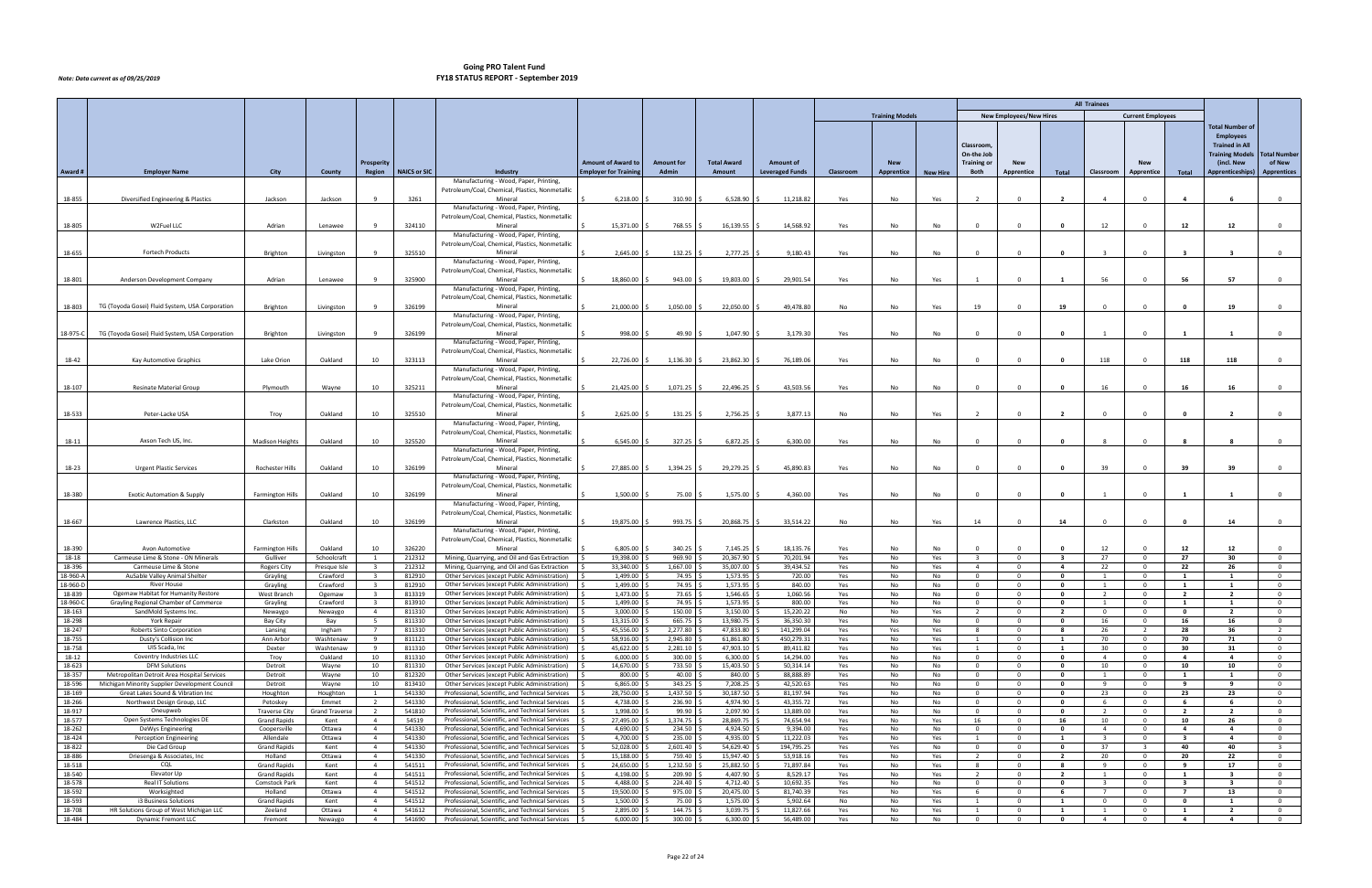|                     |                                                                                       |                                  |                                                |                                  |                     |                                                                                                         |                             |                      |                        |                         |            |                        |                       |                            |                                |                                         | <b>All Trainees</b>              |                                     |                                  |                                           |                                      |
|---------------------|---------------------------------------------------------------------------------------|----------------------------------|------------------------------------------------|----------------------------------|---------------------|---------------------------------------------------------------------------------------------------------|-----------------------------|----------------------|------------------------|-------------------------|------------|------------------------|-----------------------|----------------------------|--------------------------------|-----------------------------------------|----------------------------------|-------------------------------------|----------------------------------|-------------------------------------------|--------------------------------------|
|                     |                                                                                       |                                  |                                                |                                  |                     |                                                                                                         |                             |                      |                        |                         |            | <b>Training Models</b> |                       |                            | <b>New Employees/New Hires</b> |                                         |                                  | <b>Current Employees</b>            |                                  |                                           |                                      |
|                     |                                                                                       |                                  |                                                |                                  |                     |                                                                                                         |                             |                      |                        |                         |            |                        |                       |                            |                                |                                         |                                  |                                     |                                  | <b>Total Number of</b>                    |                                      |
|                     |                                                                                       |                                  |                                                |                                  |                     |                                                                                                         |                             |                      |                        |                         |            |                        |                       |                            |                                |                                         |                                  |                                     |                                  | <b>Employees</b><br><b>Trained in All</b> |                                      |
|                     |                                                                                       |                                  |                                                |                                  |                     |                                                                                                         |                             |                      |                        |                         |            |                        |                       | Classroom<br>On-the Job    |                                |                                         |                                  |                                     |                                  | <b>Training Models</b>                    | Total Number                         |
|                     |                                                                                       |                                  |                                                | Prosperity                       |                     |                                                                                                         | <b>Amount of Award to</b>   | <b>Amount for</b>    | <b>Total Award</b>     | <b>Amount of</b>        |            | <b>New</b>             |                       | Training of                | <b>New</b>                     |                                         |                                  | <b>New</b>                          |                                  | (incl. New                                | of New                               |
| Award ‡<br>18-695   | <b>Employer Name</b><br>NuWave Technology Partners, LLC                               | City                             | County                                         | Region<br>$\overline{7}$         | <b>NAICS or SIC</b> | Industry<br>Professional, Scientific, and Technical Services                                            | <b>Employer for Trainin</b> | <b>Admin</b>         | Amount<br>41,609.40    | <b>Leveraged Funds</b>  | Classroom  | Apprentice             | <b>New Hire</b><br>No | Both<br>$\Omega$           | Apprentice<br>. റ              | Total<br>$\mathbf{0}$                   | Classroom<br>28                  | Apprentice<br>$\overline{0}$        | Total<br>28                      | <b>Apprenticeships</b>                    | <b>Apprentices</b><br>$\overline{0}$ |
| 18-278              | Triterra                                                                              | Lansing<br>Lansing               | Ingham<br>Ingham                               | $\overline{7}$                   | 541512<br>541620    | Professional, Scientific, and Technical Services                                                        | 39,628.00<br>7,357.00       | 1,981.40<br>367.85   | 7,724.85               | 118,722.93<br>28,989.9  | Yes<br>Yes | No<br>No               | No                    | $\Omega$                   |                                | $\mathbf{0}$                            | 6                                | $\Omega$                            |                                  | 28                                        | $\mathbf 0$                          |
| 18-952-1            | Triterra                                                                              | Lansing                          | Ingham                                         | $7\overline{ }$                  | 541620              | Professional, Scientific, and Technical Services                                                        | 5,300.00                    | 265.00               | 5,565.00               | 19,772.00               | Yes        | No                     | No                    | $\Omega$                   | $\Omega$                       | $\mathbf{0}$                            | -5.                              | $\overline{0}$                      | 5                                | 5                                         | $\overline{0}$                       |
| 18-241              | Piper & Gold Public Relations                                                         | Lansing                          | Ingham                                         | $\overline{7}$                   | 541820              | Professional, Scientific, and Technical Services                                                        | 5,700.00                    | 285.00               | 5,985.00               | 18,204.00               | Yes        | No                     | No                    | $\Omega$                   | $\Omega$                       | $\mathbf{0}$                            | -5                               | $\Omega$                            | 5                                | - 5                                       | $\mathbf 0$                          |
| 18-619<br>18-816    | Riveer<br><b>Boss Engineering</b>                                                     | South Haver<br>Howell            | Van Burer<br>Livingston                        | -8<br>9                          | 541990<br>541330    | Professional, Scientific, and Technical Services<br>Professional, Scientific, and Technical Services    | 16,180.00<br>12,000.00      | 809.00<br>600.00     | 16,989.00<br>12,600.00 | 22,715.15<br>28,448.00  | Yes<br>Yes | No<br>No               | Yes<br>No             | 10<br>$\Omega$             | $\mathbf{0}$                   | 10<br>$\mathbf{0}$                      | -8                               | $\Omega$<br>$\overline{\mathbf{0}}$ | $\overline{2}$<br>-8             | 12<br>8                                   | $\mathbf 0$<br>$\overline{0}$        |
| 18-746              | MDA Information Systems LLC                                                           | Ypsilanti                        | Washtenaw                                      | 9                                | 541370              | Professional, Scientific, and Technical Services                                                        | 30,856.00                   | 1,542.80             | 32,398.80              | 131,344.88              | Yes        | No                     | Yes                   | $\mathbf{R}$               | $\Omega$                       | $\overline{\mathbf{3}}$                 | 25                               | $\Omega$                            | 25                               | 28                                        | $\overline{0}$                       |
| 18-751              | SimuQuest, Inc                                                                        | Ann Arbor                        | Washtenaw                                      | -9                               | 541512              | Professional, Scientific, and Technical Services                                                        | 9,857.00                    | 492.85               | 10,349.85              | 28,695.06               | Yes        | No                     | Yes                   |                            |                                | $\mathbf{1}$                            |                                  | $\Omega$                            | $\mathbf{7}$                     | - 8                                       | $\mathbf 0$                          |
| 18-764<br>18-975-   | Logic Solutions, Inc<br>CSP Mgt. Inc, dba MEP Services (CS Partners)                  | Ann Arbor<br>Brighton            | Washtenaw                                      | 9<br>9                           | 541512<br>541612    | Professional, Scientific, and Technical Services<br>Professional, Scientific, and Technical Services    | 8,145.00<br>8,982.00        | 407.25<br>449.10     | 8,552.25<br>9,431.10   | 58,276.73<br>21,282.78  | Yes<br>Yes | No<br>No               | No<br>No              | $\overline{0}$<br>$\Omega$ | $\Omega$<br>$\Omega$           | $\mathbf{0}$<br>$\mathbf{0}$            | $\overline{2}$<br>$\mathbf{q}$   | $\overline{0}$<br>$\Omega$          | $\overline{2}$<br>$\mathbf{q}$   | $\overline{2}$<br>-9                      | $\overline{0}$<br>$\mathbf 0$        |
| 18-754              | Quantum Signal LL                                                                     | Saline                           | Livingston<br>Washtenaw                        | 9                                | 541712              | Professional, Scientific, and Technical Services                                                        | 9,750.00                    | 487.50               | 10,237.50              | 23,930.00               | Yes        | No                     | No                    | $\Omega$                   | $\Omega$                       | $\mathbf{0}$                            | -8                               | $\Omega$                            | -8                               | - 8                                       | $\mathbf 0$                          |
| $18 - 4$            | Vitec LLC                                                                             | Detroit                          | Wayne                                          | 10                               | 54614               | Professional, Scientific, and Technical Services                                                        | 7,360.00                    | 368.00               | 7,728.00               | 22,219.26               | Yes        | No                     | No                    | $\overline{0}$             | $\Omega$                       | $\mathbf{0}$                            | $\overline{7}$                   | $\overline{0}$                      | $\overline{7}$                   | $\overline{7}$                            | $\overline{0}$                       |
| 18-21               | P3 North America                                                                      | Southfield                       | Oakland                                        | 10                               | 541330              | Professional, Scientific, and Technical Services                                                        | 12,960.00                   | 648.00               | 13,608.00              | 21,951.90               | Yes        | No                     | No                    | റ                          | $\Omega$                       | $\mathbf{0}$                            | 12                               | $\overline{0}$                      | 12                               | 12                                        | $\mathbf 0$                          |
| 18-39<br>18-143     | Applied Manufacturing Technologies<br>EDAG Inc.                                       | Lake Orion<br>Troy               | Oakland<br>Oakland                             | 10<br>10                         | 541330<br>541330    | Professional, Scientific, and Technical Services<br>Professional, Scientific, and Technical Services    | 26,200.00<br>7,500.00       | 1,310.00<br>375.00   | 27,510.00<br>7,875.00  | 140,756.00<br>16,180.00 | Yes<br>Yes | No<br>No               | Yes<br>No             | 18<br>$\overline{0}$       | $\Omega$<br>$\Omega$           | 18<br>$\overline{\mathbf{0}}$           | 1<br>-5                          | $\Omega$<br>$\overline{0}$          | 1<br>5                           | 19<br>5                                   | $\mathbf 0$<br>$\overline{0}$        |
| 18-148              | <b>Detroit Engineered Products</b>                                                    | Troy                             | Oakland                                        | 10                               | 541330              | Professional, Scientific, and Technical Services                                                        | 29,780.00                   | 1,489.00             | 31,269.00              | 33,542.53               | Yes        | No                     | Yes                   | 15                         | $\Omega$                       | 15                                      | -8                               | $\overline{0}$                      | -8                               | 23                                        | $\mathbf 0$                          |
| 18-196              | <b>ESG Automotive, Inc</b>                                                            | Troy                             | Oakland                                        | 10                               | 541330              | Professional, Scientific, and Technical Services                                                        | 60,637.00                   | 3,031.85             | 63,668.85              | 71,680.88               | Yes        | No                     | Yes                   | 10                         | $\Omega$                       | 10                                      | 34                               | $\Omega$                            | 34                               | 44                                        | $\mathbf 0$                          |
| 18-428              | Process Control and Instrumentation                                                   | Detroit                          | Wayne                                          | 10                               | 541330              | Professional, Scientific, and Technical Services                                                        | 31,395.00                   | 1,569.75             | 32,964.75              | 96,895.21               | Yes        | No                     | Yes                   | $\overline{2}$             | $\Omega$                       | $\overline{2}$                          | 19                               | $\overline{0}$                      | 19                               | 21                                        | $\mathbf 0$                          |
| 18-530<br>18-552    | Hofer Powertrain<br>Isuzu North America                                               | Troy<br>Plymouth                 | Oakland<br>Wayne                               | 10<br>10                         | 541330<br>541330    | Professional, Scientific, and Technical Services<br>Professional, Scientific, and Technical Services    | 11,466.00<br>57,108.00      | 573.30<br>2,855.40   | 12,039.30<br>59,963.40 | 37,040.05<br>358,099.29 | Yes<br>Yes | No<br>No               | Yes<br>No             | $\overline{4}$<br>$\Omega$ | $\Omega$<br>$\Omega$           | 4<br>$\mathbf{0}$                       | 4<br>64                          | $\overline{0}$<br>$^{\circ}$        | 4<br>64                          | 8<br>64                                   | $\mathbf 0$<br>$\overline{0}$        |
| 18-597              | Johnson Matthey                                                                       | Taylor                           | Wayne                                          | 10                               | 541380              | Professional, Scientific, and Technical Services                                                        | 9,295.00                    | 464.75               | 9,759.75               | 164,855.00              | Yes        | No                     | No                    | $\Omega$                   | $\Omega$                       | $\Omega$                                | $\mathbf{q}$                     | $\Omega$                            | $\mathbf{q}$                     | $\mathbf{q}$                              | $\mathbf 0$                          |
| 18-125              | Spire Intergrated Systems                                                             | Troy                             | Oakland                                        | 10                               | 541511              | Professional, Scientific, and Technical Services                                                        | 11,750.00                   | 587.50               | 12,337.50              | 38,734.71               | Yes        | No                     | Yes                   | <sup>2</sup>               | $\mathbf 0$                    | 2                                       | 7                                | $^{\circ}$                          | $\mathbf{7}$                     | 9                                         | $\mathbf 0$                          |
| 18-529<br>18-142    | PITSS America<br>ADAgbay Enterprises (dba Decypher Corporation)                       | Troy<br>Berkley                  | Oakland<br>Oakland                             | 10<br>10                         | 541511<br>541512    | Professional, Scientific, and Technical Services<br>Professional, Scientific, and Technical Services    | 10,485.00<br>19,943.00      | 524.25<br>997.15     | 11,009.25<br>20,940.15 | 46,610.72<br>62,980.41  | Yes<br>Yes | No<br><b>No</b>        | No.<br>Yes            | $\Omega$<br>$\overline{1}$ | $\Omega$<br>$\Omega$           | $\mathbf{0}$<br>$\overline{\mathbf{1}}$ | $\overline{7}$<br>13             | $\Omega$<br>$\Omega$                | $\overline{ }$<br>13             | $\overline{ }$<br>14                      | $\overline{0}$<br>$\overline{0}$     |
| 18-727              | <b>IFM Americas Inc.</b>                                                              | Plymouth                         | Wayne                                          | 10                               | 541519              | Professional, Scientific, and Technical Services                                                        | 4,795.00                    | 239.75               | 5,034.75               | 19,318.62               | Yes        | No                     | No                    | $\Omega$                   | $\Omega$                       | $\mathbf{0}$                            | $\overline{4}$                   | $\overline{0}$                      | 4                                | $\overline{a}$                            | $\mathbf 0$                          |
| $18-3$              | El Shaddai Consulting dba EverythingHR                                                | <b>Rochester Hill</b>            | Oakland                                        | 10                               | 541611              | Professional, Scientific, and Technical Services                                                        | 5,920.00                    | 296.00               | 6,216.00               | 13,416.46               | Yes        | No                     | Yes                   | $\overline{1}$             | $\mathbf{0}$                   | $\mathbf{1}$                            | $\overline{3}$                   | $\Omega$                            | $\mathbf{3}$                     | $\overline{a}$                            | $\overline{0}$                       |
| 18-92               | Environmental Testing and Consulting, Inc                                             | Romulus                          | Wayne                                          | 10                               | 541620              | Professional, Scientific, and Technical Services                                                        | 67,700.00                   | 3,385.00             | 71,085.00              | 271,231.01              | Yes        | No                     | Yes                   | 18                         | $\Omega$                       | 18                                      | 37                               | $\Omega$                            | 37                               | 55                                        | $\mathbf 0$                          |
| 18-41<br>18-150     | <b>Esys Automation</b><br><b>Henniges Automotive</b>                                  | Auburn Hills<br>Auburn Hills     | Oakland<br>Oakland                             | 10<br>10                         | 541712<br>541990    | Professional, Scientific, and Technical Services<br>Professional, Scientific, and Technical Services    | 44,854.00<br>28,032.00      | 2,242.70<br>1,401.60 | 47,096.70<br>29,433.60 | 157,122.21<br>74,795.00 | Yes<br>Yes | No<br>No               | No<br>No.             | $\Omega$<br>$\Omega$       | $\Omega$<br>$\Omega$           | $\mathbf{0}$<br>$\mathbf{0}$            | 42<br>49                         | $\overline{0}$<br>$\Omega$          | 42<br>49                         | 42<br>49                                  | $\mathbf 0$<br>$\overline{0}$        |
| 18-25               | JGA, Inc.                                                                             | Southfield                       | Oakland                                        | 10                               | 871202              | Professional, Scientific, and Technical Services                                                        | 23,120.00                   | 1,156.00             | 24,276.00              | 40,910.00               | Yes        | No                     | No                    |                            | $\Omega$                       | $\mathbf{0}$                            | 17                               | $\Omega$                            | 17                               | 17                                        | $\mathbf 0$                          |
| 18-977-1            | City of Grayling                                                                      | Grayling                         | Crawford                                       | $\overline{3}$                   | 921110              | <b>Public Administration</b>                                                                            | 200.00                      | 10.00                | 210.00                 | 221.85                  | Yes        | No                     | No                    | $\Omega$                   | $\Omega$                       | $\mathbf{0}$                            | -1                               | $\overline{0}$                      | $\mathbf{1}$                     | $\mathbf{1}$                              | $\mathbf 0$                          |
| 18-977-<br>18-949-  | Crawford County<br>City of Harrison                                                   | Grayling<br>Harrison             | Crawford<br>Clare                              | $\overline{\mathbf{3}}$<br>- 5   | 921110<br>92114     | <b>Public Administration</b><br><b>Public Administration</b>                                            | 1,200.00<br>6,450.00        | 60.00<br>322.50      | 1,260.00<br>6,772.50   | 1,096.29<br>3,840.76    | Yes<br>Yes | No<br>No               | No.<br>No             | $\Omega$                   | $\Omega$<br>- 0                | $\Omega$<br>$\Omega$                    | -6<br>-5                         | $\Omega$<br>$\Omega$                | - 6<br>- 5                       | - 6<br>- 5                                | $\overline{0}$<br>$\mathbf 0$        |
| 18-949-1            | Village of Farwell                                                                    | Farwell                          | Clare                                          | -5                               | 92114               | <b>Public Administration</b>                                                                            | 3.000.00                    | 150.00               | 3,150.00               | 1,249.33                | Yes        | No                     | No                    | $\Omega$                   | $\Omega$                       | $\mathbf{0}$                            | $\overline{2}$                   | $\overline{0}$                      | $\overline{2}$                   | $\overline{2}$                            | $\overline{0}$                       |
| 18-950-             | Village of Farwell                                                                    | Farwell                          | Clare                                          | 5                                | 92114               | <b>Public Administration</b>                                                                            | 4,500.00                    | 225.00               | 4,725.00               | 5,106.00                | Yes        | No                     | No                    | $\Omega$                   | $\Omega$                       | $\Omega$                                | $\mathbf{R}$                     | $\Omega$                            | $\overline{\mathbf{3}}$          | $\mathbf{R}$                              | $\overline{0}$                       |
| 18-950-l            | City of Harrison                                                                      | Harrison                         | Clare                                          | 5                                | 92114               | <b>Public Administration</b>                                                                            | 9,000.00                    | 450.00               | 9,450.00               | 5,090.40                | Yes        | No                     | No                    | $\Omega$                   | $\Omega$                       | $\mathbf{0}$                            | -6                               | $\Omega$                            | - 6                              | - 6                                       | $\overline{0}$                       |
| 18-949-<br>18-973-l | Clare County<br>Ingham County                                                         | Harrison<br>Lansing              | Clare<br>Ingham                                | -5<br>7                          | 921130<br>921120    | <b>Public Administration</b><br><b>Public Administration</b>                                            | 13.500.00<br>2,994.00       | 675.00<br>149.70     | 14,175.00<br>3,143.70  | 4,666.91<br>5,040.00    | Yes<br>Yes | No<br>No               | Yes<br>No             | $\overline{1}$<br>റ        | <u>__</u><br>$\Omega$          | $\mathbf{1}$<br>$\mathbf{0}$            | 10<br>3                          | $\overline{0}$<br>$\Omega$          | 10<br>$\overline{\mathbf{3}}$    | -11<br>$\mathbf{R}$                       | $\overline{0}$<br>$\mathbf 0$        |
| 18-915              | Jones Lang LaSalle (JLL)                                                              | Lansing                          | Ingham                                         | $\overline{7}$                   | 531390              | Real Estate and Rental and Leasing                                                                      | 256,093.00                  | 12,804.65            | 268,897.65             | 338,650.61              | Yes        | No                     | Yes                   | 24                         | $\Omega$                       | 24                                      | 174                              | $\Omega$                            | 174                              | 198                                       | $\mathbf 0$                          |
| 18-952-             | Jones Lang LaSalle (JLL)                                                              | Lansing                          | Ingham                                         | $\overline{7}$                   | 531390              | Real Estate and Rental and Leasing                                                                      | 5,300.00                    | 265.00               | 5,565.00               | 8,000.00                | Yes        | No                     | No                    | $\overline{0}$             | . റ                            | $\mathbf{0}$                            | -5                               | $\overline{0}$                      | - 5                              | -5                                        | $\overline{0}$                       |
| 18-962-<br>18-792   | Jones Lang LaSalle (JLL)                                                              | Lansing                          | Ingham                                         | $\overline{7}$                   | 531390<br>441300    | Real Estate and Rental and Leasing                                                                      | 1,996.00<br>7,410.00        | 99.80<br>370.50      | 2,095.80<br>7,780.50   | 2,560.00<br>26,923.41   | Yes        | No                     | No                    | $\Omega$<br>$\overline{4}$ | $\Omega$<br>$\Omega$           | $\mathbf{0}$<br>$\overline{a}$          | $\overline{2}$<br>$\overline{4}$ | $\Omega$<br>$\Omega$                | $\overline{2}$<br>$\overline{4}$ | $\overline{2}$<br>- 8                     | $\mathbf 0$                          |
| 18-970-             | Race-Driven<br>Big Dipper Dough Co., LLC                                              | Escanaba<br><b>Traverse City</b> | Delta<br><b>Grand Travers</b>                  | $\mathbf{1}$<br>$\overline{2}$   | 445299              | Retail Trade<br>Retail Trade                                                                            | 2,250.00                    | 112.50               | 2,362.50               | 3,696.00                | Yes<br>Yes | No<br>No               | Yes<br>No             | $\Omega$                   | $\Omega$                       | $\mathbf{0}$                            | $\overline{2}$                   | $\overline{0}$                      | $\overline{2}$                   | $\overline{\phantom{a}}$                  | $\mathbf 0$<br>$\mathbf 0$           |
| 18-444              | West Michigan Internationa                                                            | Wyoming                          | Kent                                           | 4                                | 441110              | <b>Retail Trade</b>                                                                                     | 31,875.00                   | 1,593.75             | 33,468.75              | 140,009.17              | Yes        | No                     | Yes                   | 17                         | $\mathbf 0$                    | 17                                      | - 6                              | $\overline{0}$                      | - 6                              | 23                                        | $\overline{0}$                       |
| 18-629              | <b>K&amp;R Truck Sales</b>                                                            | Holland                          | Allegan                                        | $\overline{4}$                   | 441228              | Retail Trade                                                                                            | 13,065.00                   | 653.25               | 13,718.25              | 61,386.01               | Yes        | No                     | Yes                   | -8                         |                                | -8                                      |                                  | $\Omega$                            | 1                                | - 9                                       | $\mathbf 0$                          |
| 18-182<br>18-951-   | AHB Tooling & Manufacturing, Inc.<br>The Vintage Type                                 | Saginaw<br>Clare                 | Saginaw<br>Clare                               | -5                               | 45439<br>442110     | Retail Trade<br><b>Retail Trade</b>                                                                     | 13,963.00<br>1,300.00       | 698.15<br>65.00      | 14,661.15<br>1,365.00  | 55,530.88<br>1,030.00   | Yes<br>Yes | No<br>No               | No<br>No              | $\Omega$                   |                                | $\Omega$                                | 29                               | $\Omega$                            | 29                               | 29                                        | $\overline{0}$<br>$^{\circ}$         |
| $18 - 257 - 6$      | Harrison Do-It Best Lumber                                                            | Harrison                         | Clare                                          | 5                                | 444130              | <b>Retail Trade</b>                                                                                     | $6,000.00$ \$               | 300.00               | 6,300.00               | 3,696.00                | Yes        | No                     | No                    | $\overline{0}$             | $\overline{0}$                 | $\bullet$                               | $\overline{4}$                   | $\overline{0}$                      | $\overline{4}$                   | $\overline{4}$                            | $\overline{0}$                       |
| 18-951-             | <b>Stitches for Britches</b>                                                          | Clare                            | Clare                                          | -5                               | 448150              | <b>Retail Trade</b>                                                                                     | 2,600.00                    | 130.00               | 2,730.00               | 3,220.00                | Yes        | No                     | No                    | $\overline{0}$             | $\mathbf 0$                    | $\mathbf{0}$                            | $\overline{2}$                   | $\overline{0}$                      | $\overline{2}$                   | $\overline{2}$                            | $\mathbf{0}$                         |
| 18-951-B            | Jay's Outdoors LLC                                                                    | Clare                            | Clare                                          | 5                                | 451110              | <b>Retail Trade</b>                                                                                     | 3,900.00                    | 195.00               | 4,095.00               | 4,497.00                | Yes        | No                     | No                    | $\overline{0}$             | $\mathbf 0$                    | $\bullet$                               | $\overline{\mathbf{3}}$          | $\overline{0}$                      | $\overline{\mathbf{3}}$          | $\overline{\mathbf{3}}$                   | $\overline{0}$                       |
| 18-901<br>18-72     | <b>Morley Companies</b><br>Quick Sav Food Stores, FTD                                 | Saginaw<br>Flint                 | Saginaw<br>Genesee                             | 5<br>6                           | 454390<br>447110    | Retail Trade<br><b>Retail Trade</b>                                                                     | 107,928.00 \$<br>4,408.00   | 5,396.40<br>220.40   | 113,324.40<br>4,628.40 | 274,538.51<br>10,326.60 | No<br>Yes  | No<br>No               | Yes<br>No             | 149<br>$\overline{0}$      | $\overline{0}$<br>$\mathbf 0$  | 149<br>$\mathbf{0}$                     | $\overline{0}$<br>17             | $\overline{0}$<br>$\overline{0}$    | $\bullet$<br>17                  | 149<br>17                                 | $\overline{0}$<br>$\mathbf 0$        |
| 18-453              | <b>Optimed Specialty Pharmacy</b>                                                     | Kalamazoo                        | Kalamazoo                                      | 8                                | 446110              | Retail Trade                                                                                            | 14,250.00                   | 712.50               | 14,962.50              | 8,228.06                | No         | No                     | Yes                   | 11                         | $\overline{0}$                 | 11                                      | $\overline{0}$                   | $\overline{\mathbf{0}}$             | $\bullet$                        | 11                                        | $\overline{0}$                       |
|                     |                                                                                       |                                  |                                                |                                  |                     | Transportation and Warehousing - Air, Rail, Water,                                                      |                             |                      |                        |                         |            |                        |                       |                            |                                |                                         |                                  |                                     |                                  |                                           |                                      |
| 18-474              | Ralph Moyle Inc.                                                                      | Mattawan                         | Van Buren                                      | 8                                | 484120              | Truck, Passenger, Pipeline, Scenic & Sightseeing,<br><b>Support Activities</b>                          | 99,000.00                   | 4,950.00             | 103,950.00 \$          | 870,223.75              | No         | Yes                    | No                    | $\overline{0}$             | 33                             | 33                                      | $\Omega$                         | $\overline{0}$                      | $\mathbf{0}$                     | 33                                        | 33                                   |
|                     |                                                                                       |                                  |                                                |                                  |                     | Transportation and Warehousing - Air, Rail, Water,                                                      |                             |                      |                        |                         |            |                        |                       |                            |                                |                                         |                                  |                                     |                                  |                                           |                                      |
|                     |                                                                                       |                                  |                                                |                                  |                     | Truck, Passenger, Pipeline, Scenic & Sightseeing,                                                       |                             |                      |                        |                         |            |                        |                       |                            |                                |                                         |                                  |                                     |                                  |                                           |                                      |
| 18-212              | Duncan Aviation                                                                       | <b>Battle Creek</b>              | Calhoun                                        | 8                                | 488190              | <b>Support Activities</b>                                                                               | 70,500.00                   | 3,525.00             | 74,025.00 \$           | 504,270.83              | Yes        | No                     | Yes                   | 29                         |                                | 29                                      | 18                               | $\overline{0}$                      | 18                               | 47                                        | $\overline{0}$                       |
|                     |                                                                                       |                                  |                                                |                                  |                     | Transportation and Warehousing - Air, Rail, Water,<br>Truck, Passenger, Pipeline, Scenic & Sightseeing, |                             |                      |                        |                         |            |                        |                       |                            |                                |                                         |                                  |                                     |                                  |                                           |                                      |
| 18-124              | <b>Pentastar Aviation</b>                                                             | Waterford                        | Oakland                                        | 10                               | 488190              | <b>Support Activities</b>                                                                               | 21,000.00                   | 1,050.00             | 22,050.00              | 94,069.00               | Yes        | No                     | No                    | $\Omega$                   |                                | $\mathbf{0}$                            | 14                               | $\Omega$                            | 14                               | 14                                        | $\overline{0}$                       |
|                     |                                                                                       |                                  |                                                |                                  |                     | Transportation and Warehousing - Postal, Courier                                                        |                             |                      |                        |                         |            |                        |                       |                            |                                |                                         |                                  |                                     |                                  |                                           |                                      |
| 18-590              | Hutt Trucking Co.                                                                     | Hudsonville                      | Ottawa                                         |                                  | 494121              | Warehousing & Storage<br>Transportation and Warehousing - Postal, Courier                               | 23,625.00                   | 1,181.25             | 24,806.25              | 759,688.13              | No         | No                     | Yes                   | 18                         |                                | 18                                      | $\Omega$                         | $\overline{0}$                      |                                  | 18                                        | $\overline{0}$                       |
| 18-86               | Michigan Agricultural Commodities                                                     | Breckenridge                     | Gratiot                                        |                                  | 49313               | Warehousing & Storage                                                                                   | 9,750.00                    | 487.50               | 10,237.50              | 33,863.84               | Yes        | No                     | No                    |                            |                                | $\mathbf{0}$                            | 13                               | $\Omega$                            | 13                               | 13                                        | $\overline{0}$                       |
|                     |                                                                                       |                                  |                                                |                                  |                     | Transportation and Warehousing - Postal, Courier                                                        |                             |                      |                        |                         |            |                        |                       |                            |                                |                                         |                                  |                                     |                                  |                                           |                                      |
| 18-948              | Hearn Industrial Services Inc - Taylor                                                | Taylor                           | Wayne                                          | 10                               | 493110              | Warehousing & Storage                                                                                   | 2,000.00                    | 100.00               | 2,100.00               | 4,085.33                | Yes        | No                     | No                    |                            |                                |                                         | $\Omega$                         | $\Omega$                            |                                  | $\overline{ }$                            | $\mathbf{0}$                         |
| 18-345<br>18-310    | Wolverine Power Supply Cooperative- Grand Traverse<br>Cherryland Electric Cooperative | Grawn<br>Grawn                   | <b>Grand Traverse</b><br><b>Grand Traverse</b> | $\overline{2}$<br>$\overline{2}$ | 22<br>221100        | Utilities<br>Utilities                                                                                  | 3,000.00<br>16,500.00       | 150.00<br>825.00     | 3,150.00<br>17,325.00  | 10,370.00<br>341,548.00 | No<br>Yes  | Yes<br>Yes             | No<br>No              | $\Omega$<br>$\Omega$       | $\Omega$                       | $\mathbf{0}$<br>$\mathbf{1}$            |                                  | $\overline{1}$<br>$\overline{4}$    | $\mathbf{1}$<br>5                | $\mathbf{1}$<br>6                         | 1<br>5                               |
| 18-309              | Great Lakes Energy Cooperative                                                        | <b>Boyne City</b>                | Charlevoix                                     | $\overline{2}$                   | 221122              | Utilities                                                                                               | 31,500.00                   | 1,575.00             | 33,075.00              | 70,642.25               | No         | Yes                    | No                    | $\mathbf 0$                | 1                              | $\mathbf{1}$                            | $\overline{0}$                   | 10                                  | 10                               | 11                                        | 11                                   |
| 18-346              | Wolverine Power Supply Cooperative- Montmorency                                       | Atlanta                          | Montmorency                                    | $\overline{3}$                   | 22                  | Utilities                                                                                               | $6,000.00$ \$               | $300.00$ \$          | $6,300.00$ \$          | 18,133.00               | No         | Yes                    | No                    | $\mathbf{0}$               | $\mathbf 0$                    | $\mathbf{0}$                            | $\overline{0}$                   | $\overline{2}$                      | $\overline{2}$                   | $\overline{2}$                            | $\overline{2}$                       |